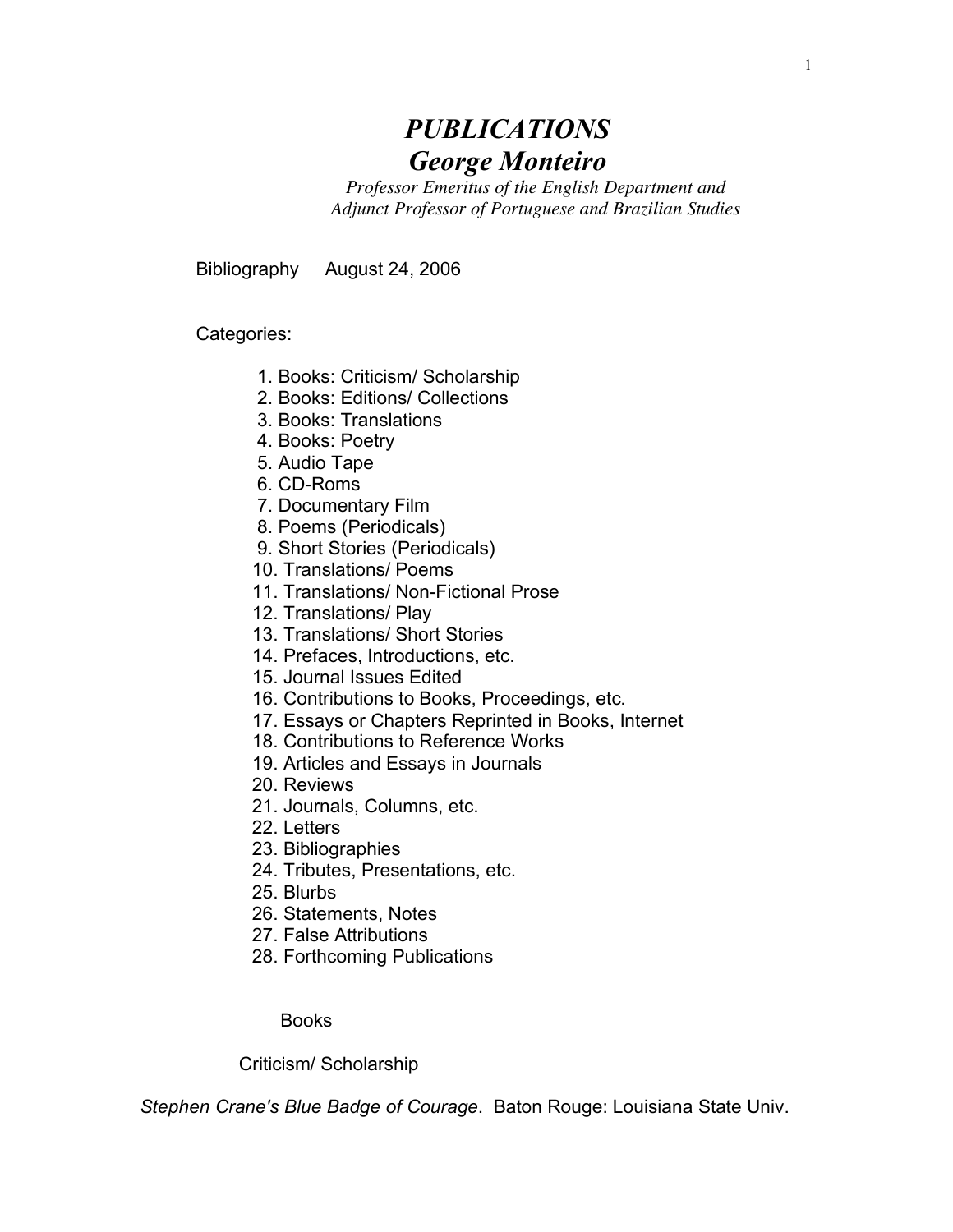Press, 2000.

- *Fernando Pessoa and Nineteenth-Century Anglo-American Literature*. Lexington: Univ. Press of Kentucky, 2000.
- *The Presence of Pessoa: English, American, and Southern African Literary Responses*. Lexington: Univ. Press of Kentucky, 1998.
- *The Presence of Camões: Influences on the Literature of England, America & Southern Africa*. Lexington: Univ. Press of Kentucky, 1996.
- *The Correspondence of Henry James and Henry Adams*. Baton Rouge: Louisiana State Univ. Press, 1992.
- *Robert Frost and the New England Renaissance*. Lexington: Univ. Press of Kentucky, 1988.
- *A Guide to the Atlantic Monthly's Contributors' Club*. Boston: G.K. Hall, 1983. With Philip B. Eppard.
- *The Experienced Emblem: A Study of the Poetry of Emily Dickinson* (*Prospects 6*). New York: Burt Franklin, 1981. With Barton L. St. Armand.
- *The John Hay-Howells Letters: The Correspondence of John Milton Hay and William Dean Howells*. Boston: Twayne, 1980. With Brenda Murphy.
- *Henry James and John Hay: The Record of a Friendship*. Providence, RI: Brown Univ. Press, 1965.

Editions, Collections

*Conversations with Elizabeth Bishop*. Jackson: Univ. Press of Mississippi, 1996.

- *Critical Essays on Ernest Hemingway's A Farewell to Arms*. NY: G.K. Hall, 1994.
- *A Lettra Encarnada de Nathaniel Hawthorne* (trans. Fernando Pessoa). Lisbon: Dom Quixote, 1988.
- *Steerage and Ten Other Stories by José Rodrigues Miguéis* (trans. various hands). Providence, RI: Gávea-Brown, 1984.
- *John Hay's Pike County*. McComb, IL: Western Illinois Regional Studies Monographs, 1984.

*The Man Who Never Was: Essays on Fernando Pessoa*. Providence, RI: Gávea-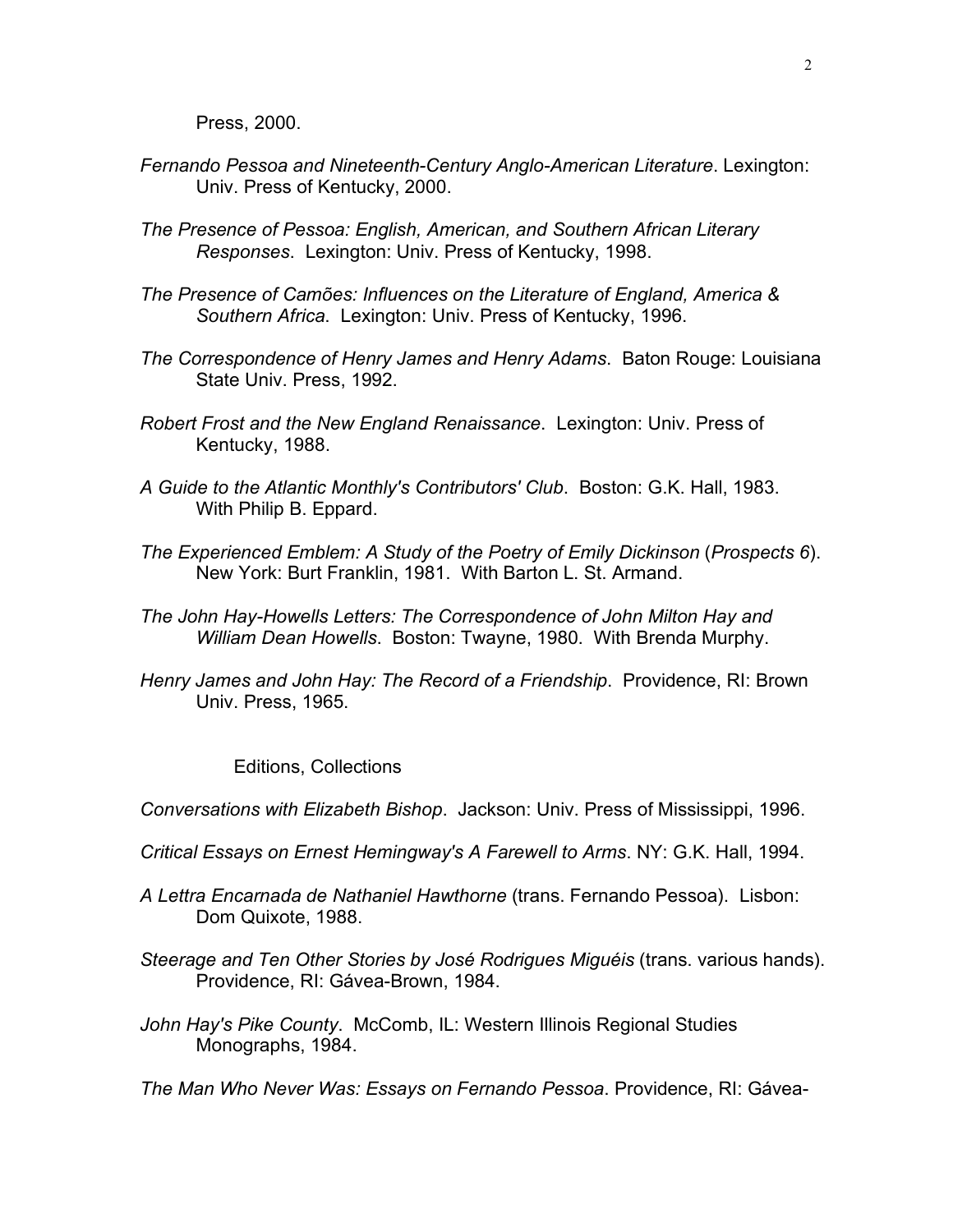Brown, 1982.

- *The Complete Poetical Works of Henry Wadsworth Longfellow*. Boston: Houghton Mifflin, 1975.
- *The Scarlet Letter* by Nathaniel Hawthorne. San Francisco: Chandler, 1968. With Hyatt H. Waggoner.
- *Poems by Emily Dickinson (1890-1896)*. Gainesville: Scholar's Facsimiles, 1967.
- *Letters of Henry James to John Hay*. Austin: Texas Studies in Literature and Languages, 1963.

#### **Translations**

*Iberian Poems* by Miguel Torga. Providence, RI: Gávea-Brown, 2005.

- *A Man Smiles at Death with Half a Face* by José Rodrigues Miguéis. Hanover, NH: Univ. Press of New England/ Brown Univ. Press, 1991.
- *Self-Analysis and Thirty Other Poems* by Fernando Pessoa. Lisbon: Calouste Gulbenkian Foundation, 1988.

*Fernando Pessoa... A Tribute*. Providence, RI: Ziggurat Press, 1988.

- *The Sea Within: A Selection of Azorean Poems*. Providence, RI: Gávea-Brown, 1983. With Onésimo T. Almeida.
- *In Crete, with the Minotaur, and Other Poems* by Jorge de Sena. Providence, RI: Gávea-Brown, 1980).

Poetry

*Double Weaver's Knot*. Providence, RI: Ziggurat Press, 1989.

*The Coffee Exchange*. Providence, RI: Gávea-Brown, 1982.

## Audio Tape

*Henry James and Stephen Crane* (with R.W. Stallman), Sussex Tapes, released by BFA Educational Media (1974).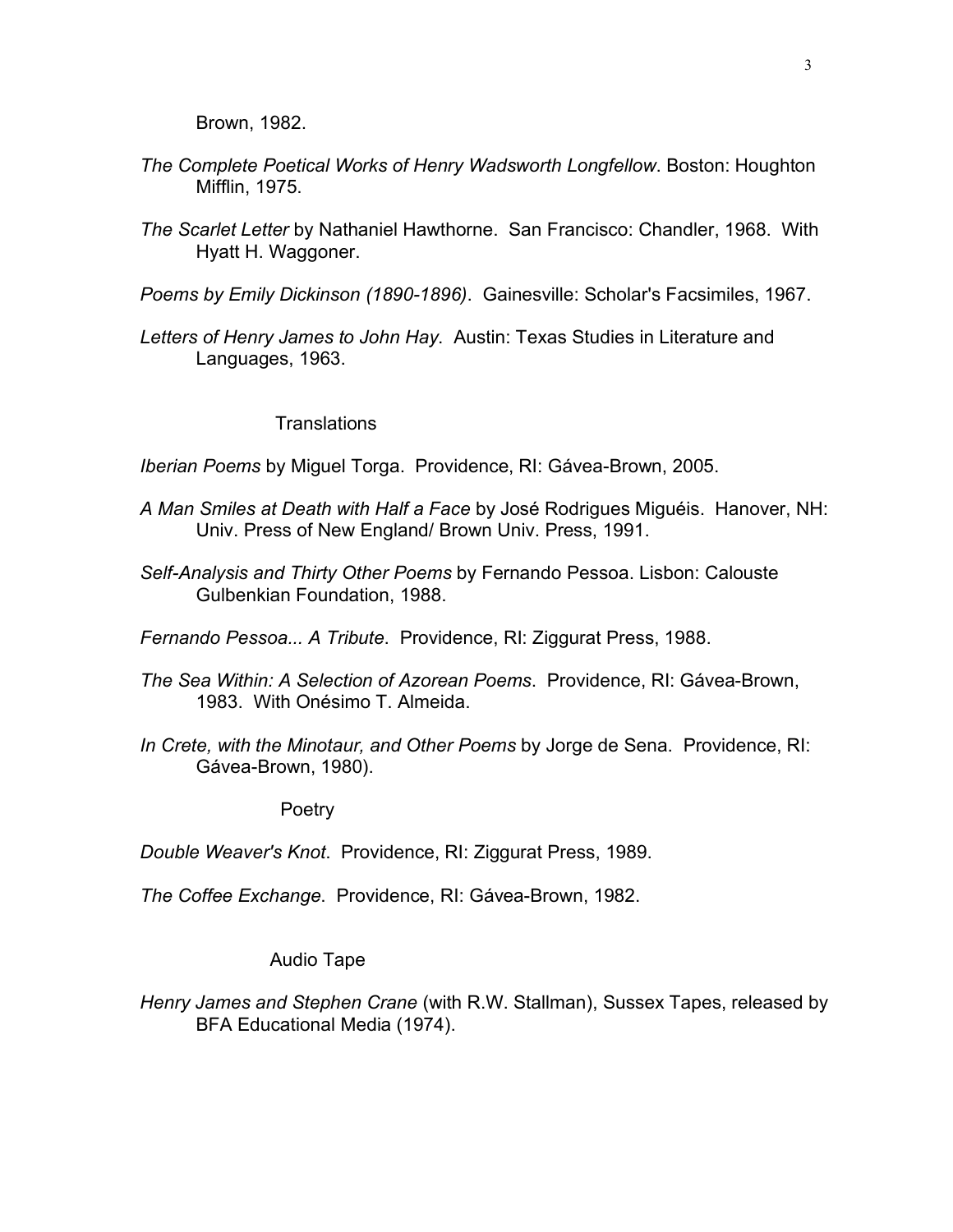#### CD-ROM

- "Melville's Figural Artist," in *Vida e Obra de Luís de Camões* 2.0, PC CD-ROM (Porto: Porto Editora, 1999).
- "Swinging," in *Robert Frost: Poems, Life, Legacy* CD-ROM. Created by Joe Matazzoni and edited by Donald Sheehy (Henry Holt, 1997).

"Commentary: 'Design,'" in *Robert Frost: Poems, Life, Legacy* CD-ROM. Created by Joe Matazzoni and edited by Donald Sheehy (Henry Holt, 1997).

- "Commentary: 'Neither Out Far Nor in Deep,'" in *Robert Frost: Poems, Life, Legacy*  CD-ROM. Created by Joe Matazzoni and edited by Donald Sheehy (Henry Holt, 1997).
- "Commentary: 'The Road Not Taken,'" in *Robert Frost: Poems, Life, Legacy* CD-ROM. Created by Joe Matazzoni and edited by Donald Sheehy (Henry Holt, 1997).
- "Commentary: 'The Tuft of Flowers,'" in *Robert Frost: Poems, Life, Legacy* CD-ROM. Created by Joe Matazzoni and edited by Donald Sheehy (Henry Holt, 1997).
- "Commentary: 'The White-tailed Hornet,'" in *Robert Frost: Poems, Life, Legacy* CD-ROM. Created by Joe Matazzoni and edited by Donald Sheehy (Henry Holt, 1997).
- "Commentary: 'Goodbye and Keep Cold,'" in *Robert Frost: Poems, Life, Legacy* CD-ROM. Created by Joe Matazzoni and edited by Donald Sheehy (Henry Holt, 1997).
- "Commentary: [In Winter in the Woods]," *Robert Frost: Poems, Life, Legacy* CD-ROM. Created by Joe Matazzoni and edited by Donald Sheehy (Henry Holt, 1997).

"Commentary: 'A Soldier,'" in *Robert Frost: Poems, Life, Legacy* CD-ROM.Created by Joe Matazzoni and edited by Donald Sheehy (Henry Holt, 1997).

"Commentary: 'The Mountain,'" in *Robert Frost: Poems, Life, Legacy* CD-ROM. Created by Joe Matazzoni and edited by Donald Sheehy (Henry Holt, 1997).

## Documentary Film

"José Rodrigues Miguéis," by Diana Andringa. RTP (Portugal). Shown on Mar. 15, 1998.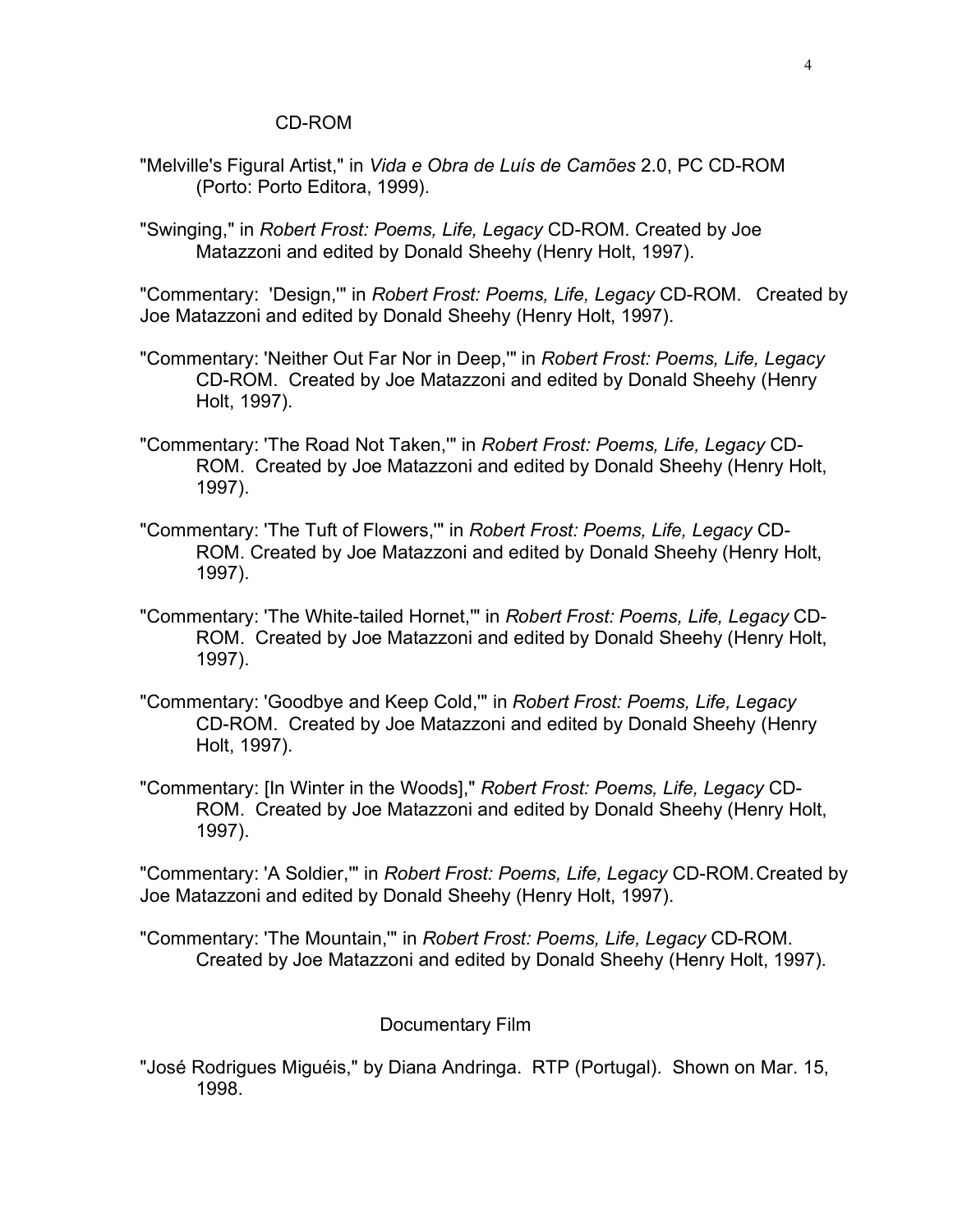## Poems in Periodicals

- "Martins Garcia," in Onésimo Teotónio Almeida, "*Coração despedaçado* a *morrer devagar*: Da experiência americana de José Martins Garcia," *Arquipélago*, 17 (2004), 43.
- "Quebra de Energia," *Saber, SAAL* (suplemento açoriano de artes e letras), 5 (July 2004), p. 8. In English and in translation.
- "Lisbon Revisited (1984)," *Saber*, *SAAL* (suplemento açoriano de artes e letras), 5 (April 2004), p. 18.
- "Haiku," *Saber*, *SAAL* (suplemento açoriano de artes e letras), 4 (June 2003), p. 22.
- "Double Weaver's Knot," in *Portuguese Spinner: An American Story*, ed. Marsha L. McCabe and Joseph d. Thomas (New Bedford: Spinner, 1998), p. 101.
- "Aftermath," in *Portuguese Spinner: An American Story*, ed. Marsha L. McCabe and Joseph d. Thomas (New Bedford: Spinner, 1998), p. 100.
- "A Fish Head," in *Portuguese Spinner: An American Story*, ed. Marsha L. McCabe and Joseph d. Thomas (New Bedford: Spinner, 1998), p. 100.
- "Many? Any?" *Luso-Brazilian Review*, 36 (Summer 1999), 143.

"Double Weaver's Knot," *Nedge*, 3 (Winter 1996), 87.

"Disease a Month (a Journal)," *Nedge*, 3 (Winter 1996), 86.

"Double Weaver's Knot," *James River Review*, 1 (Spring 1993), 25.

- "The Other Hemisphere," *James River Review*, 2 (Summer 1993), 19.
- "On My Birthday I Visit the Vietnam Memorial," *James River Review*, I (Winter 1992), 15.

"In Common," *James River Review*, I (Winter 1992), 19.

"The Other Hemisphere," *Estudos Linguisticos e Literários*, 9 (Mar. 1989), 206.

"No Chiado, Sem X," in *A Diaspora em Letra Viva* (Cacilha, Portugal: Peregrinação, 1989).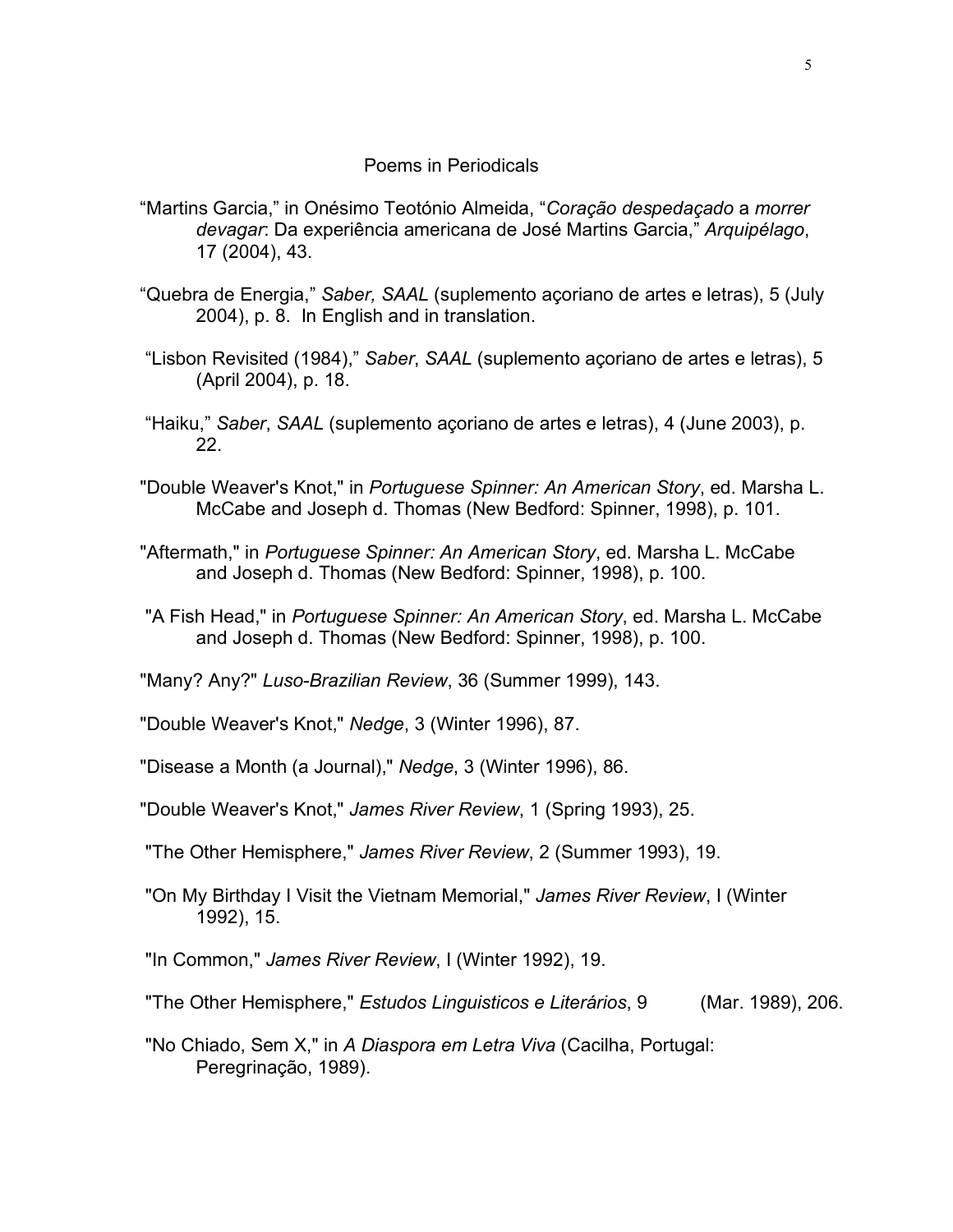"An Old World Woman," *Faculty Bulletin*, I (Nov. 1988).

"Music," *Faculty Bulletin*, I (Nov. 1988).

"Transactions," *Denver Quarterly*, 21 (Fall 1986).

"Quantums," *Medical Heritage*, 2 (May/June 1986).

"Museum Piece," *Northeast Journal*, 5 (1986).

"Guadaloupe," *Northeast Journal*, 5 (1986).

"Transactions," *Northeast Journal*, 5 (1986).

"Aftermath," *Clerestory*, 3 (Spring 1986).

"Palming Off the Mongoose," *Cold Water Business*, Issue 3 (Mar. 10, 1986).

"Petit Mal on Grand Rounds," *Clerestory*, 2 (Fall 1984).

"Morte Hirsute," *New England Journal of Medicine* (Feb. 28, 1985).

"Seeing is Seeing," *University of Windsor Review*, 18 (Fall/ Winter 1984).

"Keeping Score," *University of Windsor Review*, 18 (Fall/ Winter 1984).

"The Blackstone," *Brown Journal of the Arts*, 1 (Fall 1983).

"Division of Labor," *Centennial Review*, 27 (Fall, 1983).

"Home to the Hills," *Centennial Review*, 27 (Fall, 1983).

"Contagem," *A União* (Sept. 23, 1983); reprinted in *Peregrinação*, 4 (Apr. 1984).

"Overview," in *The Sea Within*, ed. Onésimo T. Almeida (Providence: Gávea-Brown, 1983). P. 25.

"Almada's Pessoa," *Gávea-Brown*, 2 (Jan.-June, 1981).

"Teach," *Gávea-Brown*, 2 (Jan.-June, 1981).

"The Coffee Exchange," *Gávea-Brown*, 1 (July-Dec. 1980).

"The Man Who Was," in In *Crete With the Minotaur, and Other Poems* by Jorge de Sena (Providence, RI: Gávea-Brown, 1980). P. 9.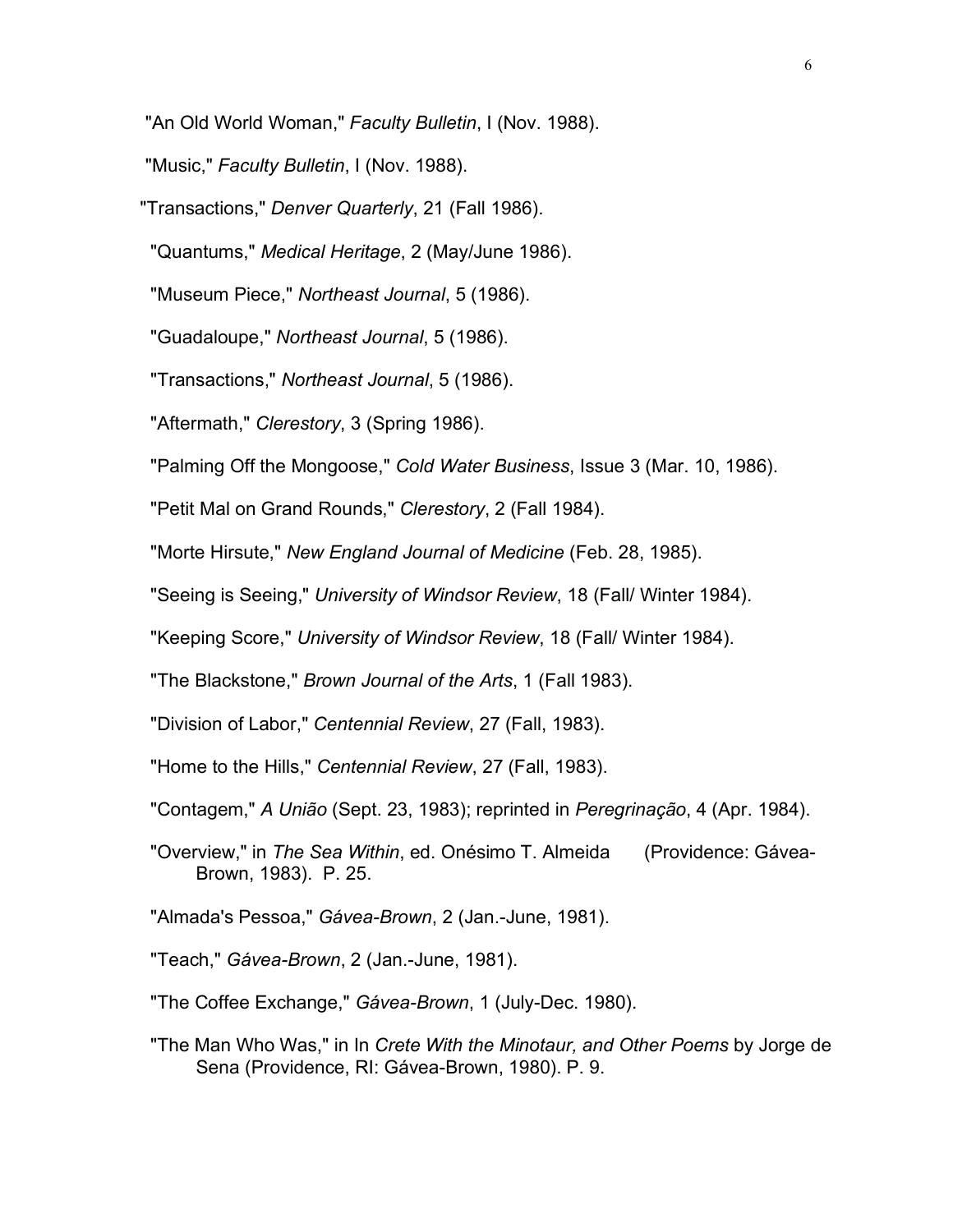Short Stories in Periodicals

"How I Emigrated to America, the Land of My Birth," *New Canadian Review*, 2 (Winter 1989/90), 74-79.

"The Franchise," *Gávea-Brown*, 5-8 (Jan. 1984/Dec. 1987), 137-46.

"Fronteiras," *Portuguese American Journal* (Dec. 19, 1984), p. 2.

"A Biblioteca," *Portuguese American Journal* (Dec. 12, 1984), p. 2.

"Trincheiras," *Portuguese American Journal* (Oct. 31, 1984), p. 2.

"O Vigário," in *Sílabus*, ed. Luis de Miranda Correia (Providence, RI: Portuguese Cultural Foundation, 1983). Pp. 21-36.

"Criação," *Gávea-Brown*, 1 (Jan.-June, 1980), 38-41.

"Futures," *Portuguese Times* (Sept. 13, 1979), pp. 13-14; reprinted in *Portuguese American Journal* (Nov. 11, 1984). p. 2.

Translations/ Poems

"Brasilia" (by Sophia de Mello Breyner Andresen), *Gávea-Brown*, 21 (2000), 122.

"Discovery" (by Sophia de Mello Breyner Andresen), *Gávea-Brown*, 21 (2000), 124.

"Helena Lanari's Poetry" (by Sophia de Mello Breyner Andresen), *Gávea-Brown*, 21 (2000), 126.

"The Girl in the Red Sweater" (by Natália Correia), *Gávea-Brown*, 21 (2000), 128.

"'It Was in Crete'" (by Natália Correia), *Gávea-Brown*, 21 (2000), 130.

"The Dog" (by Natália Correia), *Gávea-Brown*, 21 (2000), 132.

"daybreak" (by Ana Mafalda Leite), *Gávea Brown*, 21 (2000), 134.

"Music Box" (by Ana Mafalda Leite), *Gávea-Brown*, 21 (2000), 136.

"Wheat" ["Hurt"] (by Miguel Torga), *Gavea-Brown*, 21 (2000), 142.

["Red Carnation"] (by João Teixeira de Medeiros), *Gávea-Brown*, 21 (2000), 144.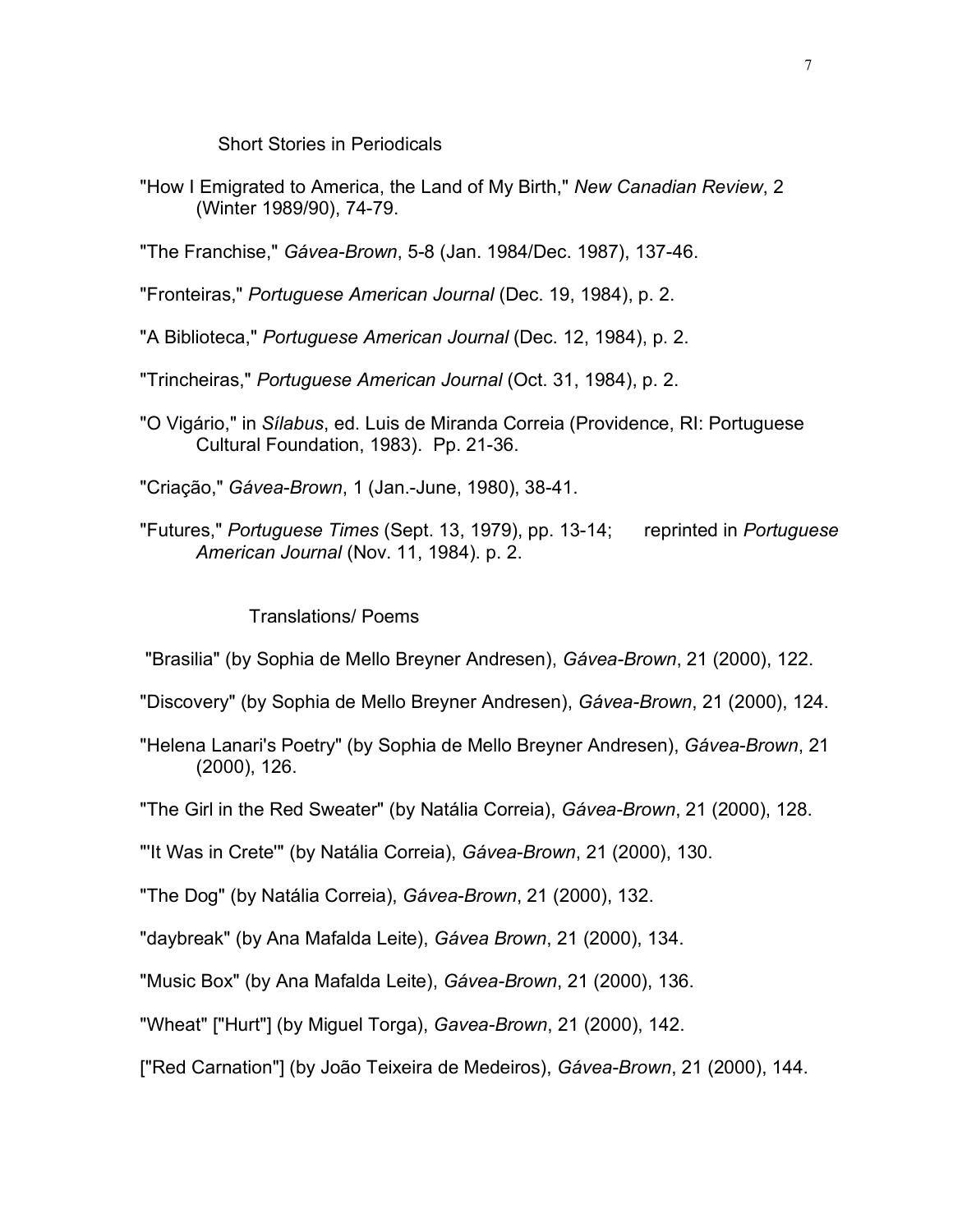- ["Past, Present, and Future"](by João Teixeira de Medeiros), *Gávea-Brown*, 21 (2000), 146.
- "St. Michael's" (by João Teixeira de Medeiros), *Gávea-Brown*, 21 (2000), 148.
- ["I am, I am Not"] (by João Teixeira de Medeiros), *Gávea- Brown*, 21 (2000), 150.
- "Four Motifs of Fajã Grande" (by Pedro da Silveira), *Gávea-Brown*, 21 (2000), 152- 59; see also Tony Whedon, "Marginal Notes: An Islander's View, *Sewanee Review* (Winter 2002), 110: 127-28.
- Poems from *Do tempo e de Mim* (by João Teixeira de Medeiros), in *Dedication of the John Teixeira de Medeiros Monument at the Fall River heritage Park*, Fall River, Massachusetts, June 3, 2001, p. 4.
- "Barrow-in-Furness" (by Alvaro de Campos [Fernando Pessoa]), *Harvard Review*, no. 19 (Fall 2000), 6-8.
- "Discovery" ("Descobrimento" by Sophia de Mello Breyner Andresen), in *Brazil 500 Years: A Celebration of History* (Boston: Consulate General of Brazil, April 2000), p. 5.
- "I am . . . I'm Not" (by João Teixeira de Medeiros), in *Portuguese Spinner: An American Story*, ed. Marsha L. McCabe and Joseph D. Thomas (New Bedford: Spinner, 1998), p. 99.
- "St. Michael" (by João Teixeira de Medeiros), in *Portuguese Spinner: An American Story*, ed. Marsha L. McCabe and Joseph D. Thomas (New Bedford: Spinner, 1998), p. 99.
- "Baleia Vulgarmente lhe Chamamos" by Frei Manuel de Santa Maria, in *Mar de Baleias e de Baleeiros*, ed. João Afonso (Angra do Heroísmo: Região Autónoma dos Açores/ Secretaria Regional da Educação e Assuntos Sociais/ Direcção Regional da Cultura, 1998), p. 61.
- "Autopsicografia" and "Self-Analysis" (two versions of Fernando Pessoa's "Autopsicografia"), "Pessoa's Trunk" (*www.disquiet.com/welcome.html)*, 1997.
- "Oh gentle spirit too soon lost" (Luís Vaz de Camões), in *The Presence of Camões* (Lexington: Univ. Press of Kentucky, 1996), p. 152.

"Portuguese Sea" (Fernando Pessoa), *Hartford News* (Feb. 19-26, 1992), p. 2.

"His Mother's Child" (Fernando Pessoa), *Hartford News* (Mar. 11-18, 1992), p. 6.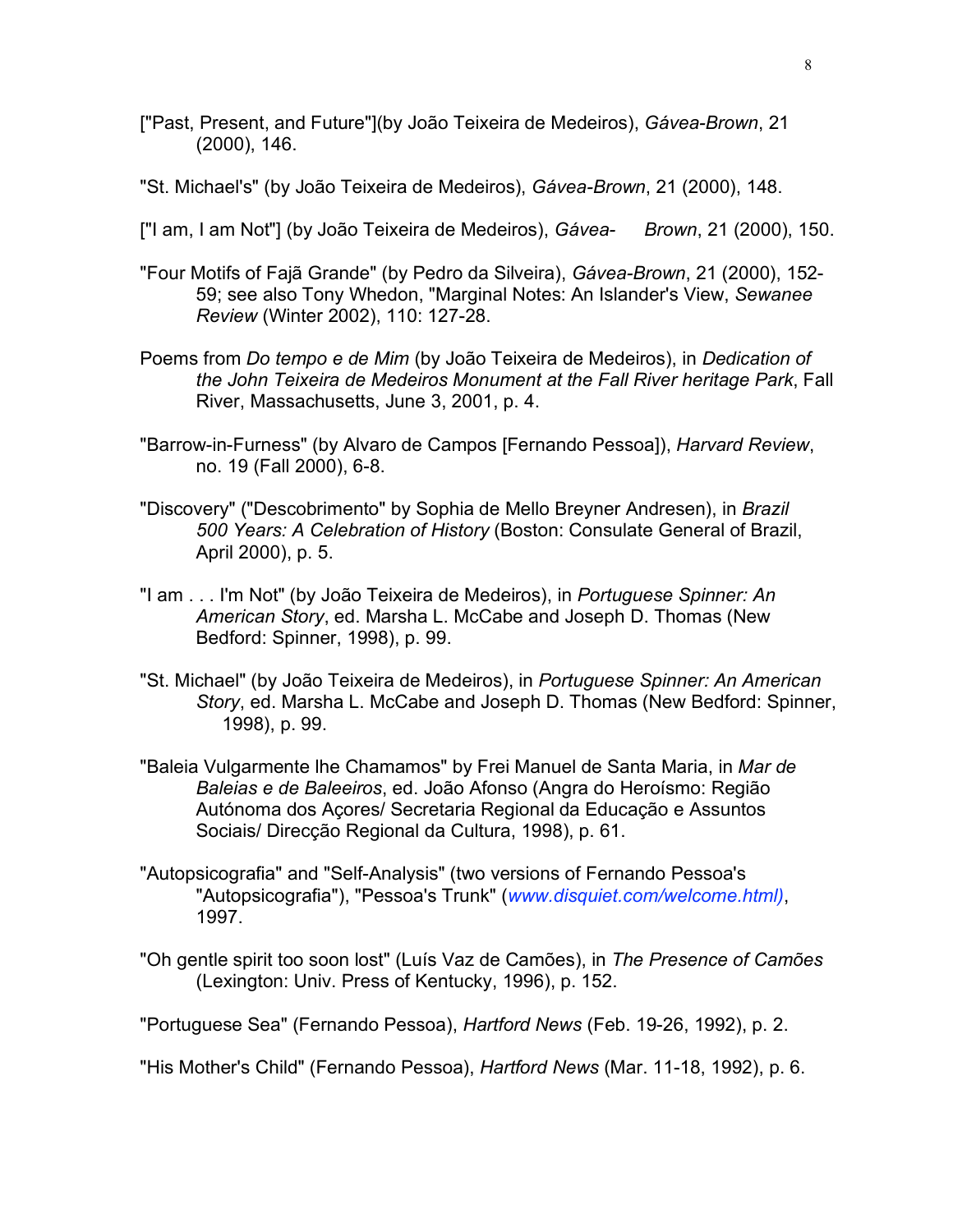- "Island Dawn" (Marcolino Candeias), *New Canadian Review*, 2 (Winter 1989/1990), 133; *Luso-Americano* (May 16, 1990), p. 54.
- "Silence" and "The Shell" (Vitorino Nemésio), *Portuguese American* (Jan. 3, 1990), p. 24.
- "Poem--Straight to the Point" and "Pity the Flowers" (Fernando Pessoa), *Nimrod*, 31 (Fall/Winter, 1987), 134-35.
- "Navigator of the Island Seas" (Cristóvão de Aguiar) and "Verse-Making Hurts" (J. H. Santos-Barros), *III Congresso Luso-Americano de Lingua e Cultura Portuguesa, 24-25 October 1987* (Boston: União Portuguesa Continental dos Estados Unidos da América, 1987). Pp. 3 and 10.
- "Ulysses," "A Cross? On the Door of the Tobacco Shop?" "Pity the Flowers in the Corners of Formal Gardens" and "I Fear for my Fate, Lidia," *Portuguese American* (Nov. 2, 1988), pp. 31-32.
- "Ah, a Sonnet" and "Clearly Non-Campos," *New Orleans Review*, 15 (Summer 1988), 41 and 95.
- "The Art of Love," "Lisbon (1971)," and "The Child's Eyes" (Jorge de Sena), *University of Windsor Review*, 19 (Spring/Summer 1986), 47-49.
- "Six Poems by Fernando Pessoa: "A Cross? On the Door of the Tobacco Shop?" "The God Pan Did Not Die," "Today I Read Nearly Two Pages," "Tripe, Porto Style," "An Instantly Venerable Sonnet" and "Self-Analysis," *Translation,* 17 (Fall 1986), 225-30
- "Notions About Linguistics" (Jorge de Sena), *Concerning Poetry*, 17 (Fall 1984), 156.
- "Romantic Burial," "Dreamy Afternoon," "An Island Afternoon,' "The Shell," "Island," "The Poet's Defense," "Leviathan, or Identifying the Whole," "The (Unknown) Hero's Fable," "Dampness (no. 22)," "Notice how these chimneys have muscles," in *Açores/Poetas* (Açores: Presidencia do Governo Regional dos Açores, 1984).

"These Island People" (João de Melo) *Comunidade* (Dec. 7, 1983), p. 19.

"The Convert" (Antero de Quental), *A União* (May 13, 1983), p. 5.

"Island Dawn" (Marcolino Candeias)," *A União* (May 13, 1983), p. 4.

"In Crete, With the Minotaur" (Jorge de Sena), *Gávea-Brown*, 1 (July-Dec. 1980), 46-47.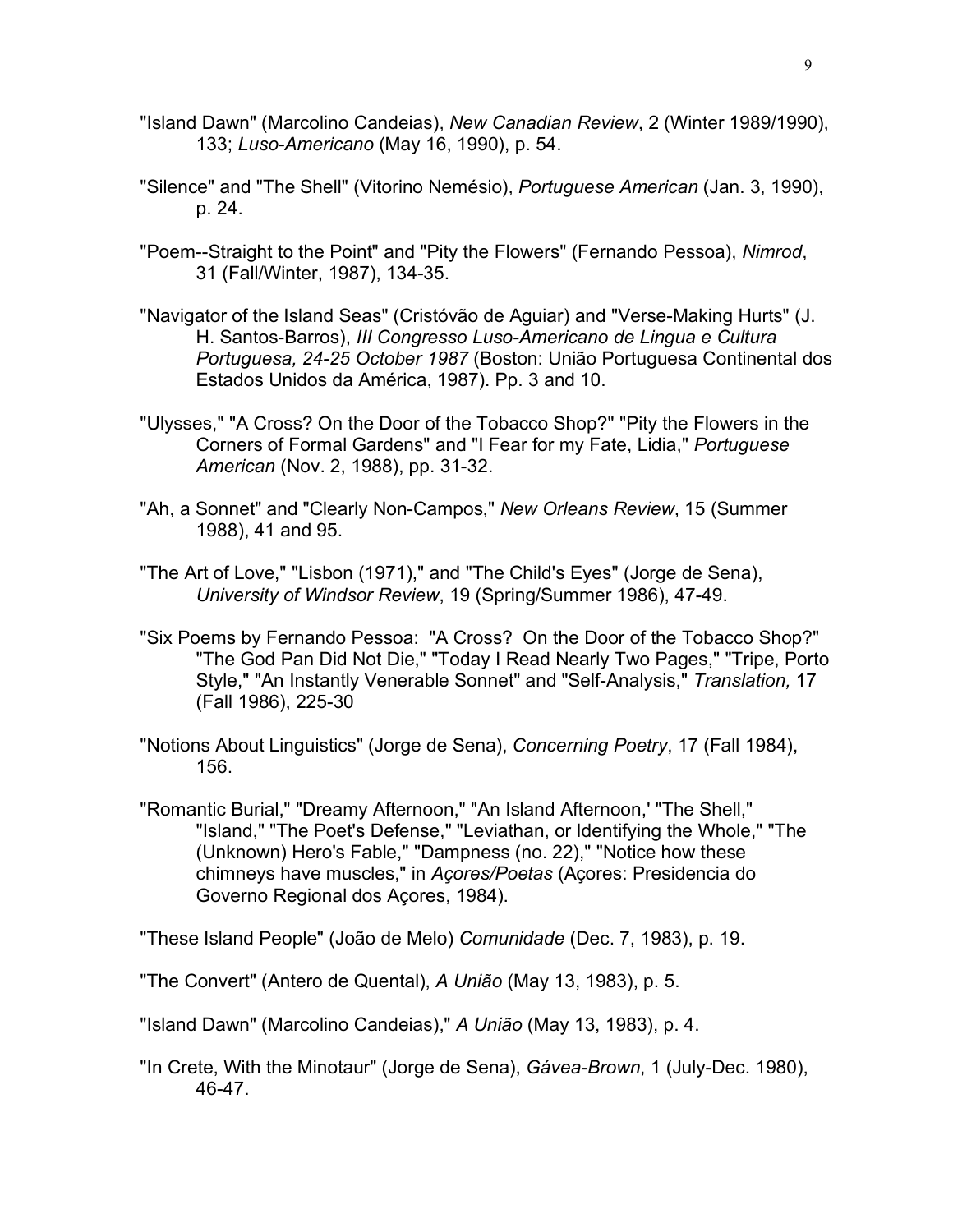- "Island" (Pedro da Silveira), *Jornal de Fall River* (Nov. 30, 1977), p. 32; reprinted in *Diário Insular* (Feb. 16, 1978), p. 2.
- "Leviathan" (Emmanuel Felix), *Extracts*, no. 33 (Feb. 1978), 18-19.
- [Untitled] (Frei Manuel de Santo Maria), in "Moby-Dick in Brazil," *Melville Extracts*, 21 (Feb. 1975), 8-9.

# Translations/ Non-fictional Prose

- "Over the Clouds" (Onésimo Teotónio Almeida), *Atlantis*, 25 (May-June 2005), 98-99.
- "Pulitzer Prize Poet Lives in Petrópolis," "Elizabeth Bishop: The Poetess, the Cashew, and Micuçu," "Ouro Prêto: Springtime at the Winter Festival," "Poetry as a Way of Life," and "Poetry Born Out of Suffering," in *Conversations with Elizabeth Bishop* (1996).
- "The Almighty Computer" (Jorge de Sena), *Portuguese Times* (Oct. 18, 1979), p. 27.
- "Life in Foreign Parts" (Jorge de Sena), *Portuguese Times* (Aug. 9, 1979), p. 19.

# Translation/ Play

*The Pope's Death* (Jorge de Sena), *Latin American Review*, 14 (Jan./June 1986), 117-25. (Staged at the Univ. of California, Santa Barbara, CA, July 31-Aug. 2, 1980.)

# Translations/ Short Stories

- "The Bureaucratic Tale of the Harbor Master and the Collector of Customs" (José Saramago), in *Portuguese Literary & Cultural Studies*, 6 (Spring 2001), pp. 239-43.
- "Sweet, Marmalade, Sour Oranges" (Olga Gonçalves), in *Sweet Marmalade, Sour Oranges: Contemporary Portuguese Women's Fiction*, ed. Alice Clemente. Providence, RI: Gávea-Brown, 1994), pp. 146-52.
- "Steerage" (José Rodrigues Miguéis) in *Steerage and Ten Other Stories* by José Rodrigues Miguéis. Providence: Gávea-Brown, 1984). Co-translation with Carolina Matos.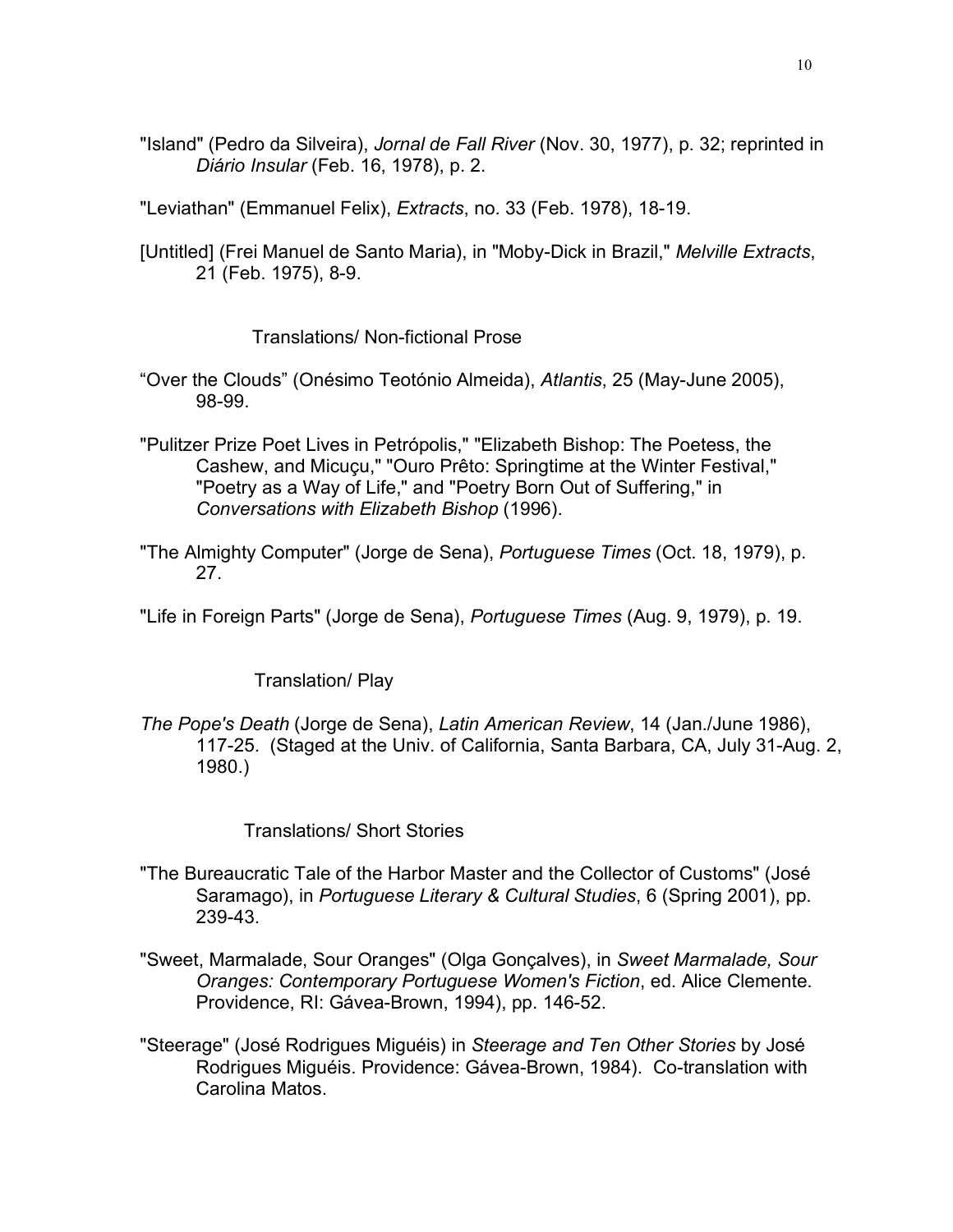Prefaces, Introductions, etc.

- Preface to *Da Gama, Cary Grant, and the Election of 1934* by Charles Reis Felix (North Dartmouth, MA: Center for Portuguese Studies and Culture, University of Massachusetts Dartmouth, 2005), pp. ix-xii.
- Preface to *Through a Portagee Gate* by Charles Reis Felix (North Dartmouth, MA: Center for Portuguese Studies and Culture, University of Massachusetts Dartmouth, 2004), pp. xi-xiii.
- Preface to *História(s) da Literatura Americana* by Mário Avelar (Lisbon: Universidade Aberta, 2004), pp. 9-11. See also *www.univ*ab.pt/~mcavelar/goerge.html
- "Abertura," *Metamorfoses do Amor: Estudos Sobre a Ficção Breve de Jorge de Sena* by Francisco Cota Fagundes (Lisbon: Salamandra, 1999), pp. 7-8.
- Preface, *Portugal's Secret Jews: The End of an Era* by Eduardo Mayone Dias (Rumford, RI: Peregrinação, 1999), p. 9. [Issued also as *Criptojudeus Portugueses: O fim de uma era*]; preface reprinted (in English and in Portuguese): *www.portuguese-books.com*.
- Preface, *O Sonho Americano e (Sapa)teia Americana de Onésimo Teotónio de Almeida* by Maria Teresa Maia Bento Amarelo Carrilho. Lisbon: Universitária Editora, 1998. Pp. 5-6.
- Introduction, "'For Glory and for Use': Robert Frost at Brown University," *Gettysburg Review*, 7 (Winter 1994), 89-90.
- Introduction, "Passos [de Wilbur David Steele]," *Atlântida*, 37 (1993), 41-68.
- Preface, The Evidences (*As Evidências* by Jorge de Sena), trans. Phyllis Sterling Smith (Santa Barbara: Center for Portuguese Studies, Univ. of California, Santa Barbara, 1994), pp. 5-10.
- Preface, *Ah! Mònim dum Corisco!* by Onésimo T. Almeida, 2nd ed. (Ponta Delgada, Açores: Eurosigno, 1991).
- Preface, *Jornal da Emigração--a L(usa)lândia Reinventada* by Vamberto A. Freitas (Angra do Heroísmo: Gabinete de Emigração e Apoio às Comunidades Açorianas, 1990. Pp. 11-13.

Introduction, *Paradise on Hold* by Laura Bulger (Toronto: Bramble House, 1987).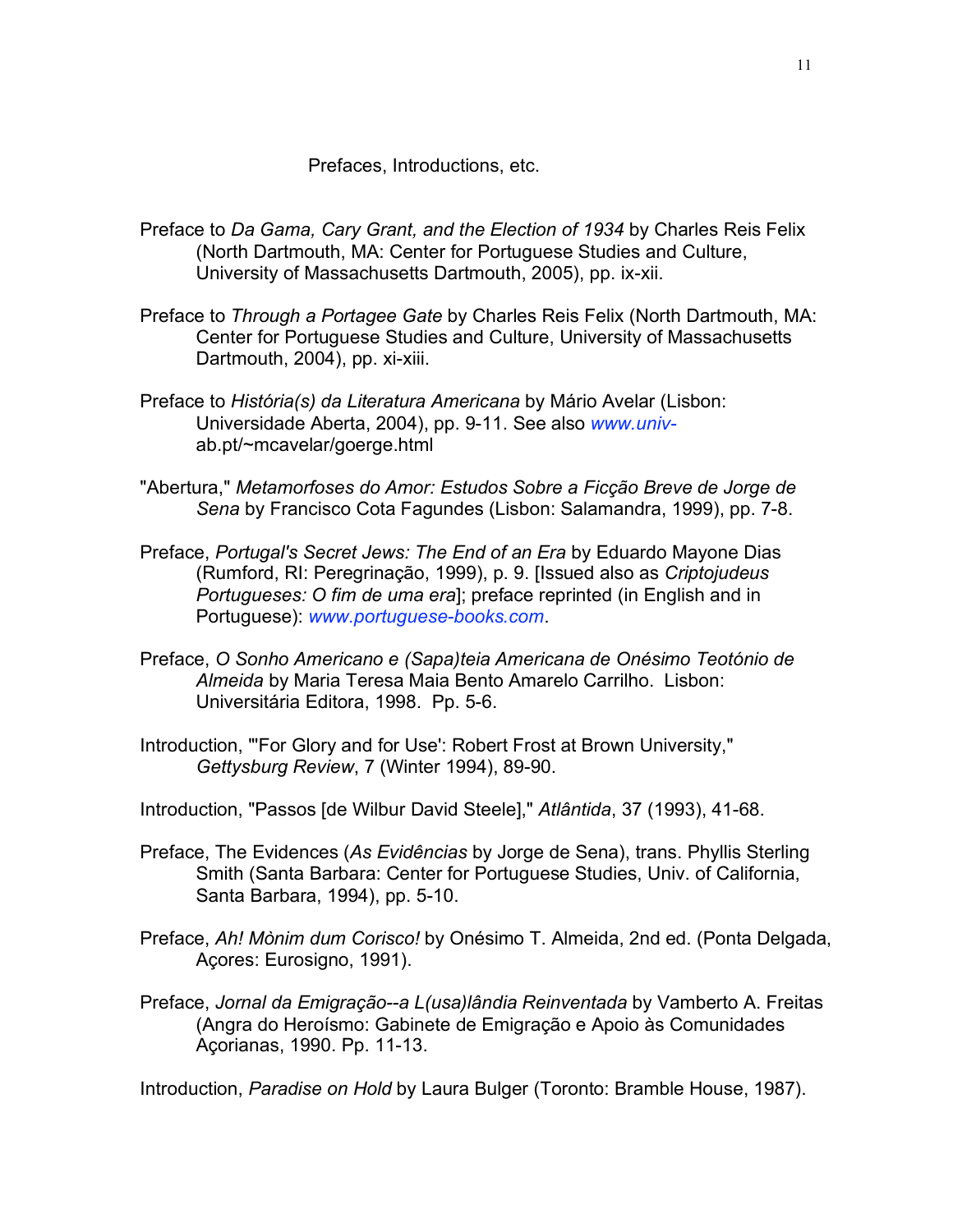Pp. ix-xviii.

Preface, *Portingales* by Thomas J. Braga (Providence, RI: Gávea-Brown, 1981).

- Introduction, "Vinte Poemas de Emily Dickinson por Carolina Matos," *Estudos Anglo-Americanos*, no. 2 (1978), 47-73. Reprinted: "Emily Dickinson: Poems Translated by Carolina Matos," *Journal of the American Portuguese Society*, 14 (1980), 1-19; and "Portuguese Translation of 20 Emily Dickinson Poems by Carolina Matos," *Higginson Journal*, no. 28 (June 1981), 30-41.
- Note, "My Surviving Aunt: Lavinia Dickinson" (by Martha Dickinson Bianchi), *Prairie Schooner*, 51 (Winter, 1977-78), 324. Co-authorship with Barton L. St. Armand.
- "Preface," *Books at Brown* (Herman Melville, Walt Whitman, and John Hay Issue), 24, ed. George Monteiro (1971), v.

# Journal Issues Edited

- *Modern Language Studies* (Henry James Issue) (Fall, 1983), Vol. 13. Co-editorship with David H. Hirsch.
- *Books at Brown* (John Hay Library Issue) (1982-1983), Vols. 29-30.
- *Books at Brown* (Herman Melville, Walt Whitman, and John Hay Issue) (1971), Vol. 24.

Contributions to Books, Festschrifts, Proceedings, etc.

"Commemorating Camões in the United States: Jorge de Sena's Legacy," in *Os Descobrimentos Portugueses no Mundo de Língua Inglesa 1880-1972 / The Portuguese Discoveries in the English-Speaking World 1880-1972*, ed. Teresa Pinto Coelho, with a pref. by John Darwin (Lisbon: Colibri, 2006), pp.

219-48.

- "The Faulkner—Hemingway Rivalry," in *Faulkner and His Contemporaries*, ed. Joseph R. Urgo and Ann J. Abadie (Jackson: University Press of Mississippi, 2004), pp. 74-92.
- "Vasco da Gama vs. Christopher Columbus in the Poetry of Robert Frost," in *Estudos Anglo-Portugueses: Livro de Homenagem a Maria Leonor Machado de Sousa* (Lisbon: Colibri, 2003), pp. 287-94.

"Sena's Parrot," in *Tudo Isto Que Nos Rodeia: Jorge de Sena: An International*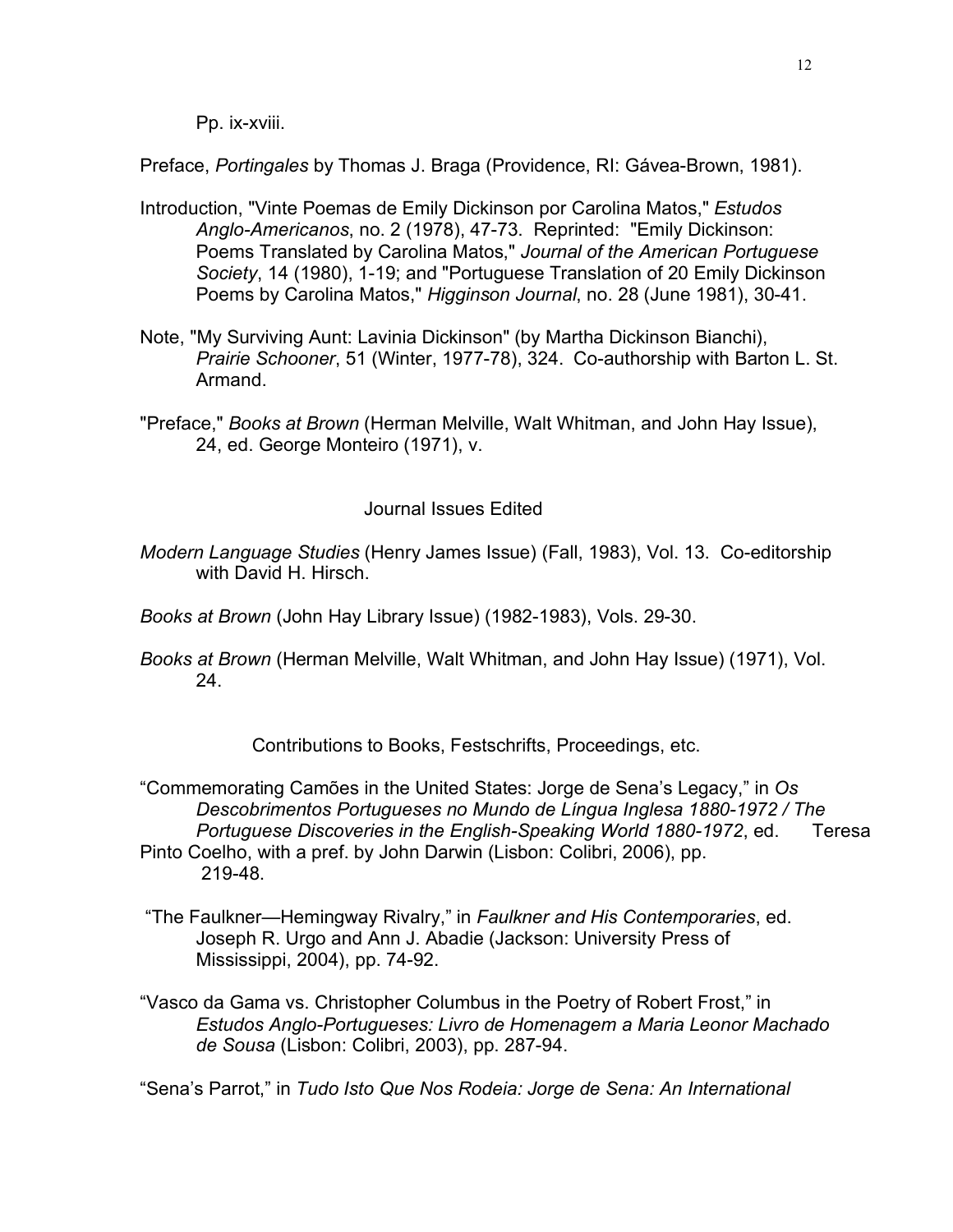*Colloquium*, ed. Francisco Cota Fagundes and Paula Gândara (Lisbon: Salamandra, 2003), pp. 241-59.

- "Miguéis e o Provérbio," in *José Rodrigues Miguéis: Uma vida em papeis repartida (Actas do colóquio realizado noPadrão dos Descobrimentos, 8, 9 e 10 de Outubro de2001)*, ed. Onésimo Teotónio Almeida and Manuela Rêgo (Lisbon: Camara Municipal/ Cultura, 2002), pp. 219-26.
- "Portuguese-American Poetry in the United States: From Emma Lazarus to Frank Gaspar," in Actas do I Congresso Internacional de Estudos Anglo-Portugueses Lisboa, 6-8de Maio de 2001/ Proceedings of the I International Conference ForAnglo-Portuguese Studies, Lisbon, 6-8 May 200l.(Lisbon: Centro de Estudos Anglo-Portugueses/ Faculdade de Ciências Sociais e Humanas, 2001 [2003]), pp. 197-208. Reprinted *http://www.fcsh.unl.pt/congresso*ceap/actas.htm
- "Frost's Politics and the Cold War," in *The Cambridge Companion to Robert Frost*, ed. Robert Faggen (Cambridge: Cambridge University Press, 2001), pp. 221- 39.
- "'The Corpse Amid the Flowers': Fernando Pessoa's 'O menino da sua Mãe' and Its Tradition," in *Actas IV Congresso Internacional de Estudos Pessoanos, Secção Norte-Americana, Tulane University, New Orleans, Louisiana, 17 a 19 Novembro 1988*, ed. Almir de Campos Bruneti (Porto: Fundação Eng. António de Almeida, 2000), pp. 257-70.
- "Robert Frost's Liberal Imagination," in *Roads Not Taken: Rereading Robert Frost*, ed. Earl J. Wilcox and Jonathan N. Barron (Columbia: University of Missouri Press, 2000), pp. 153-75.
- "Patriotism, Treason, and Peregrination in Jorge de Sena," in *Para Emergir Nascemos . . . Estudos em Rememoração de Jorge de Sena*, ed. Francisco Cota Fagundes and Paul Gândara. Lisbon: Salamandra, 2000, pp. 245-58.
- "Hemingway, Faulkner, and the 'Old Verities,'" in *Actas do XX Encontro da A.P.E.A.A.* (Santa Maria da Feira: Associação Portuguesa de Estudos Anglo-Americanos, 2000), pp. 459-74.
- "Fernando Pessoa (1888-1935)," in *Poe Abroad: Influence, Reputation, Affinities,* ed. Lois Davis Vines. Iowa City: Univ. of Iowa Press, 1999, pp. 210-14.
- "Bishop's Brazil and Vice Versa," in *"In Worcester, Massachusetts": Essays on Elizabeth Bishop*, ed. Laura Jehn Menides and Angela G. Dorenkamp (New York: Peter Lang, 1999), pp. 93-98.

"Final Poems, Final Things, in Antero de Quental and Some Others," in *Ecos de*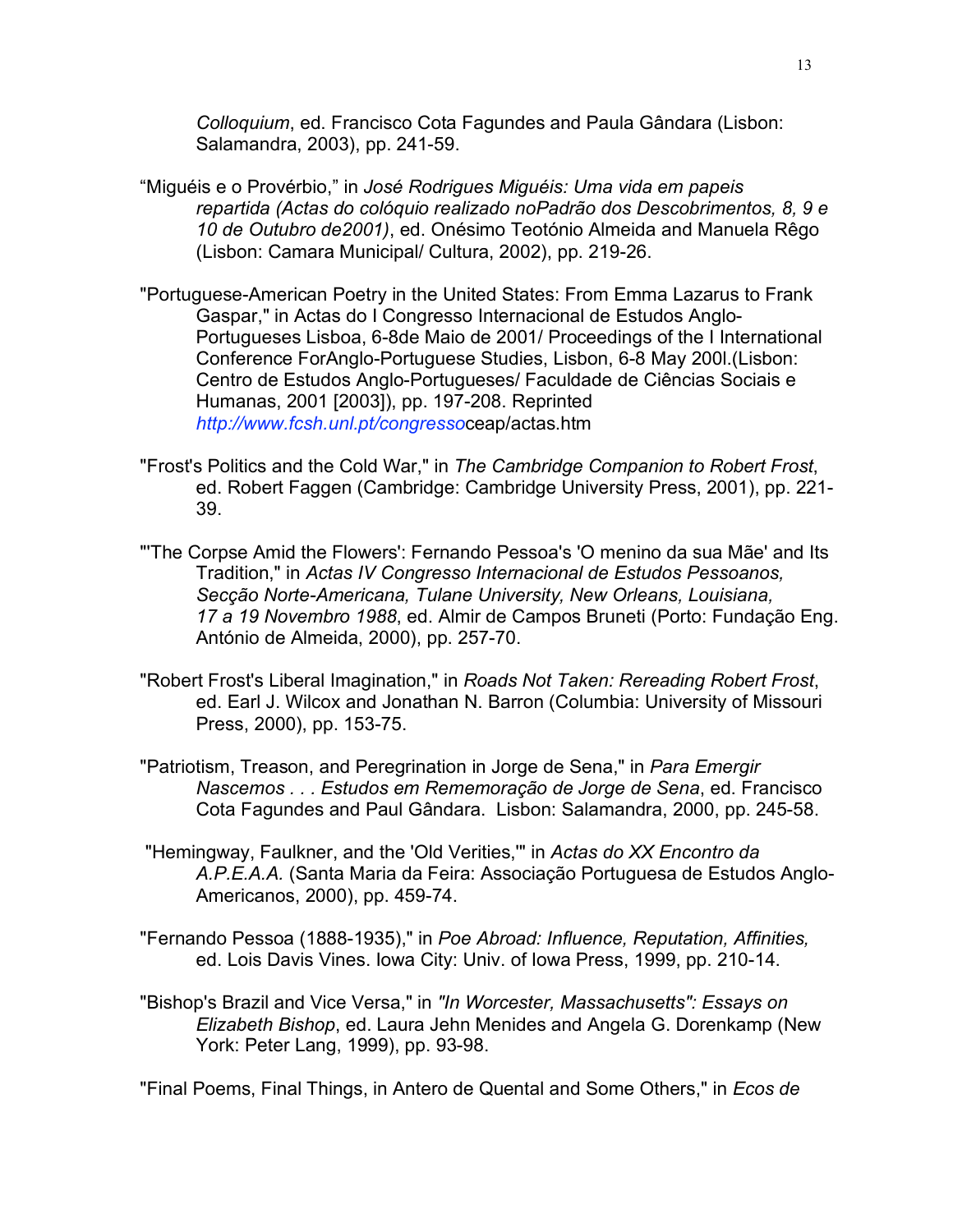*uma viagem: em honra de Eduardo Mayone Dias*, ed. Francisco C. Fagundes (Providence, RI: Gávea-Brown, 1999), pp. 54-72.

- "In and Out of Season: A Trope in American Expatriate Fiction by Hemingway and the Fitzgeralds," in *Europa e América: Mitos e Confrontos*, ed. Maria Laura Bettencourt Pires (Lisbon: Universidade Aberta, 1998), pp. 185-213.
- "From Melville to Dos Passos: Notes on the Portuguese Presence in American Literature," in *Portuguese Spinner: An American Story*, ed. Marsha L. McCabe and Joseph D. Thomas (New Bedford: Spinner, 1998), pp. 124-27. Also: *www.univ-ab.pt:8080/iepg/centros/cea/actas/*monteiro.htm
- "Grace, Good Works, and the Hemingway Ethic," in *The Calvinist Roots of the Modern Era*, ed. Aliki Barnstone, Michael Tomasek Manson, and Carol J. Singley (Hanover and London: Univ. Press of New England, 1997), pp. 73-90; "Grace, Good Works, and the Hemingway Ethic," in *The American Short Story: New Perspectives, Papers of the I International Conference on American* Literature, ed. Constante González Groba, Cristina Blanco Outón, and Patricia Fra López (Santiago de Compostela: Universidade de Santiago de Compostela, 1997), pp. 53-76
- "Prefácio a um estudo dos Poemas Ibéricos, de Miguel Torga," in *"*Sou um homem de granito"*: Miguel Torga e seu Compromisso*, ed. Francisco Cota Fagundes (Lisbon: Salamandra, 1997), pp. 51-74.
- "Stephen Crane's Cuban War," in *Imagining a Free Cuba: Carlos Manuel de Céspedes and José Marti*, ed. José Amor y Vasquez ([Providence, RI]: Thomas J. Watson Jr. Institute for International Studies, 1996), pp. 25- 51.
- "By the Book: 'Big Two-Hearted River' and Izaak Walton," in *Ernest Hemingway: The Oak Park Legacy*, ed. James Nagel (Tuscaloosa and London: Univ. of Alabama Press, 1996), pp. 145-61.
- "Bette Weaver, R.N.: 'Her Last Case,'" in *New Essays on F. Scott Fitzgerald's Neglected Stories*, ed. Jackson R. Bryer (Columbia and London: Univ. of Missouri Press, 1996), pp. 232-43.
- "Henry James and the Lusitanians," in *O Amor das Letras e das Gentes*, ed. João Camilo dos Santos and Frederick G. Williams (Santa Barbara: Center for Portuguese Studies, Univ. of California at Santa Barbara, 1995), pp. 216-21.
- "Melville's Camões and the Figure of the Artist," in *Colóquio Herman Melville*, ed. Teresa Ferreira de Almeida Alves and Teresa Cid (Lisbon: Edições Colibri, 1994), pp. 87-110.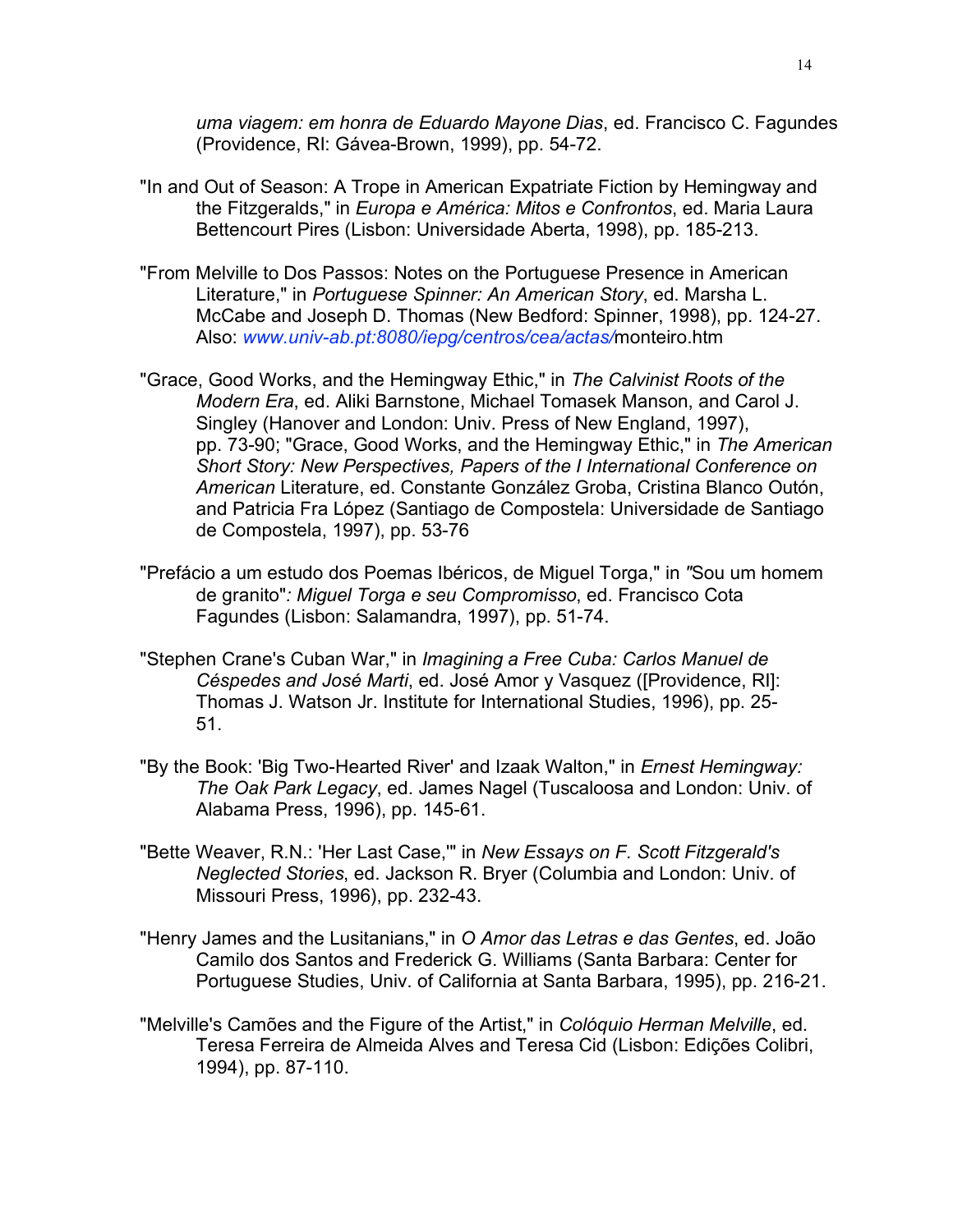- "Honig's Masquerades," in *A Glass of Green Tea—With Honig*, ed. Susan Brown, Thomas Epstein, and Henry Gould (Providence, RI: Alephoe Books, 1994), pp. 176-92.
- "Portuguese Literature: Conferences, Journals and Scholars," in *Portuguese Studies in National Perspective*, ed. Eduardo de Sousa Ferreira and Manuel Vilaverde Cabral (Lisbon: CEDEP, 1993). Pp. 313-24.
- "Fernando Pessoa's Translation of *The Scarlet Letter*," in *Homenagem a Alexandrino Severino: Essays on the Portuguese Speaking World*, ed. Margo Milleret and Marshall C. Eakin (Austin, Tx: Host, 1993). Pp. 53-62.
- "Pessoa: Discípulo de Robert Browning," in *Actas IV Congresso Internacional de Estudos Pessoanos*, Secção Brasileira, Vol. I (Porto: Fundação Eng. António de Almeida, 1991). Pp. 277-87.
- "*The Waste Land*: Cousin Harriet and the Poetry Critic," in *Critical Essays on T.S. Eliot's The Waste Land*, ed. Lois A. Cuddy and David H. Hirsch (Boston: G.K. Hall, 1991). Pp. 257-64.
- "Investindo na anarquia," in *Un Século de Pessoa: Encontro Internacional do Centenário de Fernando Pessoa* (Lisbon: Fundação Calouste Gulbenkian, 1990). Pp. 338-41.
- "The Writer on Vocation: Ernest Hemingway's 'Banal Story,'" in *Hemingway's Neglected Short Fiction: New Perspectives*, ed. Susan Beegel (Ann Arbor, MI: 1989). Pp. 141-47. (Also Tuscaloosa and London: Univ. of Alabama Press, 1992.)
- "O Faial de Thomas Wentworth Higginson (1855-1856)," in *Conhecimento dos Açores Atraves da Literatura* (Angra do Heroísmo: Instituto Açoriano de Cultura, 1988). Pp. 49-65.
- "Notes From the Inferno: A Patient's View of Bellevue," in *Literature & Science as Modes of Expression: Abstracts of a Conference, October 8-11, 1987* (Worcester, MA: Society for Literature and Science and Worcester Polytechnic Institute, 1987). Pp. 42-43.
- "Ofelia's Lovers," in *Selected Proceedings of the Thirty-Fifth Annual Mountain Interstate Foreign Language Conference*, ed. Ramon Fernandez-Rubio (Greenville, SC: Furman Univ., 1987). Pp. 245-54.
- "Fernando, Old Artificer," in *Actas do II Congresso Internacional de Estudos Pessoanos* (Porto: Centro de Estudos Pessoanos, 1985). Pp. 407-27.

"Marchtime: John Philip Sousa, Author," in *Proceedings of the Fifth National*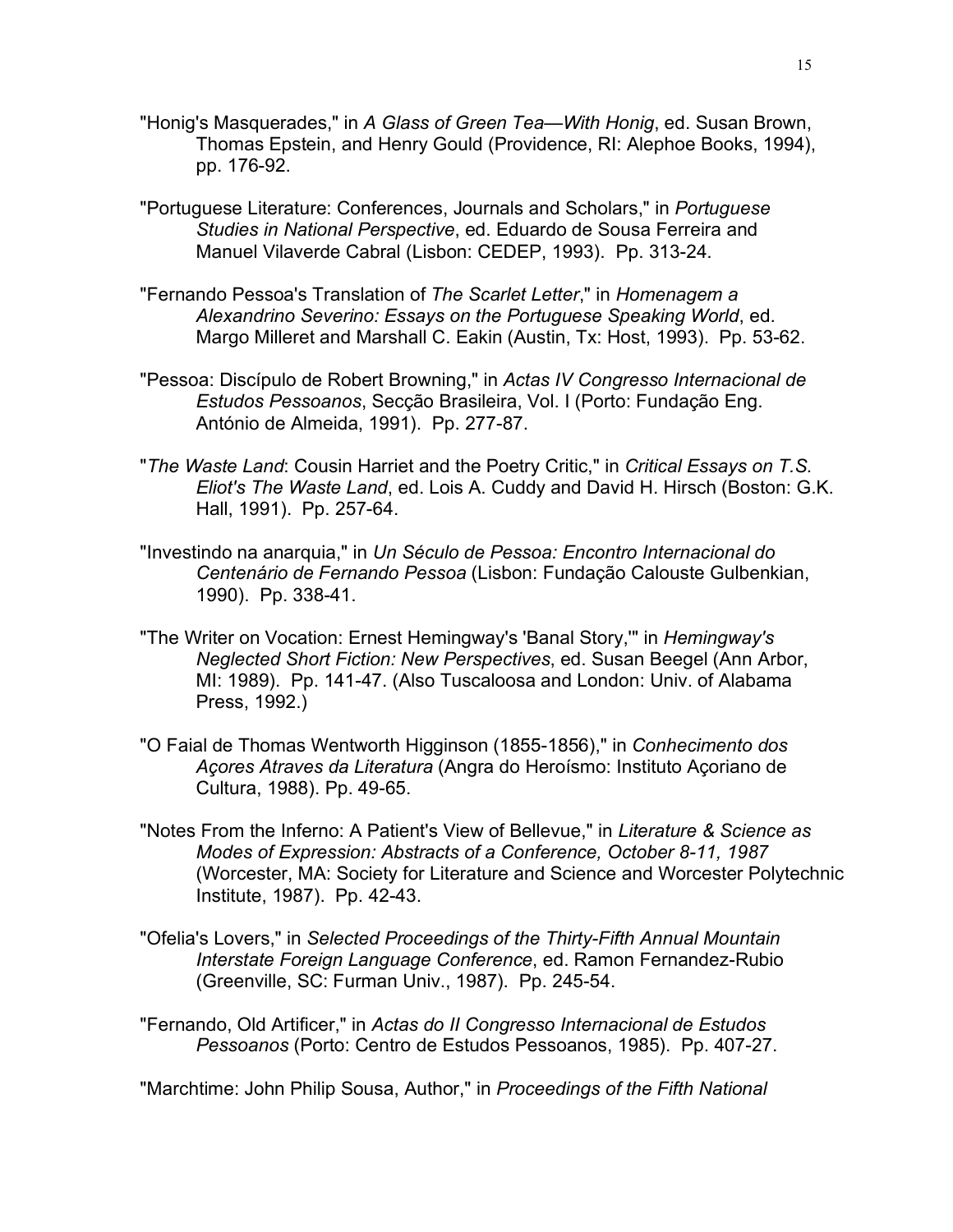*Portuguese Conference: Bilingual Education* (Providence, RI: New England Bilingual Education Service Center, 1981). Pp. 116-35.

- "Goring the Ox: Robert Frost, Robert Francis, and the Intentional Fallacy," in *Robert Frost: The Man and the Poet*, ed. Earl J. Wilcox ([Rock Hill, NC]: Winthrop Studies on Major American Writers, 1981), pp. 31-37.
- "Two Sets of Books, One Balance Sheet: 'Financing Finnegan,'" in *The Stories of F. Scott Fitzgerald: New Approaches in Criticism*, ed. Jackson Bryer (Madison: Univ. of Wisconsin Press, 1982). Pp. 291-99.
- "'The Poor, Shiftless, Lazy Azoreans': American Literary Attitudes Toward the Portuguese," in *Proceedings of the Fourth National Portuguese Conference* (Providence: The Multicultural Resource and Training Center: Providence, 1980). Pp. 166-97.
- "'Let Them Eat Crab': Translated Proverbs in Context," in *Issues in Portuguese Bilingual Education*, ed. Donaldo P. Macedo (Cambridge, MA: National Assessment and Dissemination Center of Bilingual/ Bicultural Education, 1980). Pp. 175-82.
- "Portuguese-American Folklore: An Alternative to the Rancho Folclóric, Being a Later Version of a Lecture Originally Punctuated by Several Appropriate and Piquant Slides," in *Proceedings of the Second National Portuguese Conference: Culture, Education, Community* (Fall River, MA: National Assessment and Dissemination Center for Bilingual-Bicultural Education, 1978). Pp. 3-13.
- "Robert Frost's Metaphysical Sonnet," in *Frost: Centennial Essays*, compiled by the Committee on the Frost Centennial of the Univ. of Southern Mississippi (Jackson: Univ. Press of Mississippi, 1974). Pp. 333-39.
- "Thoreau's Defense of Man 'The Reading Animal,'" in *Artist and Citizen Thoreau*, ed. John J. McAleer (Hartford, CT: Transcendental Books, 1971). Pp. 22-25.

Essays or Chapters Reprinted in Books, Internet

- "'Last' Heroes in Fitzgerald and Hemingway: *Tender is the Night*, *The Last Tycoon*, and *Across the River and Into the Trees*," *Twentieth-Century Literary Criticism*. Vol. 178, ed. Thomas J. Schoenberg and Lawrence J. Schoenberg and Lawrence J. Trudeau (Detroit: Thomsen/ Gale, 2006), pp. 284-90.
- "Carraway's Complaint," *Twentieth-Century Literary Criticism*. Vol. 157, ed. Linda Pavlovski (Detroit: Thomsen/ Gale, 2005), pp. 225-31.

"Redemption Through Nature: A Recurring Theme in Thoreau, Frost and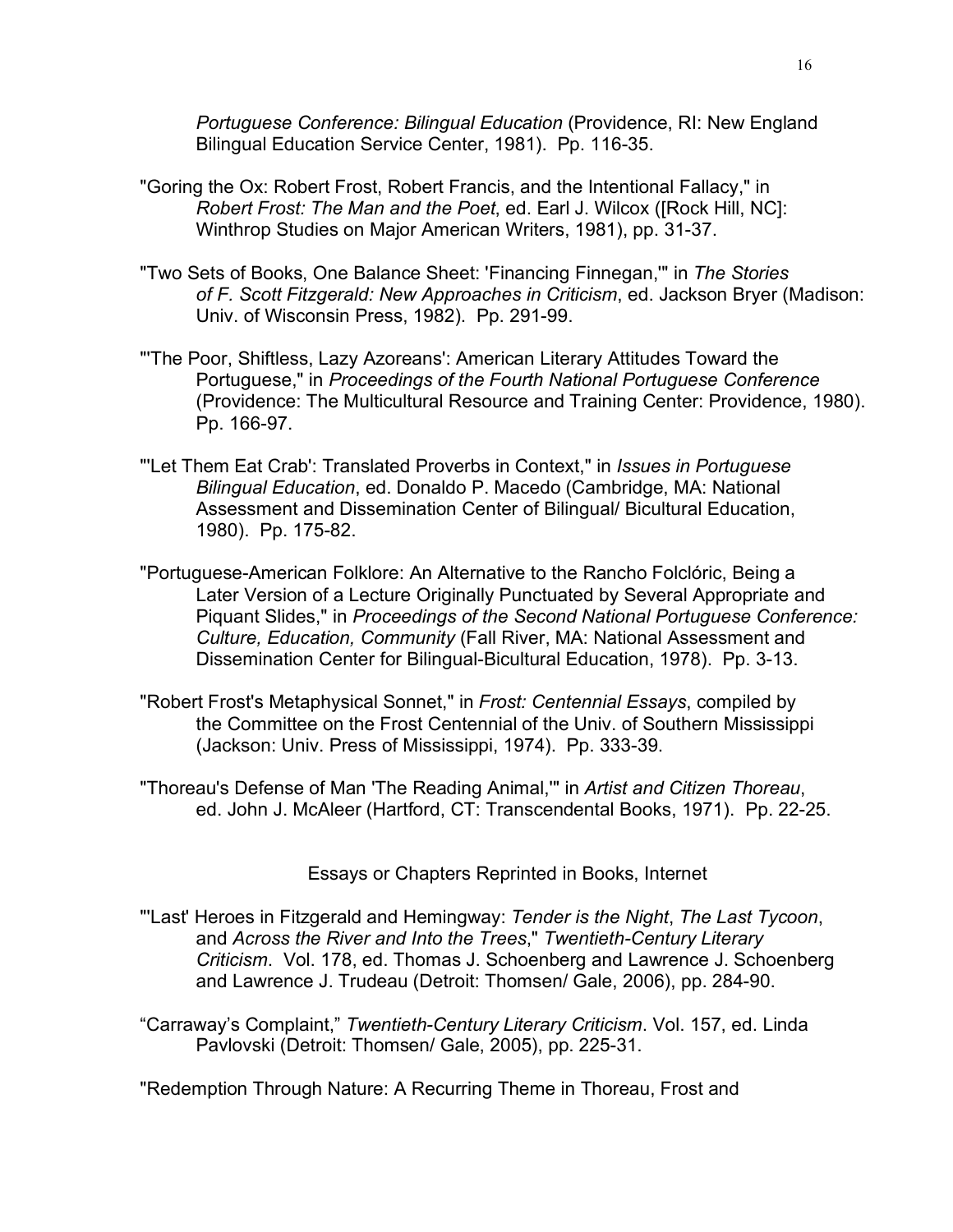Richard Wilbur," in *Poetry Criticism*, Vol. 51, ed. David Galens (Detroit: Thomson/ Gale, 2003), pp. 198-205.

[On "Mending Wall," "The Road Not Taken," "The Oven Bird," "After Apple-Picking," "Birches," "Stopping by Woods," and "Two Tramps in Mudtime"—excerpted from *Robert Frost and the New England Renaissance*], in *Modern American Poetry: An Online Journal and Multimedia Companion to Anthology of Modern American Poetry*, ed. Cary Nelson (Oxford University Press, 2000),

*http://www.english.uiuc.edu/maps/index.htm*.

- Introduction to *The Presence of Camões*, Instituto Camões, 2002, *http://www.instituto-camoes.pt/cvc/libros/book/012.html*.
- "Linked Analogies [Chapter 13, *Robert Frost and the New England Renaissance*, pp. 123-29], Frost Free Library Website, w.frontfriends.org/FFL/Frost%20%26%20NE%20Renaissance%20- %20Monteiro/monteiroessay1.html.
- "Roads and Paths" [Chapter 5, *Robert Frost and the New England Renaissance*, pp. 44-53], Frost Free Library Website, http://www.frontfriends.org/FFL/Frost%20%26%20NE%20Renaissance%20- %20Monteiro/monteiroessay1.html.
- "Mending Wall," "Birches," "The Oven-bird," "Two Tramps," "Road Not Taken," etc., excerpted from "Unlinked Myth" essay and from *Robert Frost and the New England Renaissance*, in *Modern American Poetry: An Online Journal and Multimedia Companion to Anthology of Modern American Poetry*, ed. Cary Nelson(Oxford University Press, 2000, *www.english.uiuc.edu/maps/poets/a\_f/frost*.
- "'I Always Keep Seeing a Light as I Talk With Him': Limning the Robert Frost/Ridgely Torrence Relationship," in *Twentieth-Century Literary Criticism*, vol. 97, ed. Jennifer Baise and Thomas Ligotti (Detroit: Gale Group, 2000), pp. 163-68.
- "The Doctor's Black Bag: William Carlos Williams' Passaic River Stories," in *Short Story Criticism*, Vol. 31, ed. Anna Sheets Nesbitt (Detroit and London: Gale, 1999), pp. 345-49.
- "Ernest Hemingway, Psalmist," in *Ernest Hemingway: Seven Decades of Criticism*, ed. Linda Wagner-Martin (East Lansing: Michigan State Univ. Press, 1998), pp. 119-34.
- "Portuguese Nicknames," in *Opus Maldictorum: A Book of Bad Words*, ed. Reinhold Aman (New York: Marlowe, 1996), pp. 104-05. With Reinhold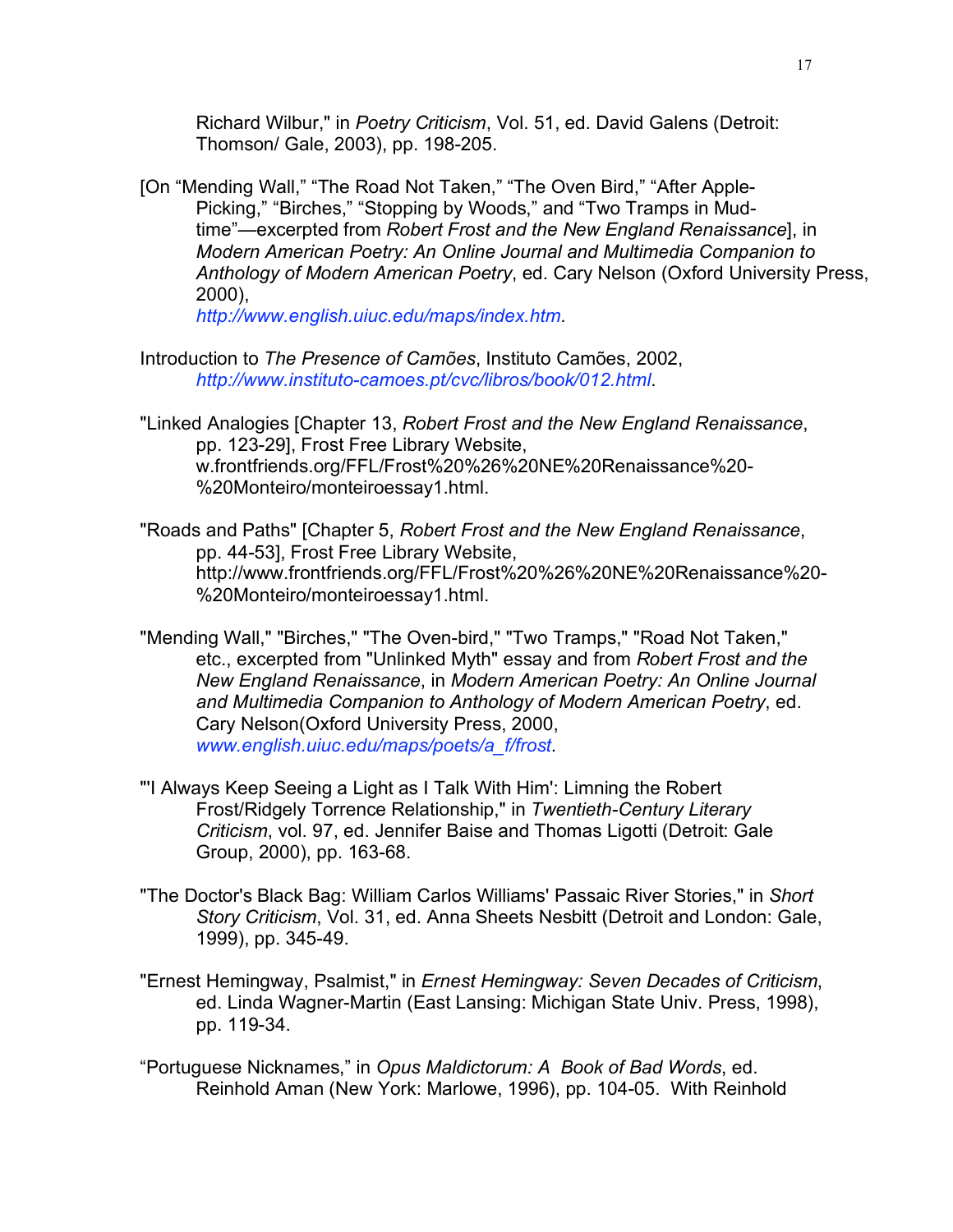Aman.

- "All in the Family: John O'Hara's Story of a Doctor's Life," in *Critical Essays on John O'Hara*, ed. Philip B. Eppard (New York: G.K. Hall, 1994), pp. 229-32.
- "Snodgrass Peoples His Universe," in *The Poetry of W.D. Snodgrass*, ed. Stephen Haven (Ann Arbor: Univ. of Michigan Press, 1993). Pp. 39-40.
- "Hemingway's Pléiade Ballplayers," "The Reds, The White Sox, and *The Old Man and the Sea*," and "Santiago, DiMaggio, and Hemingway: The Ageing Professionals of *The Old Man and the Sea*," in *Hemingway's Debt to Baseball in the Old Man and the Sea: A Collection of Critical Readings*, ed. C. Harold Hurley (Lewiston/ Queenstown/ Lampeter: Edwin Mellen Press, 1992), pp. 19-38.
- "'This is my pal Bugs': Ernest Hemingway's 'The Battler,'" in *New Critical Approaches to the Stories of Ernest Hemingwa*y, ed. Jackson J. Benson (Durham and London: Duke Univ. Press, 1990). Pp. 224-28.
- "The Doctor's Bag: William Carlos Williams' Passaic River Stories," in *William Carlos Williams: A Study of the Short Fiction*, ed. Robert F. Gish (Boston: Twayne, 1989). Pp. 169-75.
- [Washington Irving's "The Pride of the Village"], in *Nineteenth-Century Literature Criticism*, ed. Janet Mullane and Robert Thomas Wilson (Detroit: Gale Research, 1988). Pp. 345-47.
- [O. Henry], in *Twentieth-Century Literary Criticism*, ed. Dennis Poupard *et al* (Detroit: Gale Research, 1986). Pp. 196-97.
- [J.R.M.], in *A Escola do Paraiso* by José Rodrigues Miguéis, intr. José Martins Garcia (Lisbon: Círculo de Leitores, 1986). Pp. xxvii-xxviii.
- "Christians and Jews in 'Mr. Eliot's Sunday Morning Service,'" in *Critical Essays on T.S. Eliot: The Sweeney Motif*, ed. Kinley B. Roby (Boston: G.K. Hall, 1985). Pp. 34-35.
- "Dating the Events of 'The Three-day Blow,'" in *Critical Essays on Ernest Hemingway's In Our Time*, ed. Michael S. Reynolds (Boston: G.K. Hall, 1983). Pp. 172-75.
- "The Education of Ernest Hemingway," in *Critical Essays on Henry Adams*, ed. Earl N. Harbert (Boston: G.K. Hall, 1981). Pp. 211-219.
- [Robert Frost], in *Contemporary Literary Criticism*, vol. 10, ed. Dedria Bryfonski (Detroit: Gale Research 1979). P. 199.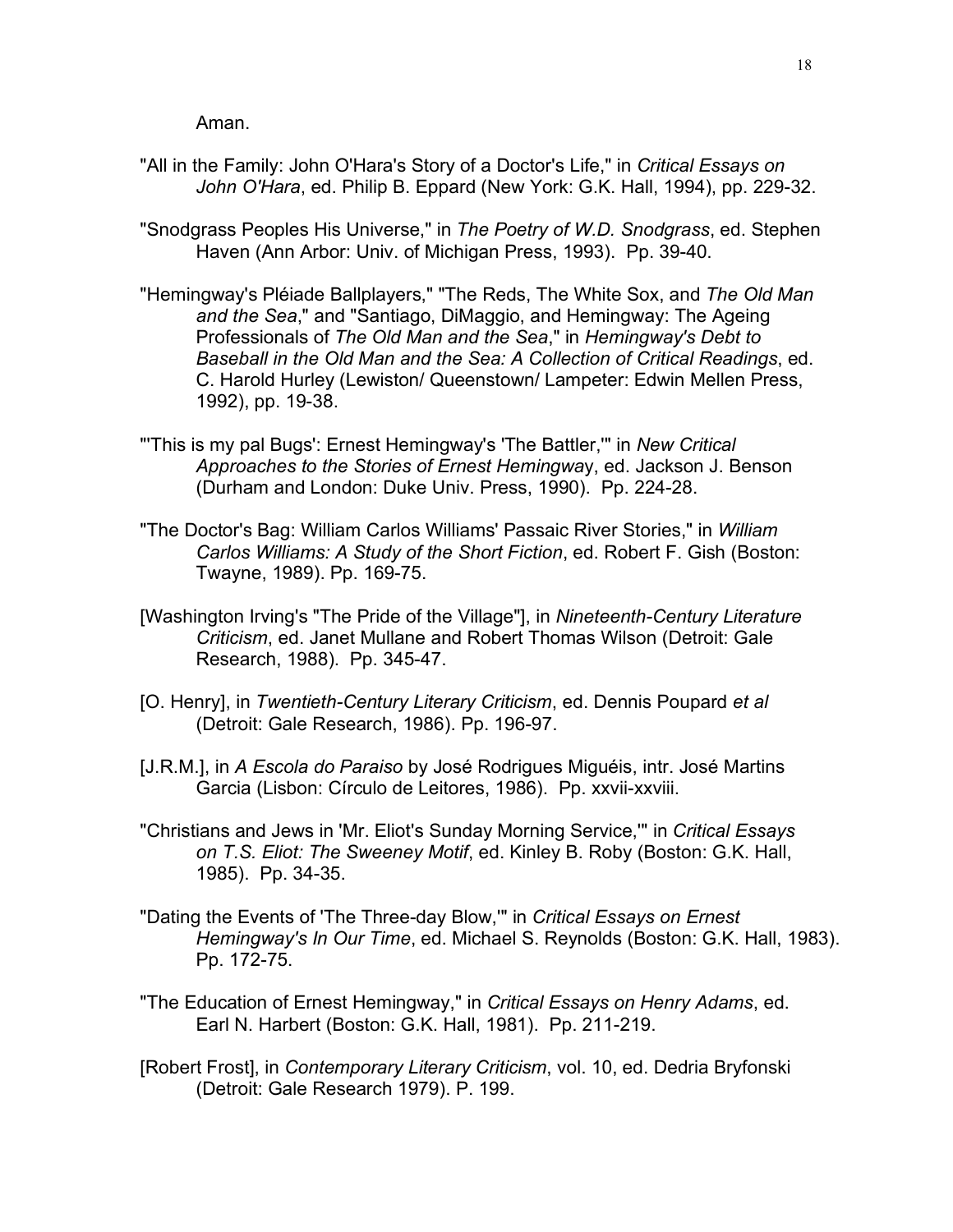- "Peter Francisco, Revolutionary War Hero," in *The Parade of Heroes: Legendary Figures in American Lore*, ed. Tristram Potter Coffin and Hennig Cohen (Garden City, NY: Anchor Press/Doubleday, 1978). Pp. 194-97.
- "Dylan in the Sixties," in *The Popular Arts in America*, ed. W. Hammel, 2nd ed. (New York: Harcourt, Brace, Jovanovich, 1977). Pp. 362-74.
- [Ernest Hemingway], in *Contemporary Literary Criticism*, vol. 6, ed. Carolyn Riley and Phyllis Carmel Mendelson (Detroit: Gale Research, 1976). P. 231.
- [Robert Frost], in *Contemporary Literary Criticism*, vol. 4, ed. Carolyn Riley (Detroit: Gale Research, 1975). P. 174.
- ["The Special Language of Truckers"], in *Language Alive Linear S* by Jean Malmstrom and Barbara Bondar (New York: Harper & Row [1975]). P. 268.
- [Bob Dylan], in *Contemporary Literary Criticism*, vol. 4, ed. Carolyn Riley (Detroit: Gale Research, 1975). P. 149.
- "'The Bride Comes to Yellow Sky,'" in *Instructor's Manual for the Art of Fiction*, ed. R.F. Dietrich and Roger H. Sundell (New York: Holt, Rinehart and Winston, 1974; 2nd, 3rd and 4th ed.). Pp. 74-85.

## Contributions to Reference Works

- "Fiction—Portugal and the United States," in *Iberia and the Americas: Culture, Politics, and History*, ed. J. Michael Francis (Santa Barbara, CA: ABC Clio, 2005), pp. 477-82; World Wide Web e-Book.
- "Luís Vaz de Camões," in *Europe 1450 to 1789: Encyclopedia of the Early Modern World*, ed. Jonathan Dewald (New York: Scribners, 2004), 374-76.
- "Fernando Pessoa," in *Portuguese Writers*, Vol. 287 of the *Dictionary of Literary Biography*, ed. Monica Rector and Fred M. Clark (Detroit: Thomson/Gale, 2004), pp. 199-214.
- "'Assurance,'" in *The Robert Frost Encyclopedia*, ed. Nancy Lewis Tuten and John Zubizarreta (Westport, CT and London: Greenwood, 2001, pp. 11-12.
- "'Misgiving,'" in *The Robert Frost Encyclopedia*, ed. Nancy Lewis Tuten and John Zubizarreta (Westport, CT and London: Greenwood, 2001, pp. 208-09.

"'Trespass,'" in *The Robert Frost Encyclopedia*, ed. Nancy Lewis Tuten and John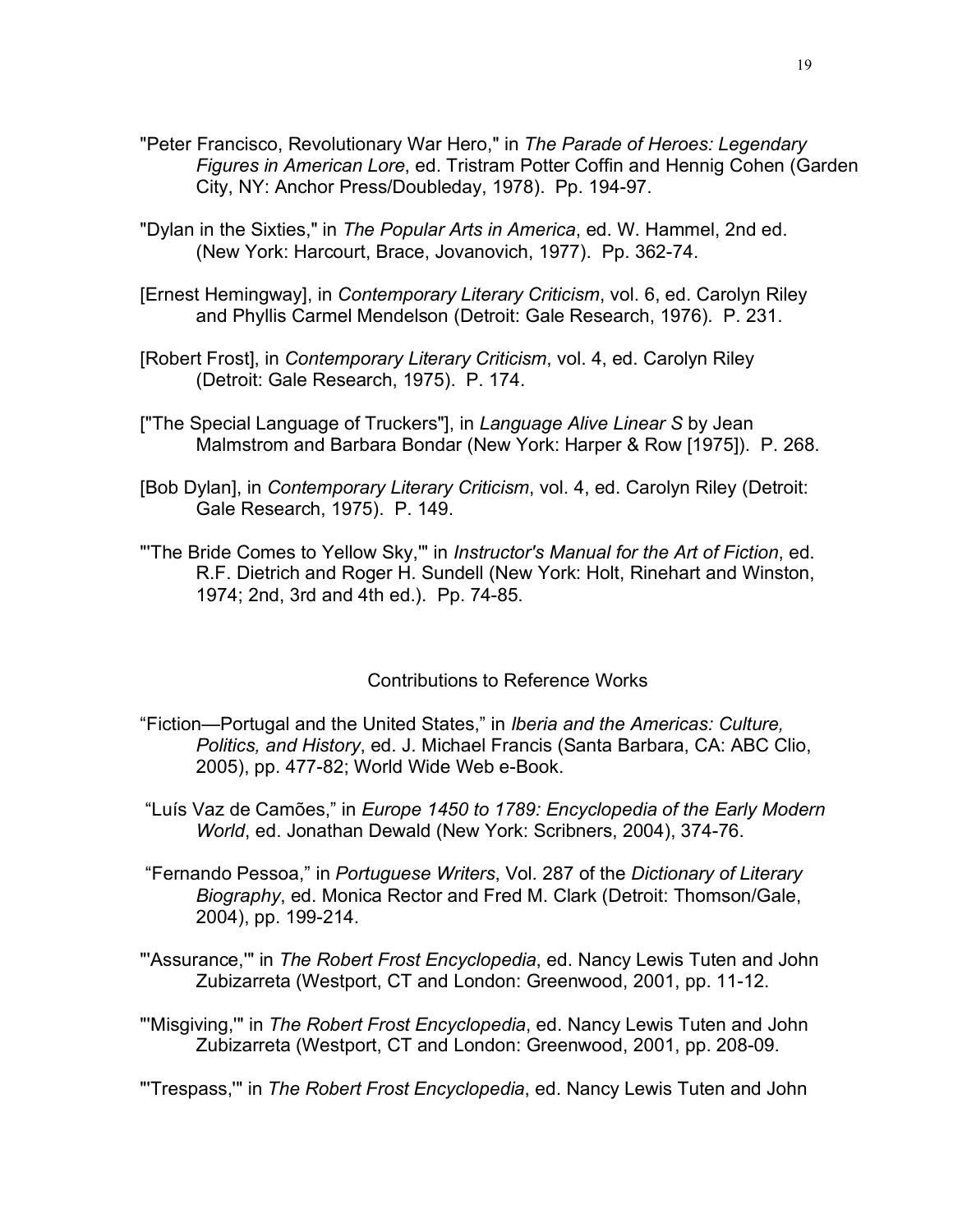Zubizarreta (Westport, CT and London: Greenwood, 2001, p. 372.

- "John Hay," in *American Realists and Naturalists*, Vol. 12 of the *Dictionary of Literary Biography*, ed. Donald Pizer and Earl N. Harbert (Detroit: Gale Research, 1982). Pp. 39-44.
- "John Hay," in *American Literature to 1900* (Great Writers Student Library), intr. Lewis Leary (New York: St. Martin's Press, 1980). Pp. 160-62.
- "Themes, Topics, and Criticism," in *American Literary Scholarship 1972* (Durham, NC: Duke Univ. Press, 1974). Pp. 401-14. Co-authorship with Neil Fitzgerald.

Articles and Essays in Journals

(2006)

- "Pedro da Silveira's Poetry for All Seasons," *Boletim do Núcleo Cultural da Horta* (2006), no. 15, pp. 51-57.
- "Scudder, Rolfe, and Browning," *ANQ*, 19 (Summer 2006), 14-16.
- "'Good Fences Make Good Neighbors' in the Nineteenth Century," *Proverbium*, 23 (2006), pp. 419-22.
- "John Francis, Go-Between for Provincetown and the Players," *Laconics*, 1 (2006), http:/w.w.w.eoneill.com/library/laconics/1/1a.htm
- "Peaches and Penumbras: Ginsberg's 'Supermarket in California,'" *Notes on Contemporary Literature*, 36 (Mar. 2006), 4-5.

(2005)

- "Fernando Pessoa's Reception in the United States: An Annotated Checklist of Items in Journals, Periodicals, and Newspapers," *Revista de Estudos Anglo-Portugeses*, No. 14 (2005), 211-43.
- "Henry James's Californian," *American Literary Realism*, 38 (Fall 2005), 47- 57.
- "José Rodrigues Miguéis and the Proverb," *Proverbium*, 22 (2005), 235-44.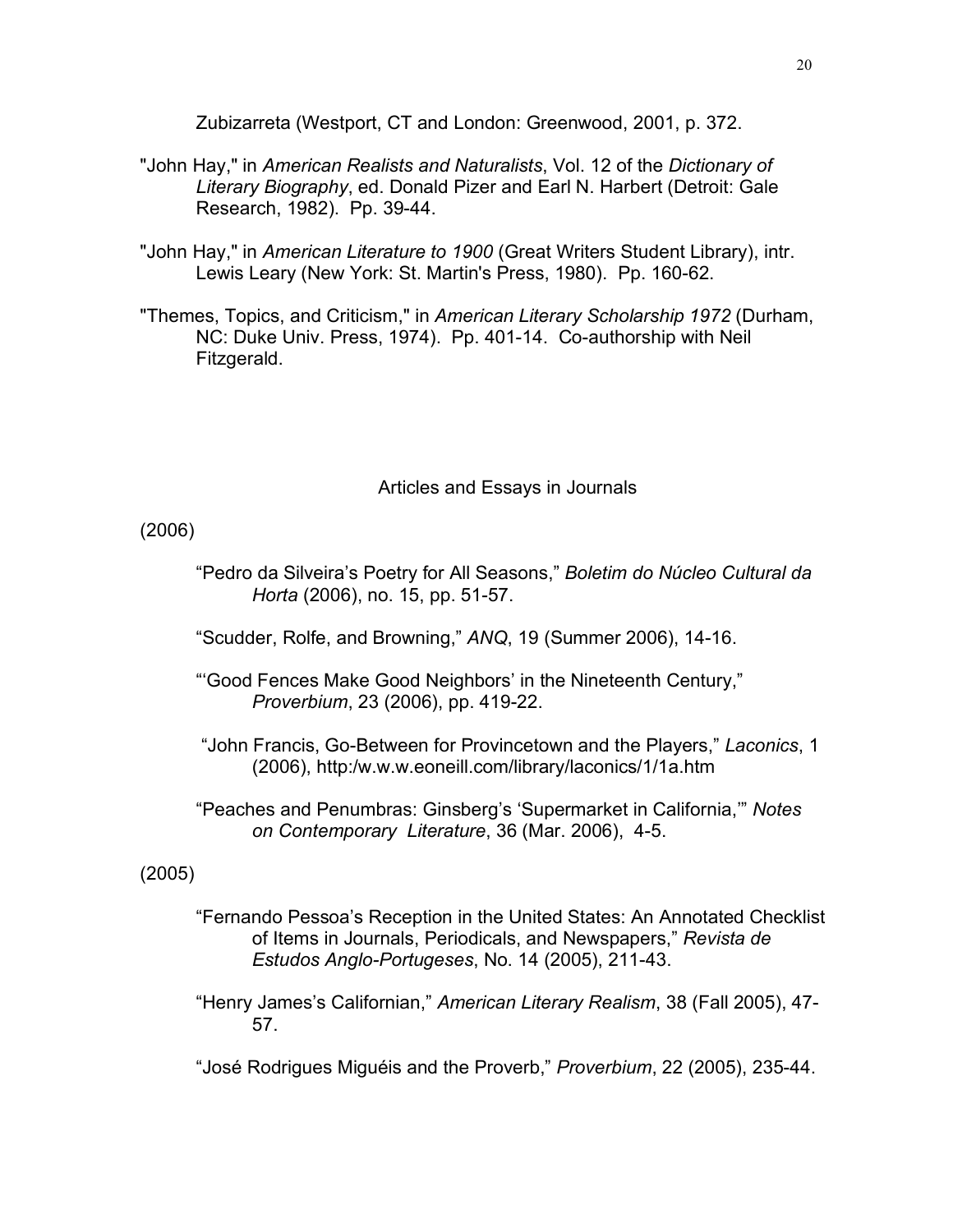"An Emerson Letter Re-edited," *ANQ*, 18 (Spring 2005), 45-46.

(2004)

"Portugal in *Figura*: Unamuno, Pessoa, and Jorge de Sena," *Revista Voz Lusíada*, no.21 (2004), 226-37.

"Early Ransom, Early Frost," *Robert Frost Review*, No. 14 (Fall 2004), 91-97.

- "'Helen Trent,'" *Stephen Crane Studies*,13 (Fall 2004), 32-33.
- "*Through a Portagee Gate* by Charles Reis Félix," *Saber,SAAL* (suplemento açoriano de artes e letras), 5 (August 2004), p. 11.
- "Sábato Magaldi, Carlotta O'Neill's Man in Brazil," *Eugene O'Neill Review*, 26 (2004), 199-215. www.eoneill.com/library/review/26/26o.htm
- "Henry James on the Great War: A Letter Recovered from the *Mercure de France*," *ANQ*, 17 (Summer 2004), 53-54.
- "Crane's Letters to Nellie Crouse: An Unpublished Essay," *Stephen Crane Studies*, 13 (Spring 2004), 2-13.
- "Poesia Luso-Americana nos Estados Unidos: de Emma Lazarus a Frank Gaspar," *Saber*, *SAAL* (suplemento açoriano de artes e letras), 5 (January 2004), pp. 12-15.
- "Fear and Desire in Jack London's 'Law of Life,'" *Estudos Anglo-Americanos*, Nos. 27-28 (2003/2004), 91-94.

# (2003)

- "Masefield on Camões," *Revista Camoniana*, 3 series, vol. 14 (2003), 307-09.
- "Realization in Henry James' 'The Real Thing,'" *American Literary Realism*, 36 (Fall 2003), 40-50.
- "The Trick in Naguib Mahfouz's 'Half a Day,'" *Notes on Contemporary Literature*, 33 (Nov. 2003), 2-3.
- "Contact in Hemingway's 'Old Man at the Bridge,'" *Notes on Contemporary Literature*, 33 (May 2003), 9-10.
- "To Point or Not to Point: Frost's 'Stopping by Woods,'" *ANQ*, 16 (Winter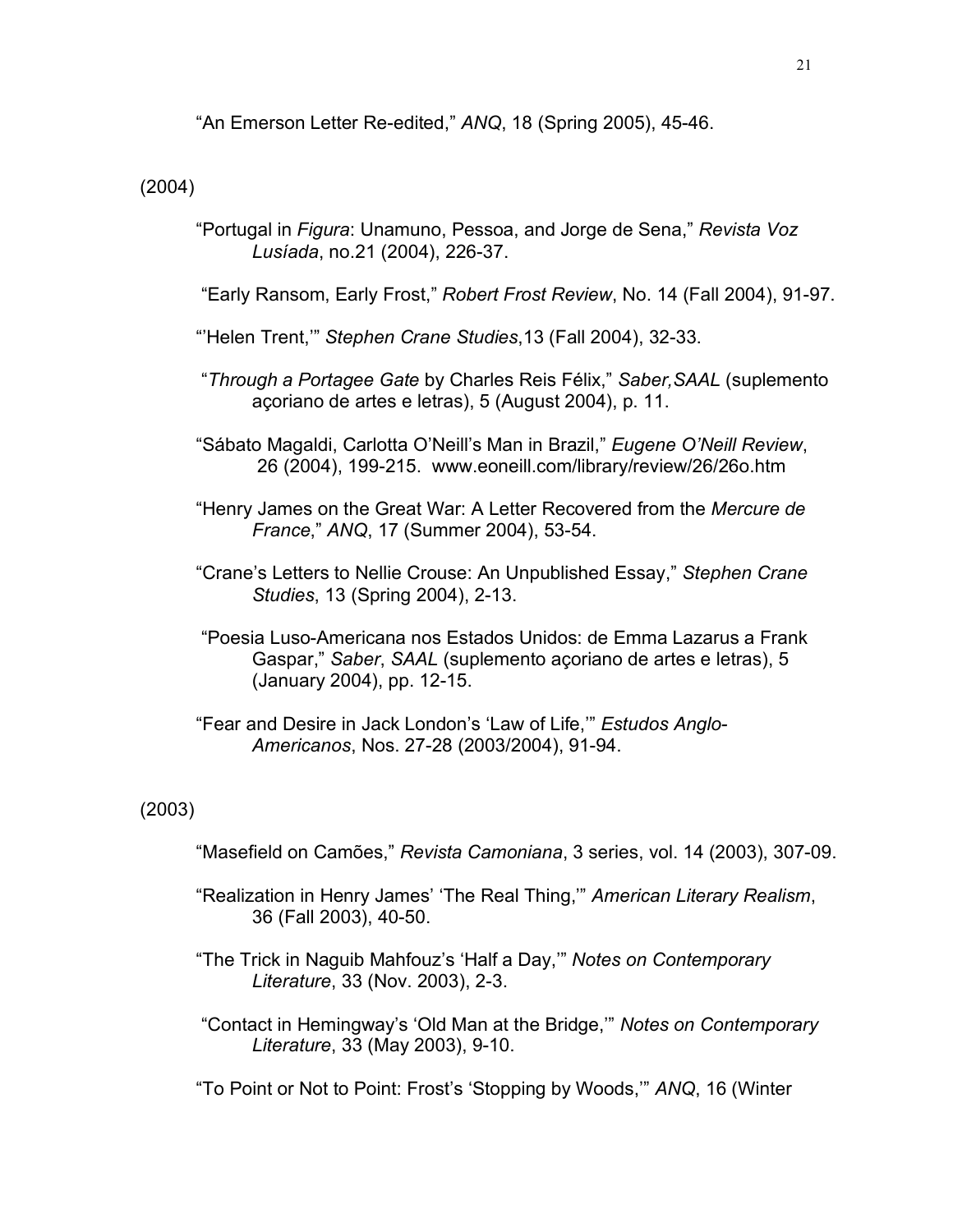2003), 38-40.

"The Publication of 'A Fishing Adventure' in *Collier's Weekly*," *Stephen Crane Studies*, 12 (Spring 2003), 2-3.

# (2002)

- "Leonard Bacon's Camões: 'Five Years of Monomania,'" in *Post-Imperial Camões*, an issue of *Portuguese Literary & Cultural Studies*, 9 (Fall 2002),139-52.
- "Camões in the United States," *Revista de Estudos Anglo-Portugueses*, no. 11 (2002), 37-55.
- "Edgar Allan Poe's Allusions to Fernão Mendes Pinto," *Revista Camoniana*, 3<sup>rd</sup> series, vol. 12 (2002), 197-201.
- "'Stopping by Woods,' Once Again," *Robert Frost Review*, No. 12 (Fall 2002), 66-68.
- "History, Legend, and Regional Verse in Frost's 'Directive,'" *New England Quarterly*, 75 (June 2002), 286-94.
- "The Durable Fire of *U.S.A.*," *Sewanee Review*, 110 (Spring 2002), 319-21.
- "Zora Neale Hurston's 'Eatonville' and the Greeks," *Notes on Contemporary Literature*, 32 (Jan. 2002), 4-5.
- "'Death by Water' in Kate Chopin and T. S. Eliot," *Estudos Anglo-Americanos,* Nos. 25-26 (2001/ 2002), 19-22.

# (2001)

- "Final Poems, Final Things, in Antero de Quental and Some Others," *Estudos Anterianos*, 8 (Oct. 2001), 27-40.
- "Fernando Pessoa's 'Ulysses,'" *Notes on Contemporary Literature*, 31 (Sept. 2001), 10-11.
- "Expatriate Life Away from Paris," *Antioch Review*, 59 (Summer 2001), 587- 607.
- "The 'Ordinary' Poetry of Mary E. Wilkins and Emily Dickinson," *ALR*, 33 (Spring 2001), 252-60.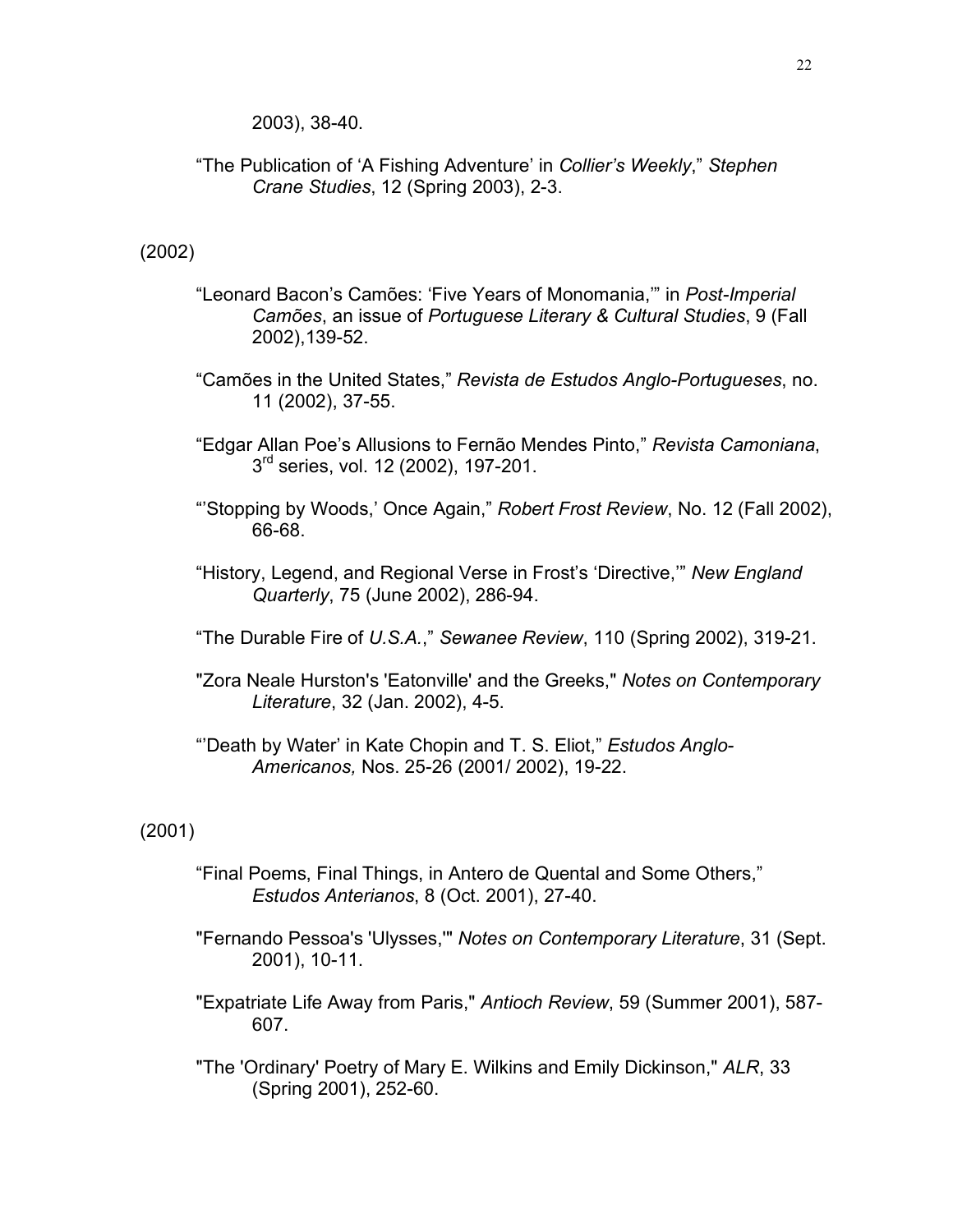- "The Put-Down in Carson McCullers's 'Correspondence,'" *Notes on Contemporary Literature*, 31 (May 2001), 4-5.
- "Countee Cullen, Keats, and 'Uncle Jim,'" *Notes on Contemporary Literature*, 31 (March 2001), 4-5.
- "The Publication of 'Diamonds and Diamonds,'" *Stephen Crane Studies*, 10 (Spring 2001), 8-10.

#### (2000)

- "Carraway's Complaint," *Journal of Modern Literature*, 24 (Fall 2000), 161-71.
- "Fernando Pessoa and Alvaro de Campos," *Harvard Review*, no. 19 (Fall 2000), 4-5.
- "Eugene O'Neill in Portugal and Brazil," *Resources for American Literary Study*, 26 (No. 1, 2000), 29-48.
- "Robert Frost's Visit to Rhode Island," *Robert Frost Review* (Fall 2000), 184- 91.
- "Langston Hughes' 'Trumpet Player' and the Contraries of Art," *Notes on Contemporary Literature*, 30 (November 2000), 4-5.
- "Beyond Literature and Culture: Columbia University in the 1950s," *Estudos Anglo-Americanos*, no. 19-24 (1995/ 2000), 203-20.

## (1999)

- "The Drunkard's Progress: Bowery Plot, Social Paradigm in Stephen Crane's *George's Mother*," *Dionysos*, 9 (Winter 1999), 5-16.
- "Poets on the Bomb," *WLA: War, Literature & the Arts* (Spring/ Summer 1999), 11: 149-63.
- "Context, Intention, and Purpose in 'The Yellow Wall-paper,' a Tale in the Poe and the Romantic Traditions," *Fragmentos*, 17 (July-Dec. 1999), 41-54.
- "'Strict and Savage Heart on a Taffeta Sleeve': Emily Dickinson in Tennessee Williams's Plays," *Tennessee Williams Literary Journal*, 4 (Fall 1999), 37-43.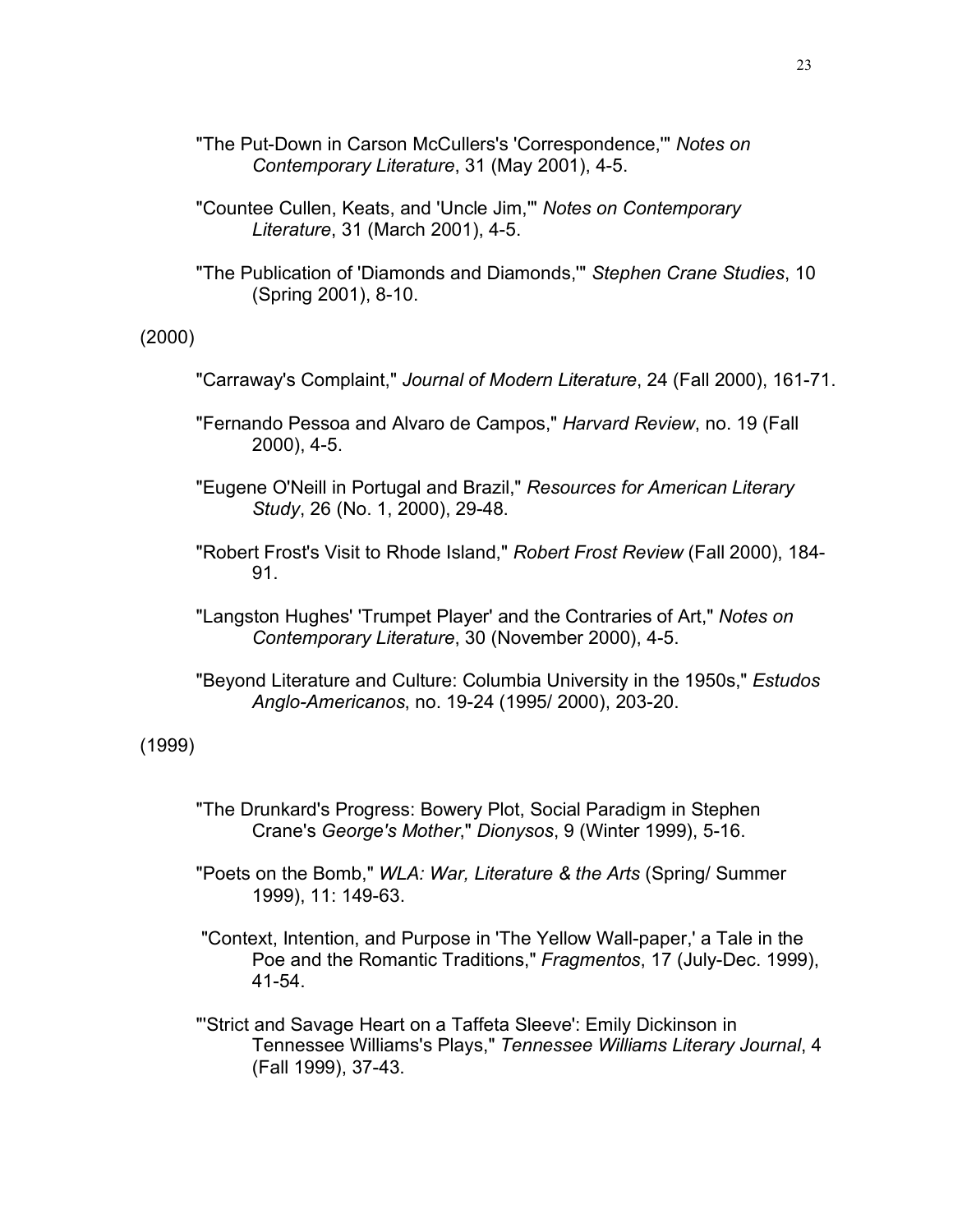- "Alberto Caeiro and the 'Poetic Fallacy,'" 57-71. *Portuguese Literary & Cultural Studies*, 3 (Fall 1999), 57-71.
- "Notes on Camões," *Revista de Estudos Anglo-Portugueses*, no. 8 (1999), 7-15.
- "John Hersey's Guadalcanal Report: Drawing on Crane's War," in Stephen Crane in War and Peace, Special Edition of *WLA: War, Literature & the Arts* (1999), 197-208.

"O ensino da literatura neste momento," *Incidências*, 1 (no. 1, 1999), 113-15.

"Final Poems, Final Things, in Antero de Quental and Some Others," *Gávea-Brown*, 19-20 (Jan. 1998-Dec. 1999), 54-72.

(1998)

"Robert Frost's Liberal Imagination," *Iowa Review*, 28 (Winter 1998), 104-27.

- "José Saramago, Nobel Laureate for Literature," *Faculty Bulletin* (Brown Univ.), 11 (Nov. 1998), p. 12. facgov.brown.edu/facultybulletin/98FacBulHtml/Gmonteiro.html
- "Crane Studies in San Diego," *Stephen Crane Studies*, 7 (Spring 1998), 21- 25.

"From Melville to Dos Passos," *O Jornal* (Dec. 20, 1998), 32-33.

- "Maxwell Perkins' Plan for The First 48," *Hemingway Review*, 18 (Fall 1998), 92-97.
- "Conversa com os Açores, de John Malcolm Brinnin" (trans. José Francisco Costa), *Diário Insular, Vento Norte*, *Suplemento de artes e letras* (Sept. 24, 1998), pp. 4-5; *Suplemento Açoriano de Cultura* (Oct. 29, 1998), p. 5.
- "John Stone's Attending Father's Poem," *Notes on Contemporary Literature*, 28 (Sept. 1998), p. 12.
- "'Algumas Notas Sobre Robert Lowell': An Addition to the Elizabeth Bishop Canon," *Elizabeth Bishop Bulletin*, 7 (Summer 1998), 2-3.
- "Matthew Arnold and *The Great Gatsby*," *Notes on Contemporary Literature*, 28 (May 1998), 11-12.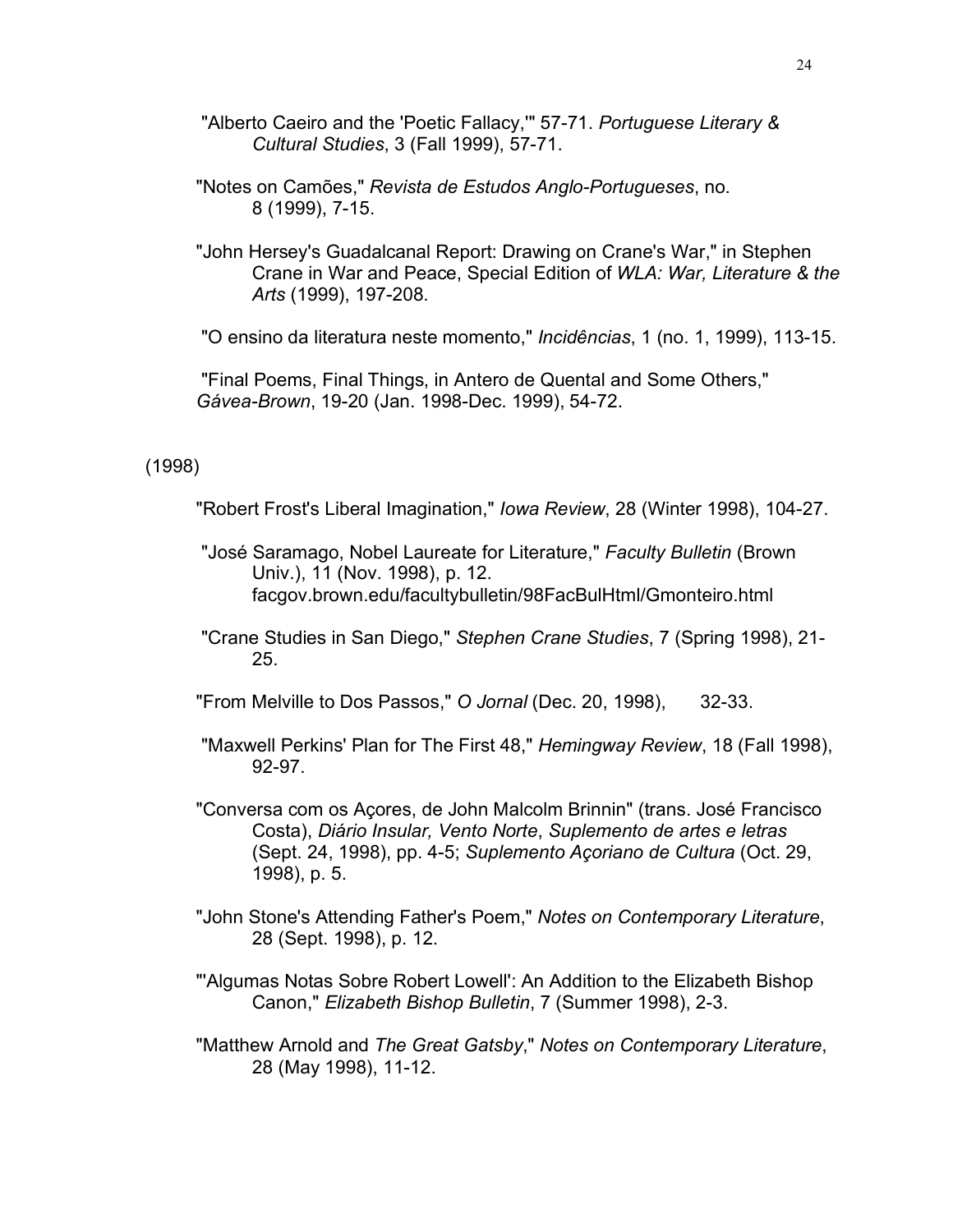"William Cullen Bryant to Josiah Whitney Barstow: Three Letters," *ANQ*, 11 (Spring 1998), 32-34. www.questia.com/PM.qst?a=o&d=96464182

(1997)

"Robert Cohn's Descent," *Partisan Review*, 64 (Fall 1997), 620-29.

- "A Presença de Pessoa no Mundo de Lingua Inglesa," *Tabacaria*, 3 (Summer 1997), pp. 3-13.
- "Patriotism and Treason in *A Farewell to Arms*," *WLA: War, Literature & the Arts*, 9 (Spring/Summer 1997), 27-38.
- "'Last' Heroes in Fitzgerald and Hemingway: *Tender is the Night*, *The Last Tycoon*, and *Across the River and Into the Trees*," *Hemingway Review*, 16 (Spring 1997), 61-72.
- "A Tale of Three Cities: Ferlinghetti's Version of Pessoa," *Revista da Faculdade de Letras*, no. 21/22, 5th series (1996-1997), 141-52.
- "Robert Frost at Wesleyan University: An Uncollected Speech," *Robert Frost Review* (Fall 1997), 17-25.
- "Hemingway, Camões e Padre Vieira," *Jornal de Letras* (Mar. 26, 1997), 41.
- "Eliot's 'Gerontion' and J. Henri Fabre's The Life of the Spider," *Notes on Contemporary Literature*, 27 (Mar. 1997), 8.
- "The Two Lucies of Eliot's 'Gerontion,'" *Notes on Contemporary Literature*, 27 (May 1997), 10-11.
- "Williams in the 1930s: Three New Reviews and a Paragraph on His Literary Income," *William Carlos Williams Review*, 23 (Fall 1997), 53-59.
- "Persons, Poems, and Other Things Portuguese in American Literature," *Gávea-Brown*, 17-18 (Jan. 1996-Dec. 1997), 3-24.
- "Checklist of Modern Portuguese Literature in English Translation—Books," *Gávea-Brown*, 17-18 (Jan. 1996-Dec. 1997), 49-67.

"Crane Studies in Baltimore," *Stephen Crane Studies*, 6 (Spring 1997), 16-20.

"'Rose is a Rose is a Rose is a Rose' as Poem: Stein, Hemingway, and Augusto de Campos," *Brasil Brazil*, 10 (No. 18, 1997), 9-17.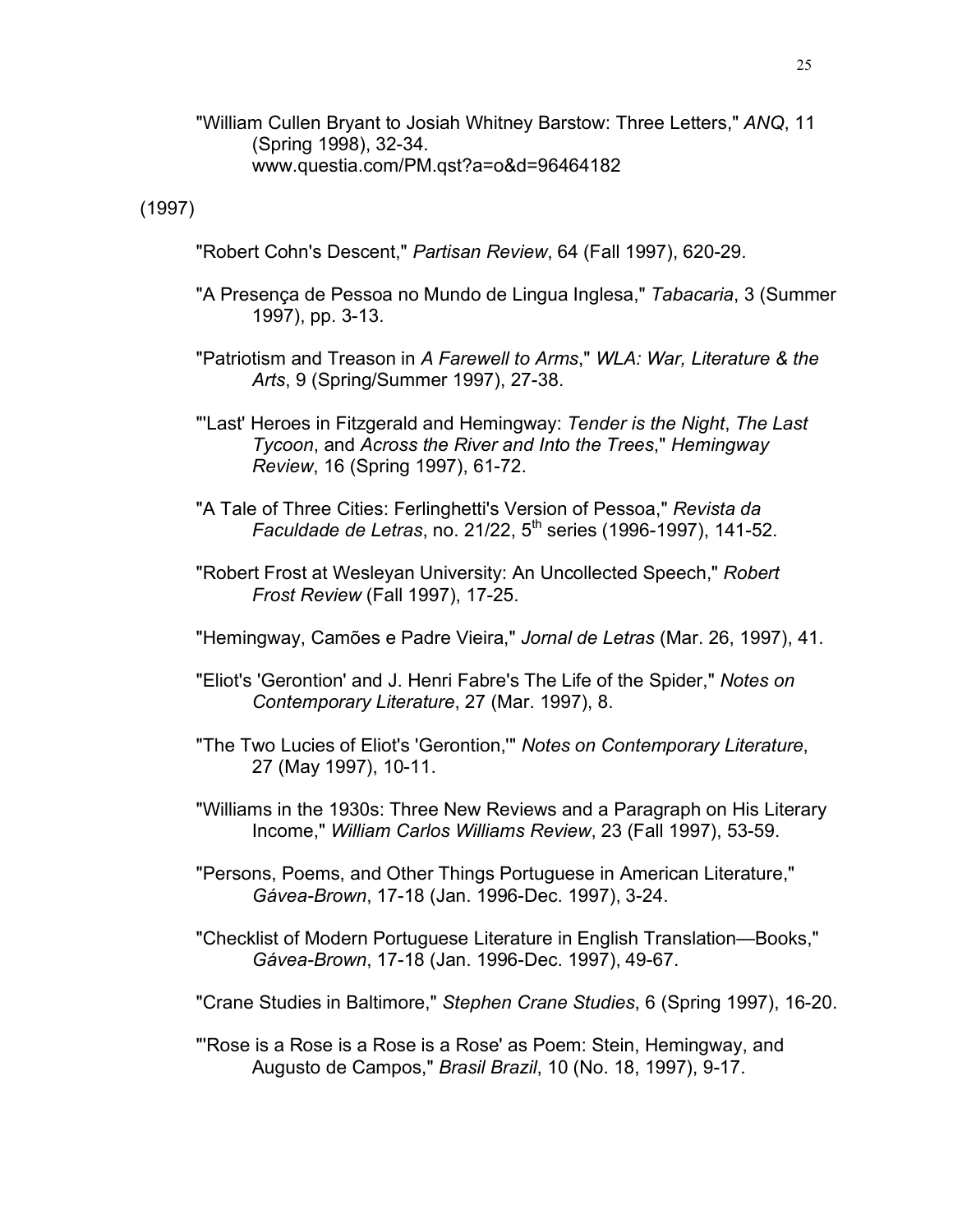"Ernest Hemingway: A Miscellany of Reviews, Notes, Etc.," *Resources for American Literary Study*, 23 (No. 2, 1997), 220-219.

"News from L(USA)lândia: Onésimo's Azorean stories," *MELUS*, 22 (Fall 1997), 167-82.

## (1996)

- "The Existence of an American Venus: William Carlos Williams Versus Henry Adams," *Journal of Modern Literature*, 20 (Winter 1966), 248-53.
- "Pessoa and the Whitman Anomaly," *Indiana Journal of Hispanic Literatures*, no. 9 (Fall 1996), 171-86.
- "There is a Figure in the Carpet': James, Hueffer, and Garnett," *Nineteenth-Century Literature*, 51 (Sept. 1996), 225-32.
- "Henry James Among the Portingales," *Anglo-Saxónica*, 2nd series, no. 2 & 3 (1996), 115-33.
- "*Moby-Dick* and *The Naked and the Dead* Reviewed in the *Fourth International*," *Melville Society Extracts*, no. 106 (Sept. 1996), 15-16.
- "Melville in *The Author*: An Obituary and Three Literary Notes," *Melville Society Extracts*, no. 105 (June 1996), 10-11.
- "Stephen Crane: Dramatic, Musical, and Fictional Adaptations," *Stephen Crane Studies*, 5 (Spring 1996), 5-24. With Paul Sorrentino.
- "The African Lives of Adamastor," *Revista da Faculdade de Letras* (Lisbon), 5th series, no. 19/20 (1995-96), 115-24.

## (1995)

- "Additional Crane Reviews in the *Manchester Guardian*," *Stephen Crane Studies*, 4 (Fall 1995), 53-55.
- "After the *Red Badge*: Mysteries of Heroism, Death, and Burial in Stephen Crane's Fiction," *American Literary Realism*, 28 (Autumn 1995), 66-79.
- "Camões' 'Minor Poems': A Reference in a Letter to Elizabeth Barrett Browning," *Notes and Queries*, n.s., 42 (June 1995), 189.
- "Henry James Among the Portingales," *American Literary Realism*, 27 (Spring 1995), 1-18.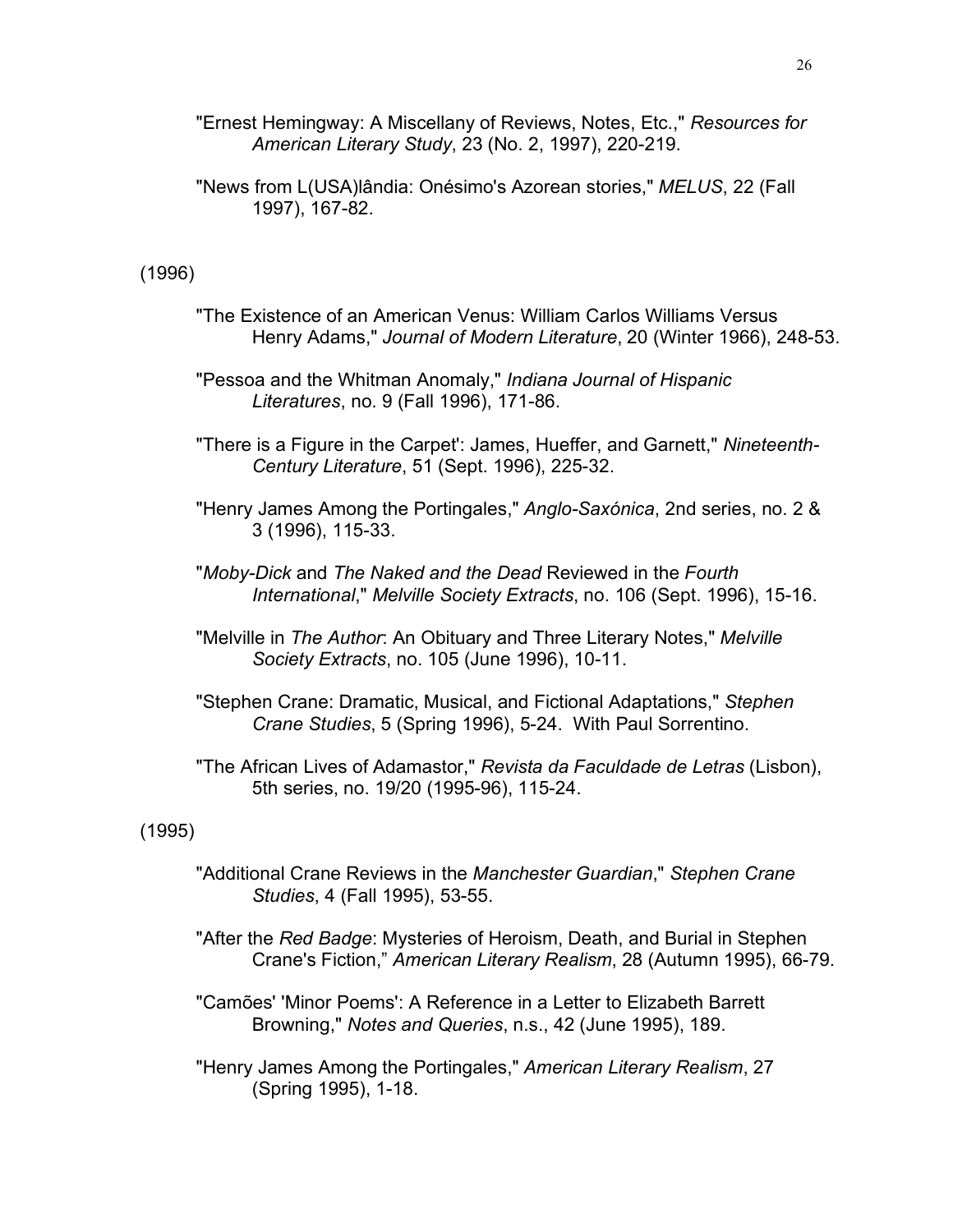"Sexton's Radio Days," *Notes on Contemporary Literature*, 25 (Nov. 1995), 4- 5.

(1994)

- "Fotografias para o Album de Família: Notas Sobre Uma Releitura de Onésimo Teotónio Almeida em *(Sapa)teia Americana*," *Islenha* (Funchal, Madeira), no. 15 (July-Dec. 1994), 49-58.
- "Robert Frost and the Dark Saying," *Bulletin of the Friends of the Owen D. Young Library*, 24 (1994), 13-32.
- "The Abattoir Beneath the Abattoir: Moral Realism in an Essay by Richard Selzer," Modern Language Studies, 24 (Fall 1994), 86-96.
- "Jorge de Sena/ Edith Sitwell Correspondence," *Santa Barbara Portuguese Studies*, I (1994), 5-28.
- "*Fernando Pessoa*: An Unfinished Manuscript by Roy Campbell," *Portuguese Studies*, 10 (1994), 122-54.
- "Newton Arvin Reviews Mumford," *Melville Society Extracts*, no. 97 (June 1994), 7-9.
- "Eliot and the Mob: *The Waste Land*," *Notes on Contemporary Literature*, 24 (Jan. 1994), 11-12.
- "Robert Frost's 'On Talk of Peace at this Time': A Second Version of an Uncollected Poem," *ANQ*, 7, n.s. 1 (Jan. 1994), 26-28.
- "Justice to Lyndon Pratt: Crane in American Prefaces," *Stephen Crane Studies*, 3 (Spring 1994), 17-18. Co-authorship with Paul Sorrentino.
- "Longfellow and Camões," *Revista Camoniana*, 2nd series, 9 (1994), 37-49.

"Chekhov's Rain, Hemingway's War," *Estudos Anglo-Americanos*, No. 17-18 (1993/94), 1-10.

(1993)

- "Another Art: Elizabeth Bishop's New Brazil Poem," *Journal of Modern Literature*, 18 (Fall 1993), 476-63.
- "Jorge de Sena, O'Neill's Critic and Translator," *Eugene O'Neil Review*, 17 (Spring/ Fall 1993), 165-66.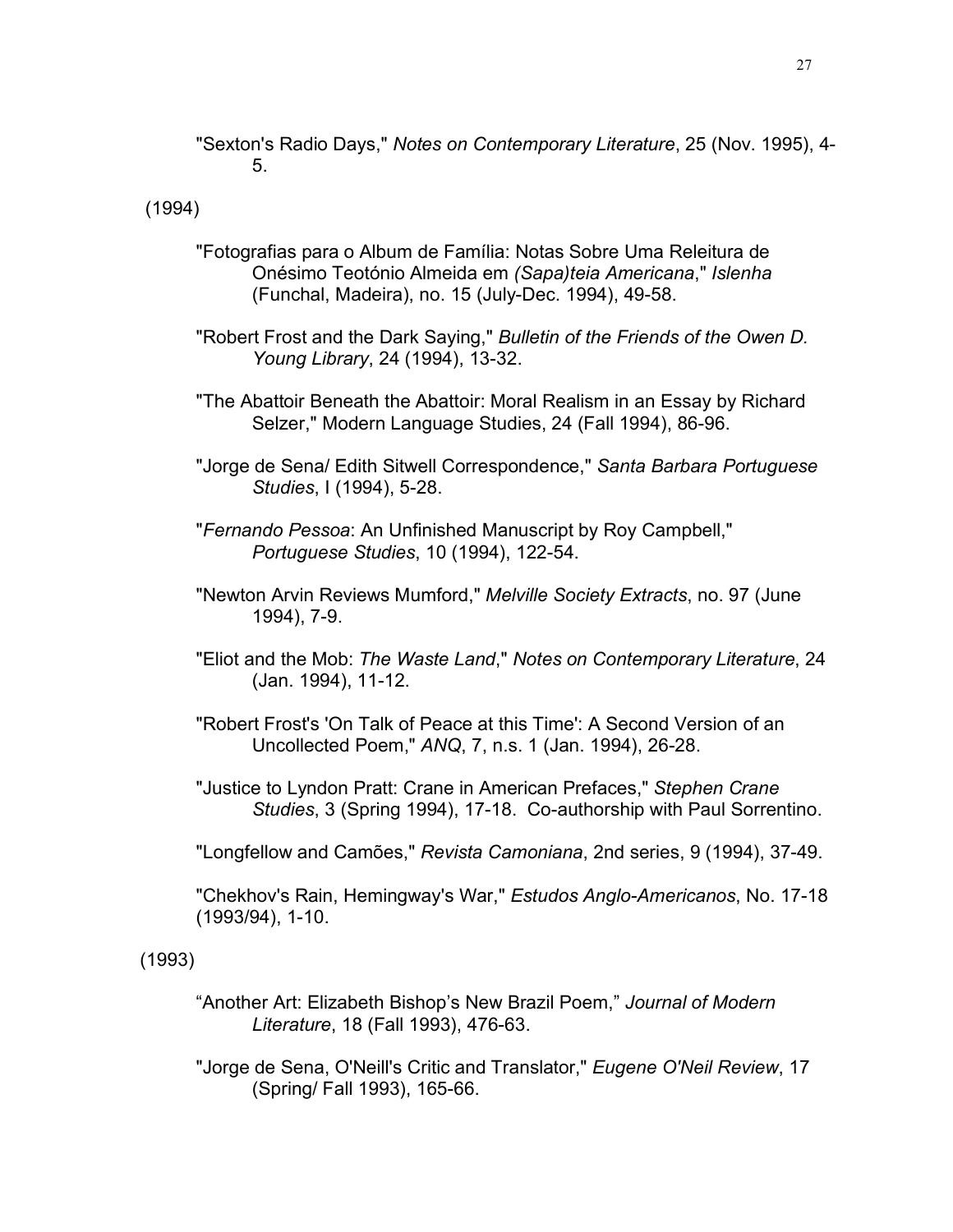- "The Haunted Window: A Nineteenth-Century American Story with an Azorean Twist," *Gávea-Brown*, 12-14 (Jan. 1991-Dec. 1993), 137-51.
- "William Faulkner's Gold Star Story," *Notes on Mississippi Writers* (Jan. 1993), 25:11-18.
- "Three New Robert Frost Letters, an Inscription, and an Unrecorded Emendation," *Papers in Literature and Language* (Winter 1993), 29:111-13.
- "Robert Frost: An Unpublished Letter and an Inscription in a Copy of *A Boy's Will*," *Notes and Queries*, n.s. (March 1993), 40:70-71.
- "The Seahorse in *A Streetcar Named Desire*," *Notes on Contemporary Literature* (May 1993), 23:9.
- "The Great American Hunt in Flannery O'Connor's 'The Turkey,'" *Explicator* (Winter 1993), 51:118-21.
- "The (Black) Cock in Eliot's *Waste Land*," *Yeats Eliot Review* (Summer 1993), 12:21-23.
- "José Rodrigues Miguéis--O Regresso do Microfilme," *Açoriano Oriental* (Apr. 8, 1993), p. 8.
- "Biblioteca Nacional Conta Com Cópia Unica de Microfilme do Espólio de Rodrigues Miguéis," *Correio da Manhã* (Feb. 5, 1993).

#### (1992)

- "'In the Mountains' and 'Above the Oxbow': Two Early Stories by Sylvia Plath on the Hemingway Paradigm," *Estudos Anglo-Americanos* (1992), no. 16:91-98.
- "The Mule-drivers' Charge in *The Red Badge of Courage*," *Stephen Crane Studies* (Spring 1992), 1:9-14.
- "Dickinson's Spring Madness," *Explicator* (Winter 1992), 50:80-83.
- "Hawthorne in a Temperance Reader," Nathaniel Hawthorne Review (Fall 1992), 18:20-21.
- "Os Portugueses na Literatura Norte-Americana," *Açoriano Oriental (Pulsar: Suplemento de Cultura, Artes e Letras* (Sept. 17, 1992, and Sept. 24, 1992).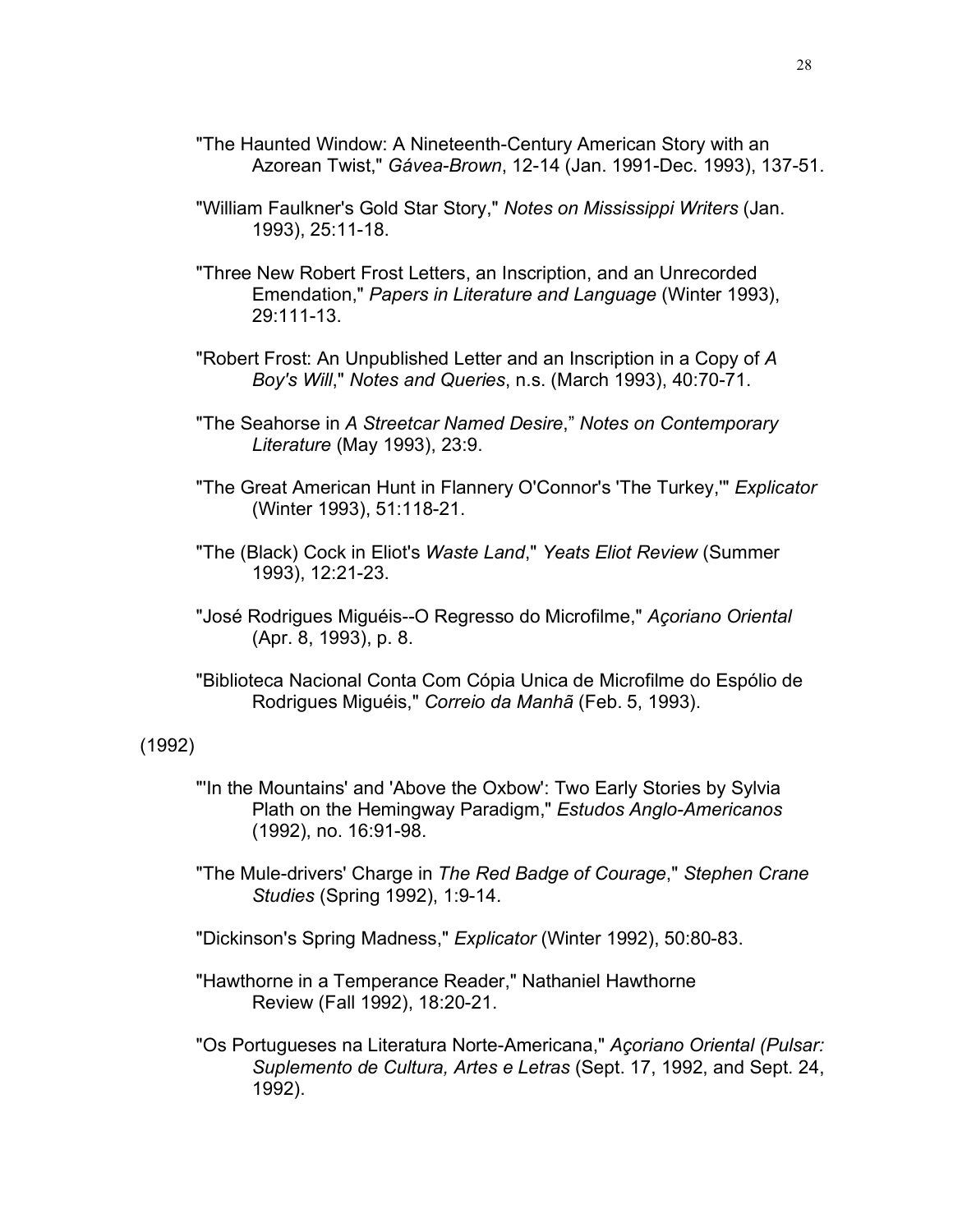"Note from Members," *Frank Norris Studies*, no. 14 (Autumn 1992), p. 11.

"Emily Dickinson's 'A narrow Fellow in the Grass,'" *Explicator*, 51 (Fall 1992), 20-22. Also *http://www.cswnet.com/~erined10.htm* and *www.enotes.com/narrow-fellow/24935*

(1991)

- "Faulkner for Teachers: Reviews in the *English Journal* (1926-1960)," *Notes on Mississippi Writers*, 23 (Jan. 1991), 1-13.
- "Álvaro de Campos' Geography," *Hispania*, 74 (Sept. 1991), 531-35.
- "Doc Rivers, Rogue Physician," *William Carlos Williams Review*, 17 (Fall 1991), 52-58.
- "Dickinson's Presentiment," *ANQ*, n.s. (Jan. 1991), 17-19.
- "A Pre-Publication Version of Robert Frost's 'November,'" *Robert Frost Review*, I (Fall 1991), 5-6.
- "'The Isolation of Henry James': An Undergraduate's Essay in 1928," *Henry James Review*, 12 (Fall 1991), 271-75.
- "'Oiçam Camões': nos versos de Melville," *Jornal de Letras* (May 28, 1991), 31.
- "Two Longfellow Letters Not in Hilen's Edition," *Resources for American Literary Study*, 17 (No. 2, 1991), 263-64.
- "Langston Hughes's Black Oresteia," *Estudos Anglo-Americanos*, Nos. 14- 15 (1990-1991), 66-68.

(1990)

- "Jorge de Sena's 'Eichmann Story,'" *Modern Language Studies*, 20 (Winter 1990), 11-23; *Nova Renascença*, 8 (Autumn 1988/Winter 1989), 479-91.
- "George Oppen's Hudson River 'Night Scene,'" *Sagetrieb*, 9 (Spring & Fall 1990), 225-27.

"The *Atlantic Monthly*'s Rejection of 'The Pupil': An Exchange of Letters Between Henry James and Horace Scudder," *American Literary Realism*, 23 (Fall 1990), 75-83.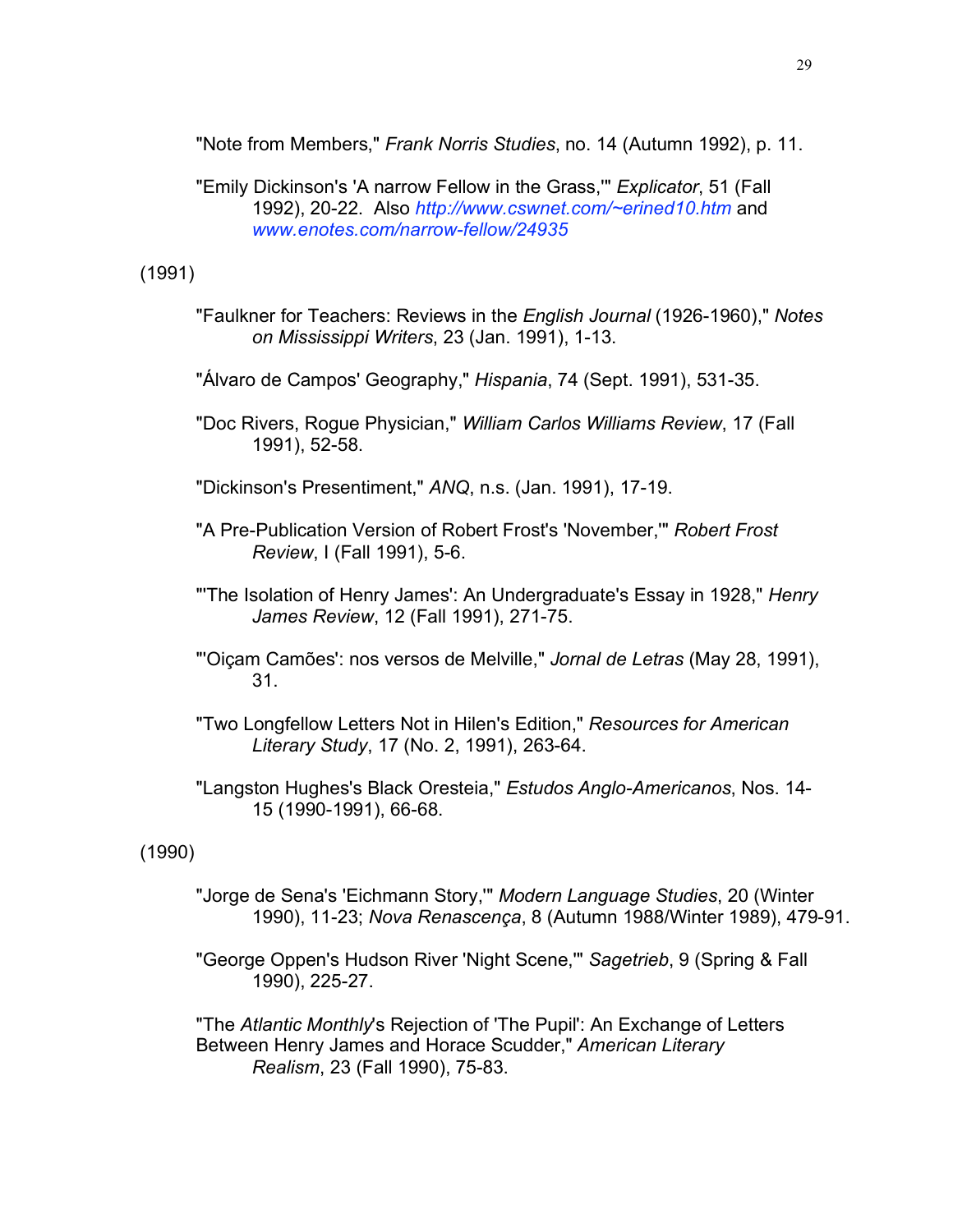"Emily Dickinson's Business," *Literature and Belief*, 10 (1990), 24-42.

- "Notes from the Inferno: A Patient's View of Bellevue Hospital," *Journal of Medical Humanities*, 11 (Spring 1990), 39-44.
- "The Pyncheon Barn Fowl," Nathaniel Hawthorne Review, 16 (Spring 1990), 15-16.
- "Dickinson's 'We Thirst at First,'" *Explicator*, 48 (Spring 1990), 193-94.
- "Hemingway's Notion of 'Grace,'" *Studies in American Fiction*, 18 (Spring 1990), 111-12.
- "Dickinson's 'I'm Nobody! Who are you?'" *Explicator*, 48 (Summer 1990), 261-62.
- "Dickinson's 'Ample Make this bed,'" The Single Hound, 2 (May 1990), 12-13.
- "Melville and the Question of Camões," *University of Mississippi Studies in English*, n.s. 8 (1990), 1- 21.
- "Vergílio Ferreira on Hemingway's Stories," *Hemingway Review*, 10 (Fall 1990), 70.
- "Tennessee Williams Misremembers Hemingway," *Hemingway Review*, 10 (Fall 1990), 71.
- "Dickinson's Melody," *The Single Hound*, 2 (Dec. 1990), 10-12.
- "Waifs and Driftwood--A Melvillean Theme in Hemingway's 'The Doctor and Doctor's Wife,'" *Studies in Short Fiction*, 27 (Winter 1990), 99-100.

# (1989)

"The Song of the Reaper: Pessoa and Wordsworth," *Portuguese Studies*, 5 (1989), 71-80.

"Emily Dickinson's 'Like Brooms of Steel' and Its Precursors," *The Single Hound*, 1 (Dec. 1989), 19-23.

- "The Hit in Summit: Ernest Hemingway's 'The Killers,'" *Hemingway Review*, 8 (Spring 1989), 40-42. Also *http://www.allhemingway.com/essays/6029*
- "'Blue Girls' and A Voyage to Pagany: A Note on William Carlos Williams and John Crowe Ransom," *Sagetrieb*, 8 (Spring & Fall 1989), 211-13.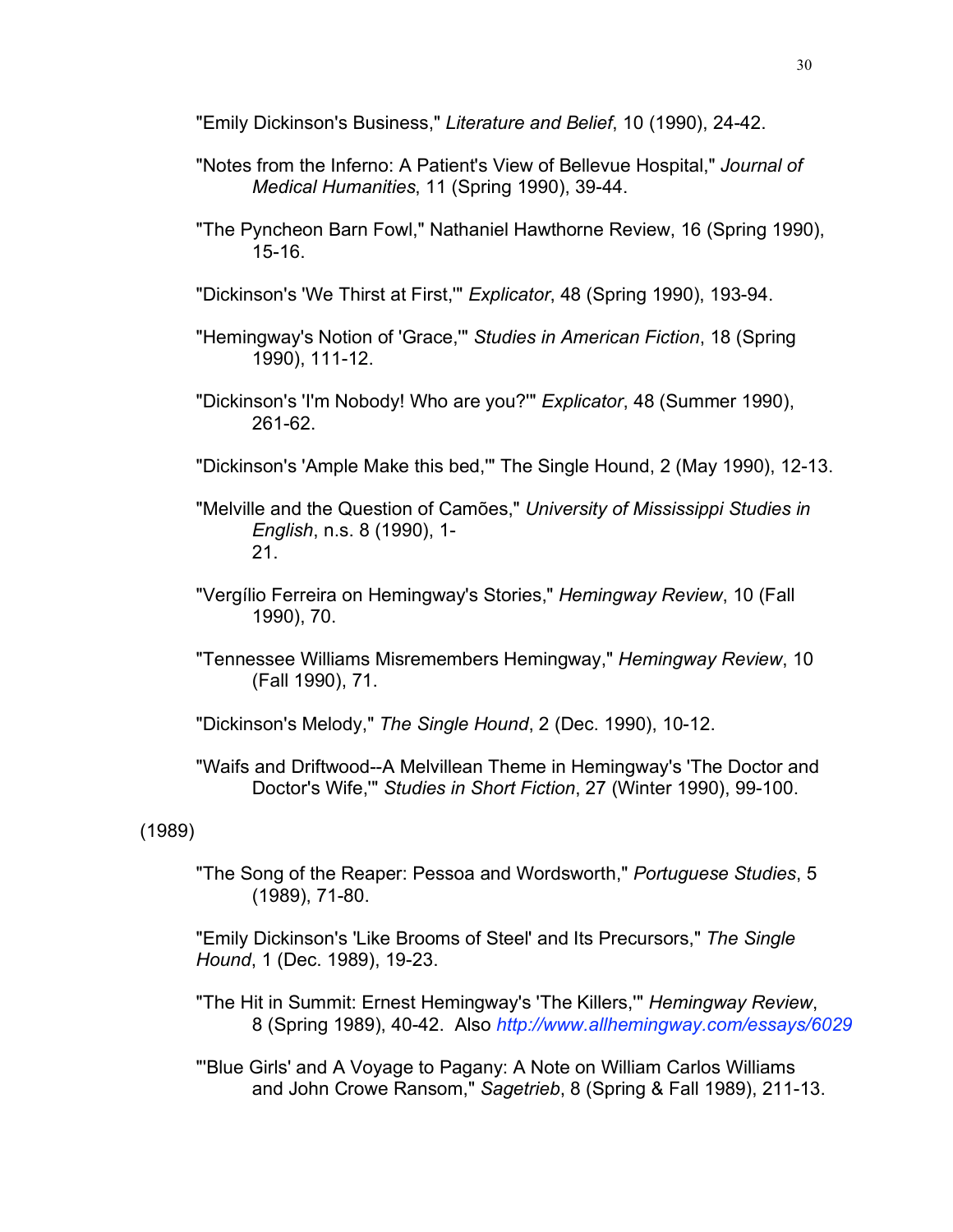"The Facts on Frost," *South Carolina Review*, 22 (Fall 1989), 87-96.

- "'CAMÕES,' de Burton: Uma carta sobre o design de um livro," *Colóquio/Letras*, no. 108 (Mar.-Apr. 1989), 81-82.
- "Dickinson's '"Hope" is the thing with feathers,'" *Explicator*, 47 (Summer 1989), 34-37. (Co-authorship with Barton L. St. Armand)
- "Samuel Longfellow: Preceptor dos Dabneys," *Atlândida*, 34 (First Semester, 1989), 63-72.
- "A Note on Williams' 'Comedy Entombed: 1930,'" *William Carlos Williams Review*, 15 (Fall 1989), 49-50.
- "Henry James and the Secretary of State: A New Letter," *American Literary Realism*, 22 (Fall 1989), 80-81.
- "Pessoa and Hawthorne," *Estudos Anglo-Americanos*, nos. 12-13 (1988- 1989), 68-77.
- "The 'Portagee' in Speech and Joke," *Maledicta*, 10 (1988-89), 231-37.
- "John Hay's Literary Career," *Books at Brown*, 35-36 (1988-1989), 23-45.
- "The Manuscript for Henry James's *A London Life*," *Books at Brown*, 35-36 (1988-1989), 47-49.

#### (1988)

- "Pessoa: Discípulo de Robert Browning," *Nova Renascença*, 8, 30/31 (Apr.- Sept. 1988), 265-71.
- "Henry Adams' Jamesian Education," *Massachusetts Review*, 29 (Summer 1988), 371-84.
- "Poe/Pessoa," *Comparative Literature*, 40 (Spring 1988), 134-49.
- "Jorge de Sena: um 'ingles' na America," *Letras & Letras* (Special Jorge de Sena Supplement) (Porto, Portugal) (June 1, 1988), p. 16.
- "Dickinson's 'Because I Could Not Stop for Death,'" *Explicator*, 46 (Spring 1988), 20-21.
- "The Major's Therapy: Ernest Hemingway's 'In Another Country,'" *Journal of Medical Humanities and Bioethics*, 9 (Fall/Winter 1988), 143-52.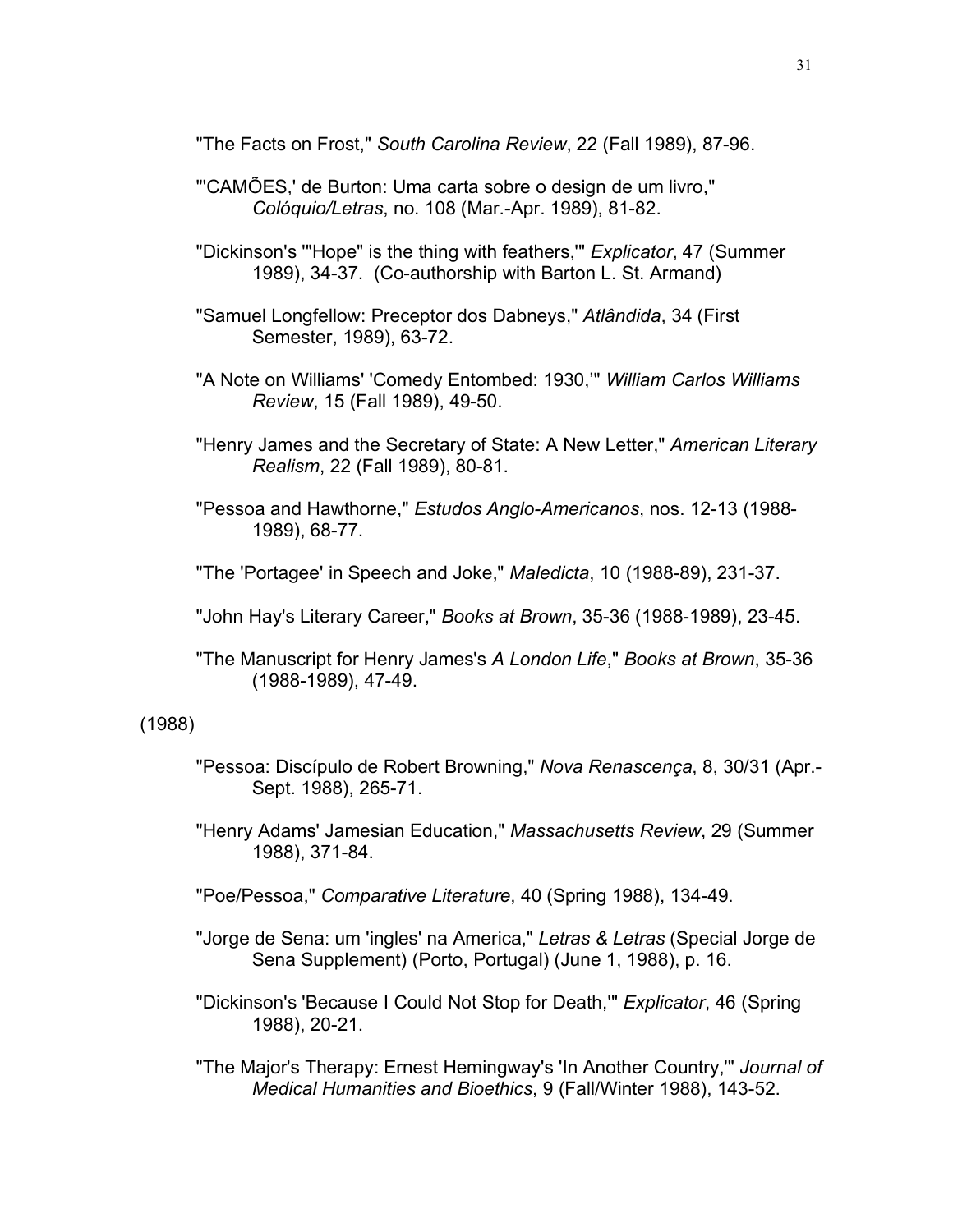- "John Sloan's 'Cranes'," *Journal of Modern Literature*, 14 (Spring 1988), 584- 98.
- "The Sound and the Fury in The New Freedom," *Notes on Mississippi Writers*, 20 (No. 2, 1988), 79.
- "Ezra Pound on Hemingway's DIA," "More Pop Culture Allusions," and "Here are Four More Allusions 1)," *Hemingway Newsletter*, no. 16 (June 1988), pp. 4-5.
- "The Brazilian Academy's Tribute to Robert Frost," *South Carolina Review*, 21 (Fall 1988), 3-4.
- "'Manoela': A Story of Young Love 'West of the Archipelago,'" *Arquipelago* (Special Azores--Great Britain Number) (1988), 271-84.
- "Melville in *The Condensed American Cyclopaedia*," *Melville Society Extracts*, no. 72 (Feb. 1988), 16.
- "Two More Recoveries," *Melville Society Extracts*, no. 73 (May 1988), 15-16.
- "To Learn More about Pessoa" and "Pessoa's Poetry in Translation," *Portuguese American* (Nov. 2, 1988), p. 32.

## (1987)

- "Fitzgerald vs. Fitzgerald: 'An Alcoholic Case,'" in *Literature and Medicine*, 6 (1987), pp. 110-16.
- "Ernest Hemingway, Psalmist," *Journal of ModernLiterature*, 14 (Summer 1987), 83-95.
- "Dickinson's 'Abraham to Kill Him,'" *Explicator*, 45 (Winter 1987), 32-33.
- "All in the Family: John O'Hara's Story of a Doctor's Life," *Studies in Short Fiction*, 24 (Summer 1987), 305-08.
- "Na Linha Directa Que Vem de Balzac," *Peregrinação*, 17 (July/Sept. 1987), 9-10.
- "O 'Hino Nacional' do Faial," *Atlântida*, 33 (1st Semester, 1987), 147-49.
- "Henry James and Whitelaw Reid: Some Additional Documents," *Henry James Review*, 8 (Winter 1987), 139-41.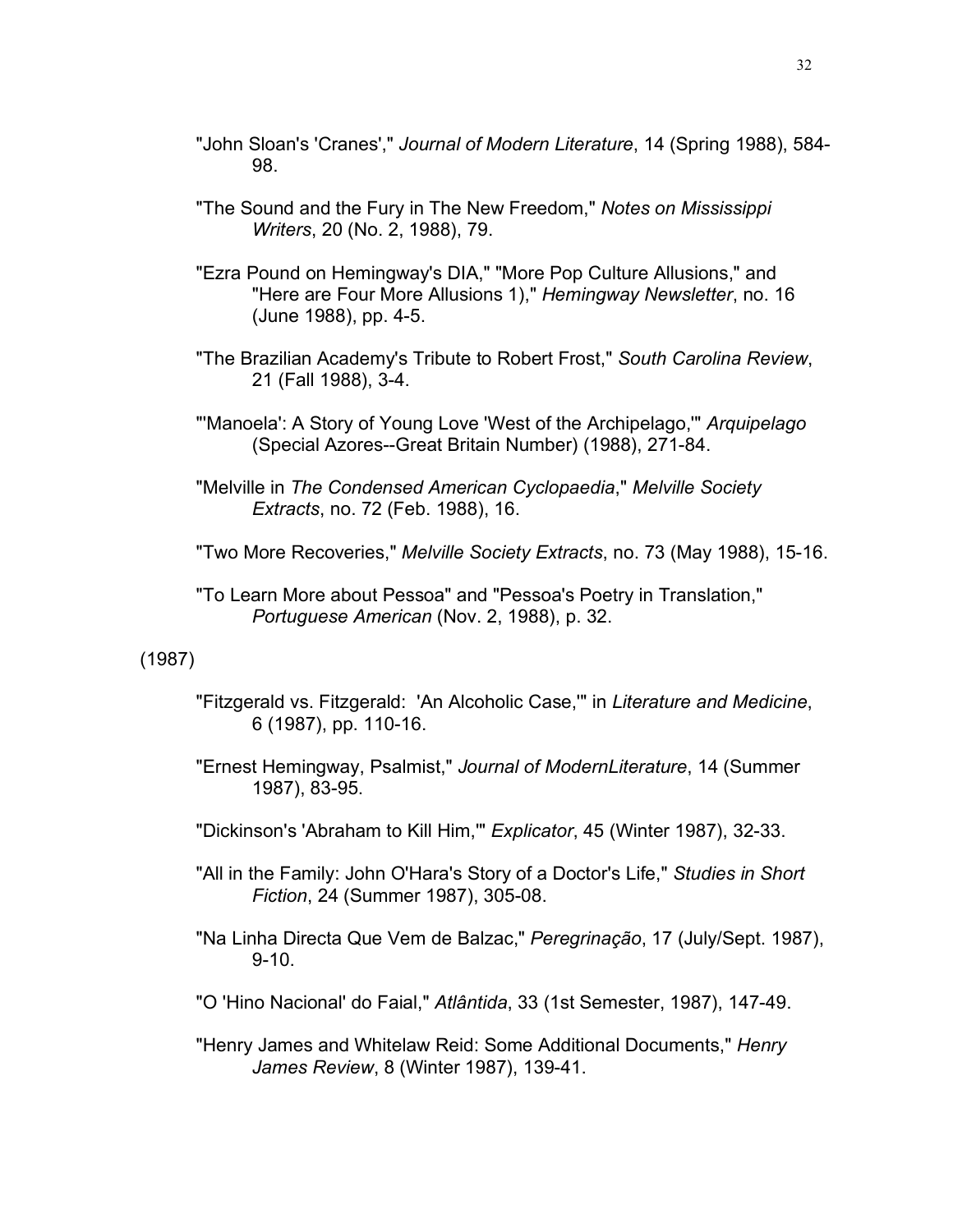- "Hemingway in the Banana Republic," *Hemingway Newsletter*, no. 14 (June 1987), p. 3.
- "Robert Frost in Brazil: An Interview," *South Carolina Review*, 19 (Summer, 1987), 16-18.
- "Additions to Clark's Descriptive Bibliography," *Nathaniel Hawthorne Review*, 13 (Spring 1987), 18.
- "T.S. Eliot and Stephen Foster," *Explicator*, 45 (Spring 1987), 44-45.
- "In Quest of Jorge de Sena," *Hispania*, 70 (May 1987), 257-64.
- "Frost's Hired Man," *College Literature*, 14 (Spring 1987), 128-35.
- "Henry James on the Death of Del Hay: A New Letter," *American Literary Realism*, 19 (Spring 1987), 89-90.

## (1986)

- "The Poem as Felony," *Antioch Review*, 44 (Spring 1986), 209-19.
- "The Doubloon: Trilling's Melville Problem," *Canadian Review of American Studies*, 17 (Spring 1986), 27-34.
- "'This is My Pal Bugs': Ernest Hemingway's 'The Battler,'" *Studies in Short Fiction*, 23 (Spring 1986), 179-83.
- "Stephen Crane, Dramatist," *American Literary Realism*, 19 (Fall 1986), 42- 51.
- "Hawthorne's Summer Romance," *Dutch Quarterly Review*, 16 (1986/2), 97- 108.
- "John Hay's Lyceum," *Western Illinois Regional Studies*, 9 (Spring 1986), 48- 58.
- "Grandfather's Chair in the Arundel Library," *Nathaniel Hawthorne Review*, 12 (Spring 1986), 16.
- "A Textual Error in White Mule," *William Carlos Williams Review*, 12 (Spring 1986), 21.
- "A Holy Ghost Festival in California in 1899," *Boletim do Instituto Histórico da Ilha Terceira* (1986),44: 329-33.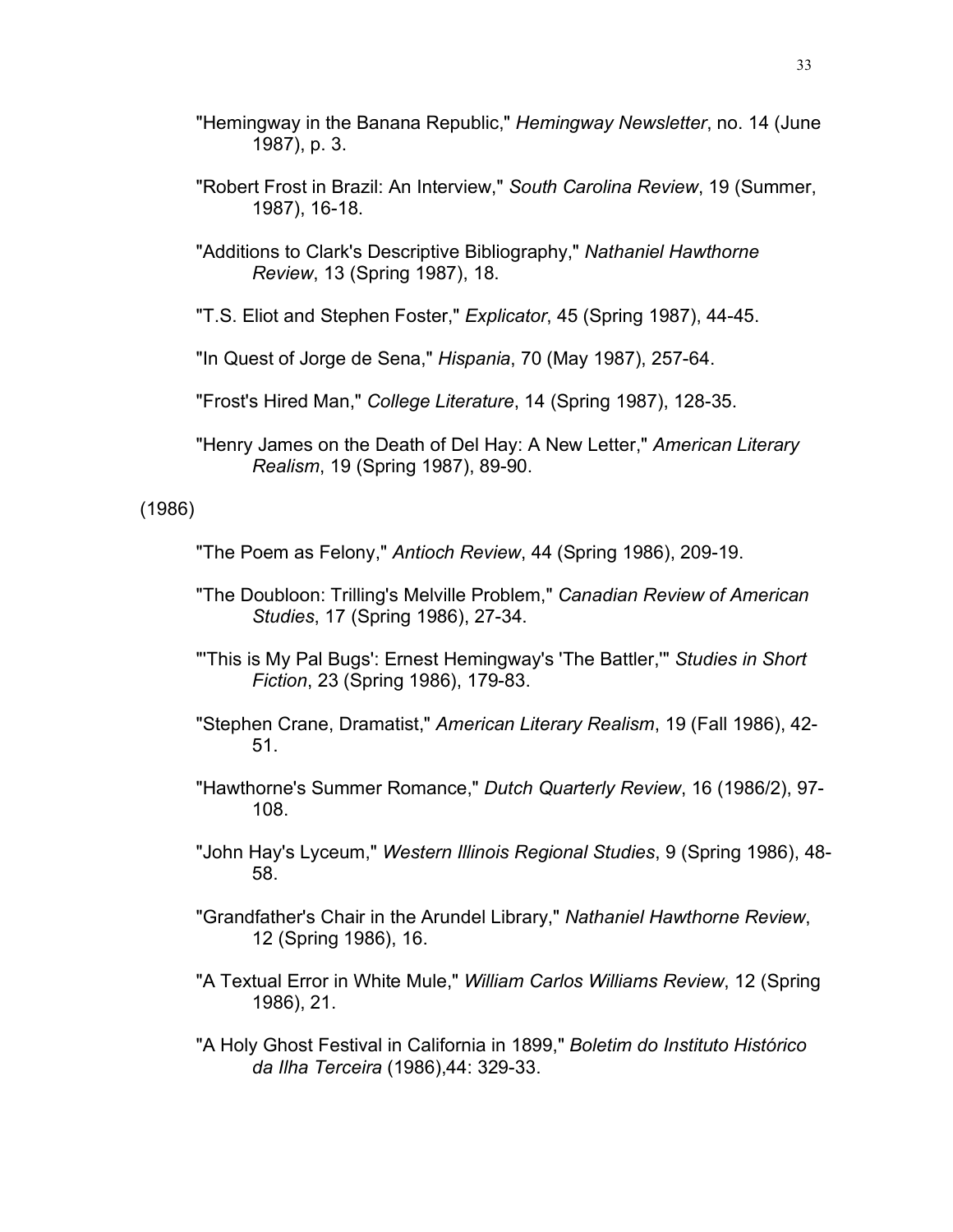"Ophelia in The Wasteland," *NMAL*, 10 (Spring-Summer, 1986), no. 5.

(1985)

"Heine in America: The Efforts os Emma Lazarus and John Hay," *Turn-ofthe-Century Women*, 2 (Summer 1985), 51-55.

"Pessoa & C(I)a," *Quatro Crescente* (22 Nov. 1985), p. v.

- "Notes on Stephen Crane's 'Dan Emmonds,'" *American Literary Realism*, 18 (Spring/Autumn 1985), 120-32.
- "Henry James promove um livro sobre os Açores," *Atlântida*, 30 (1985), 102- 03.
- "The Great Gatsby in 1925: Hearing It From an Undergraduate," *Resources for American Literary Study*, 15 (Autumn 1985), 209-10.

"Manzanilla," *Explicator* (Spring 1985), 43:16-17.

- "'I Said "Fra Pandolf" by Design': A Note on Robert Browning's 'My Last Duchess,'" *Victorian Poetry* (Summer 1985), 23:194-95.
- "Crane's Coxcomb," *Modern Fiction Studies* (Summer 1985), 31:295-306.
- "Henry James and Mrs. Roundell's Book," *Notes and Queries* (Sept. 1985), n.s., 22:365-66.

"Hemingway's Colonel," *Hemingway Review* (Fall 1985), 5:40-45.

- "Os Dez Melhores Romances que Li," *Peregrinação* (Apr. 1985), 8:60-61.
- "Narrative Laws and Narrative Lies in *Adventures of Huckleberry Finn*," *Studies in American Fiction* (Autumn 1985), 13:227-37.
- "On the Suggestion That Melville Might Have Translated Camões," *Melville Society Extracts*, no. 63 (Sept.1985), p. 9.
- "Um paragraph de Thomas Merton Sobre Pessoa," *Persona* 1/12 (Dec. 1985), p. 106.
- "Carta dos Estados Unidos/a Renascença do Conto," *Colóquio/Letras*, no. 88 (Nov. 1985).

"Soldier's Pay: A New Review," *Notes on Mississippi Writers* (1985), 17:45.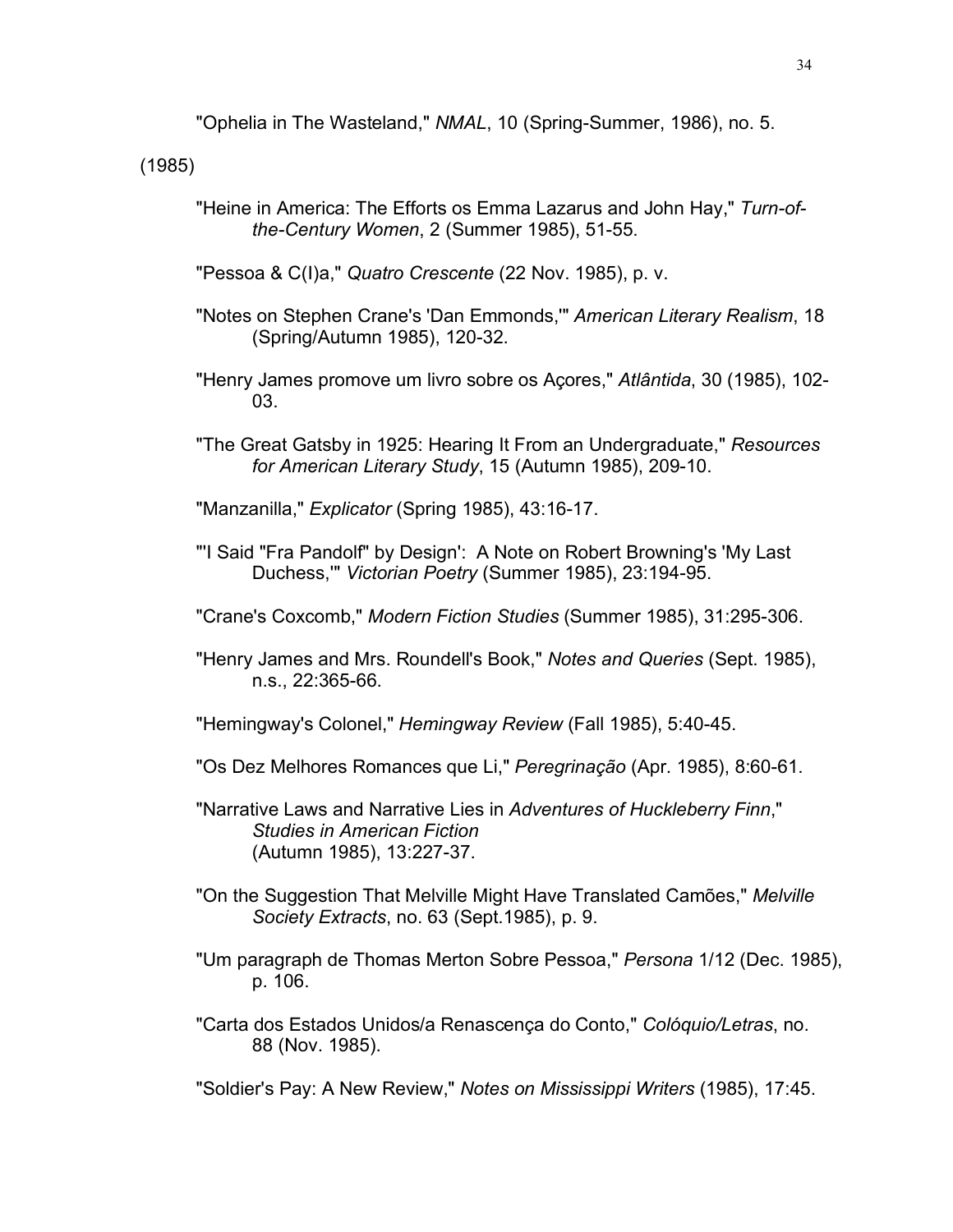- "'The Great Stone Face' in Shorthand," *Hawthorne Society Newsletter* (Spring 1985), 11:14.
- "Fire and Smoke: Emerson's Letter to Whitman," *Modern Language Studies*  (1985), 15:3-8.
- "Shades and Intimations of the Prison-House: Observations on Some Portuguese Films of the 1940s," *Luso-Brazilian Review* (Summer 1985), 22:51-61.
- "Note on a Thurber Letter," *Hemingway Newsletter* (June 1985), 10:3.
- "Richard Henry Wilde: Camões' First Translator in the United States (?)," *Revista Camoniana*, 2nd series, 6 (1984-85), 181-84.

"Gatsby's Rubies," *NMAL*, 9 (Fall 1985), item 10.

### (1984)

- "Montferrand Meets the McDonalds: Freezing in Frame in the Growth of a Legend," *Canadian Folklore Canadien*, 6 (1-2) (1984), 95-101.
- "Text and Picture in 'The Open Boat,'" *Journal of Modern Literature* (July 1984), 11:307-11. Also *http://www.enotes.com/open-oat/13887*
- "Hawthorne's Fable of the Reformable Man," Dutch Quarterly Review (1984/1), 14:18-29.
- "John Hay and the Western School of Literature," Western Illinois Regional Studies (Spring, 1984), 7:28-31.
- "Melville in the *New York Tribune*," *Melville Society Extracts* (May 1984), No. 58, p. 8.
- "Whitman, Warner, and the American Men of Letters Series," *Walt Whitman Quarterly Review* (Mar. 1984), 1:26-27.
- "Hawthorne in the *New York Tribune*: An Editorial Comment," *Nathaniel Hawthorne Newsletter* (Spring 1984), 10:8.
- "Higginson on Melville," *Melville Society Extracts*, (Feb. 1984), no. 57, p. 15.
- "Hemingway's 'Symbolism of the Inconspicuous,'" *Hemingway Review* (Spring 1984), 3:22.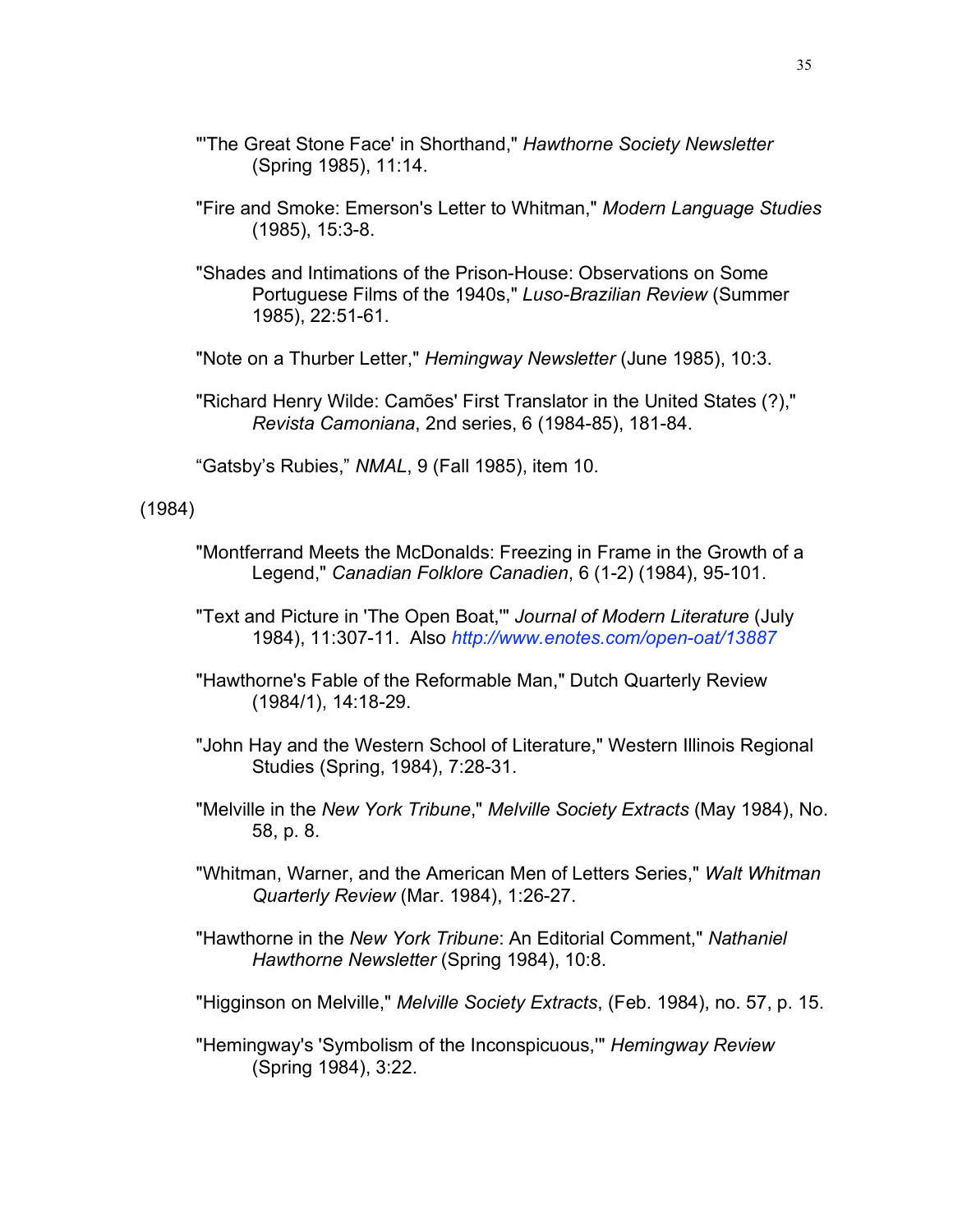- "Note on Alan Dugan Interview," *Hemingway Newsletter*, no. 7 (Jan. 1984), 6:4.
- "Island Poems by John Updike and Pedro da Silveira," *Portuguese American* (May 9, 1984), p. 27.
- "Rodrigues Miguéis: Memoria e desejo," *Diário de Noticias* (June 21, 1984), p. 25.
- "Isto tudo que nos rodeia (Cartas de Amor): Apreciação Critica," *Portuguese American Journal* (Jan. 4, 1984), pp. 7-8.
- "A Report on Readers," *Editor's Notes* (Fall 1984), 3:31-32.
- "Dickinson's 'I Heard a Fly Buzz," *Explicator* (Fall, 1984), 43:44-45.
- "Mark Twain on Pedro Carolino's Portuguese Grammar," *Estudos Anglo-Americanos* (1983-84), 7-8:69-73.
- "Carioca Whale," *Melville Society Extracts* (Nov. 1984), No. 60:13.

(1983)

- "'He Do The Police in Different Voices': James's 'The Point of View," *Topic* (Fall, 1983), 37:3-9.
- "Henry James, Great White Hunter," *Modern Language Studies* (Fall, 1983), 13:96-108.
- "Faulkner in Brazil," *Southern Literary Journal* (Fall, 1983), 16:96-104.
- "Carta dos Estados Unidos/Permanencia de Edmund Wilson," *Colóquio/Letras* (Sept. 1983), 75:85-87.
- "The Doctor's Black Bag: Williams' Passaic Stories," *Modern Language Studies* (Winter, 1983), 13:77-84.
- "Carta dos Estados Unidos/Um Retorno ao Humanismo," *Colóquio/Letras* (Jan. 1983). 71:81-83.
- "The Presence of Camões in Elizabeth Barrett Browning's *Sonnets from the Portuguese*," *Browning Society Notes* (1983), 12:19-21.
- "Geography in 'The Siege of London,'" *Henry James Review* (Winter, 1983), 4:144-45.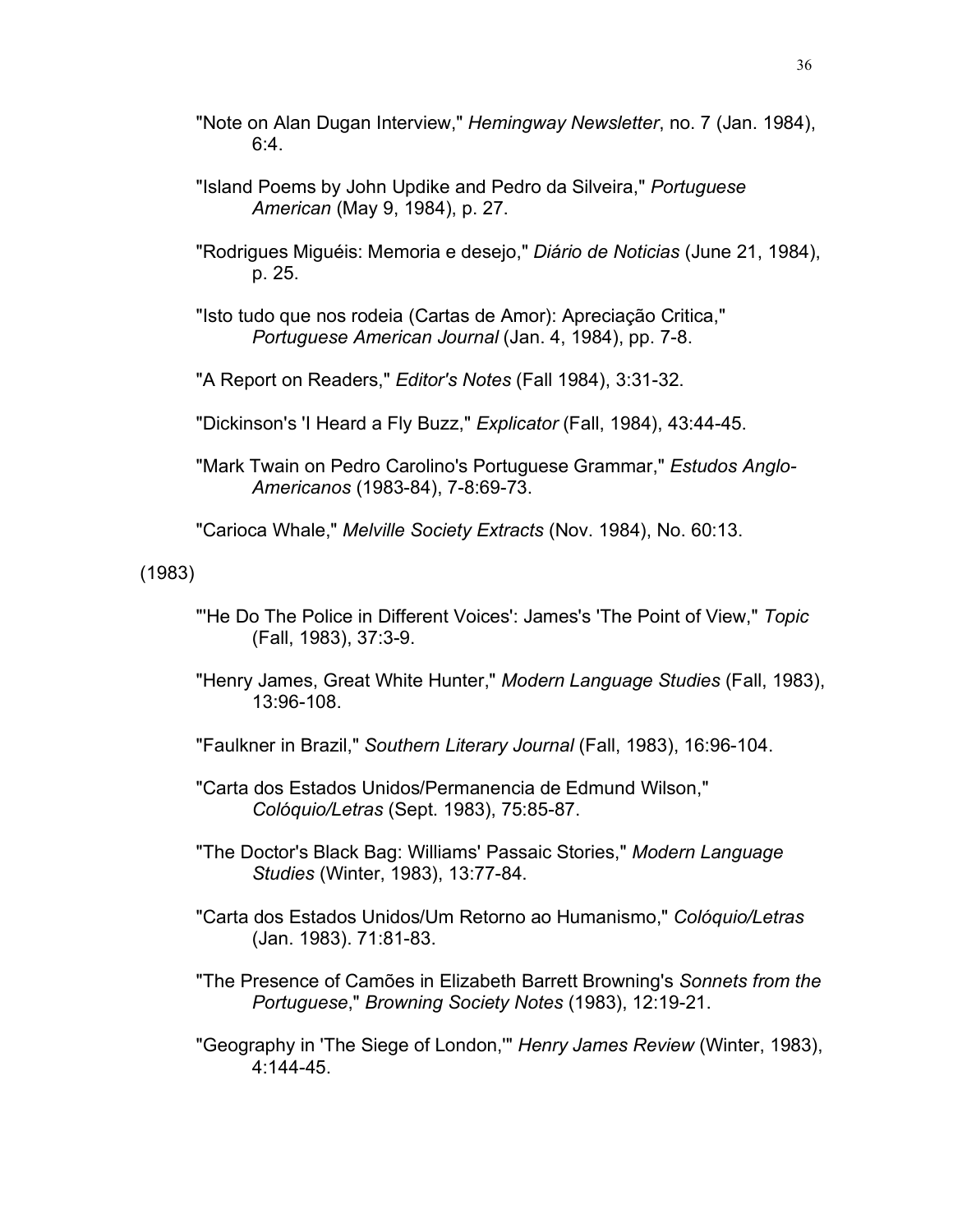- "The 'Biographising' of John Hay," *Books at Brown* (1982-1983), 29-30:109- 17.
- "John Hay on Garfield's Deathbed Latin," *Western Illinois Regional Studies* (Spring, 1983), 6:38-41.
- "Literatura Ocarina: Separação politica não tem importancia," *Diario de Noticias* (June 16, 1983), p. 16.
- "Note on the Gospel According to St. Ernest," *Hemingway Newsletter* (July, 1983), 6:3.
- "'A Way Out of Something': Robert Frost's Emily Dickinson," *Centennial Review* (Summer, 1983), 27:192-203.
- "A Shrewd 'Confidence' Man," *Melville Society Extracts*, no. 56 (Nov. 1983), 3-4.
- "'Ethan Brand' Reprints," *Nathaniel Hawthorne Newsletter* (Fall, 1983), 9:9.
- "Reason and/or Madness: Herman Melville's Rediscovery of Camões," *Revista Camoniana*, 2nd series (1982-83), 5:39-48.

(1982)

- "Grover Cleveland Alexander in 1918: A New Kansas City Piece by Ernest Hemingway," *American Literature* (Mar. 1982), 54:116-18.
- "'I Always Keep Seeing a Light as I Talk With Him': Limning the Robert Frost/Ridgely Torrence Relationship," *South Carolina Review* (Fall, 1982), 15:32-43.
- "Have you Read This One?" *Hemingway Review* (Fall, 1982), 2:20.
- "A Missing Review," *Hemingway Review* (Fall, 1982), 2:76.
- "Jorge de Sena's Dickinson," *Luso-Brazilian Review* (Summer, 1982), 19:23- 29.
- "Notes on Hemingway in the Pop Culture," *Hemingway Review Newsletter* (July, 1982), 4:4.
- "Luso-americanos no desporto," *Nacional Comunidade* (Feb. 9, 1982), p. 12; "(S)Ports," *Portuguese Times* (Feb. 11, 1982), pp. 15, 27; "Sangue Portugues no Desporto Americano," *Luso Americano* (Jan. 27, 1982), pp. 36-37.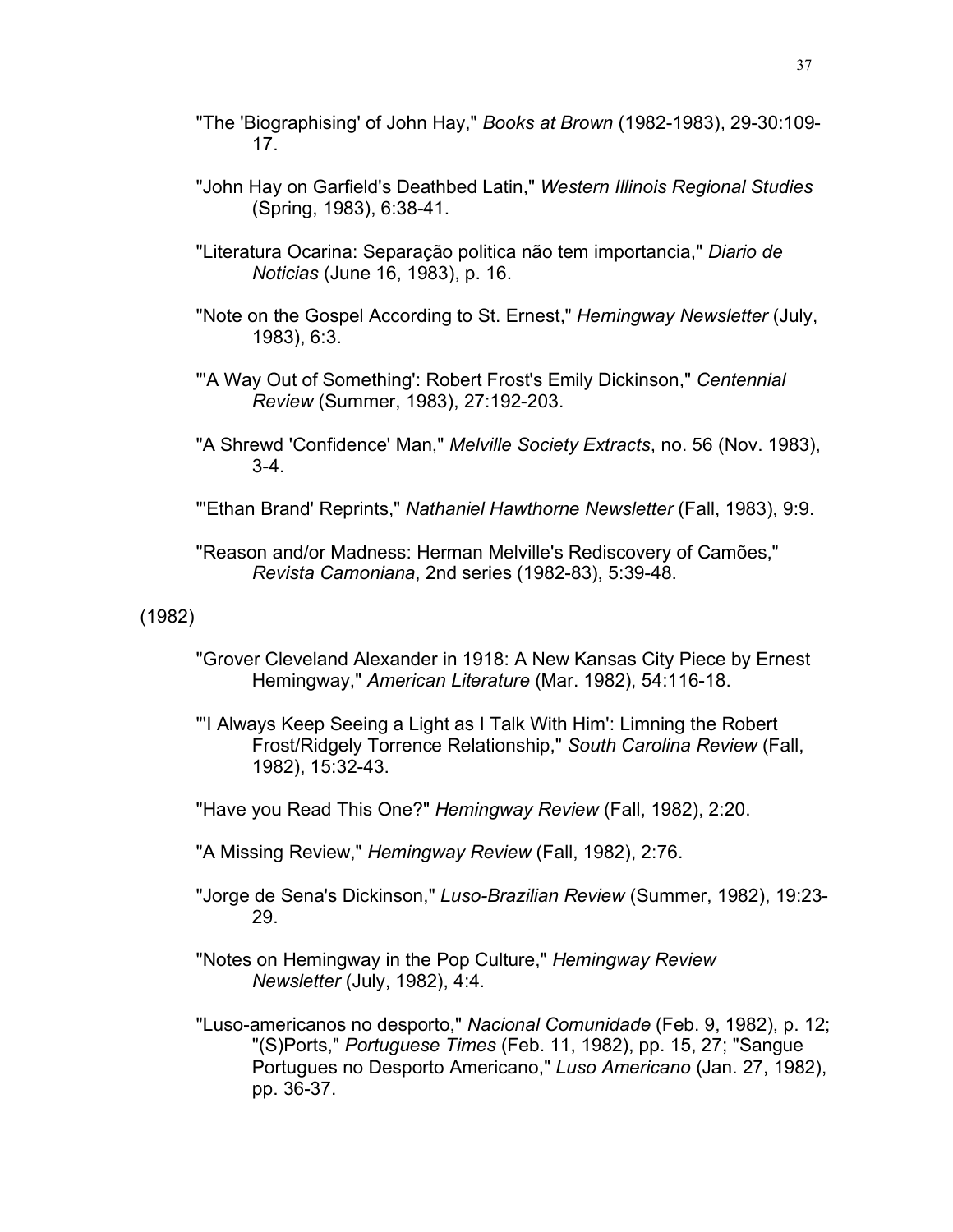"Straight and Crooked Lines: The Literary Uses of a Proverb," *Estudos Anglo-Americanos* (1981-82), 113-17.

(1981)

- "'Tis No Sin to Cheat the Devil': Justice to Robert Browning's 'Doctor-,'" *Studies in Browning and His Circle* (Spring, 1981), 9:39-47.
- "Hemingway's 'Soldier's Home' as Found," *Explicator* (Fall, 1981), 40:50-51.
- "Amy Leslie on Stephen Crane's Maggie," *Journal of Modern Literature* (1981-1982), 9:147-48.
- "Dickinson's Select Society," *Dickinson Studies*, No. 39 (First Half, 1981), 41-43.
- "John Dos Passos: New Portuguese Letters," *Gávea-Brown* (July-Dec. 1981), 2:123-26.

(1980)

- "Hemingway's Samson Agonistes," in *Fitzgerald/Hemingway Annual 1979*, ed. Matthew J. Bruccoli and Richard Layman (Detroit: Gale Research, 1980). Pp. 411-16.
- "The First Publication of One of Hawthorne's Last Letters," in *Nathaniel Hawthorne Journal 1977*, ed. C. E. Frazer Clark, Jr. (Detroit: Gale Research, 1980). Pp. 349-50.
- "On First Looking into Strangford's Camões: Elizabeth Barrett Browning's 'Catarina to Camöens,'" *Studies in Browning and His Circle* (Spring, 1980), 8:7-19; *Revista Camoniana*, 2d series (1980), 83-96.
- "Addenda to Bowers and Stallman: Unrecorded Contemporary Appearances of Stephen Crane's Work," *PBSA* (Second Quarter, 1980), 74:73-75.
- "Addenda to Stallman and Hagemann: Parodies of Stephen Crane's Work," *PBSA* (Fourth Quarter, 1980), 74:402-403.
- "Two Notes on Stephen Crane," *PBSA* (First Quarter, 1980), 74:71-73.
- "Addenda to the Bibliographies of Boyle, Conrad, DeForest, Eliot, Ford, Hemingway, Huxley, Wharton, and Woolf," *PBSA*, 74 (Second Quarter 1980), 153-55.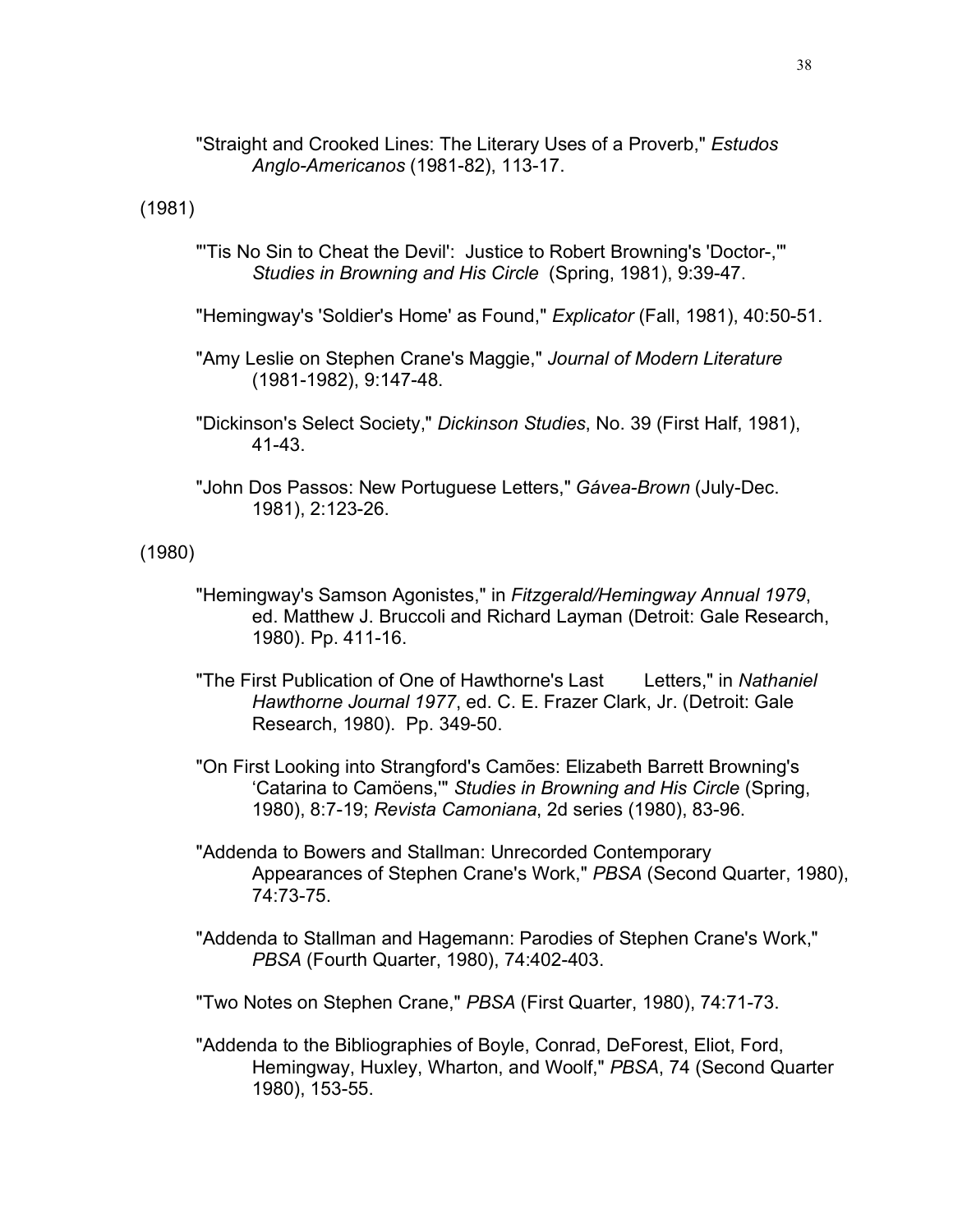- "R. L. Stevenson to a Book-Owner: A New Letter," *Notes and Queries*, n.s. 27 (June 1980), 217.
- "The 'New Equation' in Emily Dickinson's 'I Reason, Earth is Short,'" *Explicator* , 38 (Summer 1980), 23-26.

#### (1979)

- "Hemingway's Unnatural History of the Dying," *Fitzgerald/Hemingway Annual 1978*, ed. Matthew J. Bruccoli and Richard Layman (Detroit: Gale Research, 1979). Pp. 339-42.
- "Hemingway in Italian and Portuguese: Addenda to Hanneman," *PBSA* (Fourth Quarter, 1979), 73:476-78.
- "On the Author of the 'Greatest Sea-Book Known': Commentary on Herman Melville at the Turn of the Century," *PBSA* (First Quarter, 1979), 73:115-20.
- "Addenda to the Bibliographies of Cather, Conrad, DeForest, Dreiser, Forster, Hardy, Hawthorne, London, Norris, Poe, Wharton and Whitman," *PBSA* (Fourth Quarter, 1979), 73:478-81.
- "Portuguese Nicknames," *Maledicta* (Summer, 1979), 3:69-70. Co-authorship with Rey Aman.
- "Walden in the *Albion*," *Thoreau Society Bulletin*, No. 149 (Fall, 1979), 1-2.
- "Fugitive References to Melville, 1851-1900," *Melville Society Extracts*, No. 39 (Sept. 1979), 7-11.
- "Melville in the *Chicago Inter Ocean* and the *London Academy*," *Melville Society Extracts*, No. 38 (May, 1979), 7-9.
- "Os Açores de John Updike e Pedro da Silveira," *Atlântida* (July-Sept. 1979), 23:3-8.
- "An Addition to the John Hay Canon: A New Castilian Letter," *Western Illinois Regional Studies* (Fall, 1979), 2:138-43.
- "The Unpublished Letters of Bret Harte to John Hay," *American Literary Realism* (Spring, 1979), 12:77-126. Co-authorship with Brenda Murphy.

"Still More on ED," *Dickinson Studies*, No. 35 (First Half, 1979), 52-54.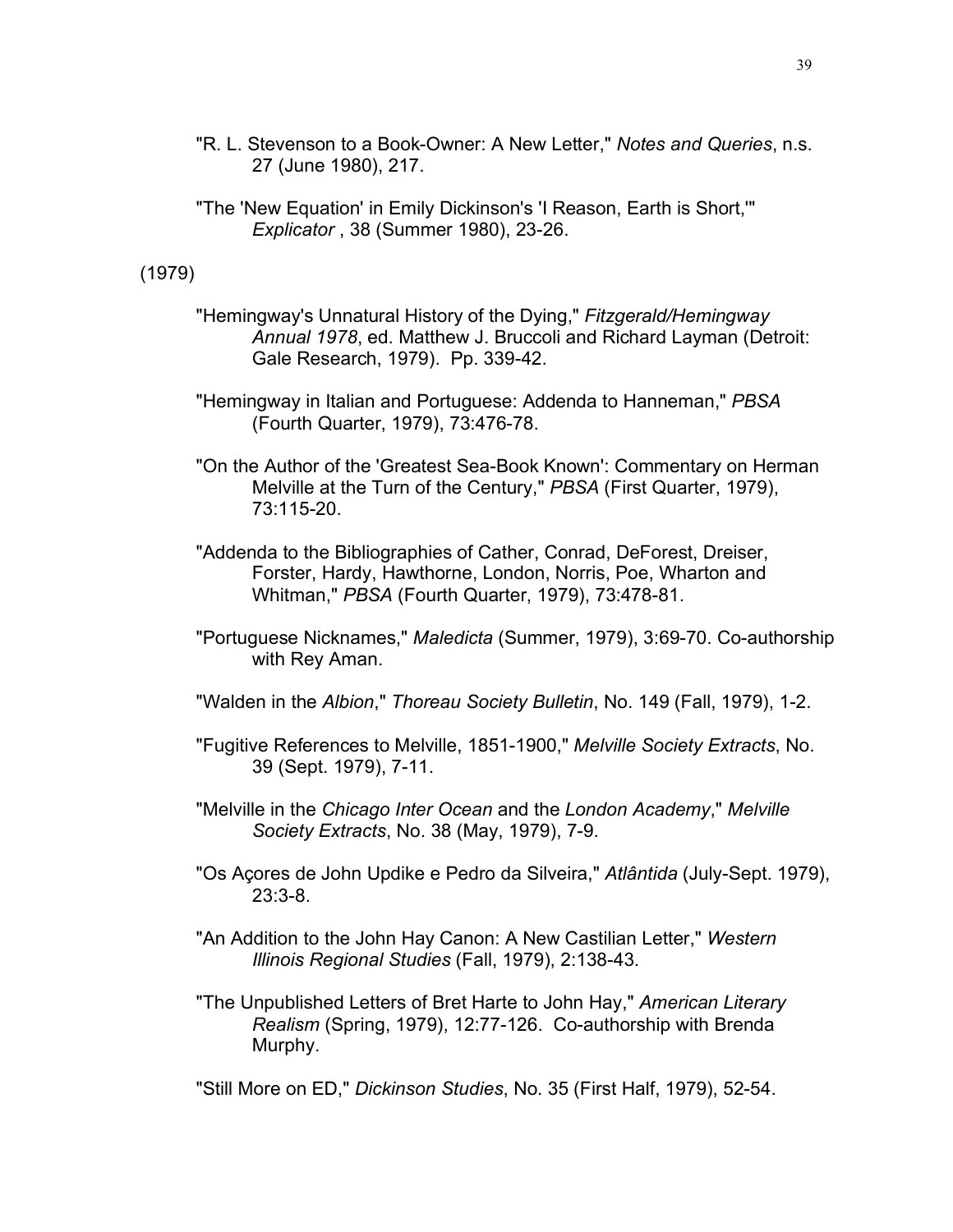"In Question: The Status of Emily Dickinson's 1878 'Worksheet' for 'Two Butterflies Went out at Noon,'" *Essays in Literature* (Fall, 1979), 6:219- 25.

### (1978)

- "The Wages of Love: Ernest Hemingway's 'Hills Like White Elephants,'" in *Fitzgerald/ Hemingway Annual 1976* (Englewood, CO: Information Handling Services, 1978). Pp. 224-29.
- "A New Emily Dickinson Letter: A Manuscript Facsimile," *Prairie Schooner* (Winter, 1977-78), 51:324. Co-authorship with Barton L. St. Armand.
- "Emily Dickinson and Robert Frost," *Prairie Schooner* (Winter, 1977-78), 51:369-86.
- "Robert Frost's Dickinson Books," *Emily Dickinson Bulletin*, No. 33 (First Half, 1978), 3-7.
- "Emily Dickinson's Gift," Jornal de Fall River (Apr. 19, 1978), pp. 20 and 19.
- "Love & Fame or What's a Heaven For? Emily Dickinson's Teleology," *New England Quarterly* (Mar. 1978), 51:105-13.
- "Dickinson's 'For every Bird a Nest,'" *Explicator* (Fall, 1978), 37:28-29.
- "John Hay, Poet: Two Unpublished Items," *Books at Brown* (1978), 26:67-72.
- "Justice Holmes on Hemingway," Markham Review (Fall, 1978), 8:7-8.
- "The John Hay-William Dean Howells Relationship as Reflected in Their Letters," *Books at Brown* (1978), 26:1-22. Co-authorship with Brenda Murphy.
- "Poetry and Madness: Melville's Rediscovery of Camões in 1867," *New England Quarterly* (Dec. 1978), 51:561-65.
- "Stephen Crane: A New Appreciation by Edward Garnett," *American Literature* (Nov. 1978), 50:465-71.
- "Emmanuel Felix's 'Leviathan': An Azorean Tribute to Melville," *Melville Society Extracts*, no. 33 (Feb. 1978) 18-19.
- "Clarel in the *International Review*," *Melville Society Extracts*, No. 33 (May, 1978), 9.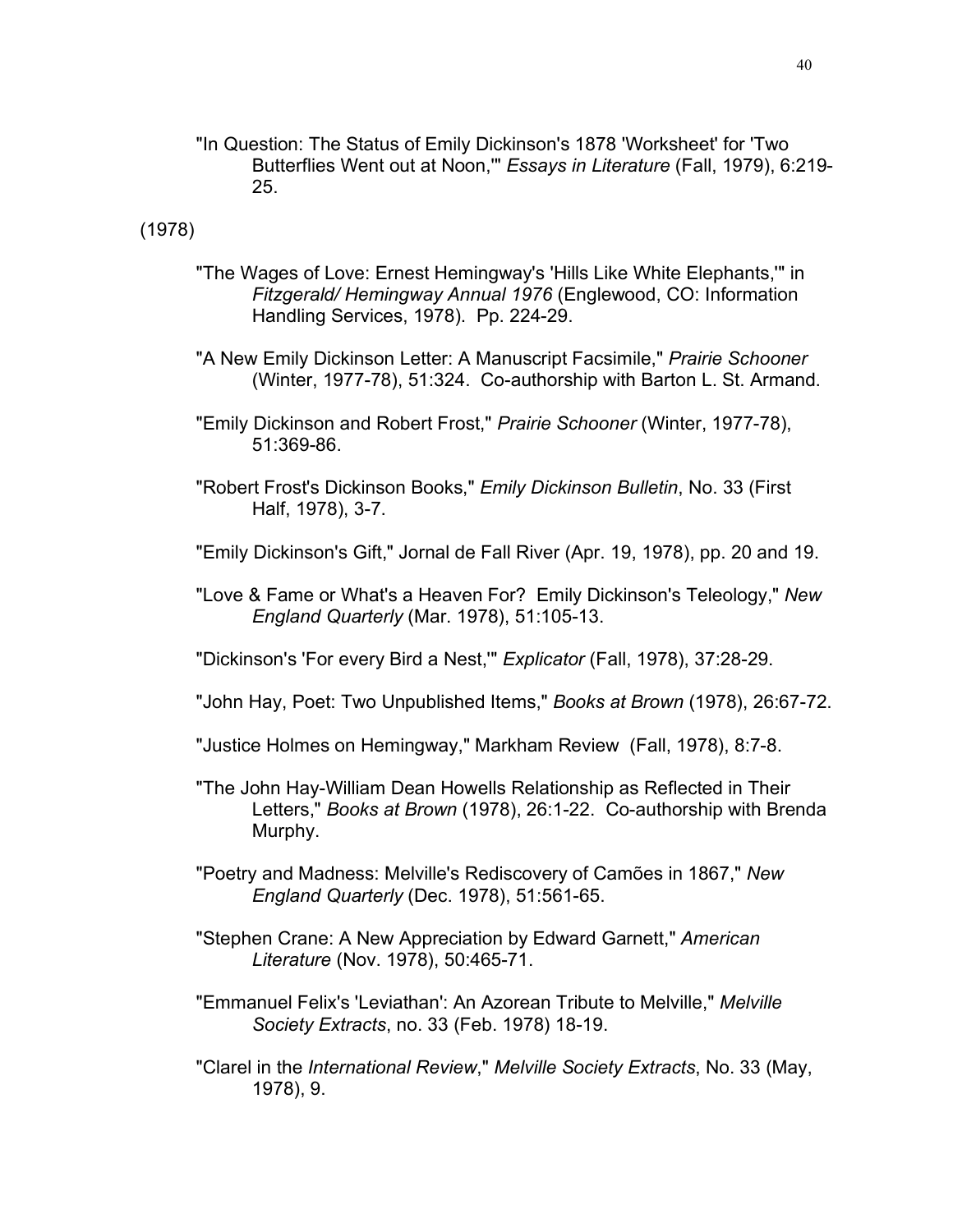"Hemingway's Nun's Tale," *Research Studies* (Mar. 1978), 46:50-53.

- "Stephen Crane and the *Atlantic Monthly*: Two New Letters," *American Notes & Queries* (Jan. 1978), 16:70-72.
- "Addendum to Gibson and Arms, and Brenni: W.D. Howells," *PBSA* (Second Quarter, 1978), 72:247.
- "Addenda to Hogan and White: E. A. Robinson," *PBSA* (Second Quarter, 1978), 72:246-47.
- "Additions to Hanneman: Early Unrecorded Hemingway Items," *PBSA* (Second Quarter, 1978), 72:245-46.
- "Jack London in *The Public*," *Jack London Newsletter* (May-Dec. 1978) 11:61-62.
- "E. E. Cummings' Christmas Poem," *Jornal de Fall River* (Jan. 4, 1978), p. 32.
- "Melville and the Azores," *Jornal de Fall River* (Feb. 1, 1978), p. 32.
- "New Bottles, Old Wine: A Myth for Portuguese America," *Jornal de Fall River* (May 17, 1978), pp. 22, 19.
- "Dr. Williams' Portuguese Immigrant," *Jornal de Fall River* (Sept. 27, 1978), p. 17.

### (1977)

- "Dating the Events of 'The Three-Day Blow,'" in *Fitzgerald/Hemingway Annual 1977*, ed. Margaret M. Duggan and Richard Layman (Detroit: Gale Research, 1977). Pp. 207-10.
- "William Dean Howells and the *American Hebrew*," *New England Quarterly* (Sept. 1977), 50:515-16.
- "'Not a Novel...A Most Astounding Epic': Moby Dick in 1890," *Extracts*, No. 32 (Nov. 1977), 9.
- "The Pilot-god Trope in Nineteenth-Century American Texts," *Modern Language Studies* (Fall, 1977), 7:42-51.
- "Heinemann's 'Colonial Edition' of Stephen Crane's *Bowery Tales*," *PBSA* (No. 2, 1977), 71:221.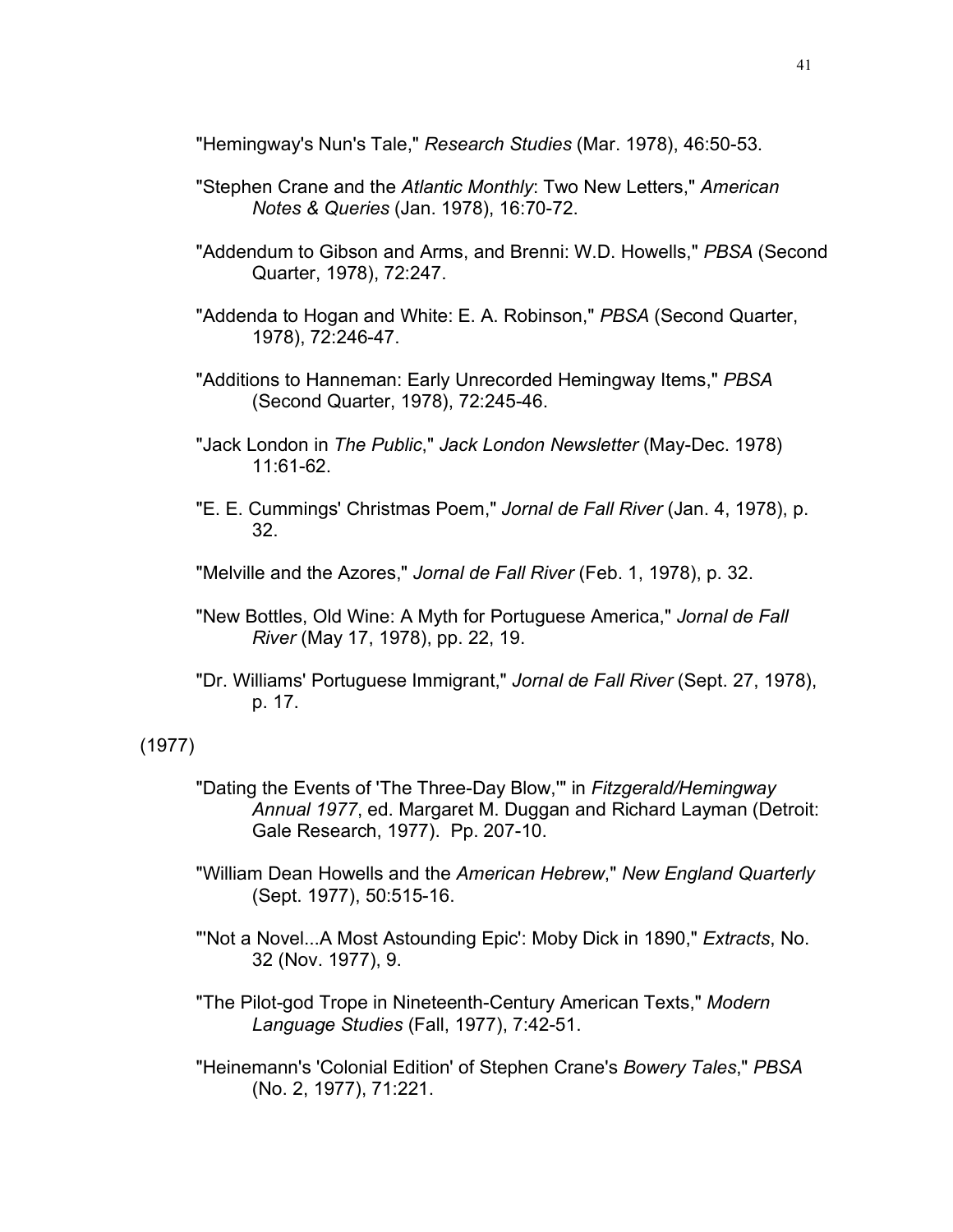- "E.D. & Emblem," *Emily Dickinson Bulletin*, No. 32 (Second Half, 1977), 154. Co-authorship with Barton L. St. Armand.
- "Henry James and the Lessons of Sordello," *Western Humanities Review* (Winter, 1977), 31:69-78.
- "'Such a Mother Used to Make' or 'A Song composed in a Dream'? New Evidence for a Mark Twain Attribution," *PBSA* (Fourth Quarter, 1977), 71:512-14.
- "Books on Trial: Addenda to Hanneman's Hemingway," *PBSA* (Fourth Quarter, 1977), 71:514-15.
- "Addendum to Hagemann's DeForest," *PBSA* (No. 2, 1977), 71:221.
- "Mark Twain's Tobacco Endorsement," *Mark Twain Journal* (Summer, 1977), 18:21.
- "The Attack on the Ann Alexander: A Contemporary Reprinting of the *Panama Herald* Account," *Extracts*, No. 31 (Sept. 1977), 14.
- "More of 'More on Herman Melville in the 1890s,'" *Extracts*, No. 31 (Sept. 1977), 13-14.
- "An Unnoticed Contemporary Review of Battle-Pieces," *Extracts*, No. 31 (Sept. 1977), 11-12.
- "More on Herman Melville, in the 1890s," *Extracts*, No. 30 (May 1977), 12-14.
- "Fugitive Comments on Early Faulkner," *Notes on Mississippi Writers* (Winter, 1977), 10:95-96.
- "Clarel in the Catholic World," *Extracts*, No. 30 (May, 1977), 11.
- "Innocence and Experience: The Adolescent Child in the Works of Mark Twain, Henry James, and Ernest Hemingway," *Estudos Anglo-Americanos* (1977), 1:39-57.
- "Harold Frederic's Earliest Publications," *American Literary Realism* (Spring, 1977), 10:168-90. Co-authorship with Philip Eppard.
- "'The Minstrel': An Unpublished Story by John Hay," *Books at Brown* (1977), 25:27-42.

(1976)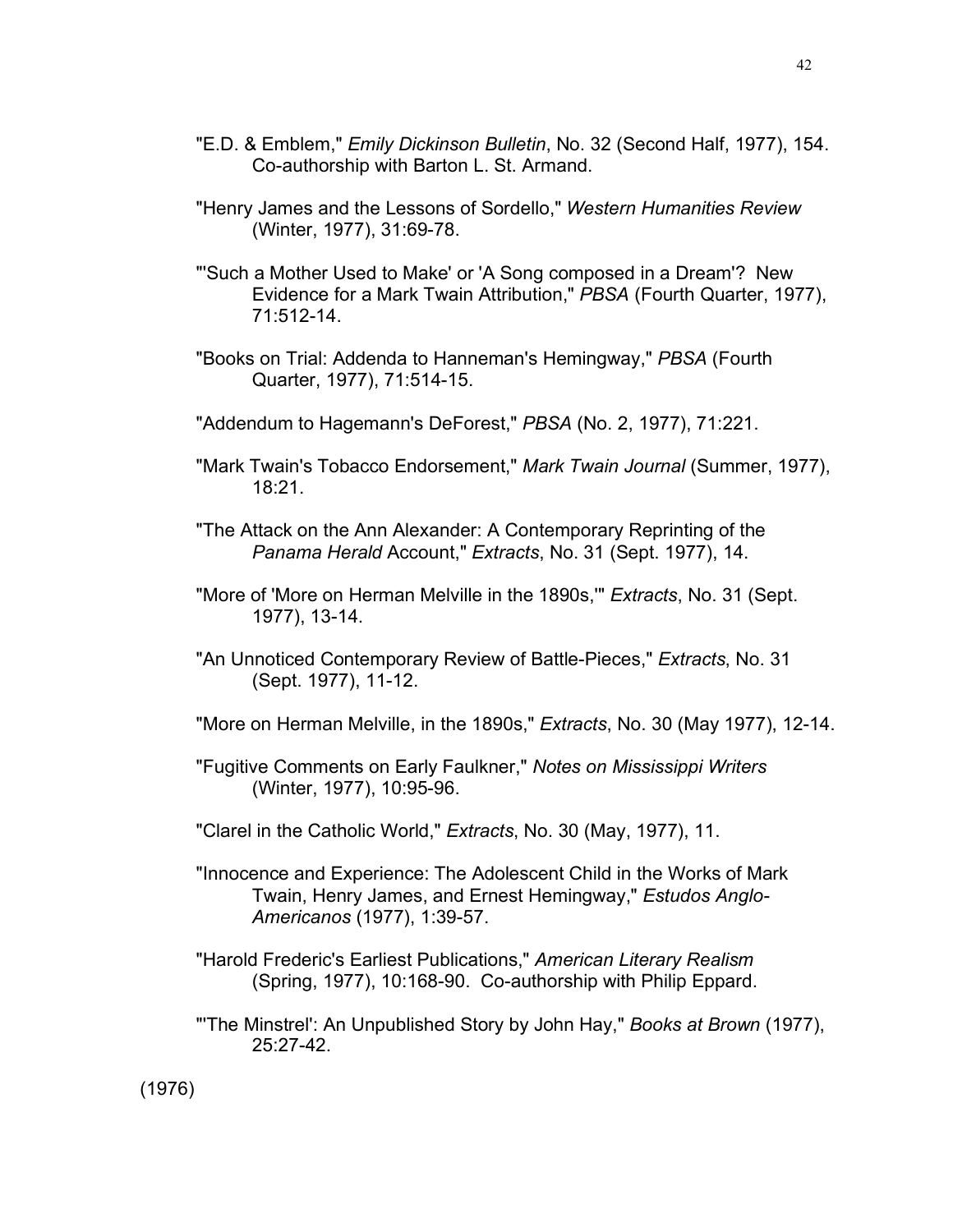- "Santiago, DiMaggio, and Hemingway: The Ageing Professionals of *The Old Man and the Sea*," in *Fitzgerald/ Hemingway Annual 1975* (Englewood, CO: Microcard Editions [1976]). Pp. 273-80.
- "'The Items of High Civilization': Hawthorne, Henry James, and George Parsons Lathrop," in *Nathaniel Hawthorne Journal 1975* (Englewood, CO: Microcard Editions, 1976). Pp. 146-55.
- "Fernando Pessoa's Ontological Poem," *Concerning Poetry* (Spring, 1976), 9:15-18.
- "John Hay and the Union Generals," *Journal of the Illinois State Historical Society* (Feb. 1976), 69:46-66.
- "The Abortionist's Advertisement," *Western Folklore* (Jan. 1976), 35:74.
- "Henry James and Scott Fitzgerald: A Source," *Notes on Contemporary Literature* (Mar. 1976), 6:4-6.
- "Addenda to Cross and Dunlop's Yeats Criticism 1887-1965," *PBSA* (Second Quarter, 1976), 70:278.
- "Addenda to the Bibliographies of Conrad, Frederic, Garland, Hardy and Howells: Reviews in Public Opinion," *PBSA* (Second Quarter, 1976), 70:276-78.
- "Melville: A Reference in 1897," *Extracts*, No. 26 (June, 1976), 13.
- "Louisa May Alcott's Proverb Stories," *Tennessee Folklore Society Bulletin* (Sept. 1976), 42:103-07.
- "Edwin Muir in the Atlantic Monthly," *Notes and Queries* (July, 1976), n.s. 23:297.
- "The Literary Uses of a Proverb," *Folklore* (1976), 87:216-18.
- "Herman Melville in the 1890s," *PBSA* (Fourth Quarter, 1976), 70:530-36.
- "Christians and Jews in 'Mr. Eliot's Sunday Morning Service,'" *T.S. Eliot Review* (1976), 3:20-22.
- "Religious and Scriptural Parodies," *New York Folklore* (Winter, 1976), 2:150-66.
- "On Behalf of Emily: Dickinson Letters and Documents (1891-1892),"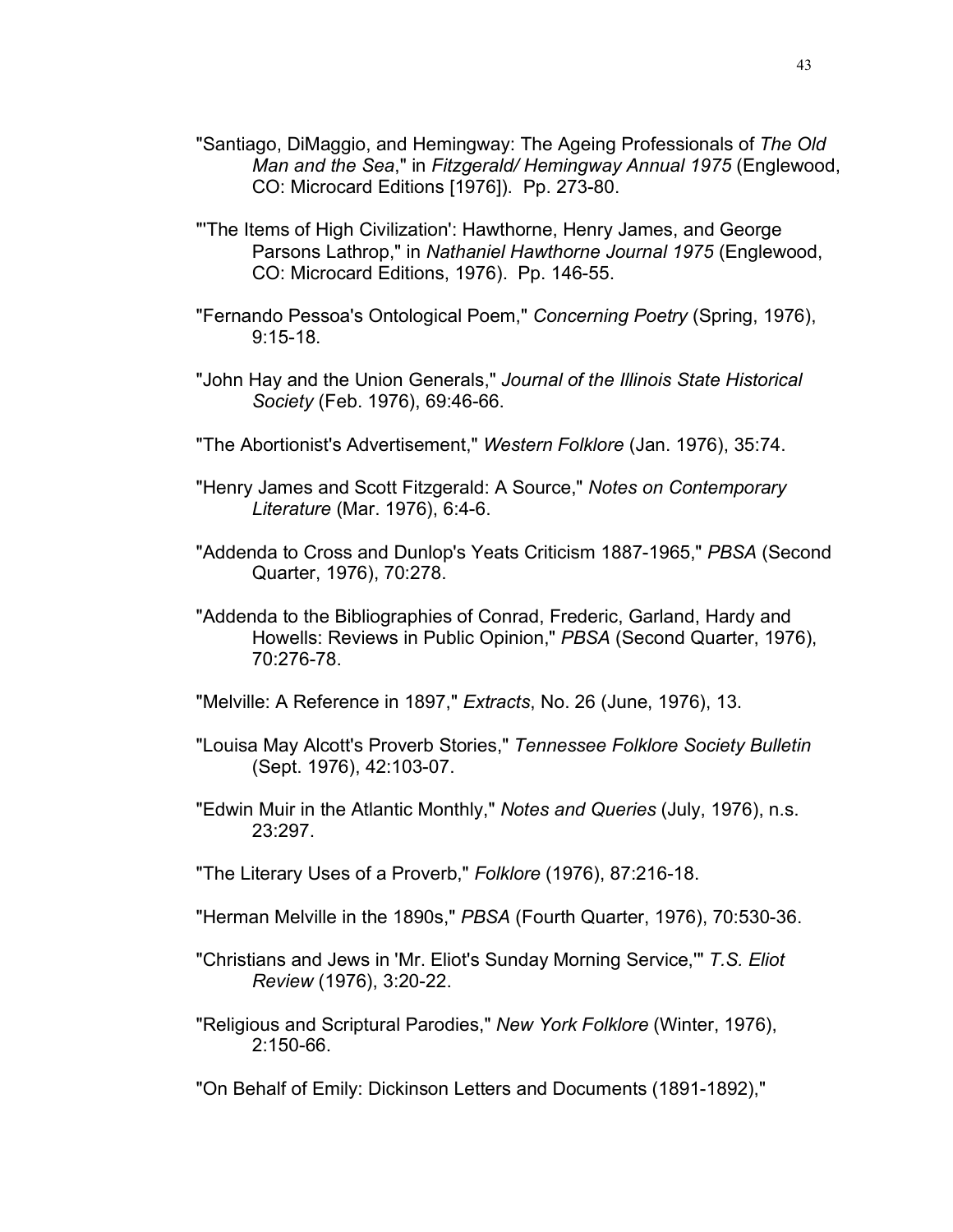*Resources for American Literary Study* (Autumn, 1976), 6:191-98. Coauthorship with Barton L. St. Armand.

- "Frost's Quest for 'Purple-Fringed,'" *English Language Notes* (Mar. 1976), 13:204-06.
- "Garland's 'Emily' Dickinson--Identified," *American Literature* (Jan. 1976), 47:632-33. Co-authorship with Barton L. St. Armand.

### (1975)

- "Hemingway on Dialogue in 'A Clean, Well-Lighted Place,'" in *Fitzgerald/ Hemingway Annual 1974*, ed. Matthew J. Bruccoli (Englewood, CO: Microcard Editions, 1975), p. 243.
- "Hawthorne's Emblematic Serpent," in *Nathaniel Hawthorne Journal 1973* (Englewood, CO: Microcard Editions, 1975), pp. 134-42.
- "Hawthorne in the English Press," in *Nathaniel Hawthorne Journal 1974*, ed. C. E. Frazer Clark, Jr. ([Englewood, CO: Microcard Editions, 1975), pp. 162-78.
- "Hawthorne in Portuguese (3)," in *Nathaniel Hawthorne Journal 1974*, ed. C.E. Frazer Clark, Jr. ([Englewood, Colorado]: Microcard Editions, 1975), pp. 280-81.
- "J. Alfred Prufrock Plays the Shakespearean Fool," *ALFA* (1974-1975), 20/21:295-97.
- "Washington Friends and National Reviewers: Henry James's 'Pandora,'" *Research Studies* (Mar. 1975), 43:38-44.
- "'Far and Away the Most Original Genius that America has Produced': Notations on the *New York Times* and Melville's Literary Reputation at the Turn of the Century," *Resources for American Literary Study* (Spring, 1975), 5:69-80.
- "Addenda to Gibson and Arms and to Brenni: More Howells," *PBSA* (First Quarter, 1975), 69:115-17.
- "BAL: A Correction," *PBSA* (First Quarter, 1975), 69:117-18.
- "Addenda to the Bibliographies of Hardy, Wells, and T.S. Perry," *PBSA* (Second Quarter, (1975), 69:272-73.

"Addenda to the Bibliographies of Conrad, Cooke, Damon, Ford, Glasgow,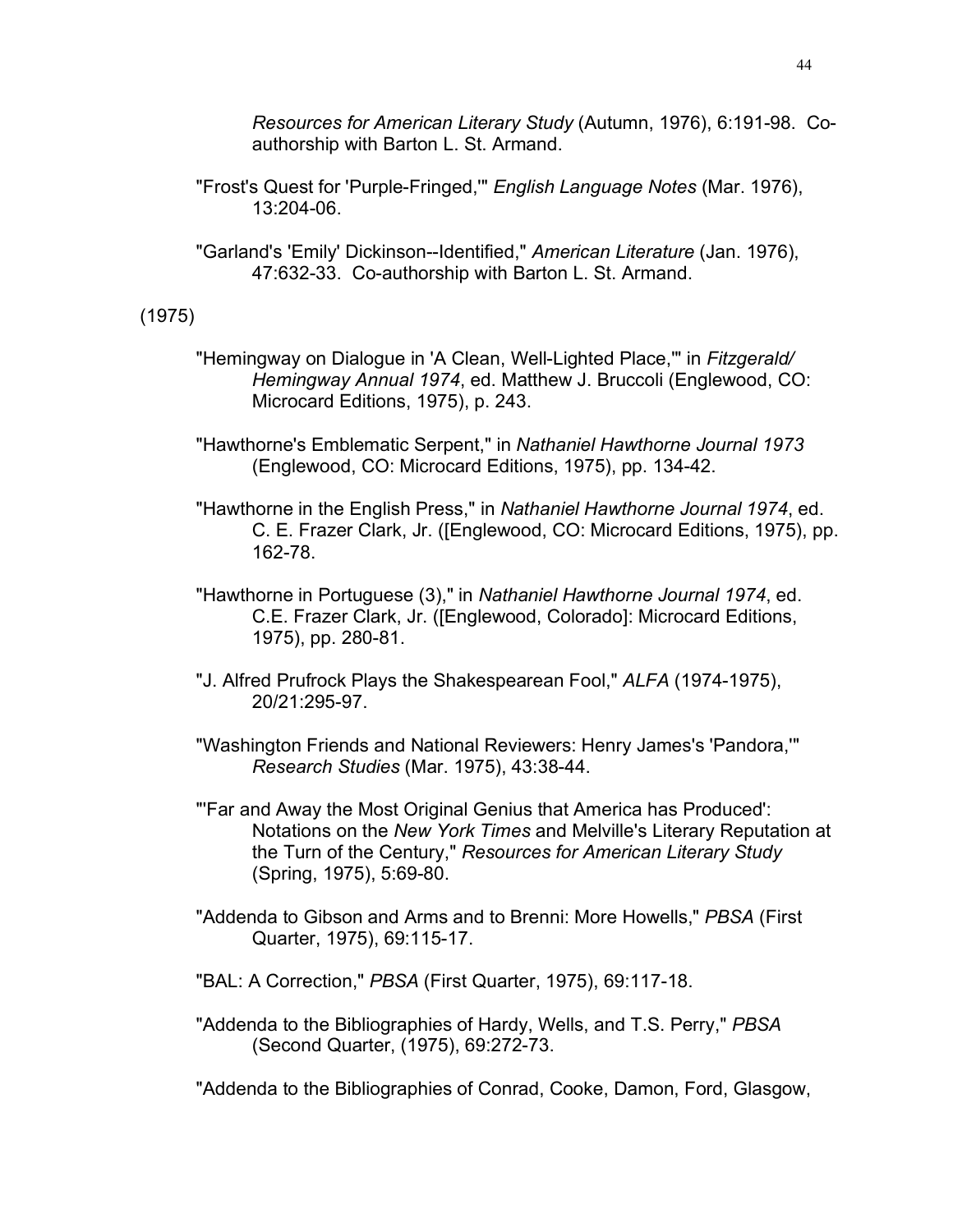Holmes, Jewett, Lewis, Mumford, Robinson, and Scott," *PBSA* (Second Quarter, 1975), 69:273-75.

"A Half-Hour with Melville, 1887," *PBSA* (Third Quarter, 1975), 69:406-07.

"Addenda to Foster's Freeman," *PBSA* (Third Quarter, 1975), 69:407.

"*Moby-Dick* in Brazil," *Extracts*, No. 21 (Feb. 1975), 8-9.

"The 'Gees," *Extracts*, No. 22 (May, 1975), 12.

- "Derisive Adjectives: Two Notes and a List," *Western Folklore* (July, 1975), 34:244-46.
- "The Patriarchal Mr. Bryant: Some New Letters," *Notes and Queries* (Oct. 1975), n.s. 22:440-41.
- "Jack London: Additions to the Bibliography," *Jack London Newsletter* (May-Aug. 1975), 8:78-79.

"More on Dickinson," *Higginson Journal of Poetry* (Second Half, 1975), 12:45-46.

"Dickinson's 'On this wondrous sea,'" *Explicator* (May, 1975), 33, item 74.

## (1974)

"Hemingway's Pleiade Ballplayers," in *Fitzgerald/ Hemingway 1973*, ed. Matthew J. Bruccoli (Washington, DC: NCR Microcard Editions, 1974), pp. 299-301.

"Mrs. Melville and the *New York Times*," *Extracts*, No. 19 (Sept. 1974), 11-12.

"The Education of Ernest Hemingway," *Journal of American Studies* (Apr. 1974), 8:91:99.

"Dylan in the Sixties," *South Atlantic Quarterly* (Spring, 1974), 73:160-72.

"Addenda to Gaer: Reprintings of Bierce's Stories," *PBSA* (Third Quarter, 1974), 68:330-31.

"Addendum to Edel and Laurence: Henry James's 'Two Old Houses and Three Young Women,'" PBSA (Third Quarter, 1974), 68:331.

"Jack London: An Unrecorded Parody," *Jack London Newsletter* (May-Aug.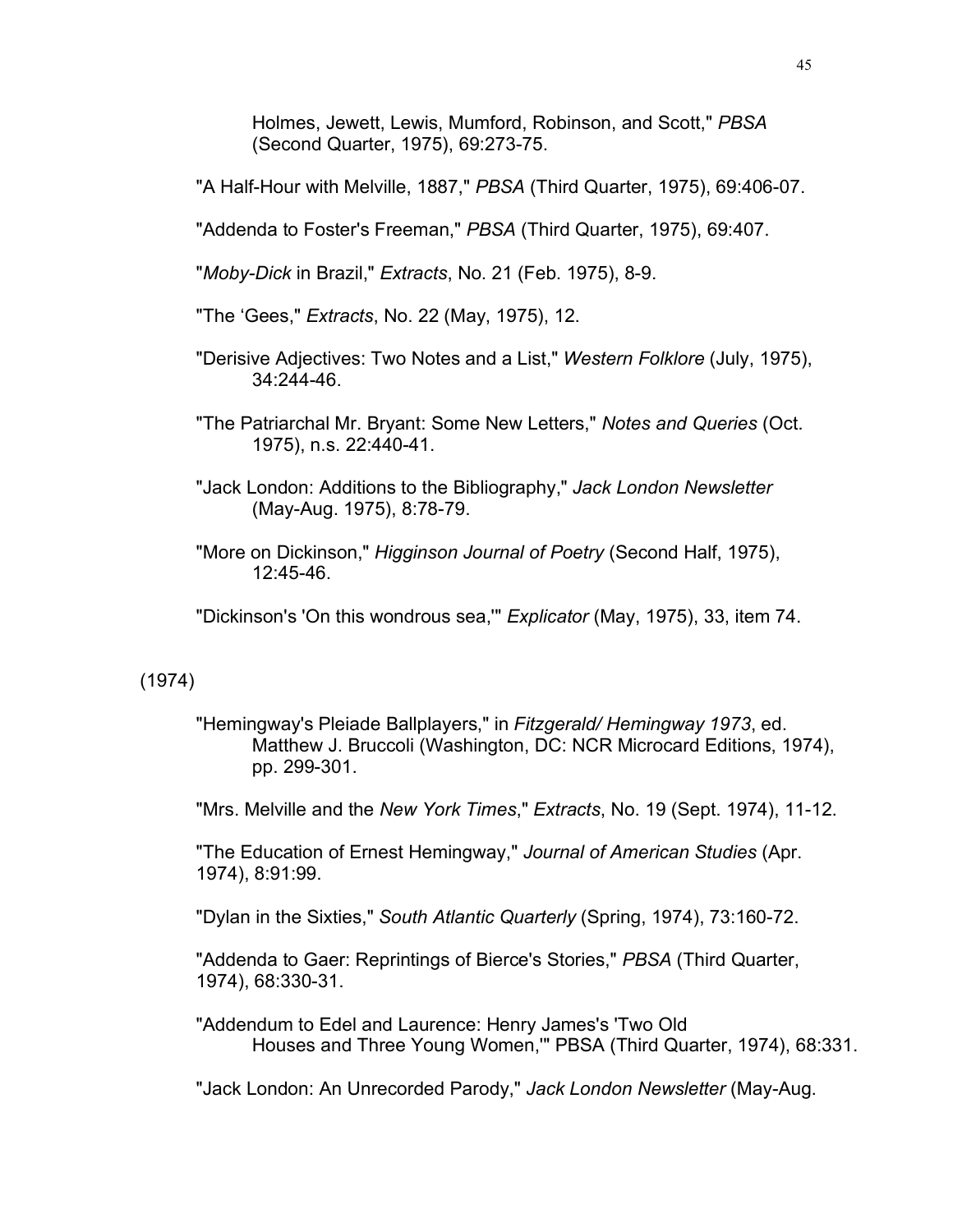1973), 7:65-66.

"The First Printing of Swinburne's 'Two Brothers,'" *Notes and Queries* (Dec. 1974), n.s. 21:466.

"'Eyes in the Glass'/ 'Head in the Glass,'" *Proverbium* (1974), 24:955.

"Stephen Crane's Yellow Sky Sequel," *Arizona Quarterly* (Summer, 1974), 30:119-26.

"New Mark Twain Letters," *Mark Twain Journal* (Summer, 1974), 11:9-10.

"An Unrecorded Review by Yeats," Notes and Queries (Jan. 1974), n.s. 21:28.

"Holmes on Melville," *Extracts*, No. 17 (Feb. 1974), 10.

- "S. Foster Damon," *Journal of American Folklore* (Apr.-June, 1974), 87:164- 65.
- "The Reds, the White Sox, and *The Old Man and the Sea*," *Notes on Contemporary Literature* (May, 1974), 4:7-9.

"Melville's 'America,'" *Explicator* (May, 1974), 32: item 72.

- "The One and Many Emily Dickinson," *American Literary Realism* (Spring, 1974), 7:137-41.
- "Unlinked Myth in Frost's 'Mending Wall,'" *Concerning Poetry* (Fall, 1974), 7:10-11.

"Re Ms. Dickinson," *Emily Dickinson Bulletin*, No. 26 (Second Half, 1974), 73-76.

"*McNaught's Monthly*: Addenda to the Bibliographies of Cather, Dickinson, Fitzgerald, Ford, Hemingway, Hergesheimer and Machen," *PBSA* (First Quarter, 1974), 68:65-66.

"The Legitimizing of Pauline," Studies in Browning and His Circle (Fall, 1974), 2:56-58.

- "'The President and the Poet': Robinson, Roosevelt, and *The Touchstone*," *Colby Library Quarterly* (Dec. 1974), 10: 512-14.
- "Addenda to Ramsey's Edmund Wilson," *PBSA* (Fourth Quarter, 1974), 68: 439.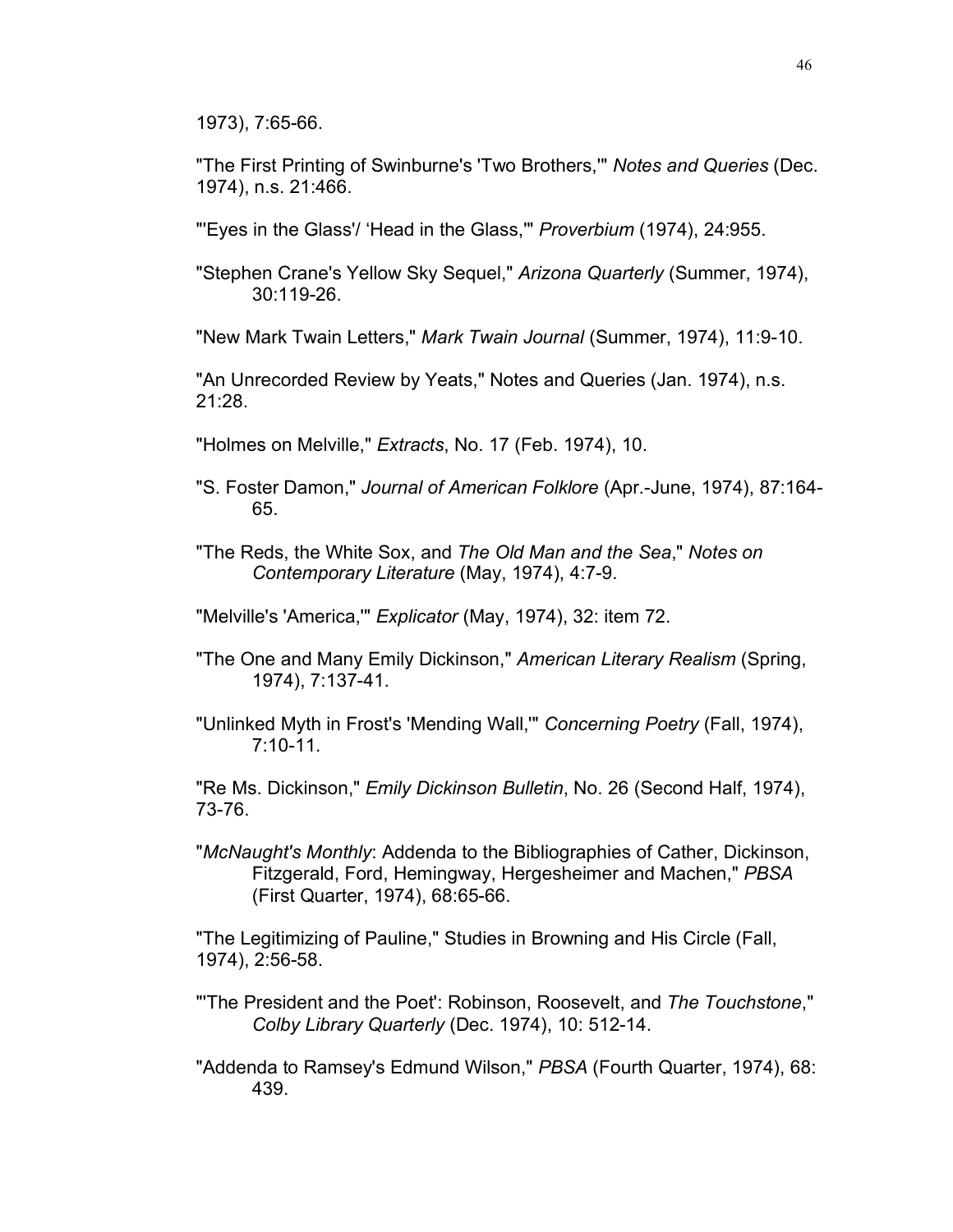"Melville Reviews in *The Independent*," *PBSA* (Fourth Quarter, 1974), 68: 434-39.

(1973)

- "James Gatz and John Keats," in *Fitzgerald/ Hemingway Annual 1972*, ed. Matthew J. Bruccoli and C.E. Frazer Clark, Jr. (Washington, DC: NCR Microcard Editions, 1973), pp. 291-94.
- "Hemingway's Christmas Carol," in *Fitzgerald/ Hemingway Annual 1972*, ed. Matthew J. Bruccoli and C.E. Frazer Clark, Jr. (Washington, DC: NCR Microcard Editions, 1973), pp. 207-13.
- "More Hawthorne in Portuguese," in *Nathaniel Hawthorne Journal 1972*, ed. C.E. Frazer Clark, Jr. (Washington, DC: NCR Microcard Editions, 1973), pp. 263-64.
- "The Full Particulars of the Minister's Behavior—According to Hale," in *Nathaniel Hawthorne Journal 1972*, ed. C.E. Frazer Clark, Jr. (Washington, DC: NCR Microcard Editions, 1973). Pp. 173-82.
- "The Limits of Professionalism: A Sociological Approach to Faulkner, Fitzgerald and Hemingway," *Criticism* (Spring, 1973), 15: 145-55.
- "Hemingway, O. Henry, and the Surprise Ending," *Prairie Schooner* (Winter, 1973/74), 41: 296-302.
- "Crane's 'Lines': A Last Note on the *Bookman*," *Prairie Schooner* (Autumn, 1973), 41: 268.
- "Browning's Fra Pandolf," *Studies in Browning and His Circle* (Fall, 1973), 32, item 14.
- "Crane's 'A Man Adrift on a Slim Spar,'" *Explicator* (Oct. 1973), 32, item 14.
- "'Such as Mother Used to Make': An addition to the Mark Twain Canon," *PBSA* (Fourth Quarter, 1973), 67: 450-52.
- "References to Typee and Pierre, 1884," *Extracts*, No. 15 (Sept. 1973), 9.
- "Refutation of 'Fugitive' Poems Report in American Literature," *Emily Dickinson Bulletin*, No. 24 (Second Half, 1973), 207.
- "Robert Frost's Linked Analogies," *New England Quarterly* (Sept. 1973), 46: 463-68.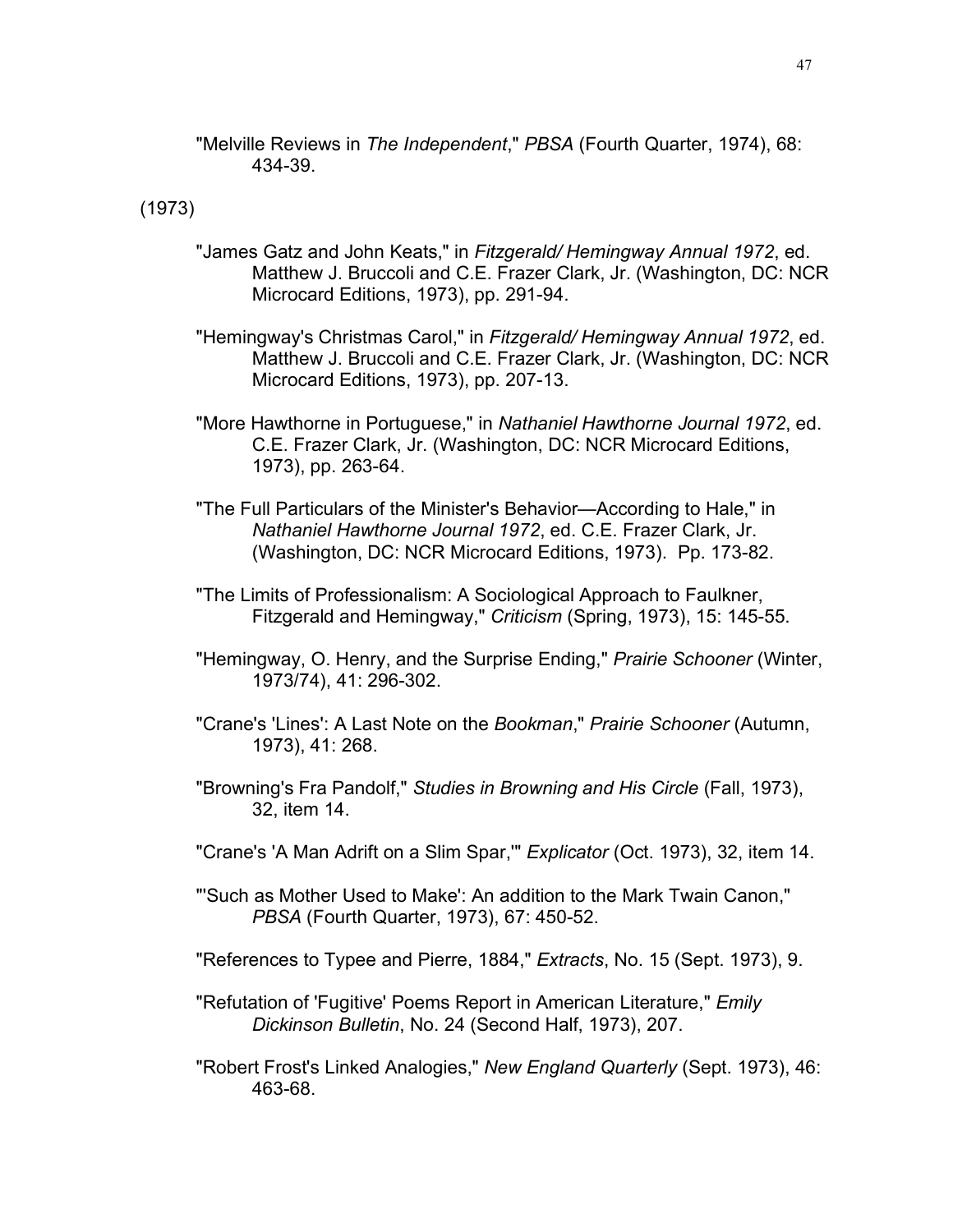- "Frost's 'After Apple Picking,'" *Explicator* (Mar. 1972), 30, item 62. www.questia.com/PM.qst?a=o&d=95768942
- "Emily Dickinson's Brazilian Poems," *Inter-American Review of Bibliography* (Oct.-Dec. 1972), 22: 404-10.
- "'Good Fences Make Good Neighbors': A Proverb and a Poem," *Revista de Etnografia* (Jan. 1972), 16: 83-88.
- "Dickinson's 'There's a certain Slant of light,"' *Explicator* (Oct. 1972), 31, item 13.
- "Stephen Crane and the Antinomies of Christian Charity," *Centennial Review* (Winter, 1972), 16: 91-104
- "Mather's Melville Book," *Studies in Bibliography* (1972), 25: 226-27.
- "Edgar Poe and the New Knowledge," *Southern Literary Journal* (Spring, 1972), 4: 34-40.
- "Addenda to Gaer: Bierce in The Anti-Philistine," *PBSA* (First Quarter, 1972), 66: 71-72.
- "Addenda to Gallup's Eliot," *PBSA* (First Quarter, 1972), 66: 72.
- "Melville, 'Timothy Quicksand,' and the Dead-Letter Office," *Studies in Short Fiction* (Spring, 1972), 9: 198-201. Reprinted: *http://raven.cc.ukans.edu/~zeke/bartleby/monteiro.html*
- "Melville in Portuguese," *Serif* (Spring, 1972), 9:23-24.
- "The Logic Beneath The Open Boat," *Georgia Review* (Fall, 1972), 26: 326- 35.
- "Hemingway and Spain: A Response to Woodward," *Hemingway Notes* (Fall, 1972), 2: 16-17.
- "Hemingway in Portuguese: More Hanneman Addenda," *Hemingway Notes* (Spring, 1972), 2: 17-19.

"Briefs/Three Bibliographical Items," *Hemingway Notes* (Spring, 1972), 2: 24.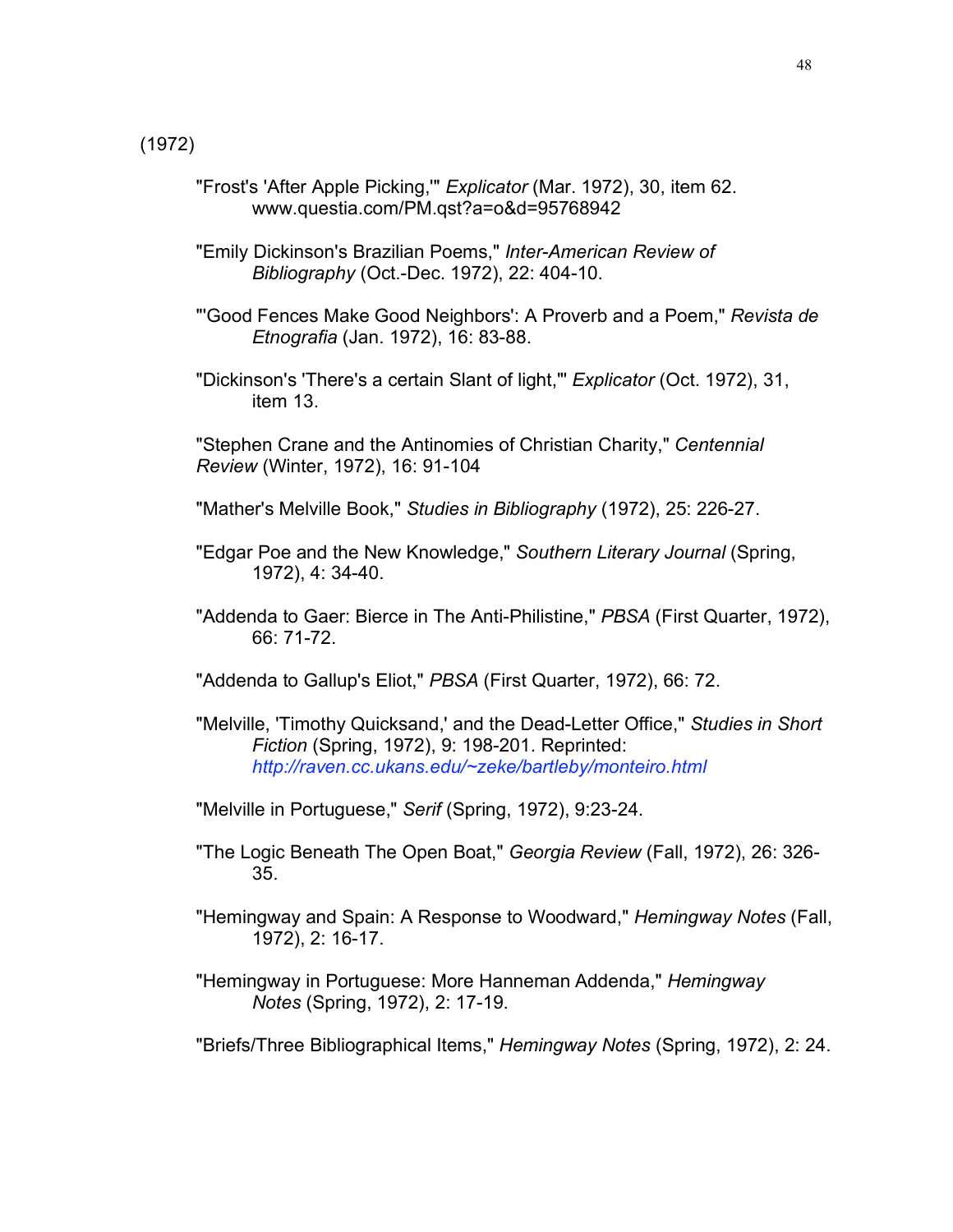(1971)

- "Not Hemingway But Spain," in *Fitzgerald/ Hemingway Annual 1971*, ed. Matthew J. Bruccoli (Washington, DC: NCR Microcard Editions, 1971). Pp. 309-11.
- "Hawthorne in Portuguese," in *Nathaniel Hawthorne Journal 1971*, ed. C.E. Frazer Clark, Jr. (Washington, DC: NCR Microcard Editions, 1971). Pp. 228-31.
- "Society and Nature in Stephen Crane's 'The Men in the Storm,'" *Prairie Schooner* (Spring, 1971), 45:13-17.
- "'Bartleby the Scrivener' and Melville's Contemporary Reputation," *Studies in Bibliography* (1971), 24:195-96.
- "Sociedade e Literatura nos EUA na Década de 60," *O Estado de São Paulo* (Aug. 15, 1971), Suplemento literario, p. 6.
- "O Exemplo de Mailer e Styron (2)," *O Estado de São Paulo* (Aug. 22, 1971), Suplemento literario, p. 5.
- "Hemingway: Contribution Toward a Definitive Bibliography," *PBSA* (Fourth Quarter, 1971), 63:411-14.
- "John Hay's Short Fiction," *Studies in Short Fiction* (Fall, 1971), 8:543-52.
- "'Between Grief and Nothing': *Hemingway notes* (Spring, 1971), 1:13-15.
- "Addendum to Edel and Laurence: Henry James in Portuguese," *PBSA* (Third Quarter, 1971), 45:302-04.
- "Elizabeth Shaw Melville as Censor," *Emerson Society Quarterly*, No. 62 (Winter, 1971), 32-33.
- "Addendum to Hogan's Robinson," *PBSA* (Fourth Quarter, 1971), 65:414.
- "Thoreau's Defense of Man 'The Reading Animal,'" *American Transcendental Quarterly*, No. 11 (Summer, 1971), 13-14.
- "Browning, Valla, and the 'Tritons Among Minnows,'" *Browning Newsletter* (Fall, 1971), 7:43.

"Hispanic Additions to Woodbridge," *Emily Dickinson Bulletin*, No. 18 (Sept. 1971), 72-73.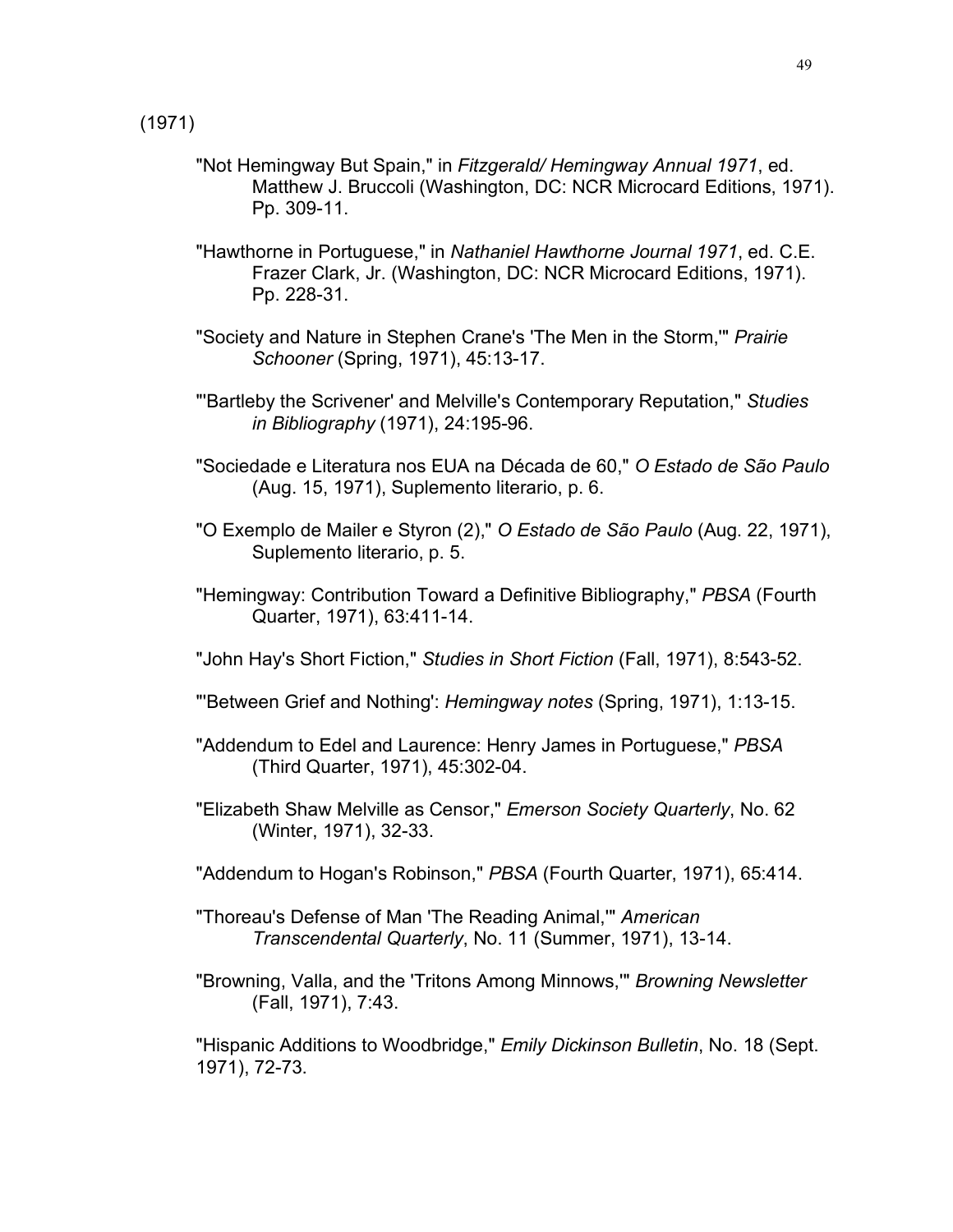- "Privileged and Presumptuous Guests: Emily Dickinson's Brazilian Translators," *Luso-Brazilian Review* (Winter, 1971), 8:39-53.
- "Brazil's Emily Dickinson: An Annotated Check List of Translations, Criticism, and Reviews," *Emily Dickinson Bulletin*, No. 18 (Sept. 1971), 73-78.
- "Robert Frost's Solitary Singer," *New England Quarterly* (Mar. 1971), 44:134- 40.
- "Dickinson's 'I never lost as much but twice,'" *Explicator* (Sept. 1971), 30, item 7.

(1970)

- "With Proper Words (or Without Them) the Soldier Dies: Stephen Crane's 'Making an Orator,'" *Cithara* (May 1970) 9:64-72.
- "A Nonliterary Source for Hawthorne's 'Egotism; or the Bosom Serpent,'" *American Literature* (Jan. 1970), 41:575-77.
- "The Apostasy and Death of St. Praxed's Bishop," *Victorian Poetry* (Autumn, 1970), 8:209-18.
- "Frederic and the Atlantic Monthly" Frederic Herald (Jan. 1970), 3:3.
- "Zona Gale and Ridgely Torrence," American Literary Realism, 1:77-79.
- "Further Additions to the Bibliography of Julian Hawthorne," *Bulletin of Bibliography* (Jan.-Mar. 1970), 27-6-7.
- "Robert Frost's Two 'Designs,'" *Estudos Anglos-Hispanicos* (1969-70), 2-3:5- 14.
- "Stephen Crane and Public Opinion: An Annotated Check List, An Unrecorded Parody, and a Review of *The O'Ruddy*," *Stephen Crane Newsletter* (Fall, 1970), 5:5-8.
- "Brazil, 1969: A Sampling of New World Proverbs," *Proverbium* (1970), 15:503-04.
- "Stephen Crane and John Hay: Two Notes," *Stephen Crane Newsletter* (Summer, 1970), 4:5-6.
- "Cora Crane to John Hay: a Last Communication," *Stephen Crane Newsletter* (Spring, 1970), 4:8.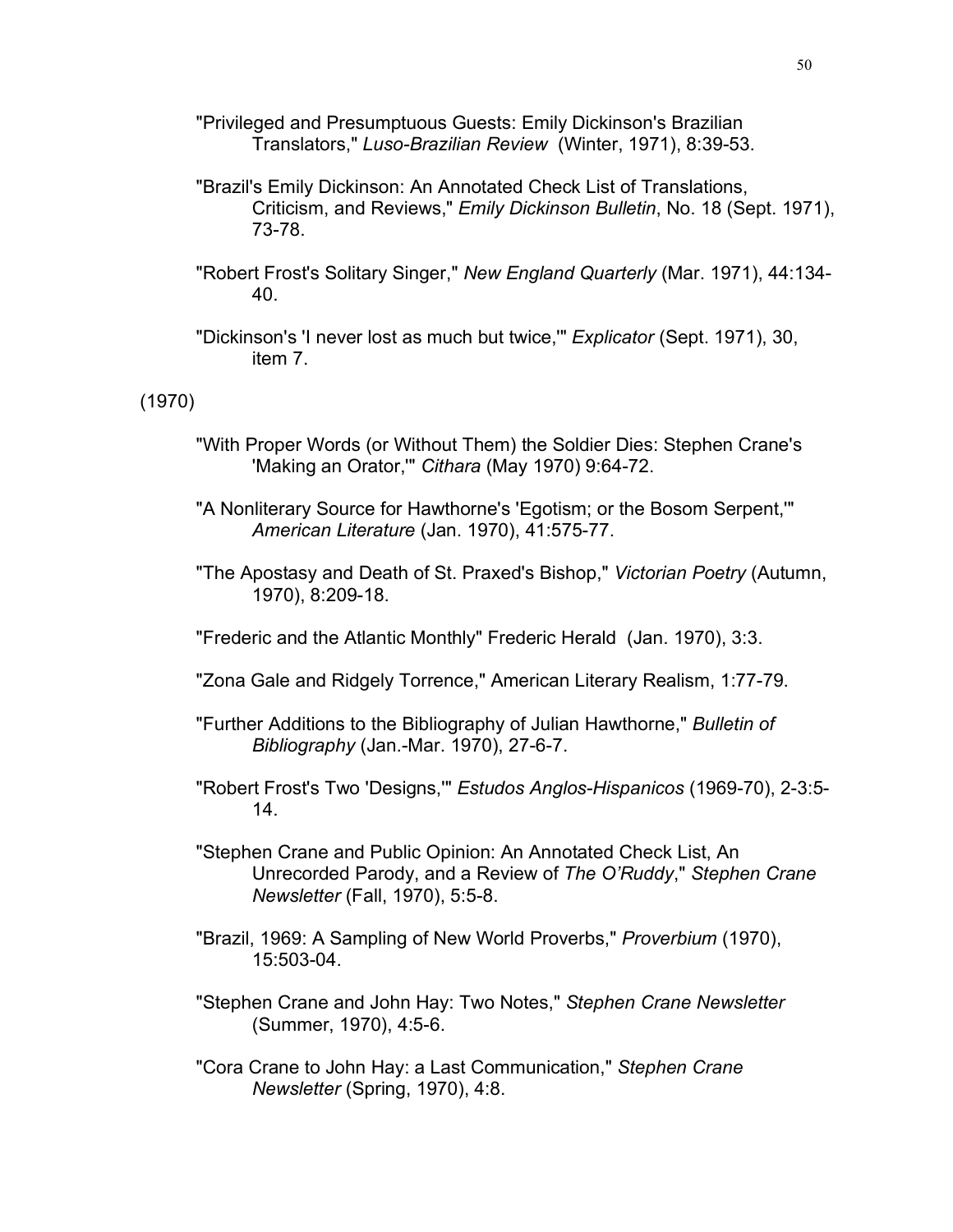- "Stephen Crane's 'Dan Emmonds': A Case Reargued," *Serif* (Mar. 1969), 6:32-36.
- "Religious Parodies," *New York Folklore Quarterly* (Mar. 1969), 25:59-76.
- "Addendum to Edel and Laurence: Henry James's 'Art of the Novel,'" *PBSA* (Second Quarter, 1969), 63:130.
- "'Grand Opera for the People': An Unrecorded Stephen Crane Printing," *PBSA* (First Quarter, 1969), 63:29-30.
- "Harold Frederic: An Unrecorded Review," PBSA (First Quarter, 1969), 63:30-31.
- "Dr. Williams' First Book," *Books at Brown* (1969), 23:85-88.
- "The Illustrated American and Stephen Crane's Contemporary Reputation," *Serif* (Dec. 1969), 6:49-54.
- "Brazilian Translations of Stephen Crane's Fiction," *Stephen Crane Newsletter* (Winter, 1969), 4:7-8.
- "Conjecture on a Portuguese Proverb," *Proverbium* (1969), 12:336.
- "Henry James and His Reviewers: Some Identifications," *PBSA* (Fourth Quarter, 1969), 63:300-04.
- "Taylor's 'Meditation Eight,'" *Explicator* (Feb. 1969), 27, item 45.
- "Hawthorne Letters in Old Catalogues," American Transcendental Quarterly (First Quarter, 1969), 1:122.
- "A Note on the Realism on Joseph Kirkland," *American Literary Realism* (Spring, 1969), 2:77-78.
- "Paul Lemperly's Maggie (1983), and a New Stephen Crane Letter," *Stephen Crane Newsletter* (Spring, 1969),3:7-9.
- "'Delugeous' or 'Detergeous'?--A Contextual Argument," CEAA Newsletter (July, 1969), 2:4-5.
- "'The Portuguese Element in New England' by Henry Lang: Notes From Another Century," *Revista de Etnografia* (Oct. 1969), 13:339-52.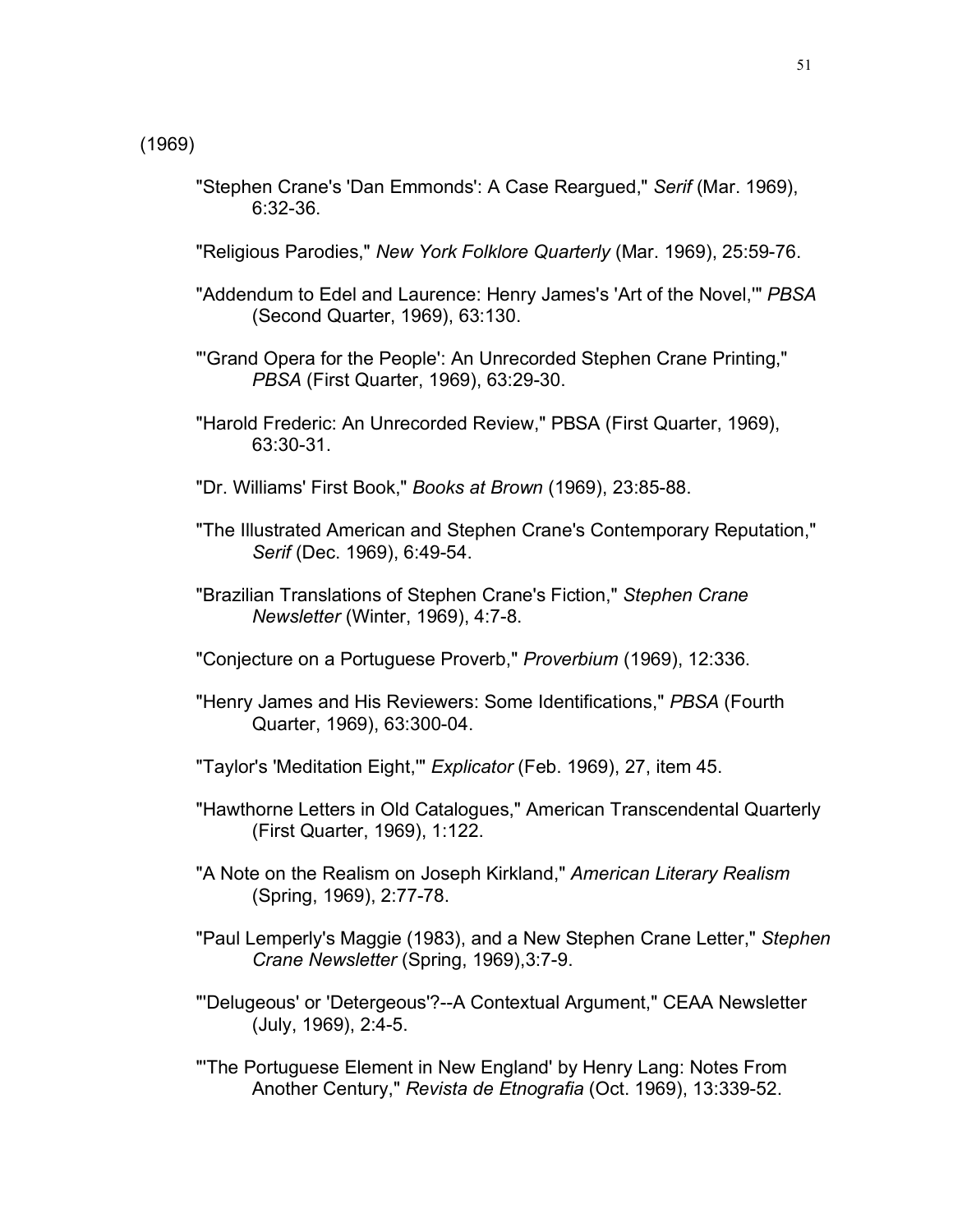"Robert Frost and the Politics of Self," *Bulletin of the New York Public Library* (May, 1969), 73:309-14.

"Emily Dickinson's Brazil," *ALFA* (1969), 15:201-06.

(1968)

- "Washington Irving: A Grace Note 'The Pride of the Village,'" *Research Studies* (Dec. 1968), 36:347-50.
- "John Hay as Reporter: Special Correspondence on the Great Chicago Fire," *Books at Brown* (1968), 22:81-94.
- "As Palavras São Como as Cerejas: Umas Puxam as Outras: Proverbs of Mainland Portuguese in the United States," *Revista de Etnografia* (July, 1968), 11:33-68.
- "Tennyson to Sir Francis Palgrave: A Letter," *English Language Notes* (Dec. 1968), 6:106-07.
- "Addenda to Harlow: Two T.S. Perry Essays," *PBSA* (Fourth Quarter, 1968), 62:612-13.
- "Bernard Berenson's Notes on Stephen Crane," *Stephen Crane Newsletter* (Spring, 1968), 2:1-2.
- "Frederic's Visit with the 'Omarians,'" *Frederic Herald* (Sept. 1968), 2:1-2.
- "A Capsule Assessment of Stephen Crane by Hamlin Garland," *Stephen Crane Newsletter* (Fall, 1968), 3:2.
- "Proverbs in the Re-making," *Western Folklore* (Apr. 1968), 27:128.
- "And Still More Ethnic and Place Names as Derisive Adjectives," *Western Folklore* (Jan. 1968), 27:51.
- "Redemption Through Nature: A Recurring Theme in Thoreau, Frost and Richard Wilbur," *American Quarterly* (Winter, 1968), 20:795-809.
- "Birches in winter: Notes on Thoreau and Frost," *CLA Journal* (Dec. 1968), 12:129-33.

(1967)

"Whilomville as Judah: Crane's 'A Little Pilgrimage,'" *Renascence* (Summer,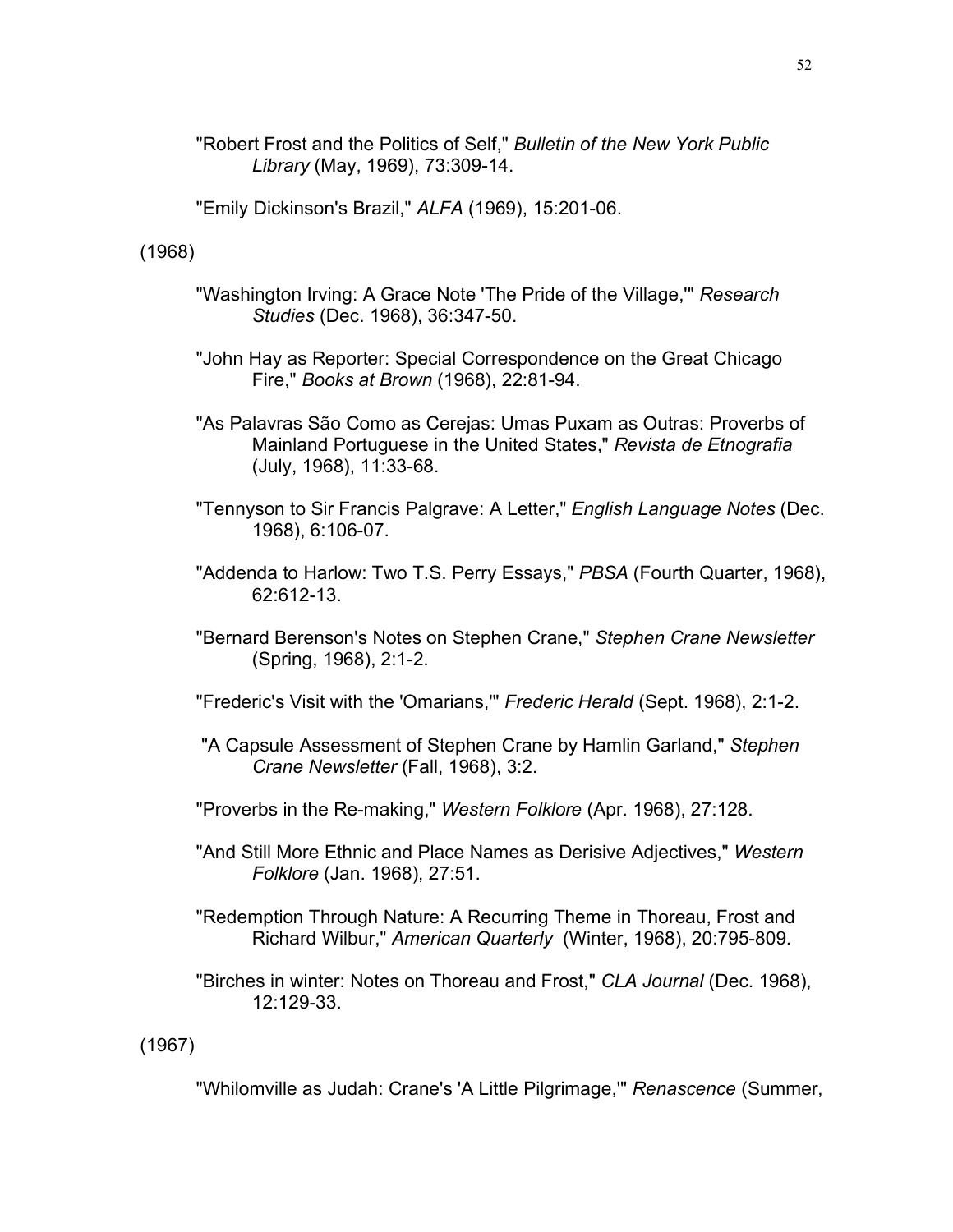1967), 19:184-89.

"Ralph Paine and 'The Memory of Stephen Crane,'" *Stephen Crane Newsletter* (Fall, 1967), 2:6-7.

"Frederic's 'La Jeune France,'" *Frederic Herald* (Sept. 1967), 1:4.

- "Additions to the Bibliography of Julian Hawthorne," *Bulletin of Bibliography* (May-Aug. 1967), 25:64.
- "Rudyard Kipling: Early Printings in American Periodicals," *PBSA* (Second Quarter, 1967), 61:127-28.
- "Bibliography Notes on Four Emerson Letters," *Emerson Society Quarterly*, No. 47 (II Quarter, 1967), 15-16.
- "Cora Crane to John Hay: A New Letter on Stephen Crane's Havana Disappearance," *Stephen Crane Newsletter* (Spring, 1967), 1:2-3.
- "Henry James and John Hay: A Literary and Social Relationship," *Dissertation Abstracts* (1967), 28:1824A.
- "A Speech by W.D. Howells," *Studies in Bibliography* (1967), 20:262-63.
- "Maule's Curse and Julian Hawthorne," *Notes and Queries* (Feb. 1967), n.s. 14:62-63.

### (1966)

- "Ruskin and Stillman: A New Letter," *English Language Notes* (Mar. 1966), 3:202-04.
- "A 'Very Original Poem' by Robert Browning," *Notes and Queries* (Sept. 1966), n.s. 13:340.
- "Unrecorded Variants in Two Yeats Poems," *PBSA* (Third Quarter, 1966), 60:367-68.
- "Milton's On His Blindness (Sonnet XIX)," Explicator (Apr. 1966), 24, item 67.
- "John Hay's Tribute to Washington," Books at Brown (1966), 21:91-93.
- "Matthew Arnold in America, 1884," Notes and Queries (Feb. 1966), n.s. 13:66-67.

(1965)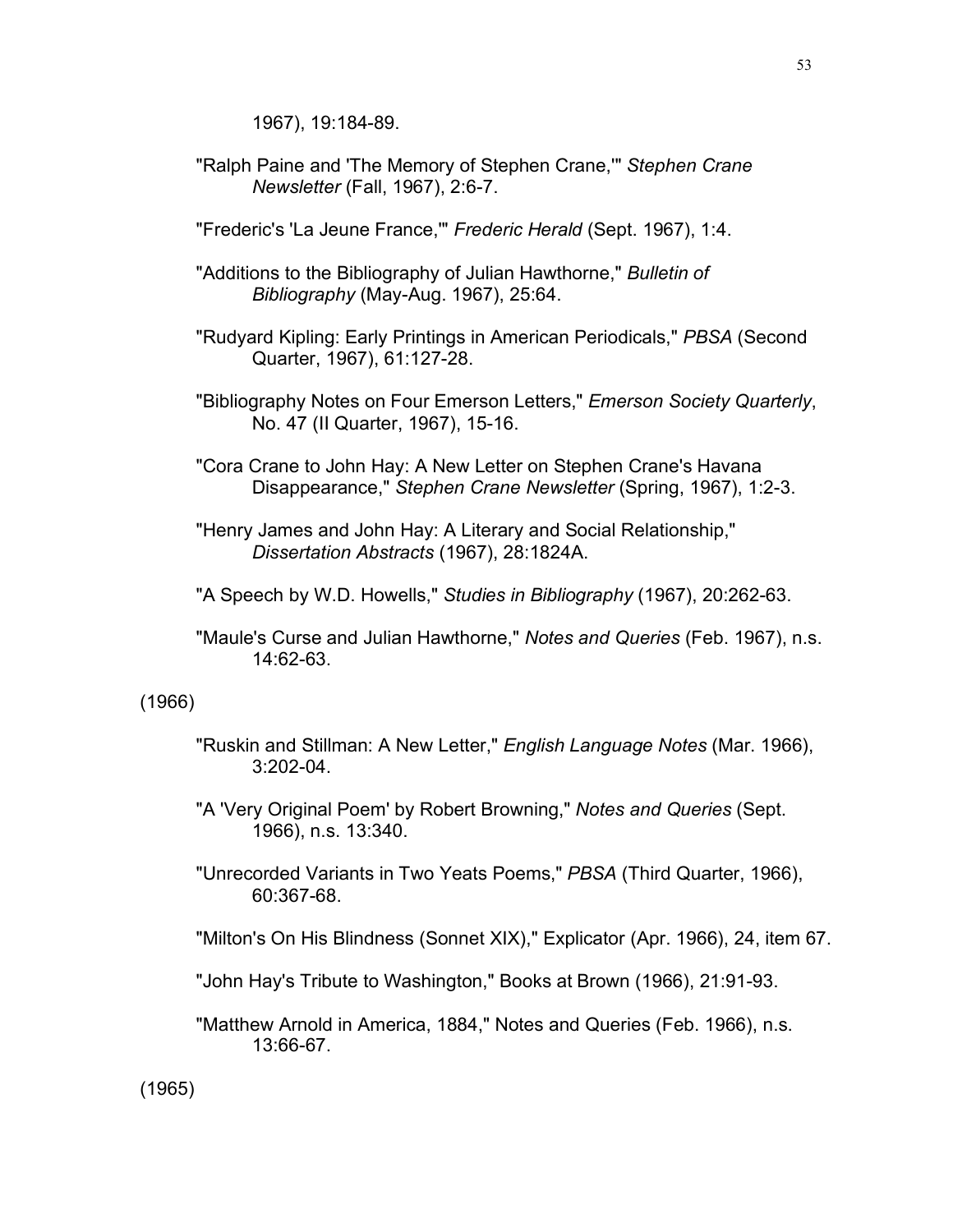"A New Whitman Letter," *Walt Whitman Review* (Dec. 1965), 11:102-03.

"Harold Frederic: An Unrecorded Story," *PBSA* (First Quarter, 1965), 69:57.

"Howells on Lowell: An Unascribed Review," *New England Quarterly* (Dec. 1965), 38:508-09.

"A Proposal for Settling the Grammarian's Estate," *Victorian Poetry* (Autumn, 1965), 3:266-70.

(1964)

- "The Campaign of Henry James's Disinherited Princess," *English Studies* (Dec. 1964), 45:442-54.
- "William Dean Howells: A Bibliographical Amendment," *PBSA* (Fourth Quarter, 1964), 58:468-69.

"First Printing for a Hawthorne Letter," *American Literature* (Nov. 1964), 36:346.

"Parodies of Scripture, Prayer, and Hymn," *Journal of American Folklore* (Jan.-Mar. 1964), 77:45-52. See also Warren Boroson, "The Golden Age of Graffiti," in *Fact* (1966), and in *The Best of Fact*, ed. Ralph Ginzburg and Warren Boroson (New York: Trident press, 1967), pp. 151-57.

"Hiccough Remedies on Television," *Western Folklore* (Jan. 1964), 23:44-45.

"An Unpublished Matthew Arnold Letter," *American Notes & Queries* (Jan. 1964), 2:71.

"A Contemporary View of Henry James and Oscar Wilde, 1882," *American Literature* (Jan. 1964), 4:528-30.

(1963)

"Truckers' Language in Rhode Island," *American Speech* (Feb. 1963), 38:42- 46.

"Matthew Arnold and John Hay: Three Unpublished Letters," *Notes and Queries* (Dec. 1963), n.s. 10:461-63.

"Browning's 'My Last Duchess,'" *Victorian Poetry* (Aug. 1963), 1:234-37.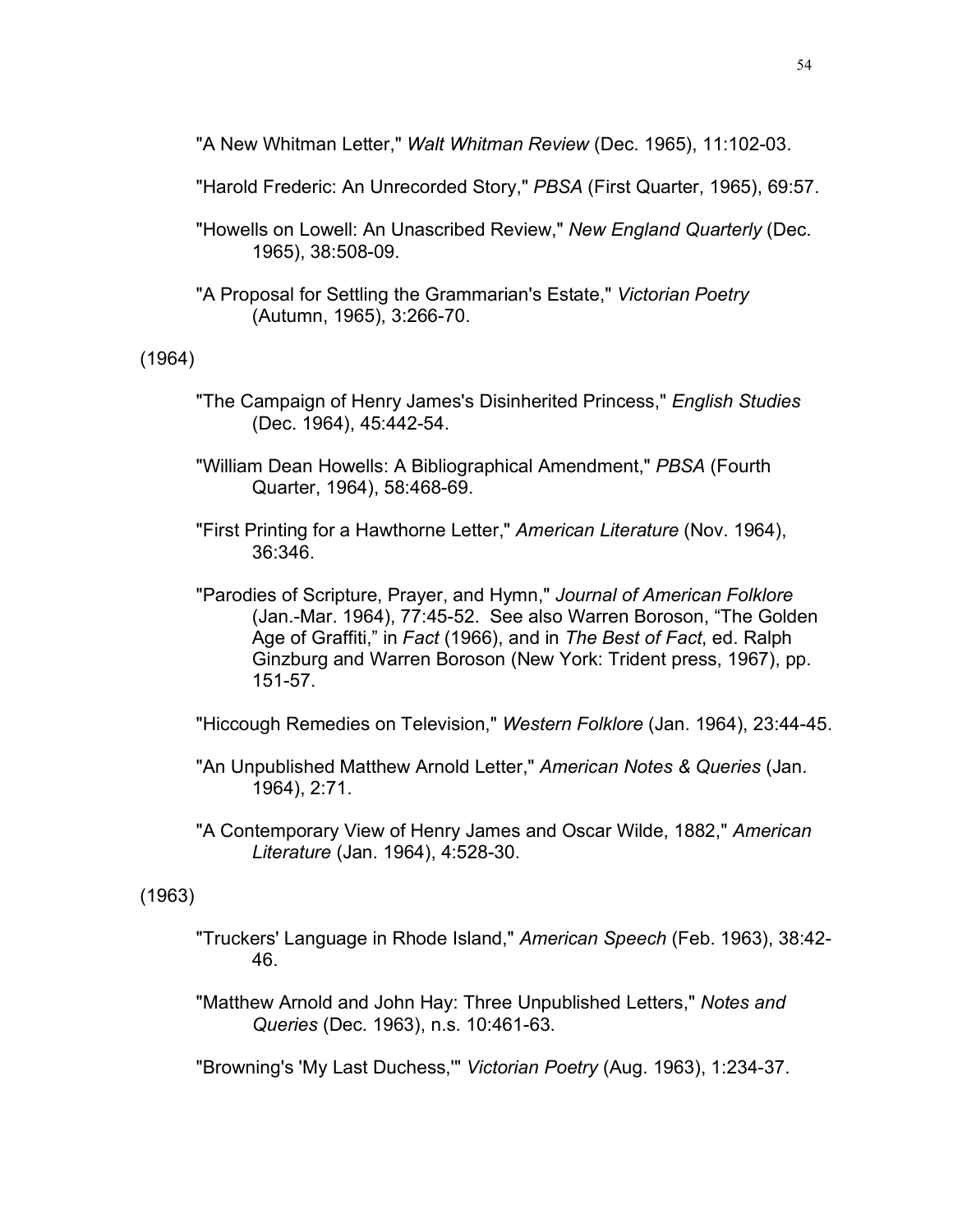- "The Unhistorical Uses of Peter Francisco," *Southern Folklore Quarterly* (June 1963), 27:139-59.
- "Henry James and the American Academy of Arts and Letters," *New England Quarterly* (Mar. 1963), 36:82-84.
- "Proverbs and Proverbial Phrases of the Continental Portuguese," *Western Folklore* (Jan. 1963), 22:19-45.
- "The New York Tribune on Henry James, 1881-1882," *Bulletin of the New York Public Library* (Feb. 1963), 67:71-81.
- "Melville and Keats," *Emerson Society Quarterly*, No. 31 (First Quarter, 1963), 55.
- "The Manuscript of The Tragic Muse," *American Notes & Queries* (Jan. 1963), 1:68.
- "Henry James and John Hay," *Books at Brown* (May, 1963), 19:69-88.
- "An Unpublished Henry James Letter," *Notes and Queries* (Apr. 1963), n.s. 10:143-44.
- "John Hay's Review of The Portrait of a Lady," Books at Brown (May 1963), 19:95-104.
- "'Girlhood on the American Plan'--A Contemporary Defense of Daisy Miller," *Books at Brown* (May 1963), 19:89-93.
- "Letters to a 'Countryman': John Hay to Henry James," *Books at Brown* (May 1963), 19:105-12.
- "Hawthorne's 'The Minister's Black Veil,'" Explicator (Oct. 1963), 22, item 9.

(1962)

- "Hawthorne, James, and the Destructive Self," *Texas Studies in Literature and Language* (Spring, 1962), 4:58-71.
- "William Dean Howells and *The Breadwinners*," *Studies in Bibliography* (1962), 15:267-68.

"'Zapped,'" *American Speech* (Feb. 1962), 37:71.

"Snodgrass Peoples His Universe," PBSA (Fourth Quarter, 1962), 56:494-95.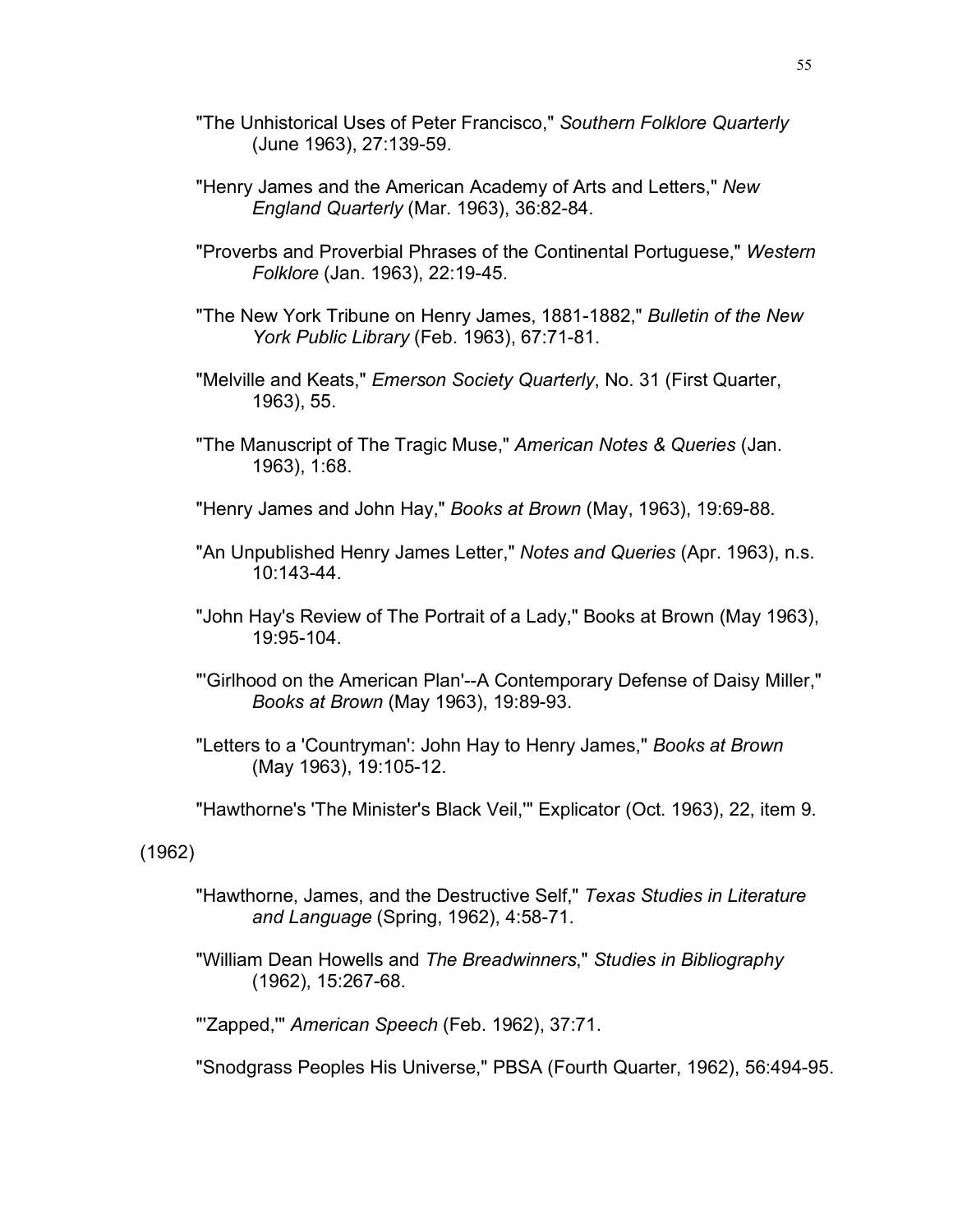- "Fenimore Cooper's Yankee Woodsman," Midwest Folklore (Winter, 1962), 12:209-16; *Makedonski Folklor Le Folklore Macedonien* (1962), 12:209- 16.
- "William Dean Howells: Two Mistaken Attributions," *PBSA* (Second Quarter, 1962), 56:254-57.
- "Another Princess," *Philology Quarterly* (Apr.1962), 41:517-18.
- "Publication of Mark Twain in Canada," *American Notes & Queries* (Oct. 1962), 1:20-21.
- "Emily Dickinson and Brazil," *Notes and Queries* (Aug. 1962), n.s. 9:312-13.

#### (1961)

"Alcunhas among the Portuguese in Southern New England," *Western Folklore* (Apr. 1961), 20:103-07.

### (1960)

- "Traditional Ideas in Dickinson's 'I Felt a Funeral in My Brain,'" Modern Language Notes (Dec. 1960), 75:656-63.
- "Histoire de Montferrand: *L'Athlete Canadien* and Joe Mufraw," *Journal of American Folklore* (Jan.-Mar. 1960), 73:24-34.
- "Eliot's 'Gerontion,' 67-75," *Explicator* (Feb. 1960), 18, item 30.
- "A Note on the Mark Twain-Whitelaw Reid Relationship," *Emerson Society Quarterly*, No. 19 (II Quarter, 1960), 20-21.
- "One Very Strong Man," *Midwest Folklore* (Spring, 1960), 10:23-25.

#### (1959)

"Emily Dickinson's Merchant God," *Notes and Queries* (Dec. 1959), n.s. 6:455-56.

### (1958)

"Bankruptcy in Time: A Reading of William Faulkner's *Pylon*," *Twentieth Century Literature* (Apr.-July, 1958), 4;9-20.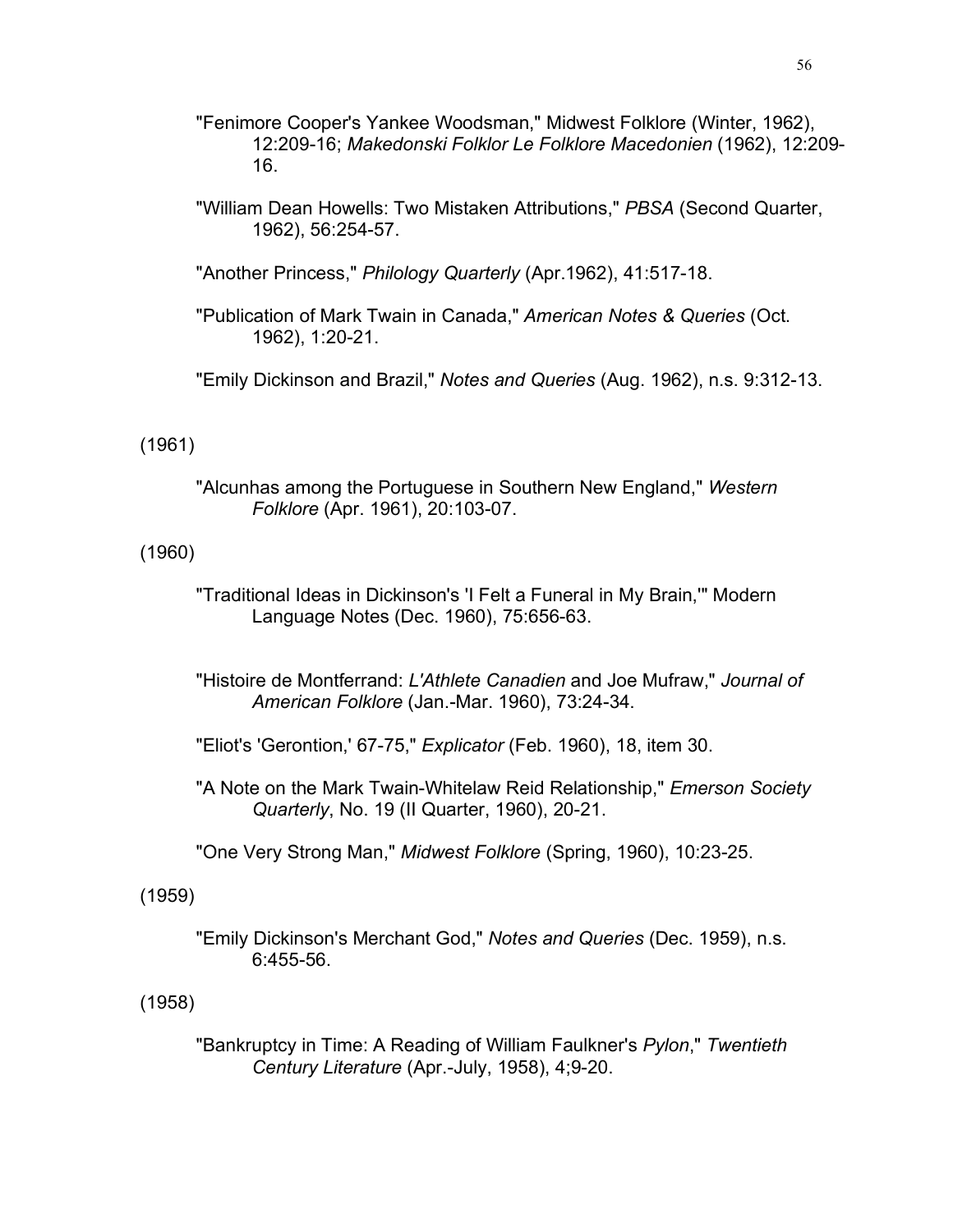"Initiation and the Moral Sense of Faulkner's *Sanctuary*," *Modern Language Notes* (Nov. 1958), 73:500-04.

### Review-Essays

## (2004)

- "*English as She is Spoke*: 150 Years of a Classic," *Luso-Brazilian Review*, 41 (no. 1, 2004), 191-98.
- "Frost Organized" [*Frost and the Book of Nature* by George F. Bagby], *Review*, 18 (1996), pp. 209-15.
- "Family Matters: Lesley Lee Francis' *The Frost Family's Adventure in Poetry: Sheer Morning Gladness at the Brim*," *Robert Frost Review*, (Fall 1994), 106-10.

## Reviews

(2006)

José Saramago, *The Double*, *WLT*, 80 (Jan.-Feb. 2006), 54.

(2004)

- Charles Reis Felix, *Crossing the Sauer*, *WLA: War, Literatue & the Arts*, 16 (Nos. 1-2, 2004), 196-97.
- Irene Ramalho Santos, *Atlantic Poets: Fernando Pessoa's Turn in Anglo-American Modernism*, *WLT*, 78 (Sept.-Dec. 2004), 152-53.
- Teolinda Gersão, *O Mensageiro e Outras Histórias com Anjos*, *WLT*, 78 (Sept.-Dec. 2004), 151-52.
- *Forbidden Words: Selected Poetry* by Eugénio de Andrade, *WLT*, 78 (May-Aug. 2004), 94-95.
- *Going by Contraries: Robert Frost's Conflict with Science* by Robert Bernard Hass and *Belief and Uncertainty in the Poetry of Robert Frost* by Robert Pack, *New England Quarterly*, 77 (Mar. 2004), 146-50.

(2003)

*Elizabeth Bishop: Poet of the Periphery*, ed. Linda Anderson and Jo Shapcott, *WLT*, 77 (Apr.-June 2003), 107-08.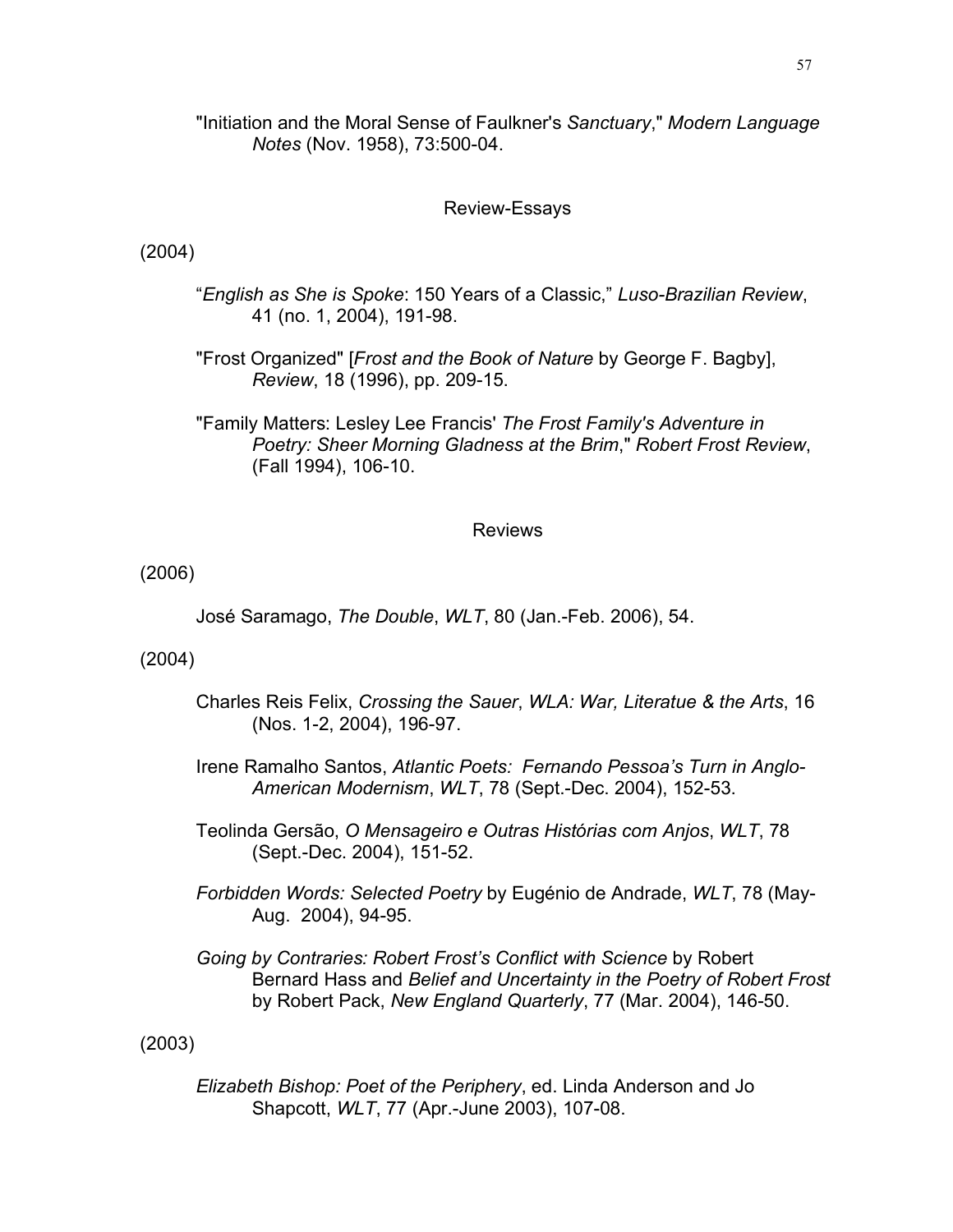"Portuguese-American's War memoir is admirable" [Review of *Crossing the Sauer: A Memoir of World War II* by Charles Reis Felix], *New Bedford Standard-Times* (Apr. 6, 2003), p. C4.

#### (2002)

- "Camões and the English [*Camões em Inglaterra*, ed. Maria Leonor Machado de Sousa, and *As Fontes Portuguesas de Robinson Crusoe* by Fernanda Durão Ferreira]," in Post-Imperial Camões, *Portuguese Literary & Cultural Studies*, 9 (Fall 2002), 216-21.
- *Journey to Portugal: In Pursuit of Portugal's History and Culture* by José Saramago, trans. Amanda Hopkinson and Nick Caistor, *WLT*, 76 (Winter 2002), 234. http:www.ou.edu/worldlit/wlt/2002%20winter/reviews/Various\_Lang.pdf.
- "Jacques Barzun's Praise for *Os Lusíadas* in the Year 2000," *From Dawn to Decadence: 500 Years of Western Cultural Life: 1500 to the Present* by Jacques Barzun, *Revista Camoniana*, 3rd series, no. 11 (2002), 179- 82.
- *Crossing the Saur: A Memoir of World War II* by Charles Reis Felix, *WLA: War, Literature & the Arts*, 16, nos. 1-2 (2002), 296-97.
- *Crossing the Sauer: A Memoir of World War II* by Charles Reis Felix, *Gávea-Brown*, 22-23 (2001-2002), 244-45.

### (2001)

- Elizabeth Bishop, *Poemas do Brasil*, trans. Paulo Henriques Britto, *Brasil/ Brazil*, 14 (No. 26, 2001), 121-22.
- *Eminent Maricones: Arenas, Lorca, Puig, and Me* by Jaime Manrique, *MELUS*, 26 (Spring 2001), 241-42. *http://www.findarticles.com/p/articles/mi\_2278/is\_126/ai\_77049942*
- *Improvised Europeans: American Literary Expatriates and the Siege of London* by Alex Zwerdling, *Resources for American Literary Study*, 27, no. 1 (2001), 137-38.
- *A Poesia na Actualidade* by Antero de Quental, intr. Joaquim-Francisco Coelho, *Portuguese Literary & Cultural Studies*, 6 (Spring 2001), pp. 281-84.

*Outras Praias: 13 Poetas Brasileiros Emergentes/Other Shores: 13*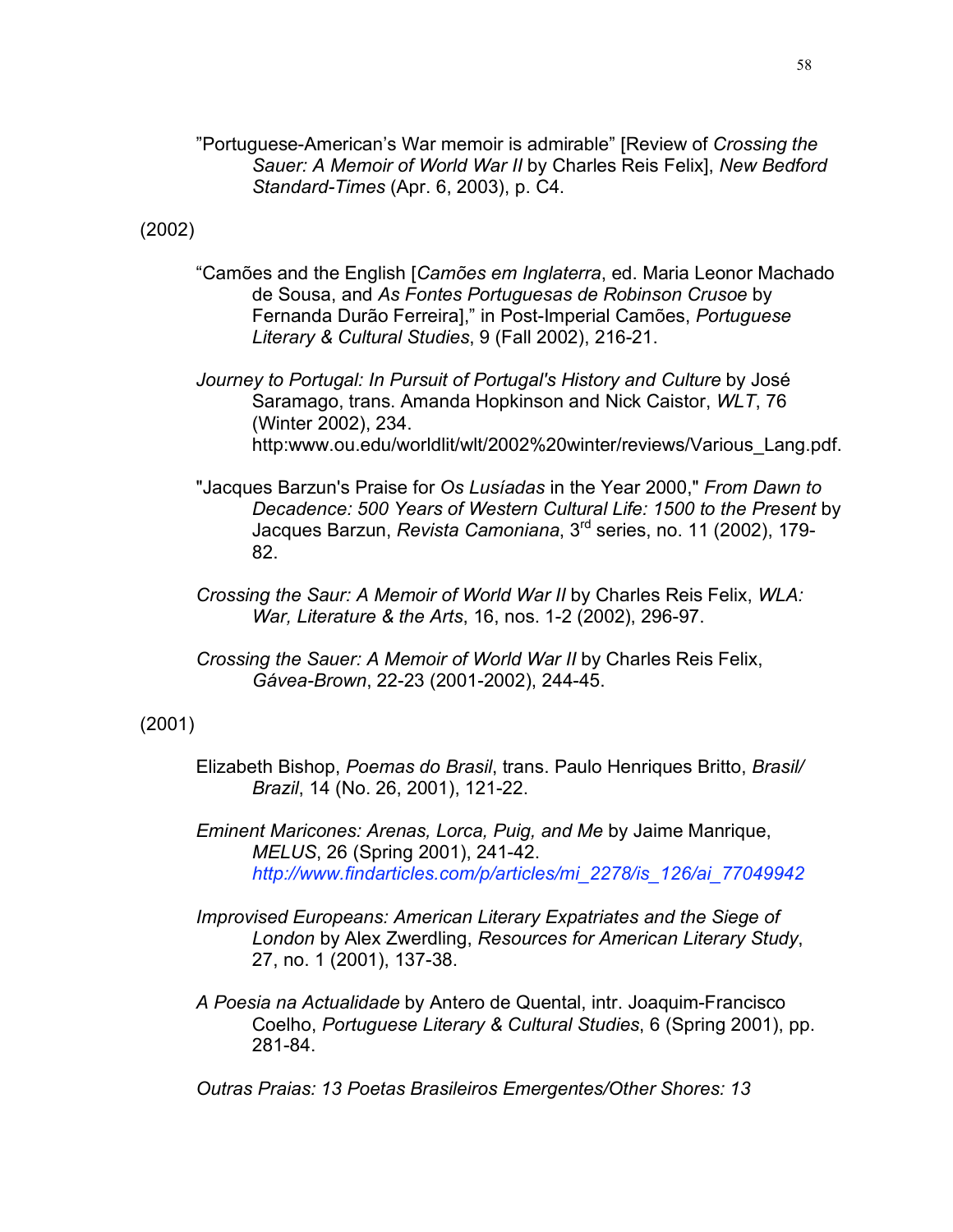*Emerging Poets*, ed. Ricardo Coronoa, britannica.com. 2001. (2000)

- *Henry James's Legacy: The Afterlife of His Figure and Fiction* by Adeline R. Tintner, *American Literature*, 72 (Sept. 2000), 638-39.
- *The Tale of the Unknown Island* by José Saramago, *World Literature Today*, 74 (Summer 2000), 686.
- *O sapo no horizonte: Poemas de Stephen Crane* by Hélio Osvaldo Alves, *Stephen Crane Studies*, 9 (Spring 2000), 17-18.
- *A Educação do Estóico* by Barão de Teive (Fernando Pessoa), *World Literature Today* (Winter 2000), 74:216-17.
- *Presencia de Edgard Allan Poe en la Literatura Española del Siglo XIX* by Santiago Rodriguez Guerrero-Strachan, *Edgar Allan Poe Review*, I (Spring 2000), 33-34.
- *The Collected Poems* of O. A. Lopes, *Gávea-Brown*, 21 (2000), 246-49.

(1999)

- *The Murmuring Coast* by Lídia Jorge, trans. Natália Costa and Ronald W. Sousa, *Ellipsis*, no. 1 (1999), 159-61.
- *O Livro de Poemas de Luís de Montalvor*, ed. Arnaldo Saraiva, *World Literature Today*, 73 (Summer 1999), 510-11. *http://www.britannica.com1magazine/article?query=LuisBunuel&id+64*
- *Cartas entre Fernando Pessoa e os directores da presença* by Enrico Martines, *World Literature Today*, 73 (Spring 1999), 318-18.
- *Nos teus braços morreríamos* by Pedro Paixão, *World Literature Today*, 73 (Autumn 1999), 719.

(1998)

- *Étrange Étranger: Une Biographie de Fernando Pessoa* by Robert Bréchon, *World Literature Today*, 72 (Winter 1998), 120.
- *A Linguagem Porética* by Silva Carvalho, *Portuguese Literary & Cultural Studies*, 1 (Fall 1998), 155-57; *Letras & Letras*, *http://w.w.w.alfarrabia.um.geira.pt/vercial/letras/recen052.htm*
- *O Corvo e suas Traduções*, ed. Ivo Barroso, *PSA Newsletter*, 26 (Fall 1998),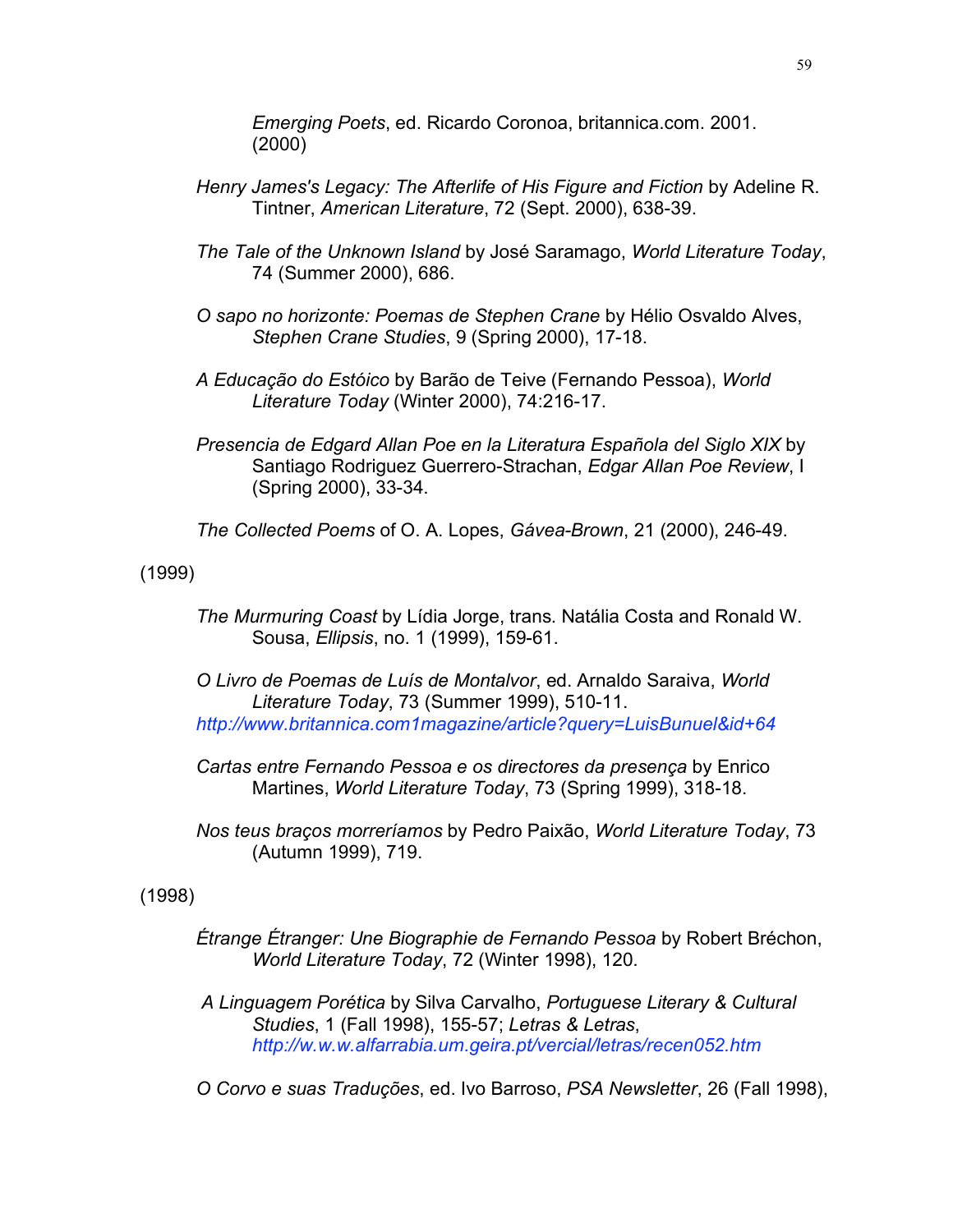p. 5.

- *An Introduction to Fernando Pessoa: Modernism and the Paradoxes of Authorship* by Darlene J. Sadlier, *World Literature Today*, 72 (Autumn 1998), 817.
- *A Poesia de Jorge de Sena* by Jorge Fazenda Lourenço, *Portuguese Studies Review*, 7 (Spring-Summer-Fall 1998), 95-98.
- *Outras Praias: 13 Poetas Brasileiros Emergentes/ Other Shores: 13 Emerging Brazilian Poets*, ed. Ricardo Corona, World Literature Today, 72 (Autumn 1998), 816-17.
- "Sobre *Salinas, O Homem Que Não Podia Ser Rei*," *Suplemento Açoriano de Cultura* (Mar. 12, 1998), p. 4.

#### (1997)

- *Henry James: History, Narrative, Fiction* by Roslyn Jolly, *JEGP*, 96 (Oct. 1997), 622-25.
- *Fernando Pessoa: Poeta—Tradutor de Poetas* by Arnaldo Saraiva, *World Literature Today*, 71 (Winter 1997), 132-33.
- *Salinas: O homem que não podia ser rei* by José Sasportes, *World Literature Today*, 71 (Winter 1997), 371.
- *Fernando Pessoa* by Maria José Lancastre, *World Literature Today*, 71 (Autumn 1997), 773.

(1996)

*Jornada para a Noite* [Jorge de Sena's translation of Eugene O'Neill's *Long Day's Journey Into Night*], *Tradterm*, 3 (1996), 189-90.

#### (1995)

- *The Face in the Mirror: Hemingway's Writers* by Robert E. Fleming, *Modern Fiction Studies*, 41 (Summer 1995), 355-57.
- *The Mystery to a Solution* by John T. Irwin, *PSA Newsletter*, 23 (Fall 1995), 5- 6; htpp://www.an.psu.edu/PSANfall1995.html

*New Poems of Emily Dickinson*, ed. William H. Shurr, *Emily Dickinson Journal*, 4, no. 1 (1995), 128-30. *www.colorado.edu/EDIS/journal/articles/IV.1.Monteiro.html*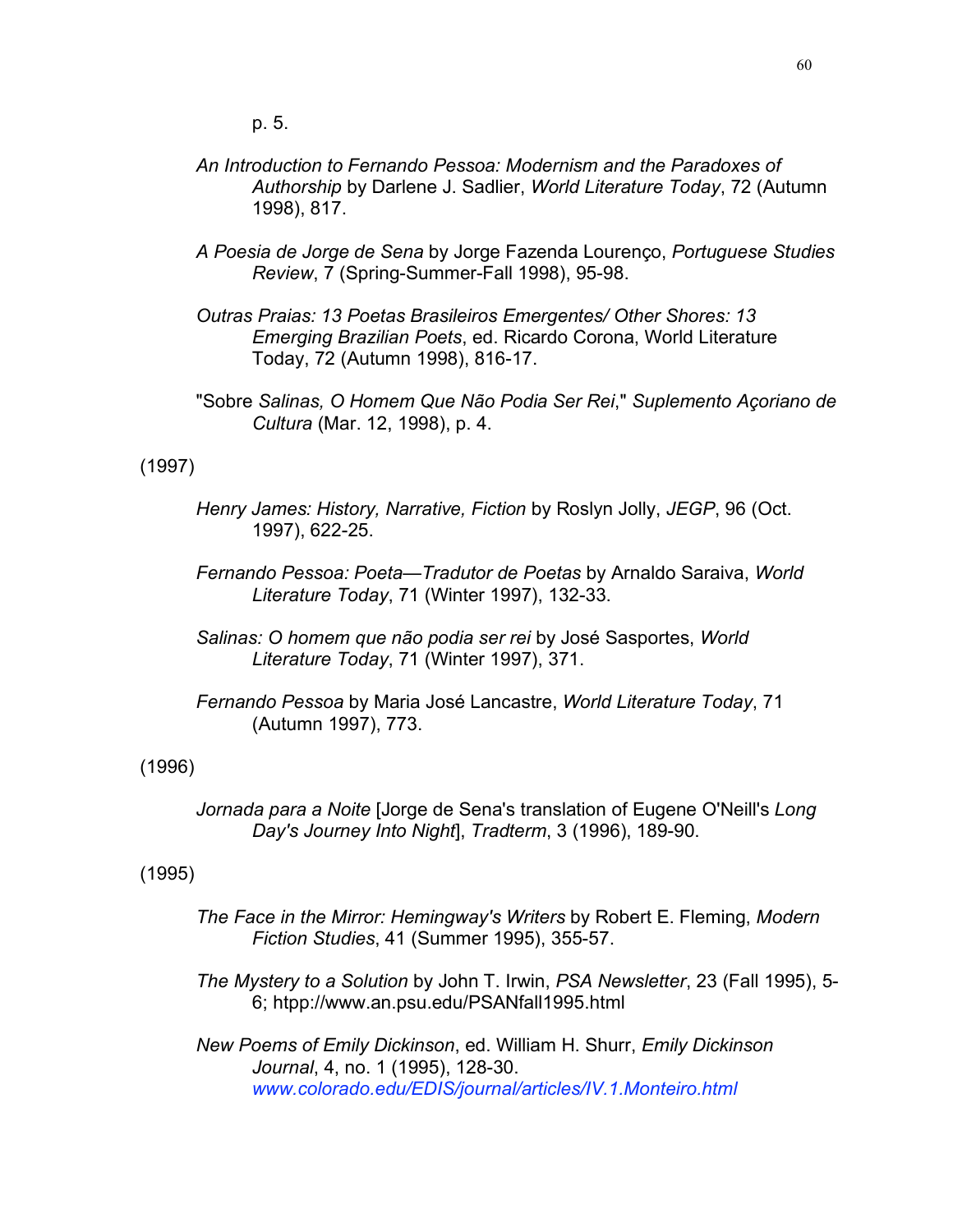- *No Seio Desse Amargo Mar* by Onésimo Teotónio Almeida, *Portuguese Studies Review*, 4 (Spring-Summer 1995), 110-11.
- *Ficções Modernistas: Um estudo da obra em prosa de José Almada Negreiros 1915-1925* by Ellen W. Sapega, Hispania, 78 (May 1995), 301.
- *Oferenda II* by Alberto de Lacerda, *World Literature Today*, 69 (Winter 1995), 123-24.
- *Os Malefícios da Literature, do Amor e da Civilizaçao: Ensaios Sobre Camilo Castelo Branco* by João Camilo dos Santos, *Luso-Brazilian Review*, 32 (Summer 1995), 112-13.
- *Do mundo da leitura para a leitura do mundo* by Marisa Lajolo, *Brasil Brazil*, 8, no. 14 (1995), 165-66.

#### (1994)

- *Jones Very: The Complete Poems*, ed. Helen R. Deese, *American Literature*, 66 (Mar. 1994), 165-66.
- *Anne Sexton: A Biography* by Diane Wood Middlebrook, *Notes on Contemporary Literature*, 24 (May 1994), 4-6.
- *Era Uma Vez o Tempo: Diário III* by Fernando Aires, *World Literature Today*, 68 (Summer 1994), 551-52; "Ao serviço da memória," *Jornal de Letras, Artes e Ideias*, 14 (11-24 May 1994), 26-27.
- *Alvaro de Campos: Livro de Versos*, ed. Teresa Rita Lopes, *World Literature Today*, 69 (Winter 1994), 98.
- *Poemas Ingleses, Part 1, Antinous, Inscriptions, Epithalamium, 35 Sonnets*, *Vol. V of Edição Crítica de Fernando Pessoa*, ed. João Dionisio, *World Literature Today*, 69 (Winter 1994), 99.
- *João de Melo e a literatura açoriana* by Adelaide Batista Monteiro, *Pulsar, Suplemento Literário, Açoriano Oriental* (Jan. 19, 1994).

#### (1993)

- "Imaginário Açoriano [*O imaginario dos escritores* by Vamberto Freitas]," *Jornal de Letras*, 12 (Jan. 19, 1993), p. 15.
- *A Ilha de Moçambique pela Voz dos Poetas*, *World Literature Today*, 67 (Summer 1993), 658-59.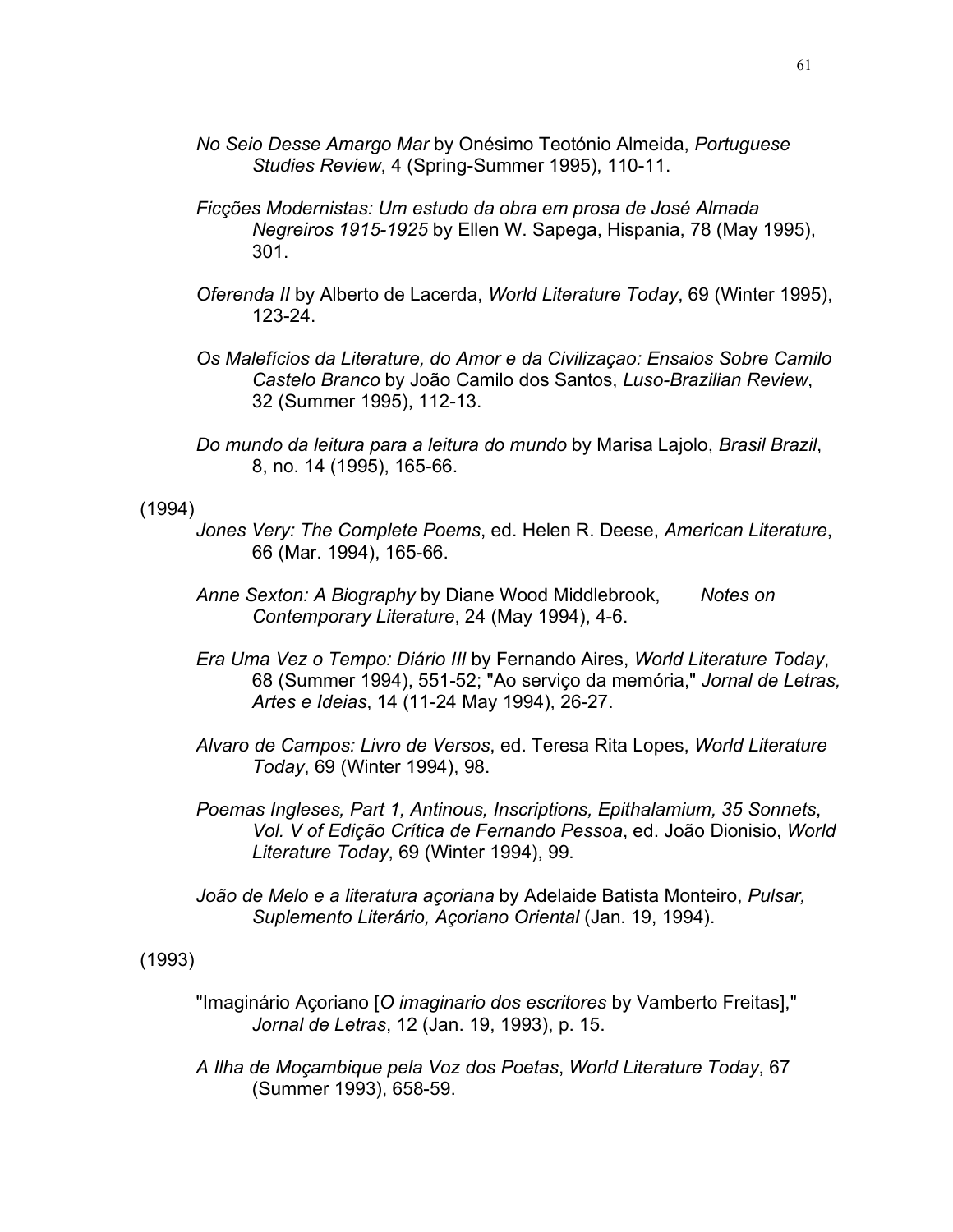- *The Brain of Robert Frost* by Norman Holland, *English Language Notes*, 30 (June 1993), 82-84.
- *O Imaginario dos Escritores Açoreanos* by Vamberto Freitas, *World Literature Today*, 67 (Spring 1993), 347.
- *Message* by Fernando Pessoa, trans. Jonathan Griffin, *World Literature Today*, 67 (Spring 1993), 348-49.
- "Auto-revelação [*Tudo O Que Eu Não Escrevi*]" by Eduardo Prado Coelho, *Jornal de Letras*, 20 April 1993, p. 7.
- *The Book of Disquietude* by Fernando Pessoa, trans. Richard Zenith, *Hispania*, 76 (March 1993), 102-03.
- *João de Melo e a literatura açoriana* by Adelaide Monteiro Batista, *World Literature Today*, 67 (Autumn 1993), 793-94.
- *Lisboa: O Que o Turista Deve Ver/What the Tourist Should See* by Fernando Pessoa, *World Literature Today*, 67 (Autumn 1993), 794-95.
- *Tudo o que não Escrevi: Diário I (1991-1992)* by Eduardo Prado Coelho, *World Literature Today*, 67 (Autumn 1993), 795.
- *Joseph Cornell: Gifts of Desire* by Dickran Tashjian, *Emily Dickinson International Society* Bulletin, 5 (Nov./Dec. 1993), 14-15.

### (1992)

- *Walks in the World* by Roger Gilbert, *William Carlos Williams Review*, 18 (Fall 1992), 74-78.
- *Maquiavel, Marx e Outros Estudos* by Jorge de Sena, *World Literature Today*, 66 (Autumn 1992), 701.
- *The Library of Henry James*, compiled by and edited with essays by Leon Edel and Adeline Tintner, *Resources for American Literary Study*, 18 (No. 2, 1992), 234-36.
- *Nathaniel Hawthorne and the Romance of the Orient* by Luther S. Luedtke, *JEGP*, 91 (Oct. 1992), 586-589.
- *O Olhar "Esfingico" da Mensagem de Pessoa* by Antonio Cirurgião, *Hispania,* 75 (Sept. 1992), 561-562.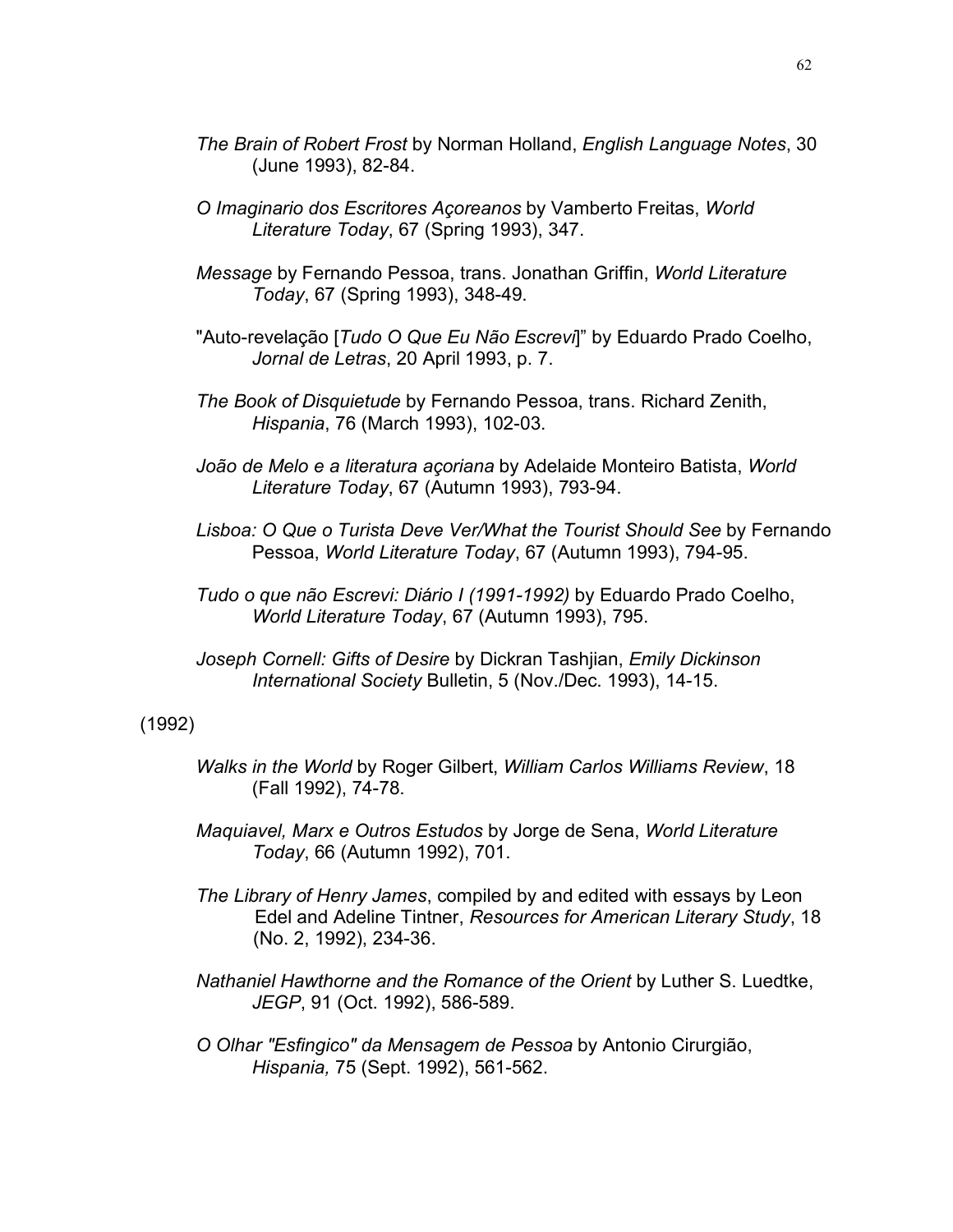- *Fernando Pessoa: The Bilingual Portuguese Poet, A Critical Study of the "Mad Fiddler"* by Anne Terlinden, *Revista Hispanica Moderna*, 45 (June 1992), 143-146.
- *This Brief Tragedy: The Unraveling of the Todd-Dickinson Affair* by John Evangelist Walsh, *Emily Dickinson International Society Bulletin*, 4 (May/June 1992), 12-13.
- *Contos com Desconto* by Alamo Oliveira, *World Literature Today*, 66 (Spring 1992), 320-321.
- *Eduardo Lourenço/Jorge de Sena Correspondência*, sel. Mécia de Sena, *World Literature Today*, 66 (Spring 1992), 322-323.
- *In the Beginning There was Jorge de Sena's "Genesis": The Birth of a Writer* by Francisco Cota Fagundes, *World Literature Today*, 66 (Winter 1992), 106-107.
- *Saudade* [video] by Bela Feldman-Bianco (1990), *Portuguese Studies Review*, 1 (Fall-Winter 1991-1992), 97-99.

### (1991)

- *A Literatura Inglesa* by Jorge de Sena, *World Literature Today*, 5 (Winter 1991), 122-23.
- *Alvaro de Campos: Vida e Obras do Engenheiro*, ed. Teresa Rita Lopes, *World Literature Today*, 65 (Summer 1991), 467.
- *Fado Alexandrino* by António Lobo Antunes, *World Literature Today*, 65 (Spring 1991), 283.
- *Into My Own: The English Years of Robert Frost, 1912-1915*, *ANQ*, IV, no. 3, n.s. (July 1991), 158-60.
- *Reading Race: White American Poets and the Racial Discourse in the Twentieth Century* by Aldon Lynn Nielsen, *Modern Philology*, 88 (May 1991), 468-70.
- *The World of Emily Dickinson* by Polly Longsworth, *Emily Dickinson International Society Bulletin*, 3 (May/June 1991), 9-10.
- *Uma Bibliografia Sobre Jorge de Sena* by Jorge Fazenda Lourenço, *World Literature Today*, 65 (Autumn 1991), 686.
- "O Camões de Melville [*Melville's Camões* by Norwood Andrews, Jr.]," *Jornal de Letras* (May 28, 1991), 31.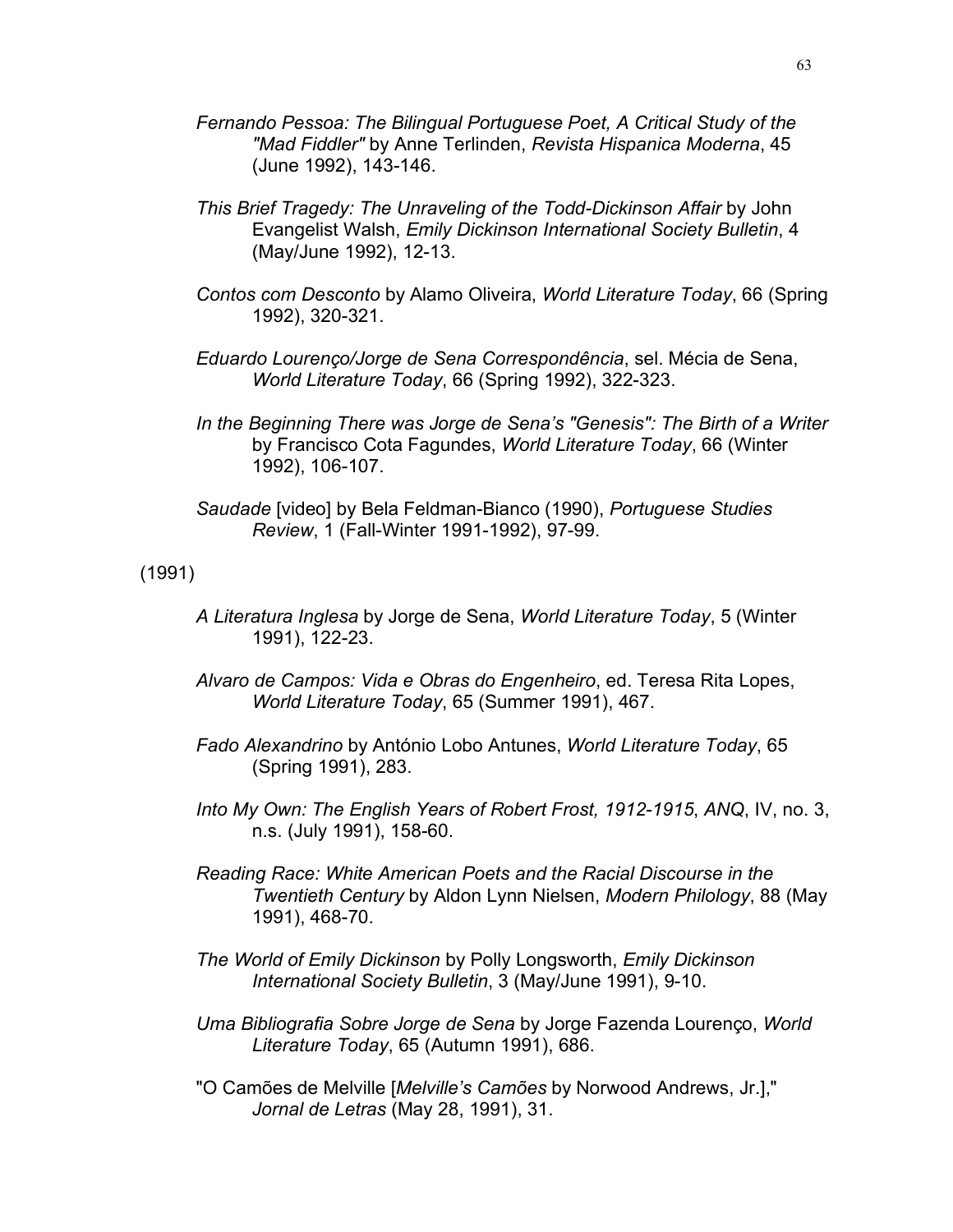- *Oeuvres Completes de Fernando Pessoa: Volume 3, Poesies et Prosas de Alvaro de Campos* and *Volume 4, Poemas de Alberto Caeiro*, *World Literature Today*, 64 (Spring 1990), 289.
- *And the World Stood Silent*, *World Literature Today*, 64 (Spring 1990), 368- 69.
- *Sob o Ramo da Bétula: Fernando Pessoa e o Erotismo Vitoriano* by Yara Frateschi Vieira, *World Literature Today*, 64 (Spring 1990), 288.
- *By the Rivers of Babylon and Other Stories by Jorge de Sena*, *World Literature Today*, 64 (Spring 1990), 289.
- *A Rose by Another Name* by Robert F. Fleissner, *CLA Journal*, 33 (June 1990), 448-50.
- *Melville's Camões* by Norwood Andrews, Jr., *South Central Review*, 7 (Summer 1990), 91-92.
- *The Social Construction of American Realism* by Amy Kaplan, *Modern Fiction Studies*, 36 (Summer 1990), 233-35.
- *The Correspondence of Stephen Crane*, ed. Stanley Wertheim and Paul Sorrentino, *Modern Fiction Studies*, 36 (Summer 1990), 229-31.
- *Auto-Retrato e Outras Cronicas* by Carlos Drummond de Andrade, *World Literature Today*, 64 (Autumn 1990), 620-21.
- *Fora de Horas* by Paulo Castilho, *World Literature Today*, 64 (Autumn 1990), 618.

#### (1989)

- *Saving Civilization: Yeats, Eliot, and Auden Between the Wars* by Lucy McDiarmid, *Yeats Eliot Review*, 10 (Summer 1989), 61.
- *Always Astonished: Selected Prose of Fernando Pessoa*, trans. Edwin Honig, *World Literature Today*, 63 (Summer 1989), 463.
- *Marine Rose: Selected Poems by Sophia de Mello Breyner*, trans. Ruth Fainlight, *World Literature Today*, 63 (Winter 1989), 80.
- *O Outro Nome da Terra* by Eugénio de Andrade, *World Literature Today*, 63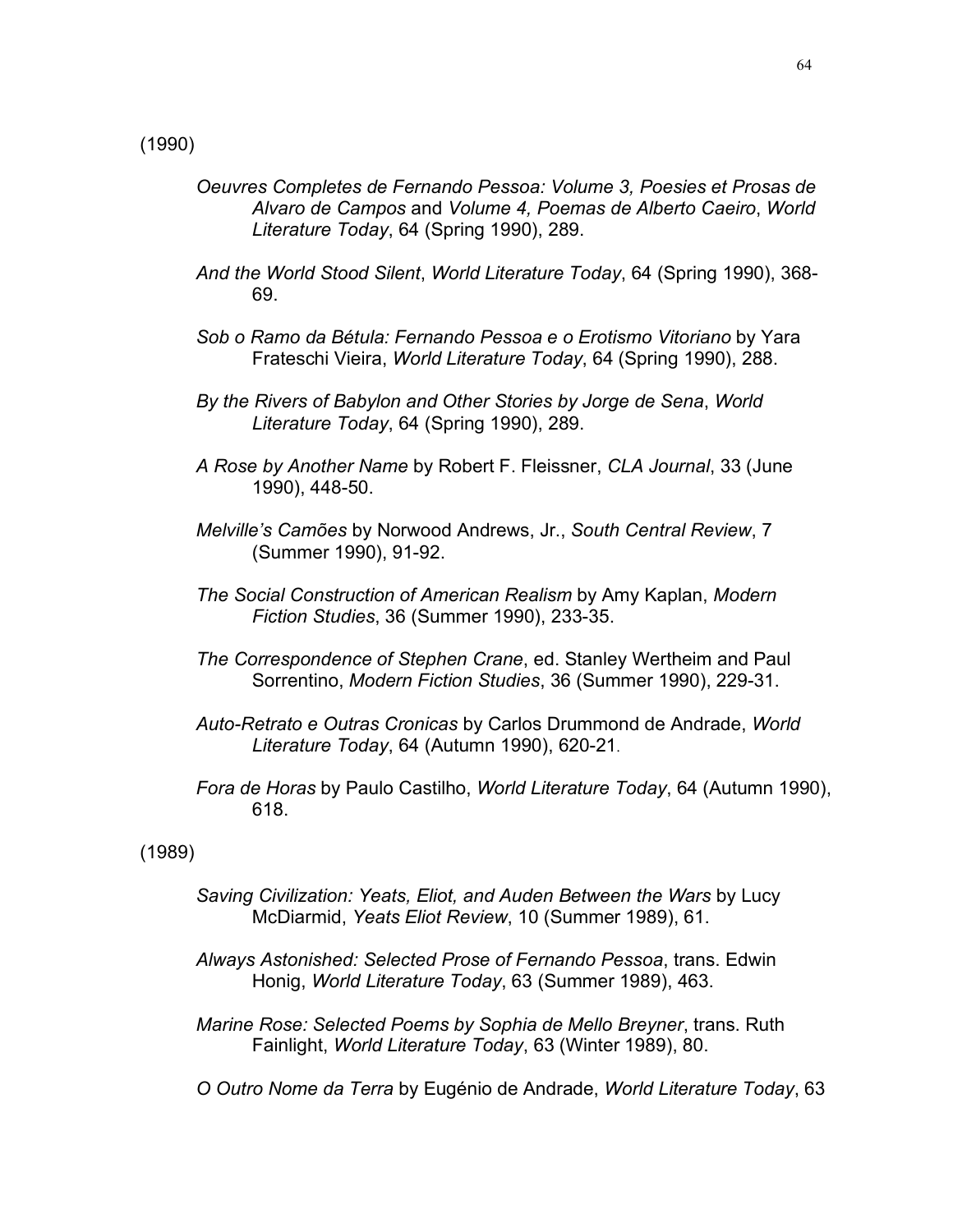(Spring 1989), 288-89.

- *Hegel's Family* by Keith Waldrop, *Studies in Short Fiction*, 26 (Fall 1989), 563-64.
- *The Play and Other Stories* by Stephen Dixon, *Studies in Short Fiction*, 26 (Spring 1989), 199-200.

(1988)

- *Jorge de Sena/Vergílio Ferreira Correspondência*, *Luso-Brazilian Review*, 25 (Winter 1988), 106-08.
- *Microleituras de Alvaro de Campos* by Joaquim-Francisco Coelho, *World Literature Today*, 62 (Autumn 1988), 639.
- *Oeuvres Completes de Fernando Pessoa*, ed. Joaquim Vital, 1 Proses (Publiees du Vivant de l'Auteur), ed. José Blanco, *World Literature Today*, 62 (Autumn 1988), 639.
- G. R. Thompson, "Edgar Allan Poe and the Writers of the Old South," in *Columbia Literary History of the United States*; Eric W. Carlson, "Edgar Allan Poe (1809-1849)," in *Fifty Southern Writers Before 1900; and Short Story Criticism: Excerpts from Criticism of the Works of Short Fiction Writers*, Vol. 1, *PSA Newsletter*, 16 (Fall 1988), 4-5.
- *Since Flannery O'Connor: Essays on the Contemporary American Short Story*, ed. Loren Logsdon and Charles W. Mayer, *Studies in Short Fiction*, 28 (Summer 1988), 328-29.

(1987)

- *Henry James and the Problem of Robert Browning* by Ross Posnock, *Nineteenth Century Literature*, 41 (March 1987), 515-18.
- *Mensagem: Uma Tentativa de Reinterpretação* by Onésimo Teotónio Almeida, *World Literature Today*, 61 (Autumn 1987), 613.
- *Correspondência Arquivada* by Taborda de Vasconcellos, *World Literature Today*, 61 (Autumn 1987), 613.
- *The Carnival of Animals* by Moacyr Scilar, *World Literature Today*, 61 (Winter 1987), 81.
- *Pessoa en Personne: Lettres et Documents*, ed. José Blanco, *World Literature Today*, 61 (Summer 1987), 431.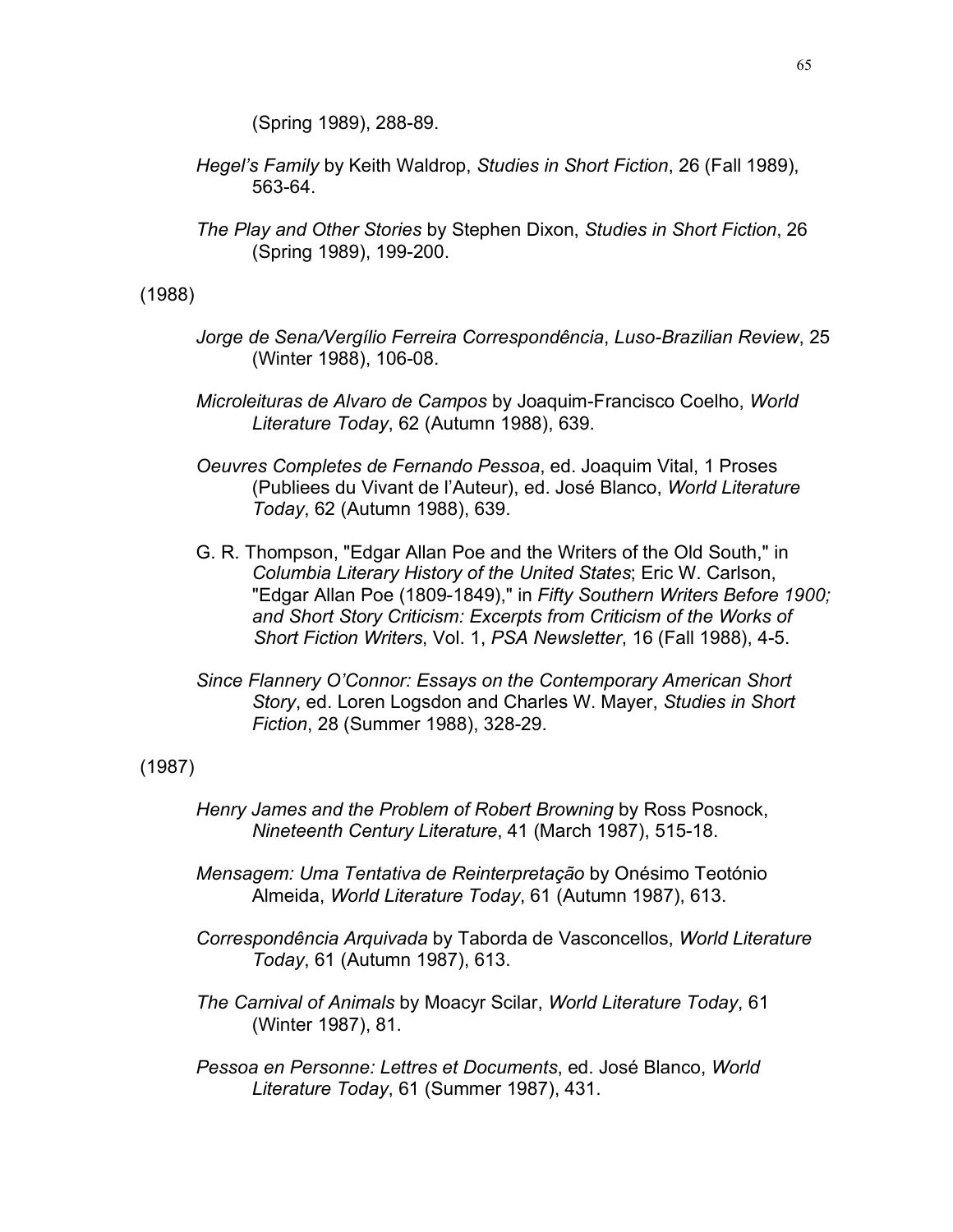*Genealogia de Familia Drummond* by Luiz Peter Glode, *Gávea-Brown*, 5-8 (Jan. 1984/ Dec. 1987), 165.

(1986)

- *Stephen Crane* by James B. Colvert, *American Studies*, 27 (Spring 1986), 132.
- *Arthur Conan Doyle* by Don Richard Cox, *Studies in Short Fiction*, 23 (Spring 1986), 218-19.
- *Os Jogos* by Edilberto Coutinho, *World Literature Today*, 60 (Winter 1986), 85-86.
- *Tronos e Dominações* by João Miguel Fernandes Jorge, *World Literature Today*, 60 (Winter 1986), 86.

(1885)

- *Feminist Critics Read Emily Dickinson*, ed. Suzanne Juhasz, *American Literary Realism*, 18 (Spring/Autumn 1985).
- *The Short Story: A Critical Introduction* by Valerie Shaw, *Studies in Short Fiction*, 22 (Fall 1985).
- *Escarceu dos Corpos: Sete Histórias de Carne e Osso* by Jorge Miguel Marinho, *World Literature Today*, 59 (Autumn 1985).
- *I Concurso Nacional de Poesias Vinicius de Moraes Para Servidor Publico: Antologia*, *World Literature Today*, 59 (Summer 1985), 413.
- *Imagery and Theme in the Poetry of Cecilia Meireles: A Study of Mar Absoluto* by Darlene J. Sadlier, *World Literature Today* (Summer 1985), 59:413.

(1984)

- *Caprichos & Relaxos* by Paulo Leminski, *World Literature Today* (Autumn 1984), 58:580.
- *The Undiscovered Continent: Emily Dickinson and the Space of the Mind* by Suzanne Juhasz, *New England Quarterly* (Sept. 1984), 57:449-452.
- *Fernando Pessoa: Esboço de Uma Bibliografia* by José Blanco, *World Literature Today* (Spring 1984), 58:251.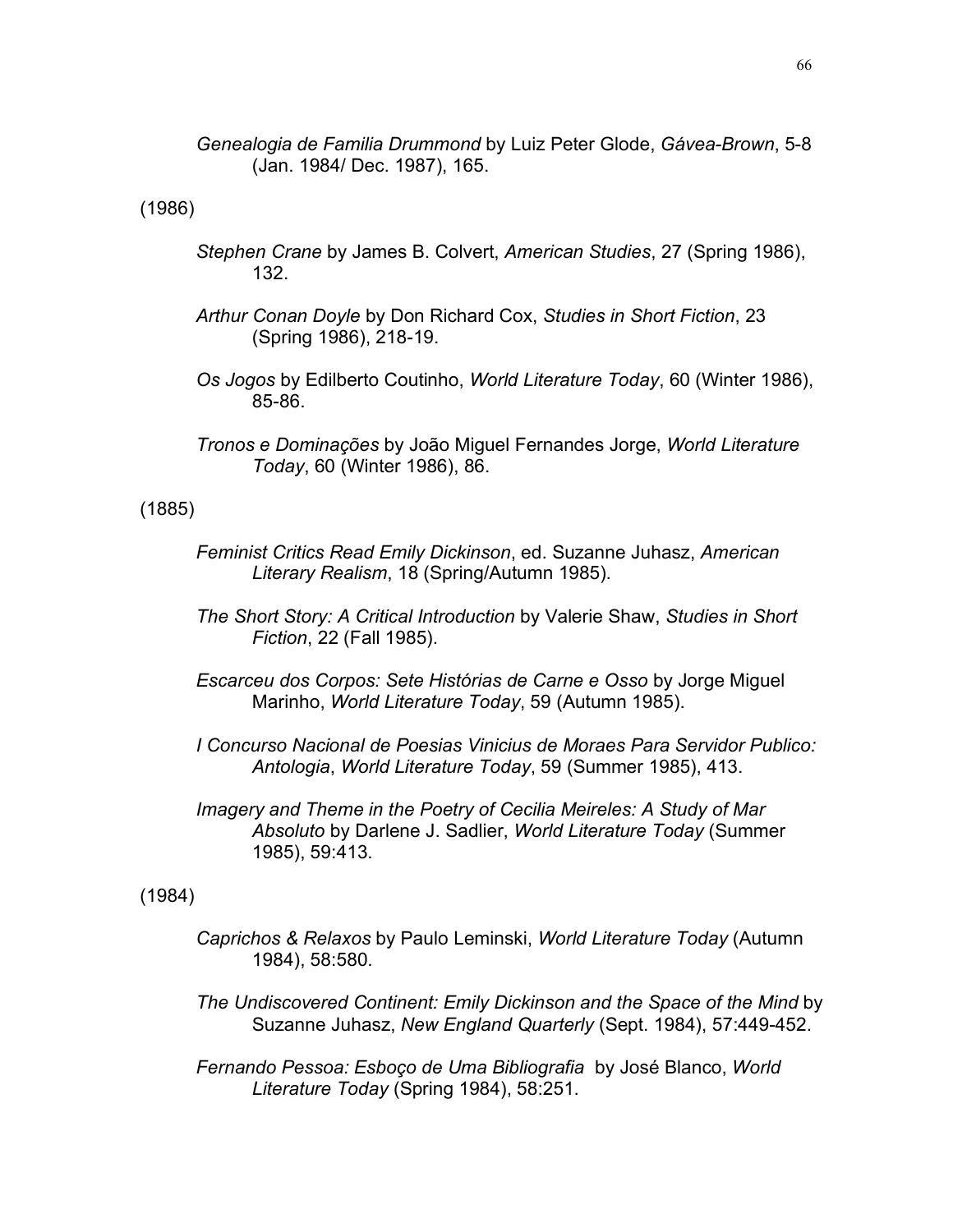- *O Dragão Encurralado* by Gastão de Holanda, *World Literature Today* (Spring 1984), 58:249.
- *Poetas Norte Americanos*, ed. with intr. and trans. Paulo Vizioli, *Higginson Journal*, No. 38 (First Half 1984), p. 26.
- *The Portuguese-Americans* by Leo Pap, *Ethnohistory* (Jan. 1984), 31:49-50.
- *Correspondente Contumaz (Cartas a Pedro Nava) 1925-1944*, *World Literature Today* (Winter 1984), 58:79-80.

(1983)

- *T.S. Eliot* by Burton Raffel, *American Studies* (Fall, 1983), 24:116-17.
- *The Kentucky Stories* by Joe Ashby Porter, *Studies in Short Fiction* (Fall, 1983), 20:323-24.
- *Willa Cather: A Bibliography* by Joan Crane, *Literary Research Newsletter* (Winter, 1983), 8:29-31.
- *Letters from Baltimore: The Mencken-Cleator Correspondence*, ed. P.E. Cleator, *American Literature* (May, 1983), 55:267-69.
- "Sobre *Imitação da Morte* de José Martins Garcia," *A União* (Dec. 2, 1983), p. 4; "*Imitação da Morte*: Um Livro de José Martins Garcia," *Portuguese American Journal* (Nov. 2, 1983), pp. 7-8.
- *The Resisting Reader: A Feminist Approach to American Fiction* by Judith Fetterly, *Modern Language Studies* (Summer, 1983), 13:123-25.
- *Isto Tudo Que Nos Rodeia (Cartas de Amor)* by Mécia de Sena and Jorge de Sena, *World Literature Today* (Autumn 1983), 57:619-20.

(1982)

- *Hemingway's Reading 1910-1940: An Inventory* by Michael Reynolds, *PBSA* (First Quarter, 1982), 76:95-97.
- *The Only Kangaroo Among the Beauty: Emily Dickinson and America* by Karl Keller, *Western Humanities Review* (Autumn, 1982), 36:282-83.

*Selected Letters of William Dean Howells*, *Volumes 2 and 3*, *American Literary Realism* (Spring, 1982), 15:130-31.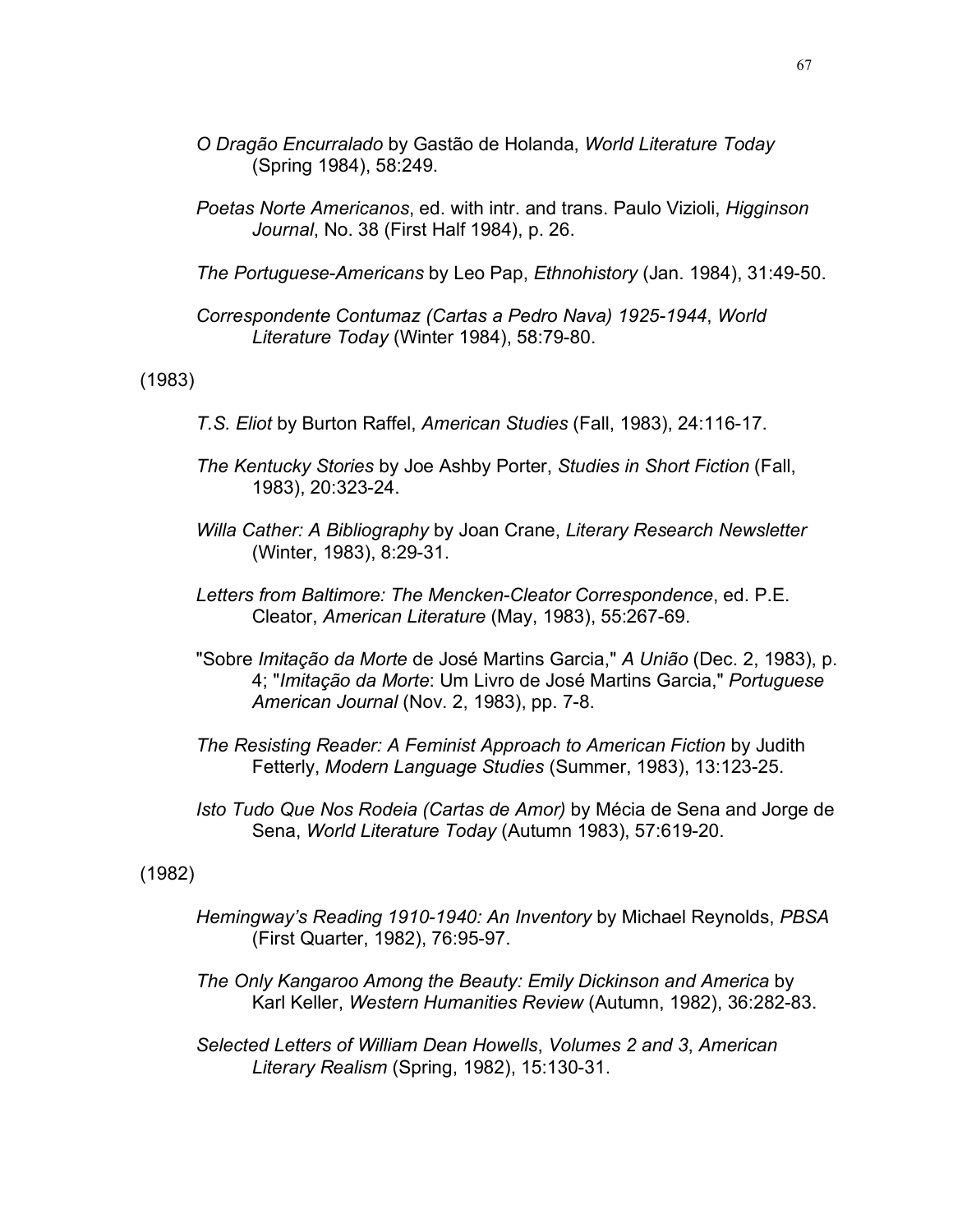*The Portuguese Heritage of John Dos Passos* by Francis M. Rogers, *Luso-Brazilian Review* (Winter, 1982), 19:267-70.

*Hemingway's Library: A Composite Record* by James D. Brasch and Joseph Sigman, *Analytical and Enumerative Bibliography* (1982), 6:4:284-87.

(1981)

- *Robert Frost and Sidney Cox: Forty Years of Friendship* by William R. Evans, *American Studies* (Fall, 1981), 22:104.
- *Stephen Crane and Literary Impressionism* by James Nagel, *American Studies* (Fall, 1981), 22:103-04.
- *Peter Francisco, The Portuguese Patriot* by William Arthur Moon, *Gávea-Brown* (Jan.-June, 1981), 2:69-70.
- *William Carlos Williams: The Critical Heritage* by Charles Doyle and *William Carlos Williams: A Reference Guide* by Linda W. Wagner, *William Carlos Williams Review*, 7 (Spring, 1981), 29-32.

(1980)

- *The Poems of Emily Dickinson: An Annotated Guide to Commentary Published in English, 1980-1977* by Joseph Duchac, *Higginson Journal*, No. 25 (1980), 3-4.
- *Democracy and the Novel: Popular Resistance to Classic American Writers*  by Henry Nash Smith, *Henry James Review* (Fall 980), 2:71-73.
- *Thomas Hardy's Later Years* by Robert Gittings, *South Atlantic Quarterly* (Winter, 1980), 79:108-109.
- *Favorite Poems of Emily Dickinson*, Higginson Journal, No. 25 (1980), 47-49.

(1979)

- *Literary Writings in America: A Bibliography*, *PBSA* (Fourth Quarter, 1979) 73:498-502.
- *Proverbial Comparisons and Related Expressions in Spanish* by Shirley Arora, *Journal of American Folklore* (July- Sept. 1979), 92:344-345.
- *An Annotated Bibliography of American Literary Periodicals, 1741-1850* by Jane K. Kribbs, PBSA (Second Quarter, 1979), 73:282-284.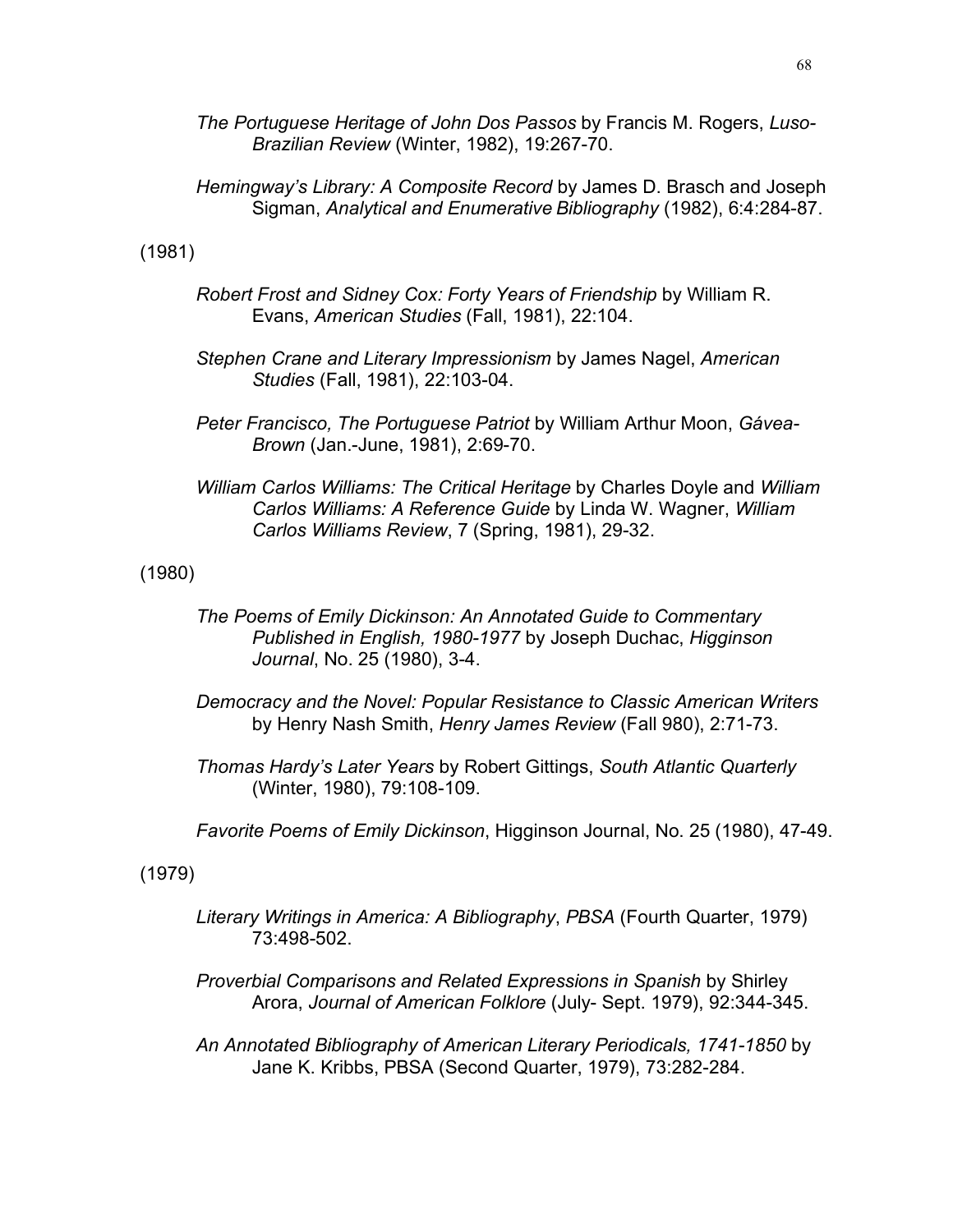- "The Importance of Being Ernest," *Ernest* by Peter Buckley and *Ernest Hemingway and His World* by Anthony Burgess, *Sewanee Review* (Fall, 1979), 87:xcviii, c-cii.
- *Person, Place and Thing in Henry James's Novels* by Charles R. Anderson, *American Literature* (Jan. 1979), 50:656-658.

### (1978)

- "Hemingway's Hemingway," *By Force of Will: The Life and Art of Ernest Hemingway* by Scott Donaldson, *Novel* (Spring, 1978), 2:286-88.
- *John Milton Hay: The Union of Poetry and Politics* by Howard I. Kushner and Anne Hummel Sherrill, *Western Illinois Regional Studies* (Spring, 1978), 1:91-94.
- *Scott and Ernest: The Authority of Failure and the Authority of Success* by Matthew J. Bruccoli, *New Republic* (June 3, 1978), 178:33-35.

### (1977)

- "Paper Folklore," *Urban Folklore from the Paperwork Empire* by Alan Dundes and Carl R. Pagter, *North Carolina Folklore* (Nov. 1977), 25:86- 88.
- *Robert Frost: A Bibliography, 1913-1974* by Frank Lentricchia and Melissa Christensen Lentricchia, *PBSA* (First Quarter, 1977), 71:119-22.
- *Emily Dickinson's Beloved, A Surmise* by Dorothy Waugh, *English Language Notes* (Sept. 1977), 15:59-62.
- *Hemingway para Crianças*, *Modern Language Journal* (Dec. 1977), 61:433.
- *Harriet Beecher Stowe: A Bibliography* by Margaret Holbrook Hildreth, *PBSA* (First Quarter, 1977), 71:115-19.
- *Melville* by Edwin Haviland Miller, *South Atlantic Quarterly* (Winter, 1977), 76:121-22.

### (1976)

- *The Method of Melville's Short Fiction* by R. Bruce Bickley, Jr., *English Language Notes* (Dec. 1976), 14:137-39.
- *A Name, Title, and Place Index to the Critical Writings of Henry James* by William T. Stafford, and *Henry James: A Bibliography of Secondary*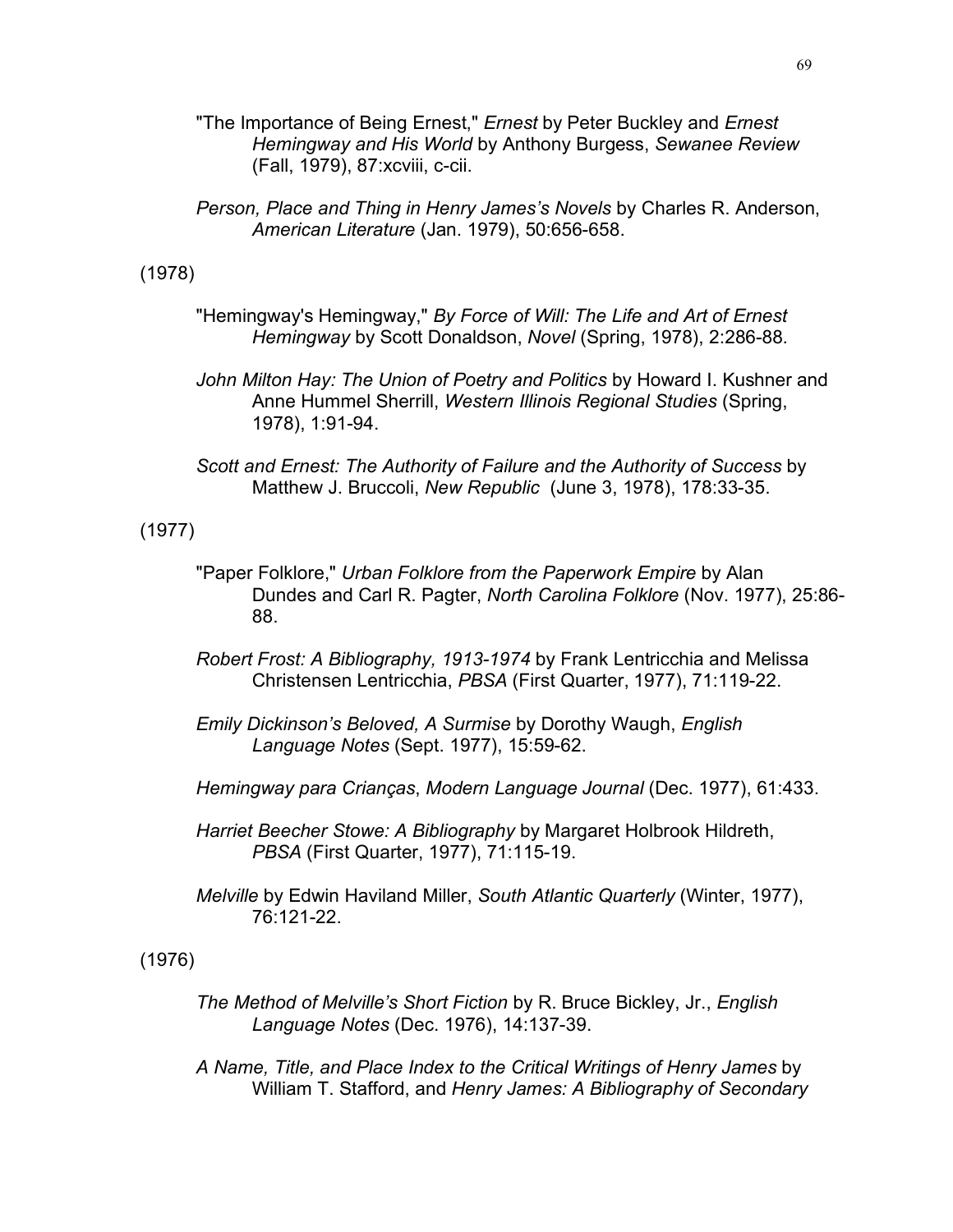*Works* by Beatrice Ricks, *PBSA* (Fourth Quarter, 1976), 70:552-56.

# *Supplement to Ernest Hemingway: A Comprehensive Bibliography* by Audre Hanneman, *PBSA* (Third Quarter, 1976), 70:432-33.

(1975)

*Three Bags Full* by Phillip Young, *Novel* (Fall, 1975), 9:89-92.

- *The University of Virginia Edition of the Works of Stephen Crane*, ed. by Fredson Bowers, *American Literature* (Nov. 1975), 47:466-68.
- *The Hesitant Heart* by Anne Edwards, *Higginson Journal of Poetry*, No. 12 (Second Half, 1975), 44-45.
- *The Critical Reception of Robert Frost* by Peter Van Egmond, *Resources for American Literary Study* (Autumn, 1975), 5:241-245.

(1974)

- *Stephen Crane: A Critical Bibliography* by R.W. Stallman, *Georgia Review* (Fall, 1974), 28:532-35.
- *Henry James and the Occult: The Great Extension* by Martha Banta, *Modern Language Quarterly* (Sept. 1974), 35:326-28.
- *Vida y Obra de Emily Dickinson* by Ana Maria Fagundo, *Higginson Journal of Poetry*, No. 8 (June, 1974), 17.
- *Stephen Crane: The Critical Heritage*, ed. Richard M. Weatherhead, *PBSA* (Fourth Quarter, 1974), 68:455-60.

(1973)

*Henry James* by Georges Markow-Totevy, *Henry James at Home* by H. Montgomery Hyde, *The Early Tales of Henry James* by James Kraft, *The Fictional Children of Henry James* by Muriel G. Shine, and *The Lucid Reflector* by Ora Segal, Modern Fiction Studies (Winter, 1973), 19:590-95.

(1972)

"Bob Dylan: Durable myth of the '60s" [*Bob Dylan: A Retrospective*, ed. Craig McGregor], *Courier-Journal & Times* (Louisville) (Aug. 13, 1972), p. E 7.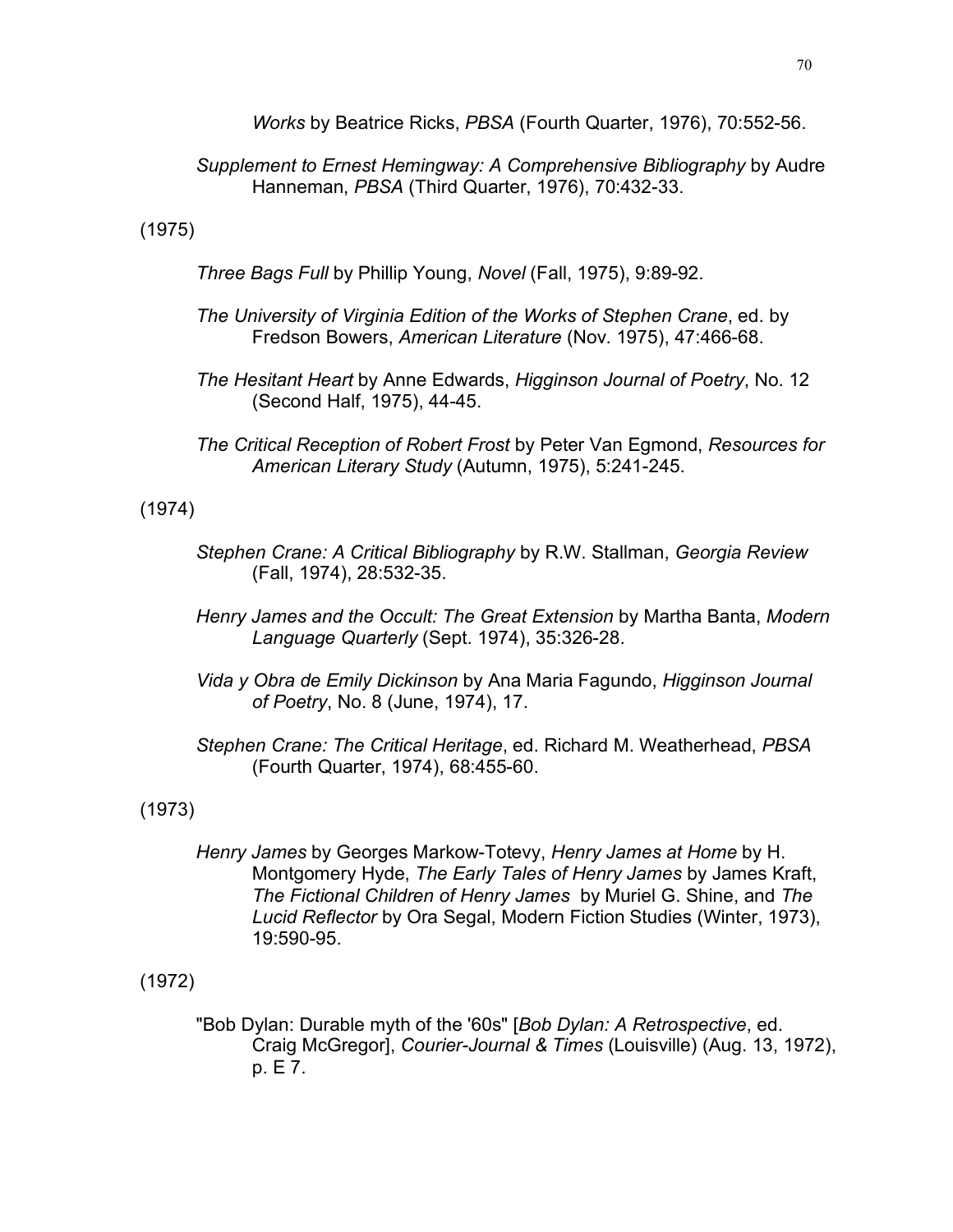- "Fernando Pessoa: Portuguese Poet Has Many Selves" [*Selected Poems by Fernando Pessoa*, translated by Edwin Honig], *Courier-Journal & Times* (louisville) (Apr. 9,1972), p. F 5; *Selected Poems by Fernando Pessoa*, translated by Edwin Honig, *Revista de Etnografia* (1972), 16:239-240; "Fernando Pessoa: Portuguese poet has many selves," *Selected Poems by Fernando Pessoa*, trans. Edwin Honig, *Jornal de Fall River* (Nov. 30, 1977), pp. 31-32.
- *The O'Ruddy, Vol. IV of The University of Virginia Edition of Stephen Crane*, ed. Fredson Bowers *American Literature* (Mar. 1972), 44:161-63.
- *Emily Dickinson: An Annotated Bibliography* by Willis J. Buckingham, *Emily Dickinson Bulletin* (Mar. 1972), 5:28-30.
- "Another Dickinson," *The Hidden Life of Emily Dickinson* by John Evangelist Walsh, *Prairie Schooner* (Summer, 1972), 46:178-180; *Emily Dickinson Bulletin*, No. 22 (Sept.-Dec. 1972), 102-04.
- "Mining Hemingway's roman a clef" [*Hemingway and the SUN Set* by Bertram D. Sarason], *Louisville Courier-Journal & Times* (Nov. 19, 1972), p. E 7.
- *Henry James and the Naturalist Movement* by Lyall H. Powers, *American Literature* (Nov. 1972), 44:493-494.
- *The Nick Adams Stories* by Ernest Hemingway, *Georgia Review* (Winter, 1972), 26:518-20.

## (1971)

*Xaria e Canguleiros: Ensaios de Folclore e Antropologia Social Aplicada* by Veríssimo de Melo, *Western Folklore* (Apr. 1971), 30:143-44.

## (1969)

*The Fiction of Stephen Crane* by Donald B. Gibson, *Brown Alumni Monthly* (Apr. 1969), 69:43.

# (1967)

*Say That We Saw Spain Die: Literary Consequences of the Spanish Civil War* by John M. Muste, *Brown Alumni Monthly* (Oct. 1967), 68:26.

## (1966)

*Mark Twain on the Lecture Circuit* by Paul Fatout, and *Mark Twain in*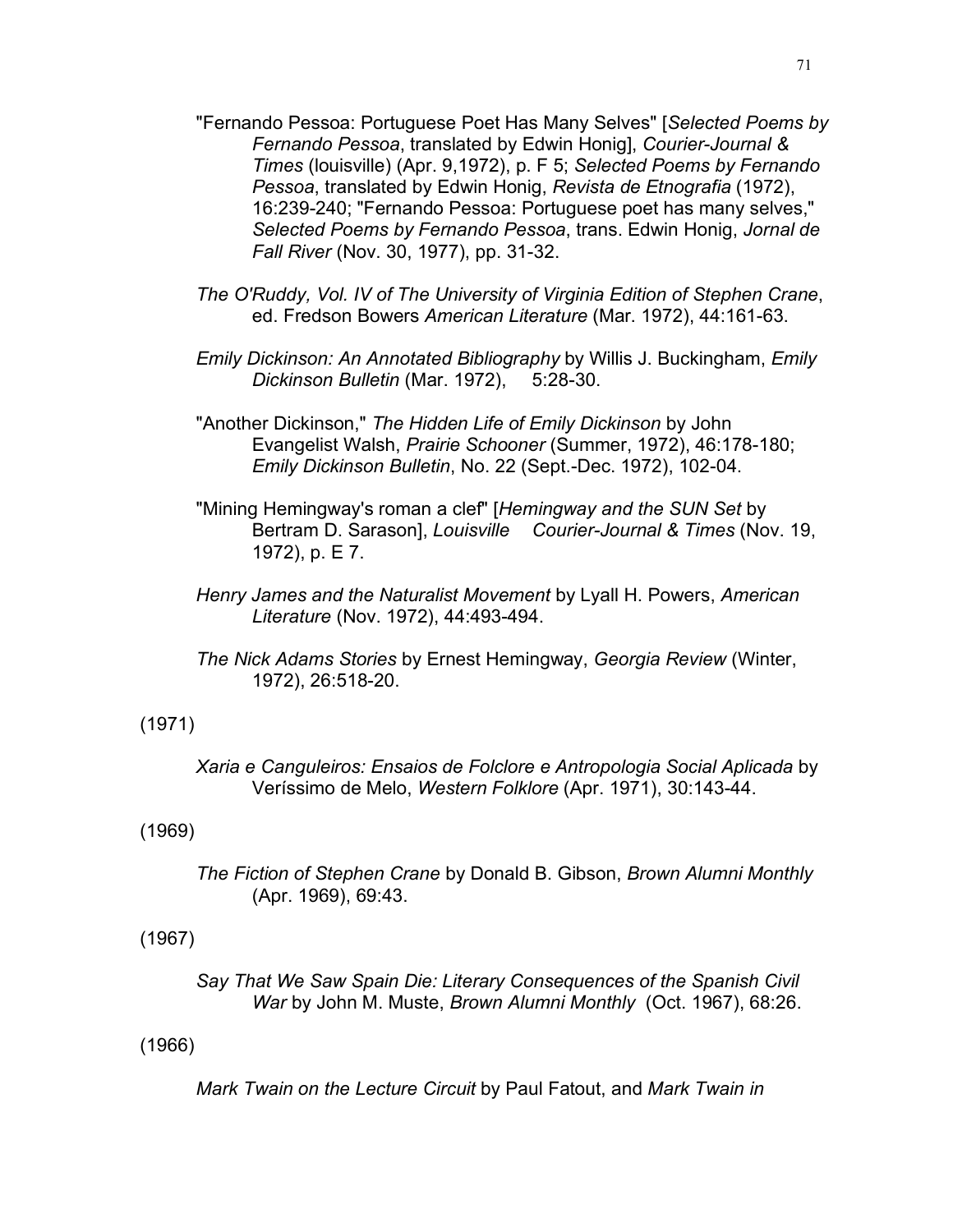*Virginia City* by Paul Fatout, *Western Folklore* (July 1966), 25:215-16.

### (1965)

*Edith Wharton and Henry James: The Story of Their Friendship* by Millicent Bell, *Brown Alumni Monthly* (Nov. 1965), 66:28.

### (1963)

- *James Fenimore Cooper: An Introduction and Interpretation* by Warren S. Walker, *Western Folklore* (July 1963), 22:216-17.
- *Of Streets and Stars* by Alan Marcus, *Brown Alumni Monthly* (Mar. 1963), 63:28.

### (1961)

"A Curve for Violence" [*The Lime Twig* by John Hawkes], *Brown Review* (Summer 1961).

Journalism (Columns, etc.)

### (2006)

"Local author's work confronts ethnic slurs," New Bedford *Standard Times* (Apr. 27, 2006), p. A12.

## (1993)

"José Rodrigues Miguéis - O Regresso do Microfilme," *Açoriano Oriental* (Apr. 8, 1993), p. 8.

## (1985)

"O Casal," *Portuguese American Journal* (Jan. 16, 1985).

"O Primeiro Deal," *Portuguese American Journal* (Mar. 6, 1985).

"Marcar Passo," *Portuguese American Journal* (Mar. 20, 1985).

"New Bedford," *Portuguese American Journal* (Jan. 2, 1985), p. 2.

"Lendo," *Portuguese American Journal* (Jan. 9, 1985), p. 2.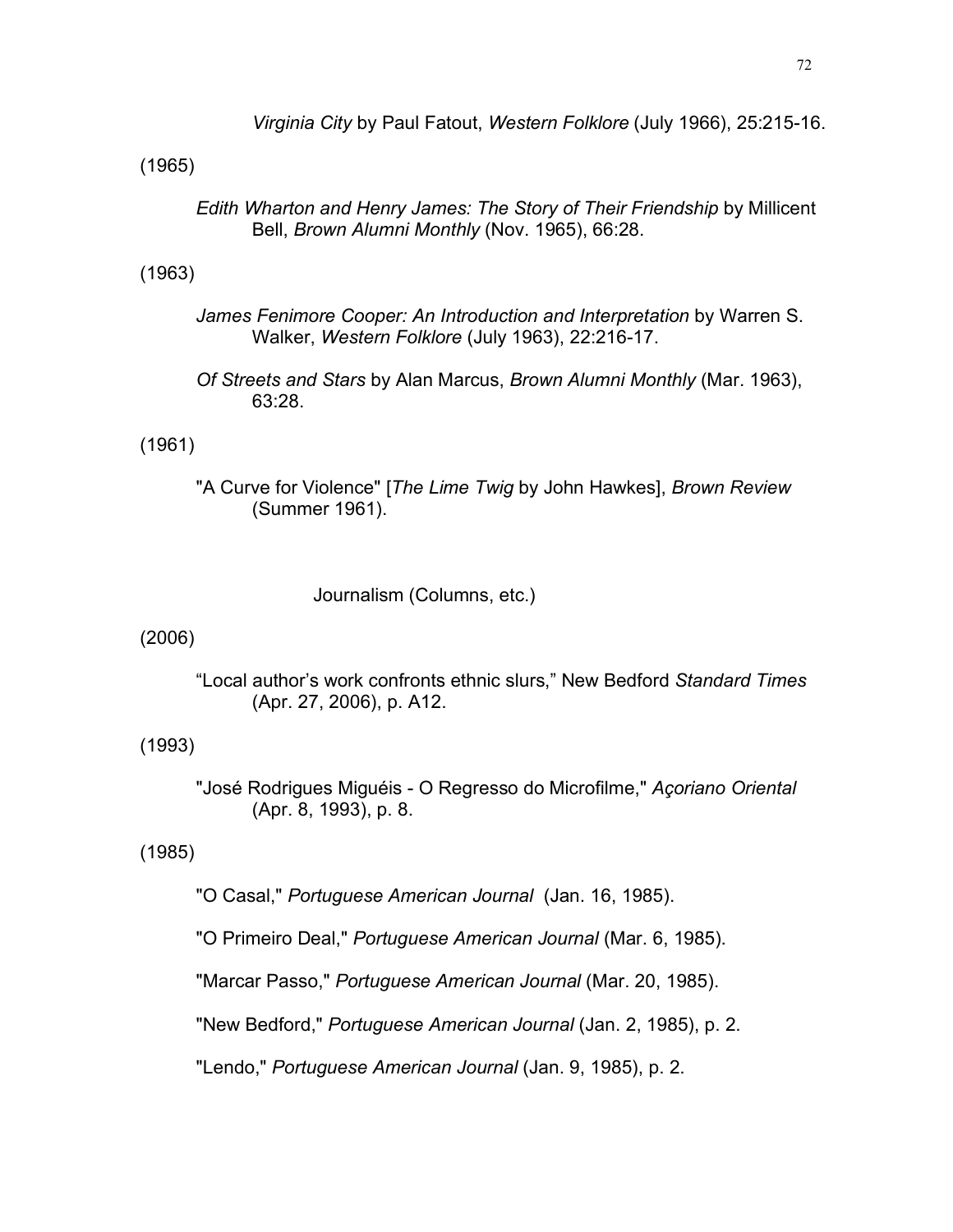"Apontamento sobre Eduardo M. Dias," *Portuguese Times* (June 13, 1985), p. 28; *Açores* (June 28, 1985), p. 6; *A União* (July 12, 1985), p. 4; *Portuguese Tribune* (Aug. 22, 1985), p. 14.

(1984)

"Cada porco tem seu São Martinho," *Portuguese American Journal* (Nov. 7, 1984), p. 2.

"O médico," *Portuguese American Journal* (Nov. 14, 1984), p. 2.

"Straight and Crooked Lines," *Portuguese American Journal* (Nov. 28, 1984), p. 28.

"Negociantes," *Portuguese American Journal* (Nov. 28, 1984), p. 2.

"Cortar e secar," *Portuguese American Journal* (Jan. 4, 1984), p. 2.

"A procura de Faulkner," *Portuguese American Journal* (Jan. 11, 1984), p. 2.

"38 School Street," *Portuguese American Journal* (Jan. 18, 1984), p. 2.

"O Sul do Inverno," *Portuguese American Journal* (Jan. 25, 1984), p. 2.

"Os Cachaceiros," *Portuguese American Journal* (Feb. 1, 1984), p. 2.

- "'When Sunny Gets Blue,'" *Portuguese American Journal* (Feb. 8, 1984), p. 2.
- "Democracia em Cumberland," *Portuguese American Journal* (Feb. 15, 1984), p. 2.

"Chips," *Portuguese American Journal* (Feb. 22, 1984), p. 2.

"Trás os Montes," *Portuguese American Journal* (Feb. 29, 1984), p. 2.

- "Vida noturna no Valley," *Portuguese American Journal* (Mar. 7, 1984, p. 2.
- "Paternoster," *Portuguese American Journal* (Mar. 14, 1984), p. 2.

"War Casualties," *The Portuguese American* (Mar. 28, 1984), p. 28.

"Recordar e viver," *The Portuguese American* (Apr. 4, 1984), p. 2.

"Viver e contar," *The Portuguese American* (Apr. 11, 1984), p. 2.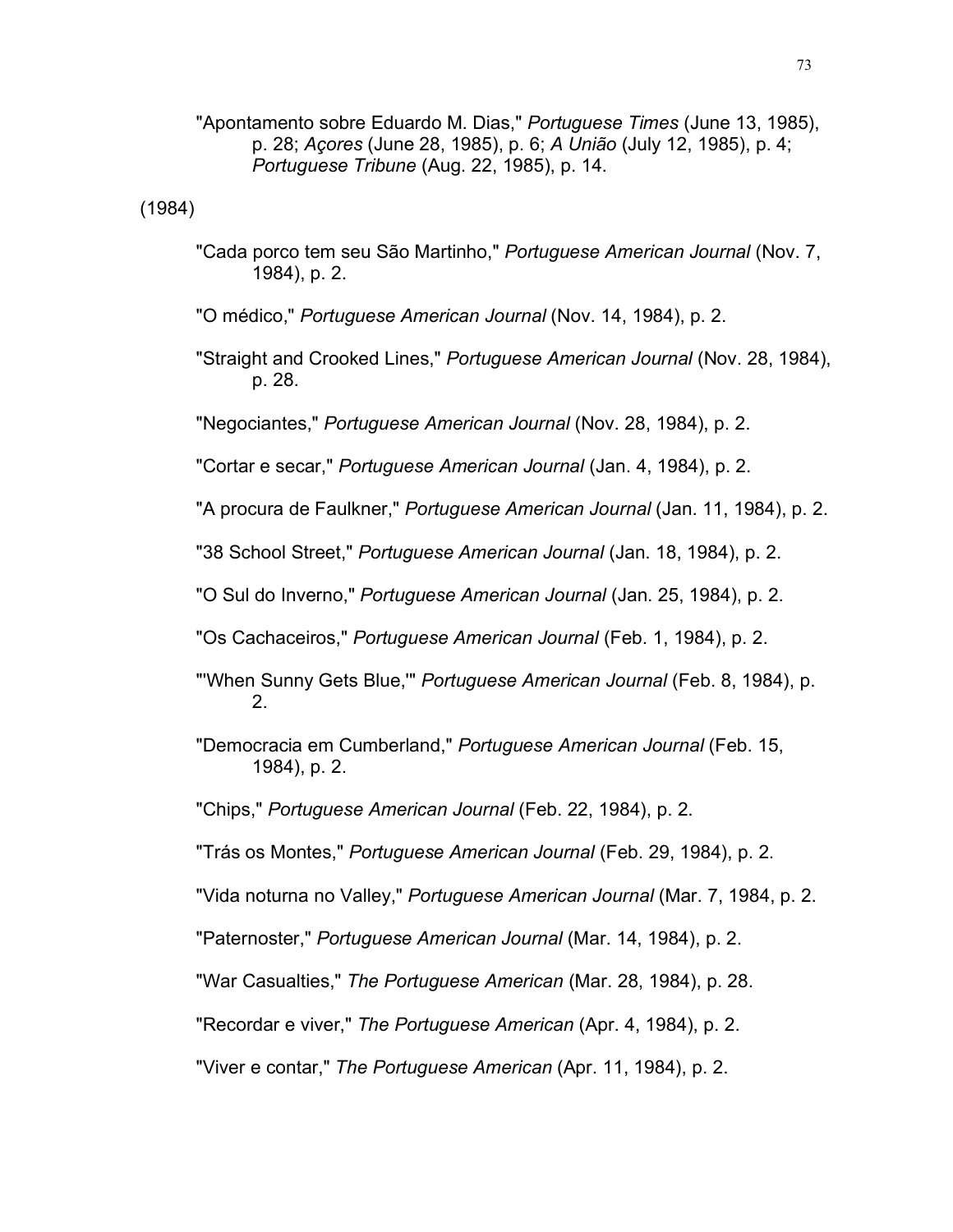"O Rio," *The Portuguese American* (Apr. 18, 1984), p. 2.

"Grãos de Cafe," *The Portuguese American* (Apr. 25, 1984), p. 2.

"Adding to the pile," *The Portuguese American* (May 2, 1984), p. 26.

"Providence ha 60 anos," *The Portuguese American* (May 9, 1984), p. 2.

"O título," *The Portuguese American* (May 30, 1984), p. 2.

"O tiroteiro," *The Portuguese American* (June 6, 1984), p. 2.

"Mortos em combate," *The Portuguese American* (June 13, 1984), p. 2.

"São João no Clube Juventude Lusitana," *The Portuguese American* (June 20, 1984), p. 2.

"Witchi's," *The Portuguese American* (June 27, 1984), p. 2.

- "José Rodrigues Miguéis: na linha directa que vem de Balzac," *Portuguese American Journal* (Feb. 1, 1984), pp. 7-8.
- "James Merrill's Local Coloration," *Portuguese American Journal* (Apr. 11, 1984), p. 26.

"Protesto," *Portuguese American Journal* (July 18, 1984), p. 2.

"Politica," *Portuguese American Journal* (July 25, 1984), p. 2.

- "O Sabiá," *Portuguese American Journal* (Aug. 8, 1984), p. 2; (Aug. 15, 1984), p. 2; (Aug. 29, 1984), p. 2.
- "Doce Sucesso," *Portuguese American Journal* (Aug. 22, 1984), p. 2.
- "Henry James e Portugal," *Portuguese American Journal* (Sept. 5, 1984), p. 2; (Sept. 12, 1984), p. 2; (Sept. 19, 1984), p. 2.
- "Primeira classe," *Portuguese American Journal* (Sept. 26, 1984), p. 2; (Oct. 3, 1984), p. 2.

"Para ingles ver," *Portuguese American Journal* (Oct. 10, 1984), p. 2.

"Para Portugues ver," *Portuguese American Journal* (Oct. 17, 1984, p. 2.

(1983)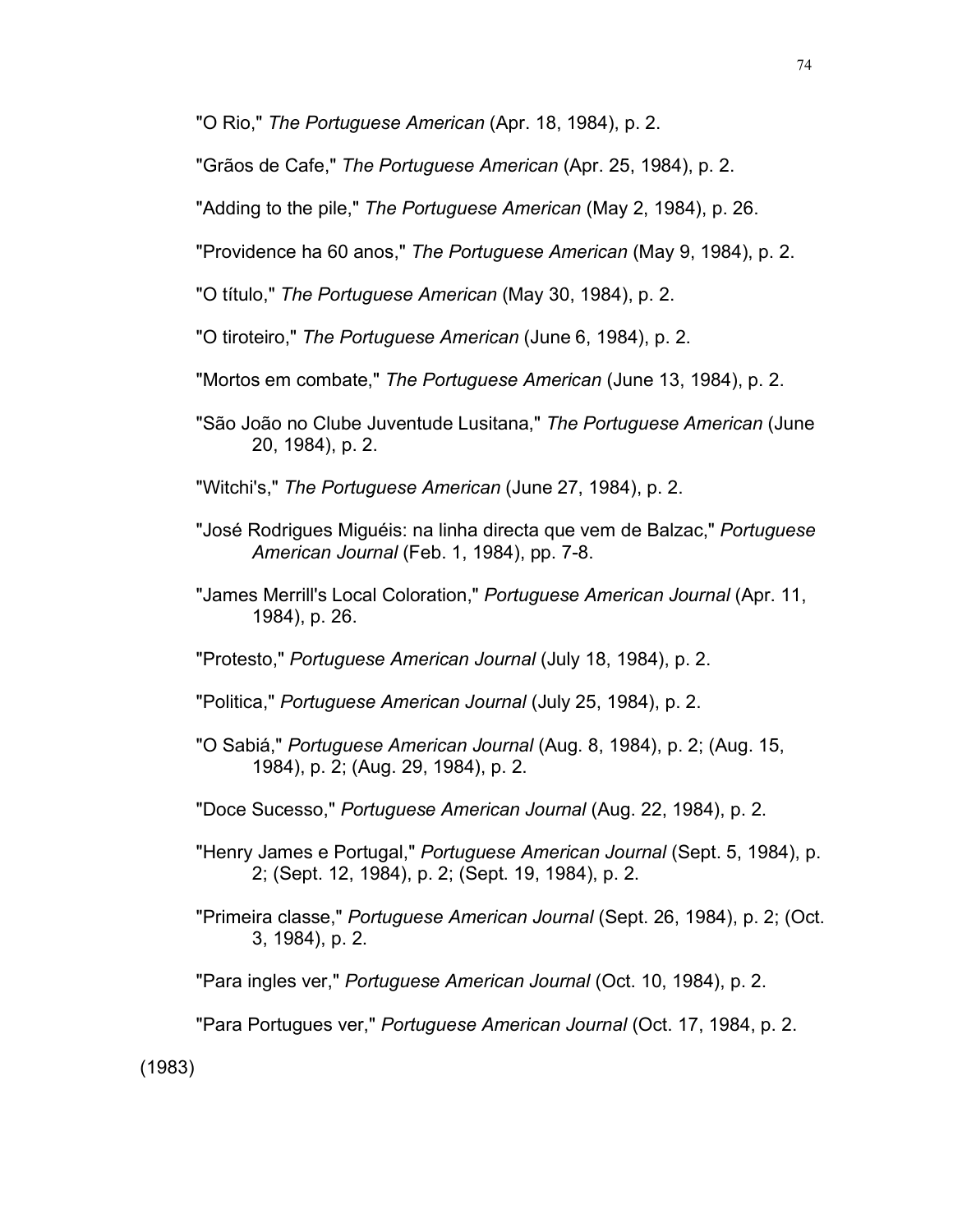"O Diario," *Portuguese American Journal* (Sept. 7, 1983), p. 2.

"The Lady," *Portuguese American Journal* (Sept. 14, 1983), p. 2.

"O Cardeal," *Portuguese American Journal* (Sept. 21, 1983), p. 2.

"A Visita Inesperada," *Portuguese American Journal* (Sept. 28, 1983), p. 2.

"Feriado Americano," *Portuguese American Journal* (Oct. 5, 1983), p. 2.

"Os Australianautas," *Portuguese American Journal* (Oct. 12, 1983), p. 2.

"Raizes e ramos," *Portuguese American Journal* (Oct. 19, 1983), p. 2.

"Rodeio Familiar," *Portuguese American Journal* (Oct. 26, 1983), p. 2.

"Junk Mail," *Portuguese American Journal* (Nov. 2, 1983), p. 2.

"Ilustre Americano," *Portuguese American Journal* (Nov. 9, 1983), p. 2.

"Football--Futebol," *Portuguese American Journal* (Nov. 16, 1983), p. 2.

"Pais e filhos," *Portuguese American Journal* (Dec. 21, 1983), p. 2.

"Tempo de mudança," *Portuguese American Journal* (Dec. 14, 1983), p. 2.

"O Dia de Infamia," *Portuguese American Journal* (Nov. 30, 1983), p. 2.

"De Ontem, Um Heroi do Futuro," *Portuguese American Journal* (Nov. 23, 1983), p. 2.

"As Fitas," *Portuguese American Journal* (Dec. 28, 1983), p. 2.

Interviews

"O Amigo Americano," *O Independente* (Lisbon) (Feb. 15, 1991), 10-11.

"O discreto charme de um grande scholar luso-americano" (by Onésimo Almeida), *Letras & Letras* (Porto) (Dec. 5, 1990), 15-16.

"Muitos 'vultos' da historia da presença portuguesa em terras da America não passam de mitos," *Portuguese Times* (New Bedford) (Nov. 26, 1981), pp. 1, 2, 3.

"'Somos diferentes, mas também somos iguais…'"(by José Agostinho Baptista), *Jornal de Fall River* (July 27, 1977), pp. 10,26.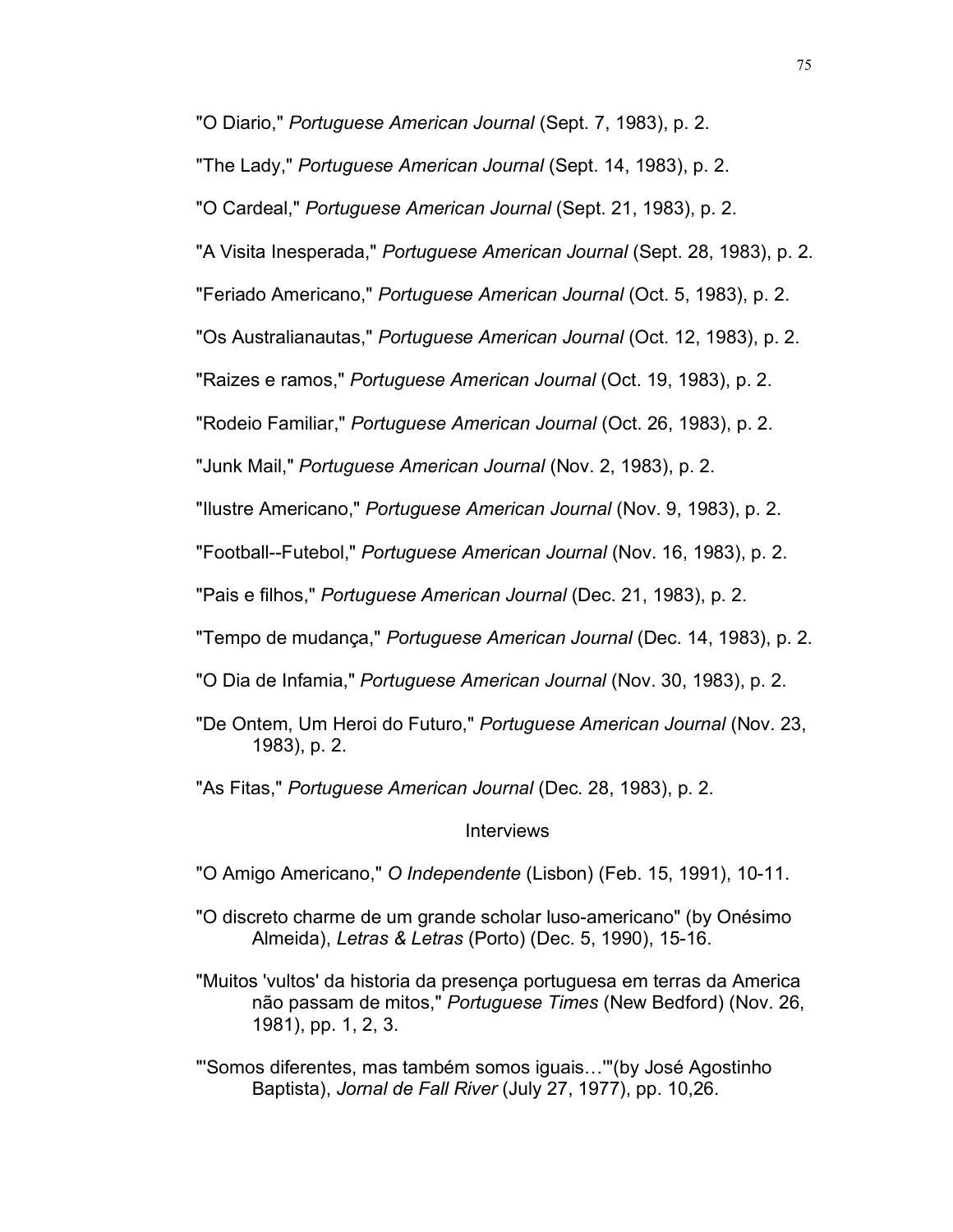### **Letters**

"My Word!" *Columbia: The Magazine of Columbia University* (Summer 2006), p. 60.

"'Golf is My Game,'" *New York Times Book Review* (July 5, 1992), p. 4.

"Camões e Melville," *Jornal de Letras* (Oct. 22, 1991), p. 3.

- "The Last Page: Correction," *World Literature Today*, 64 (Winter 1990), 208.
- "Ménage à Dickinson," *New York Times Book Review* (July 17, 1988), p. 36.
- "The Home Front," Providence *Sunday Journal Magazine* (July 10, 1988), p. 4.
- "Labine Story Brought Back Fond Memories," *Woonsocket Call* (July 20, 1986), p. D-6.
- "Sousa at the Bat," *New York Times Book Review* (June 29, 1986).
- "Hemingway's Unpublished Stories," *New York Times Magazine* (Oct. 20, 1985).
- "Sontag's Comments," Brown Alumni Monthly (June/July 1984), 84:10.
- "It's São Paulo," *Providence Journal-Bulletin* (Nov. 24,1984), p. A-19.
- "Baseball and Brown," *Sports Illustrated* (Oct. 19, 1981), 146.
- "Caring For Whit," *Sports Illustrated* [????]

### **Bibliographies**

- "David H. Hirsch: A Primary Bibliography," *Bulletin of Bibliography*, 58 (Dec. 2001), 267-70.
- "Ernest Hemingway's *A Farewell to Arms*—The First Sixty-Five Years: Criticism, Scholarship, and Commentary," *Bulletin of Bibliography*, 53 (Dec. 1996), 273-92.
- "Hyatt Howe Waggoner: A Primary Bibliography," *Bulletin of Bibliography*  (June 1993), 50:145-57.
- "I. J. Kapstein: A Secondary Bibliography," *Bulletin of Bibliography*, 48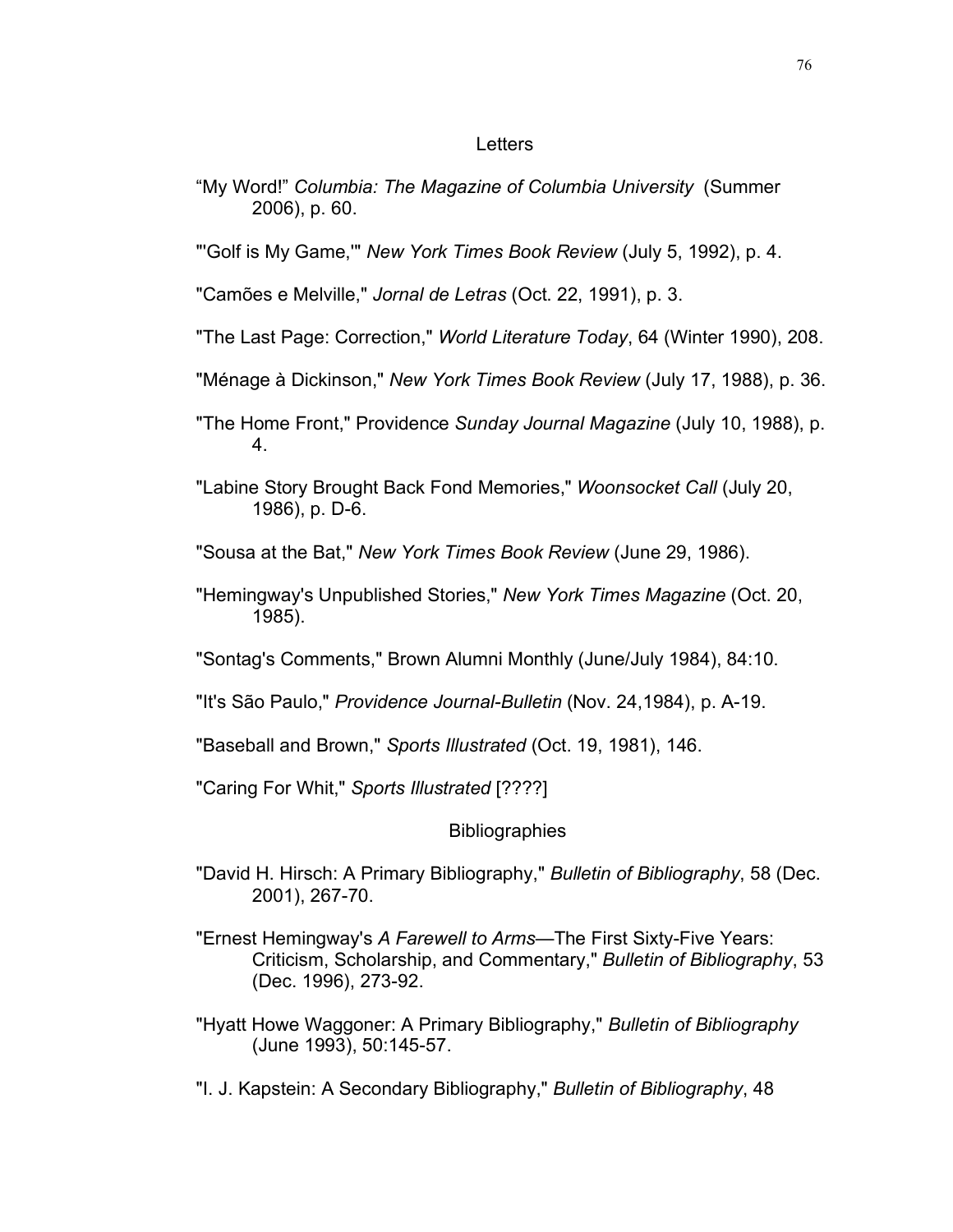(Mar. 1991), 1-5.

- "I. J. Kapstein: A Bibliography of Primary Works," *Bulletin of Bibliography*, 45 (Mar. 1988), 17-20.
- "Melville and Camões: A Working Bibliography," *Melville Society Extracts*, 64 (Nov. 1985), 14-15.
- "John William De Forest," in *Facts on File Bibliography of American Fiction 1866-1918*, ed. James Nagel and Gwen L. Nagel (New York: Facts on File, 1993), pp. 149-50.
- "J. F. Powers 1917- ," in *First Printings of American Authors*, vol. 5, ed. Philip B. Eppard (Detroit: Gale Research, 1987), pp. 261-62.
- "Winfield Townley Scott 1910-1968," in First Printings of American Authors, vol. 5, ed. Philip B. Eppard (Detroit: Gale Research, 1987), pp. 281-84.
- "John (Brooks) Wheelwright 1987-1940," *First Printings of American Authors*, vol. 5, ed. Philip B. Eppard (Detroit: Gale Research, 1987), pp. 353-54.
- "Grace Paley," in *First Printings of American Authors*, ed. Matthew J. Bruccoli et al, vol. 2 (Detroit: Gale Research, 1978), p. 283.
- "John Hawkes," in *First Printings of American Authors*, vol. 1, ed. Matthew J. Bruccoli et al (Detroit: Gale Research, 1977), pp. 167-68.

Tributes. Presentations, etc.

- "Biographer Peter Griffin Dies," *Hemingway Newsletter* (June 2002); http://www.hemingwaysociety.org/newsletter.htm
- "Charles Elliot Frazer Clark, Jr. 1925-2001," *Dictionary of Literary Biography Yearbook: 2001* (Bruccoli Clark Layman/ The Gale Group, 2002), pp. 311-12.
- "Presentation of José Saramago, Ceremony to Confer Doctor of Humane Letters, Honoris Causa Upon José Saramago, October 22, 1999, University of Massachusetts Dartmouth," *Portuguese Literary & Cultural Studies*, 6 (Spring 2001), pp. xxiii-xxv.
- "Carlos Daghlian: Our Man in Brazil," *EDIS Bulletin*, 13 (May/ June 2001), 18- 19.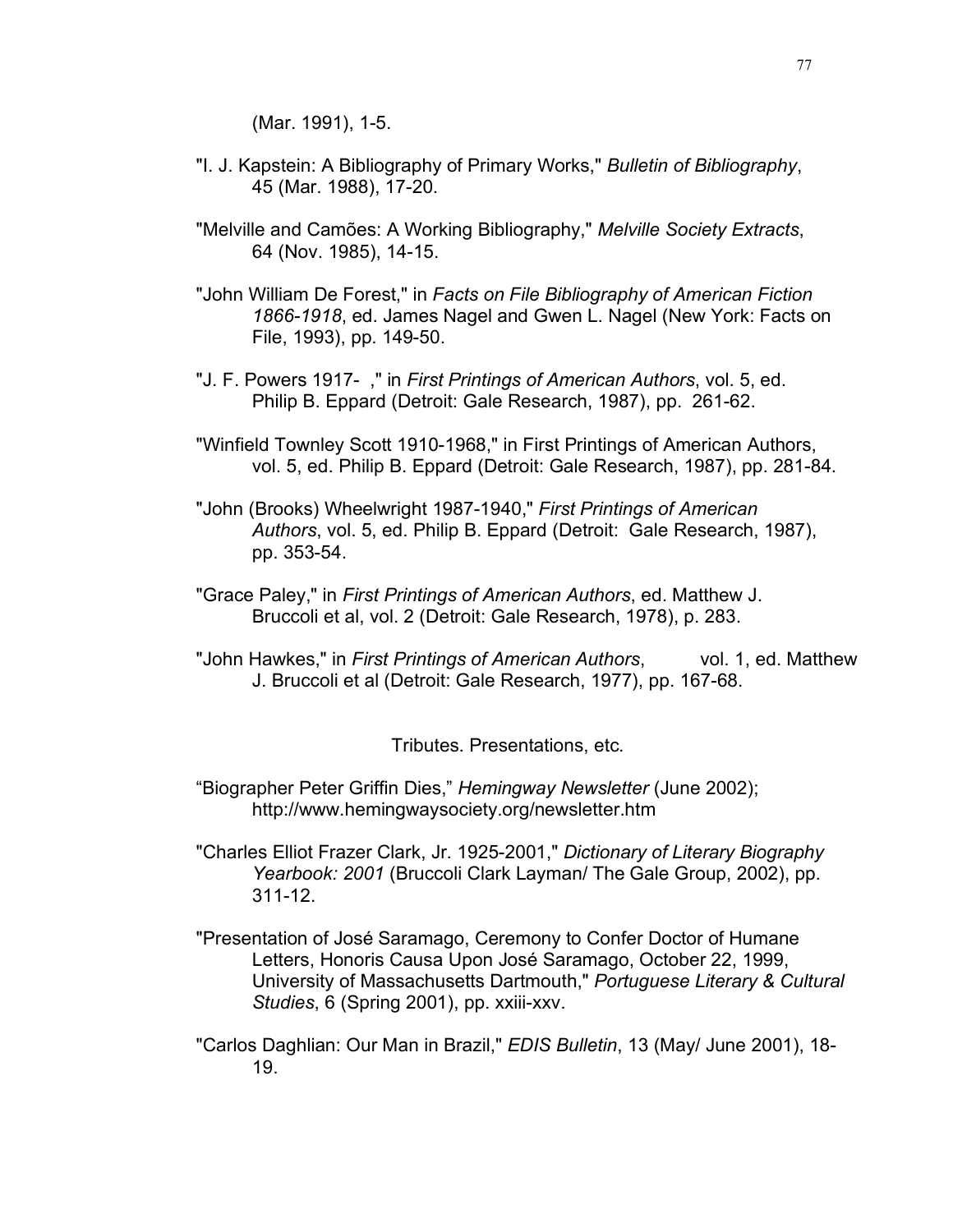"David Hirsch 1930-1999," *Sewanee Review*, 99 (Spring 2001), 318-19.

- "Walter Feldman, Our Ingenious Gentleman, or the Pleasures of his Books," in *Walter Feldman* (Providence, RI: 1993).
- "Remembering Alex," in *Homenagem a Alexandrino Severino: Essays on the Portuguese Speaking World*, ed. Margo Milleret and Marshall C. Eakin (Austin, TX: Host, 1993), pp. 14-15.
- "Tribute to Hyatt Howe Waggoner," *Nathaniel Hawthorne Review*, 15 (Fall 1989), 17-18.
- "Hemingway: Twenty-Five Years Later," in *Dictionary of Literary Biography Yearbook 1985*, ed. Jean W. Ross (Detroit: Gale, 1986), pp. 73-74.

#### **Blurbs**

- *Stephen Crane Remembered*, ed. Paul Sorrentino Tuscaloosa: University of Alabama Press, 2006).
- *Sixty Acres and a Barn* by Alfred Lewis (North Dartmouth, MA: Center for Portuguese Studies and Culture / University of Massachusetts Dartmouth, 2005).
- *The Contemporary American Short-Story Cycle: The Ethnic Response of Genre* by James Nagel (Baton Rouge: Louisiana State University Press, 2001).
- *Robert Frost: The People, Places, and Stories Behind His New England Poetry* by Lea Newman (Shelburne, Vermont: New England Press, 2000), p. 141.
- *The Short Stories of Bernard Malamud: In Search of Jewish Post-Immigrant Identity* by Begoñia Sío-Castineria New York: Peter Lang, 1998.
- *A Rose by Another Name* by Robert F. Fleissner (West Cornwall, CT: Locust Hill Press, 1989).
- *"By the Rivers of Babylon" and Other Stories by Jorge de Sena*, trans. Daphne Patai (New Brunswick, NJ: Rutgers Univ. Press, 1989).
- *Edmund Wilson: A Critic for Our Time* by Janet Groth (Athens, OH: Ohio Univ. Press, 1989).
- *Mensagem: Uma Tentative de Reinterpretação* by Onésimo Teotónio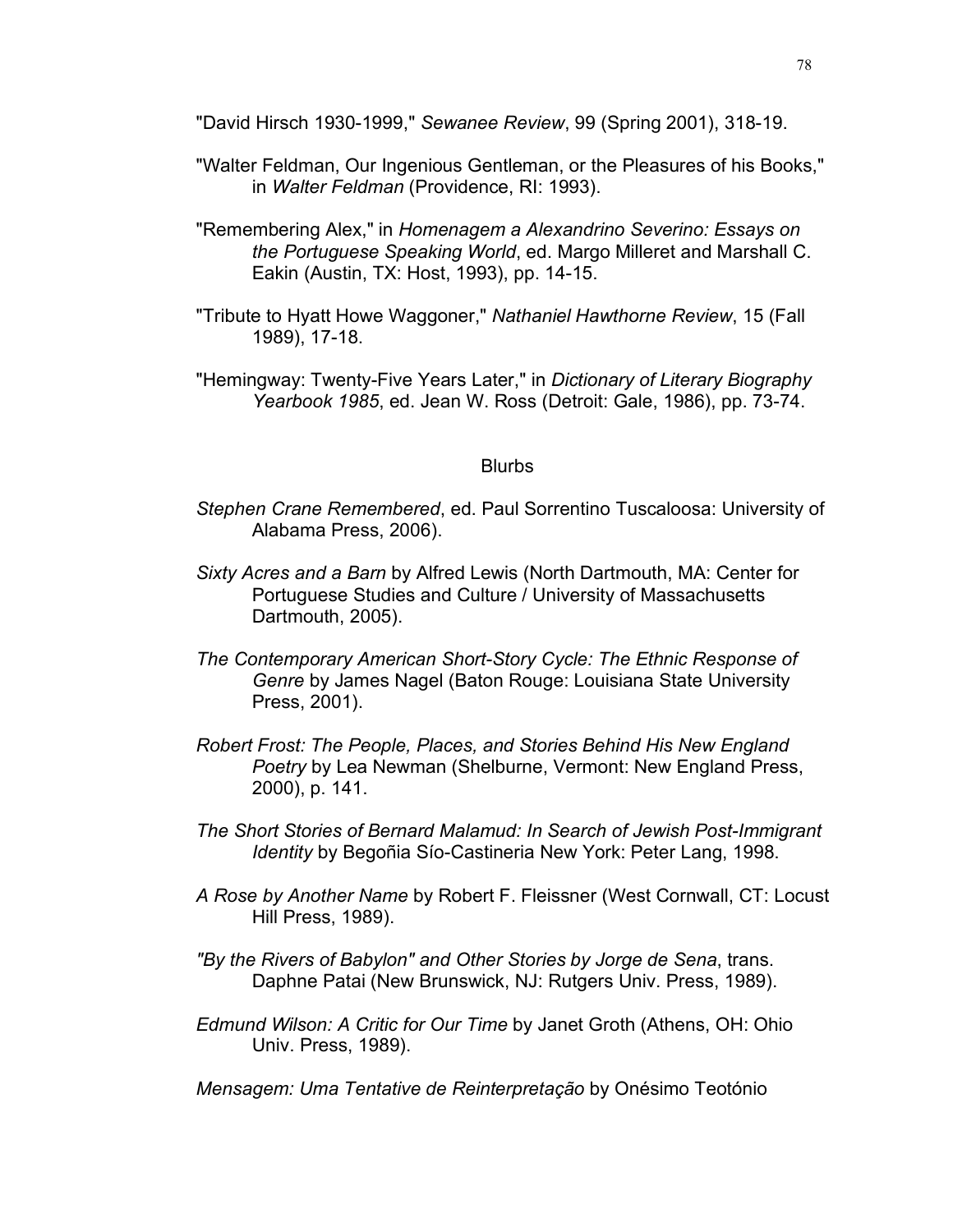Almeida (Angra do Heroísmo: Direct Regional dos Assuntos Culturais/Secretaria Regional da Educação e Cultura, 1987).

*The Marriages of Emily Dickinson: A Study of the Fascicles* by William Shurr (Lexington: Univ. Press of Kentucky, 1985).

*Imigramantes* by José Brites (Baden, Suiça: Editora Peregrinação, 1984); quoted in *Diário de Noticias Cultura* (Sept. 20, 1984), p. 31.

Statements, Notes

"Sticks and Stones will Never Hurt Charles Reis Felix's *Through a Portagee Gate*," Program Note for *Through a Portagee Gate: A Play*, Culture Park Theatre Production, University of Massachusetts Dartmouth, Apr. 29-30, 2006.

"Looking Backward, Looking Forward: MLA Members Speak," Special Millennium Issue, *PMLA*, 115 (Dec. 2000), 2016.

"Sixteen Hours on Secret Mission" by José Rodrigues Miguéis, *Gávea-Brown*, 5-8 (Jan. 1984/ Dec. 1987), 101.

"Editors' Note," *Modern Language Studies* (Henry James Issue), 13 (Fall 1983), 3-4. With David H. Hirsch.

Forthcoming Publications

Books

*Native Stranger: Portuguese-American Essays*

*Productions of Time: Ninety Poems on Fernando Pessoa*

*In Crete, With the Minotaur—and Other Poems* by Jorge de Sena, 2nd ed.

*T. W. Higginson and the Azores: A Collection of Writings*

*Antero de Quental in English* (A Bilingual Edition of his Poetry)

Essays, Notes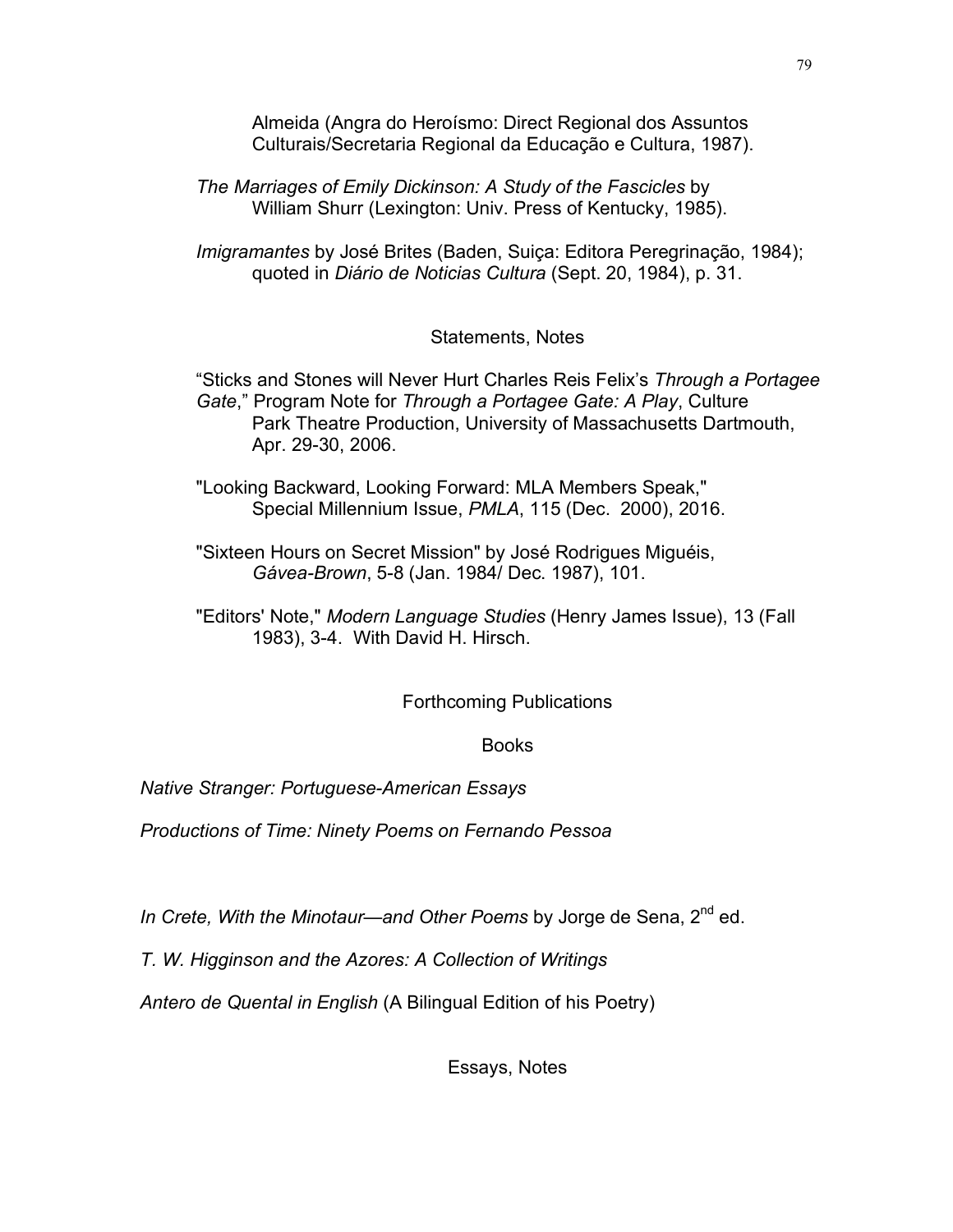"'The Brown Battle,' by 'A Senior Named Stephen Crane,'" *Stephen Crane Studies* "Articles about, Poems by, References to, and Mentions of Luiz de Camões in U.S.

Periodicals (1791-2002)"

"Sticks and Stones Will Never Hurt Charles Reis Felix's *Through a Portagee Gate*,"

"Luso-U.S. Fiction: Somes Names, Some Thoughts"

"Another Copy of the 1893 *Maggie*," *Stephen Crane Studies*

"The Elder Henry James to a Collector: And Unpublished Letter," *ANQ*

"What's in a Name? James's 'Daisy Miller'," *American Literary Realism*

"Emily Dickinson in 'The Land of Dye-Wood.'" *Fragmentos*

"'Portingale' to 'Portagee' (in a Nutshell)," *Portuguese Literary & Cultural Studies* "Miguel Torga, Iberian," *SAAR*

"'Fradique Mendes' as Subject, Site, and Structure," *Portuguese Literary &*

*Cultural Studies*

"Antero de Quental in English," *Portuguese Literary & Cultural Studies*

"Pedro da Silveira, Poetry for All Seasons," *Gávea-Brown*

"Auden on Macau," *Notes on Contemporary Literature*

"The 'Mystery Boys' of Portuguese Historiography: An Exchange of Letters

Between Samuel Eliot Morison and Leonard Bacon," *Revista Camoniana*

"John Stone's Twice-Told Secrets of a Heart," *Notes on Contemporary Literature*

"Henry Adams and William James, an Intellectual Relationship," *American*

*Literary Realism*

"The Geometry of Green": Bart Giamatti's Problem with Pete Rose"

"Robert Frost and the 'Poetry of Agriculture'"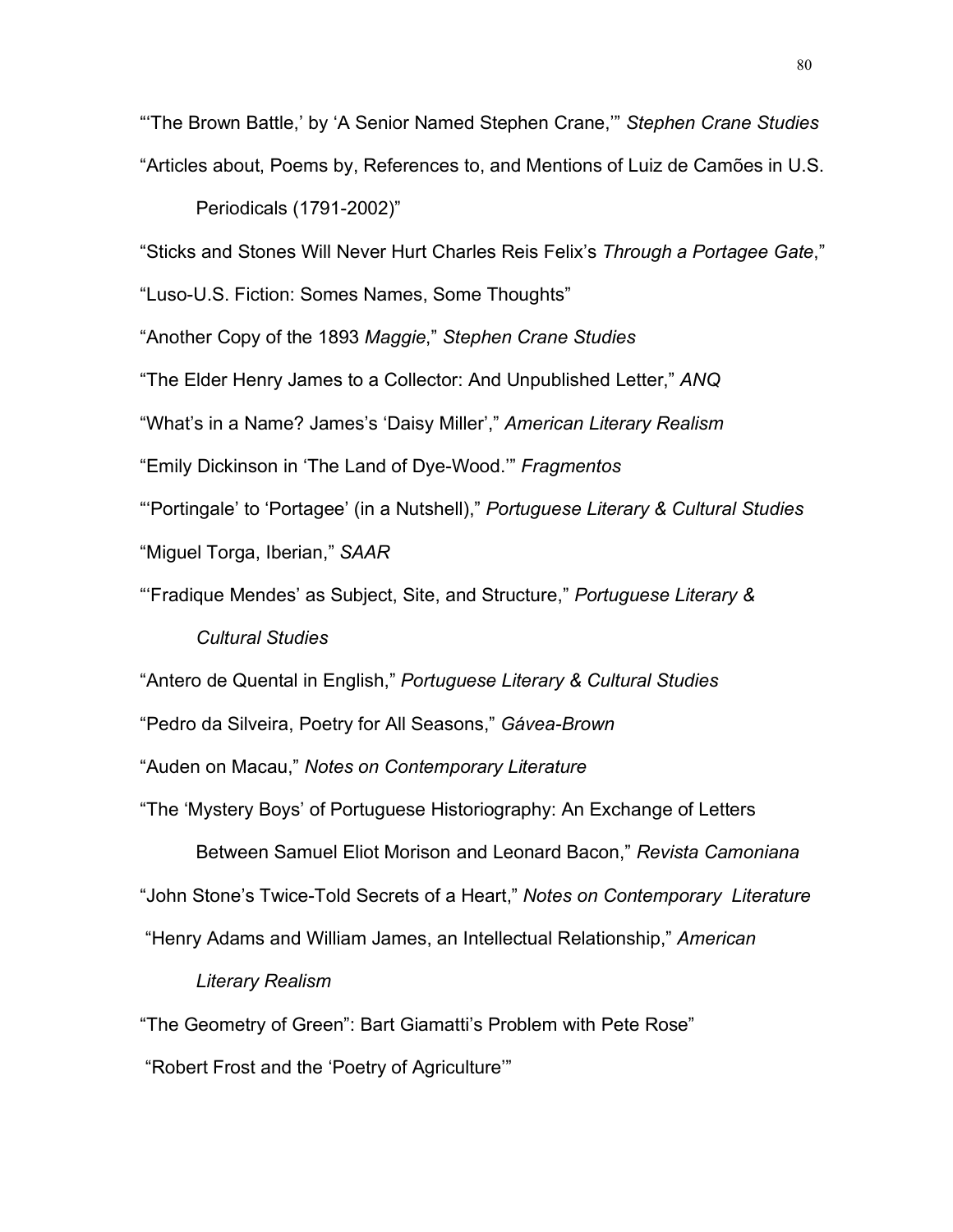"Title, Scapegoating, and Parody in Bishop's 'The Prodigal,'"

"'Thou Still Unravish'd Bride': Elizabeth Bishop and the Arrival of the Portuguese

in Vera Cruz"

"The Presence of Lionel Johnson in Frost's Poetry," *Robert Frost Review*

"'*Une Bonne Presse*': *O Primo Basílio* in America," *Portuguese Literary & Cultural*

*Studies*

"Roxanna L. Dabney and *The Fidalgos of Casa Mourisca*," *Portuguese Literary & Cultural Studies*

"John Francis: an Azorean-American Go-Between for Eugene O'Neill and Others"

# Essays in Collections

"The Reception and Reputation of Henry James in Portugal"

"Roy Campbell Among the Portuguese"

"Fernando Pessoa, He Had His Nerve"

"The Hemingway Story"

# Review-Essay

"The Lyrical Camões [*Selected Sonnets*, translated by William Baer]," *Luso-*

*Brazilian Review*

"Provincetown's Portuguese [*Leaving Pico* by Frank X. Gaspar]," *Portuguese*

*Literary & Cultural Studies* 

### Reviews

Vergílio Ferreira, *Escrever*, *Ellipsis*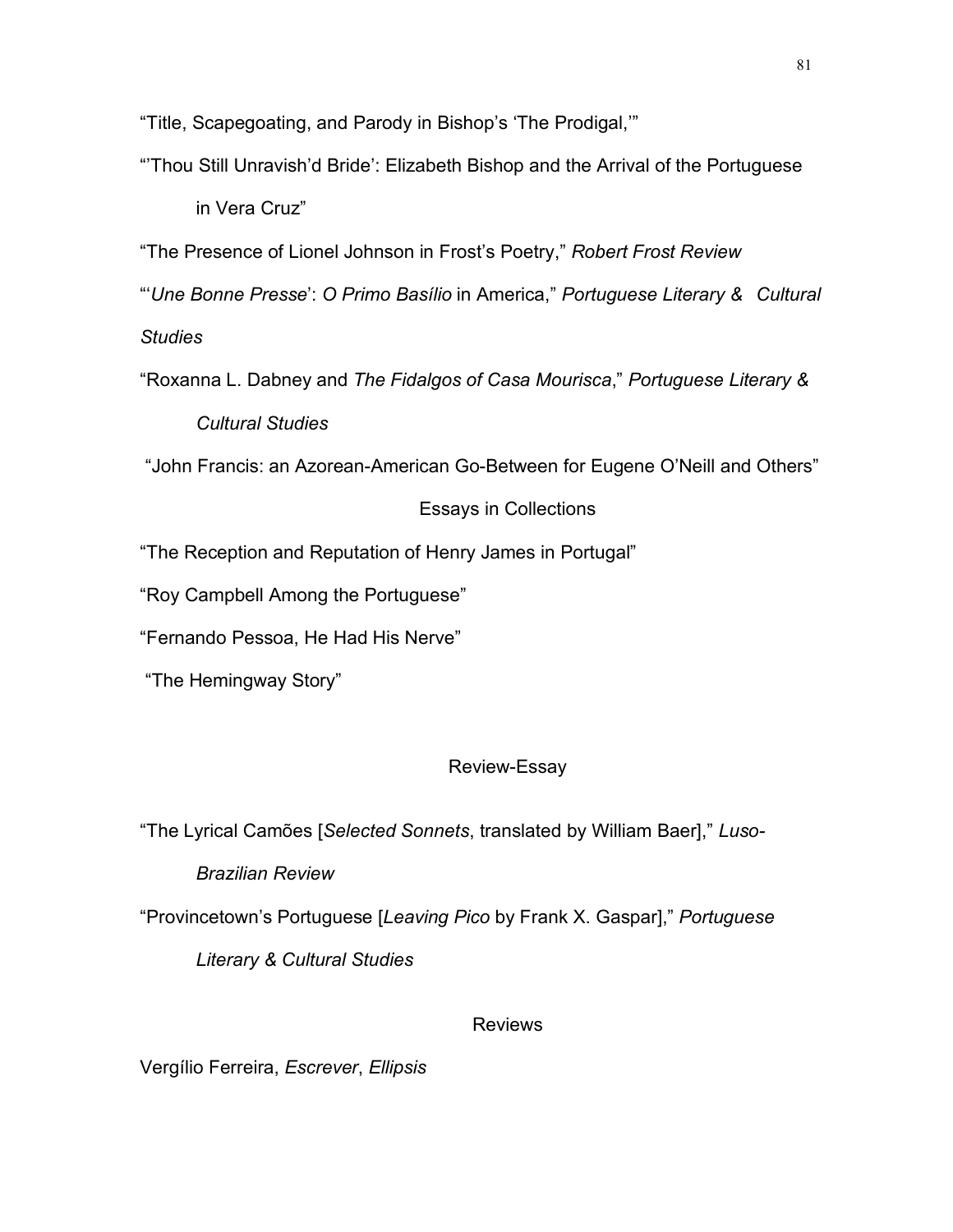Ricardo Daunt, *T. S. Eliot and Fernando Pessoa: Diálogos de New Haven*, *WLT*, *Gávea-Brown*

Edgar Allan Poe, *Poética (Textos Teóricos)*, ed. Helena Barbas, *Edgar Allan Poe Review*

José Sasportes, *Os Dias Contados*, *Portuguese Literary & Cultural Studies* 

# Reference

"Fernando Pessoa," in *Encylclopedia of Europe: 1914-2004*, eds. John Merriam

and Jay Winter (New York: Scribners, 2006)

# Poems

"Poeta," *SAAR*

"The Coffee Exchange," *SAAR*

"Double Weaver's Knot," *SAAR*

# **Translations**

"From the Stones of David to the Tanks of Goliath" by José Saramago,

*Portuguese Literary & Cultural Studies*

"The God Factor" by José Saramago, *Portuguese Literary & Cultural Studies*

# **Misattributions**

"The Seventh Day" [trans. of poem by Vasco Pereira da Costa]. Internet.

"The Azores" [trans. of poem], *Ateneu em Foco*, 1 (Oct.-Dec. 1990), p. 12. [Translator is Nelson Vieira].

*Arizona Quarterly* [Special Henry James Issue] (Spring 1984). Editing attributed to G.M. by Allan Lloyd-Smith and David Corker, "American Literature to 1900,' in *The Year's Work in English Studies, Volume 65 – 1984*, ed. Laurel Brake et